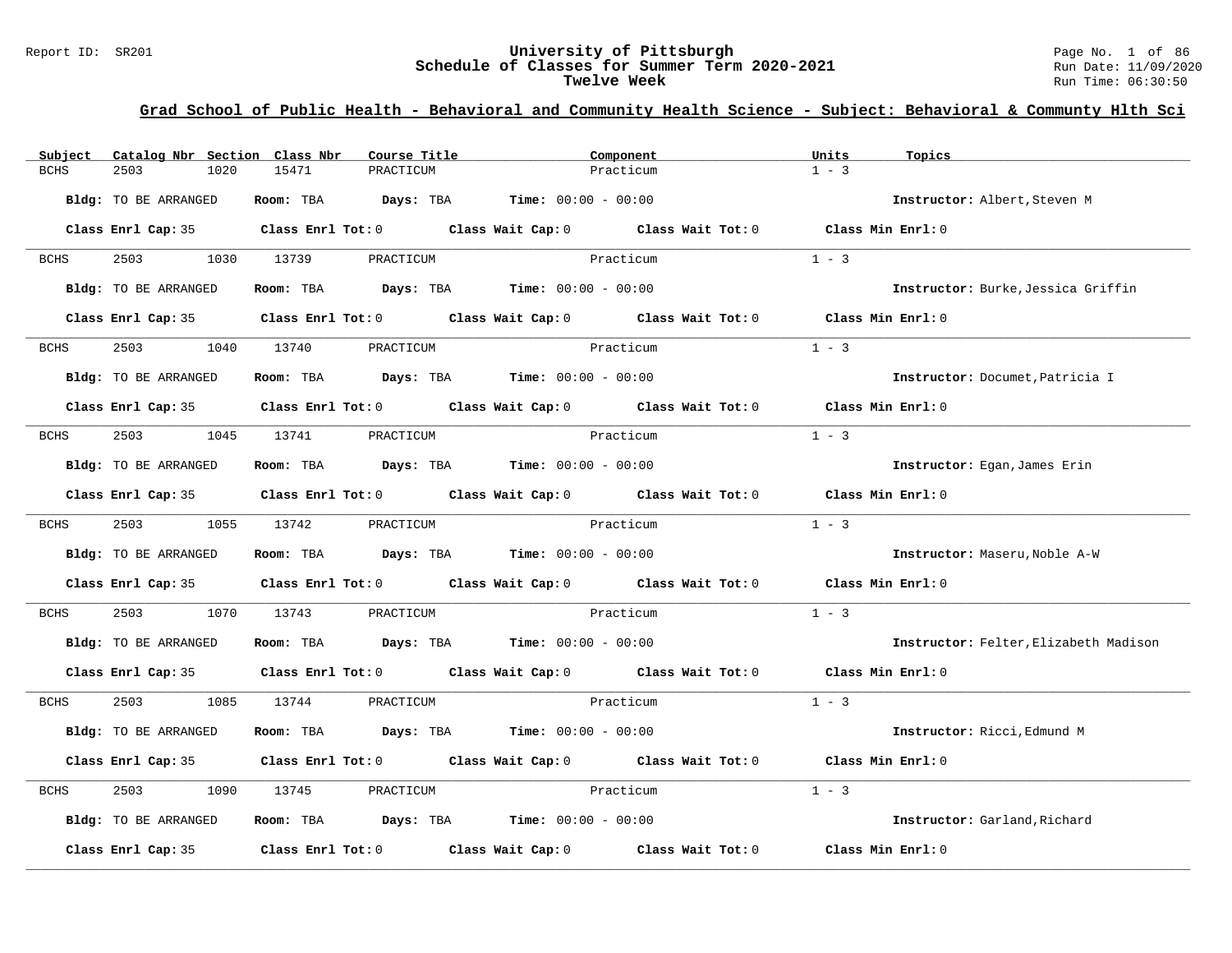| <b>BCHS</b> | 2503<br>1100                                                               | 13746             | PRACTICUM                                               |                                      | Practicum         | $1 - 3$                          |
|-------------|----------------------------------------------------------------------------|-------------------|---------------------------------------------------------|--------------------------------------|-------------------|----------------------------------|
|             | Bldg: TO BE ARRANGED                                                       | Room: TBA         | Days: TBA                                               | <b>Time:</b> $00:00 - 00:00$         |                   | Instructor: Terry, Martha Ann    |
|             | Class Enrl Cap: 35                                                         | Class Enrl Tot: 0 |                                                         | Class Wait Cap: 0                    | Class Wait Tot: 0 | Class Min Enrl: 0                |
| <b>BCHS</b> | 2503<br>1110                                                               | 13747             | PRACTICUM                                               |                                      | Practicum         | $1 - 3$                          |
|             | <b>Bldg:</b> TO BE ARRANGED                                                | Room: TBA         | Days: TBA                                               | <b>Time:</b> $00:00 - 00:00$         |                   | Instructor: Trauth, Jeanette M   |
|             | Class Enrl Cap: 35                                                         | Class Enrl Tot: 0 |                                                         | Class Wait Cap: 0                    | Class Wait Tot: 0 | Class Min Enrl: 0                |
| <b>BCHS</b> | 2503<br>1125                                                               | 13748             | PRACTICUM                                               |                                      | Practicum         | $1 - 3$                          |
|             | Bldg: TO BE ARRANGED                                                       | Room: TBA         | Days: TBA                                               | <b>Time:</b> $00:00 - 00:00$         |                   | Instructor: Elias, Thistle Inga  |
|             | Class Enrl Cap: 35                                                         | Class Enrl Tot: 0 |                                                         | Class Wait Cap: 0                    | Class Wait Tot: 0 | Class Min Enrl: 0                |
| <b>BCHS</b> | 2503<br>1300                                                               | 16280             | PRACTICUM                                               |                                      | Practicum         | $1 - 3$                          |
|             | <b>Bldg:</b> TO BE ARRANGED                                                | Room: TBA         | Days: TBA                                               | <b>Time:</b> $00:00 - 00:00$         |                   | Instructor: Bear, Todd M         |
|             | Class Enrl Cap: 35                                                         | Class Enrl Tot: 0 |                                                         | Class Wait Cap: 0                    | Class Wait Tot: 0 | Class Min Enrl: 0                |
| <b>BCHS</b> | 2503<br>1310                                                               | 16281             | PRACTICUM                                               |                                      | Practicum         | $1 - 3$                          |
|             | <b>Bldg:</b> TO BE ARRANGED                                                | Room: TBA         | Days: TBA                                               | <b>Time:</b> $00:00 - 00:00$         |                   | Instructor: Mair, Christina F    |
|             | Class Enrl Cap: 35                                                         |                   | $Class$ $Enrl$ $Tot: 0$                                 | Class Wait Cap: 0                    | Class Wait Tot: 0 | Class Min Enrl: 0                |
| <b>BCHS</b> | 2503<br>1315                                                               | 16534             | PRACTICUM                                               |                                      | Practicum         | $1 - 3$                          |
|             | Bldg: TO BE ARRANGED                                                       | Room: TBA         | Days: TBA                                               | <b>Time:</b> $00:00 - 00:00$         |                   | Instructor: Salter, Cynthia L    |
|             | Class Enrl Cap: 35                                                         | Class Enrl Tot: 0 |                                                         | Class Wait Cap: 0                    | Class Wait Tot: 0 | Class Min Enrl: 0                |
| BCHS        | 2503<br>1355                                                               | 17849             | PRACTICUM                                               |                                      | Practicum         | $1 - 3$                          |
|             | Bldg: TO BE ARRANGED                                                       | Room: TBA         | Days: TBA                                               | <b>Time:</b> $00:00 - 00:00$         |                   | Instructor: Hawk, Mary Elizabeth |
|             | Class Enrl Cap: 35                                                         | Class Enrl Tot: 0 |                                                         | Class Wait Cap: 0                    | Class Wait Tot: 0 | Class Min Enrl: 0                |
| BCHS        | 2509<br>1100                                                               | 12249             |                                                         | SOCL BEHVRL SCI & PUBLC HLTH Lecture |                   | $\overline{3}$                   |
| Bldg: TBA   |                                                                            | Room: TBA         | Days: M                                                 | <b>Time:</b> $14:00 - 16:55$         |                   | Instructor: Terry, Martha Ann    |
|             | Class Enrl Cap: 27<br>Room Characteristics: PeopleSoft - Scheduled (PS)(1) | Class Enrl Tot: 0 | Attributes: Global Studies, Undergraduate Global Health | Class Wait Cap: 0                    | Class Wait Tot: 0 | Class Min Enrl: 0                |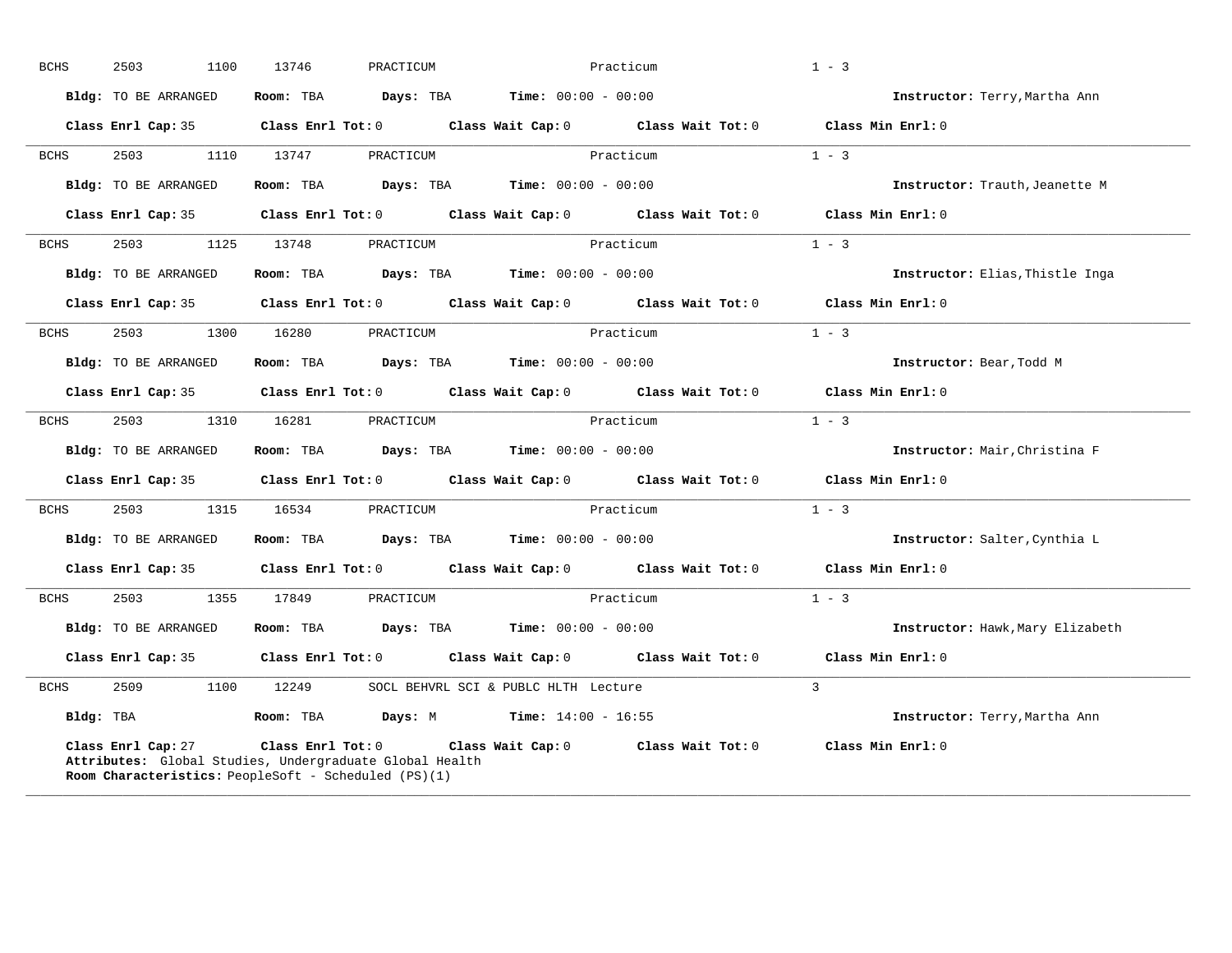#### Report ID: SR201 **University of Pittsburgh** Page No. 3 of 86 **Schedule of Classes for Summer Term 2020-2021** Run Date: 11/09/2020 **Twelve Week** Run Time: 06:30:50

| Subject              | Catalog Nbr Section Class Nbr<br>Course Title                                              | Component                           | Units<br>Topics                       |
|----------------------|--------------------------------------------------------------------------------------------|-------------------------------------|---------------------------------------|
| <b>BCHS</b><br>2511  | 1005<br>13661<br>INDEPENDENT STUDY                                                         | Independent Study                   | $1 - 3$                               |
| Bldg: TO BE ARRANGED | Room: TBA $Days:$ TBA $Time: 00:00 - 00:00$                                                |                                     | Instructor: Terry, Martha Ann         |
|                      | Class Enrl Cap: 35 Class Enrl Tot: 0 Class Wait Cap: 0 Class Wait Tot: 0 Class Min Enrl: 0 |                                     |                                       |
| <b>BCHS</b>          | 2511 1010 13660<br>INDEPENDENT STUDY                                                       | Independent Study                   | $1 - 3$                               |
| Bldg: TO BE ARRANGED | Room: TBA $Days:$ TBA $Time: 00:00 - 00:00$                                                |                                     | Instructor: Garland, Richard          |
|                      | Class Enrl Cap: 35 Class Enrl Tot: 0 Class Wait Cap: 0 Class Wait Tot: 0 Class Min Enrl: 0 |                                     |                                       |
| BCHS<br>2511         | 1020 13654 INDEPENDENT STUDY 1ndependent Study                                             |                                     | $1 - 3$                               |
| Bldg: TO BE ARRANGED | Room: TBA $Days:$ TBA $Time: 00:00 - 00:00$                                                |                                     | Instructor: Albert, Steven M          |
|                      | Class Enrl Cap: 35 Class Enrl Tot: 0 Class Wait Cap: 0 Class Wait Tot: 0 Class Min Enrl: 0 |                                     |                                       |
| BCHS                 | 2511 1025 13662 INDEPENDENT STUDY Independent Study                                        |                                     | $1 - 3$                               |
| Bldg: TO BE ARRANGED | Room: TBA $\rule{1em}{0.15mm}$ Days: TBA Time: $00:00 - 00:00$                             |                                     | Instructor: Elias, Thistle Inga       |
|                      | Class Enrl Cap: 35 Class Enrl Tot: 0 Class Wait Cap: 0 Class Wait Tot: 0 Class Min Enrl: 0 |                                     |                                       |
| <b>BCHS</b>          | 2511 1035 13655 INDEPENDENT STUDY Independent Study                                        |                                     | $1 - 3$                               |
| Bldg: TO BE ARRANGED | Room: TBA $Days:$ TBA $Time: 00:00 - 00:00$                                                |                                     | Instructor: Burke, Jessica Griffin    |
|                      | Class Enrl Cap: 35 Class Enrl Tot: 0 Class Wait Cap: 0 Class Wait Tot: 0 Class Min Enrl: 0 |                                     |                                       |
| 2511<br>BCHS         | 1040<br>13656                                                                              | INDEPENDENT STUDY 1ndependent Study | $1 - 3$                               |
| Bldg: TO BE ARRANGED | Room: TBA $\rule{1em}{0.15mm}$ Days: TBA $\rule{1.15mm}]{0.15mm}$ Time: $0.000 - 0.0000$   |                                     | Instructor: Maseru, Noble A-W         |
|                      | Class Enrl Cap: 35 Class Enrl Tot: 0 Class Wait Cap: 0 Class Wait Tot: 0 Class Min Enrl: 0 |                                     |                                       |
| 2511 25<br>BCHS      | 1045 13657 INDEPENDENT STUDY Independent Study                                             |                                     | $1 - 3$                               |
| Bldg: TO BE ARRANGED | Room: TBA $Days: TBA$ Time: $00:00 - 00:00$                                                |                                     | Instructor: Documet, Patricia I       |
|                      | Class Enrl Cap: 35 Class Enrl Tot: 0 Class Wait Cap: 0 Class Wait Tot: 0                   |                                     | Class Min $Enr1:0$                    |
| 2511<br>BCHS         | 1075<br>13658                                                                              | INDEPENDENT STUDY 1ndependent Study | $1 - 3$                               |
| Bldg: TO BE ARRANGED | Room: TBA $Days:$ TBA $Time: 00:00 - 00:00$                                                |                                     | Instructor: Felter, Elizabeth Madison |
| Class Enrl Cap: 35   | Class Enrl Tot: 0 $\qquad$ Class Wait Cap: 0 $\qquad$ Class Wait Tot: 0                    |                                     | Class Min Enrl: 0                     |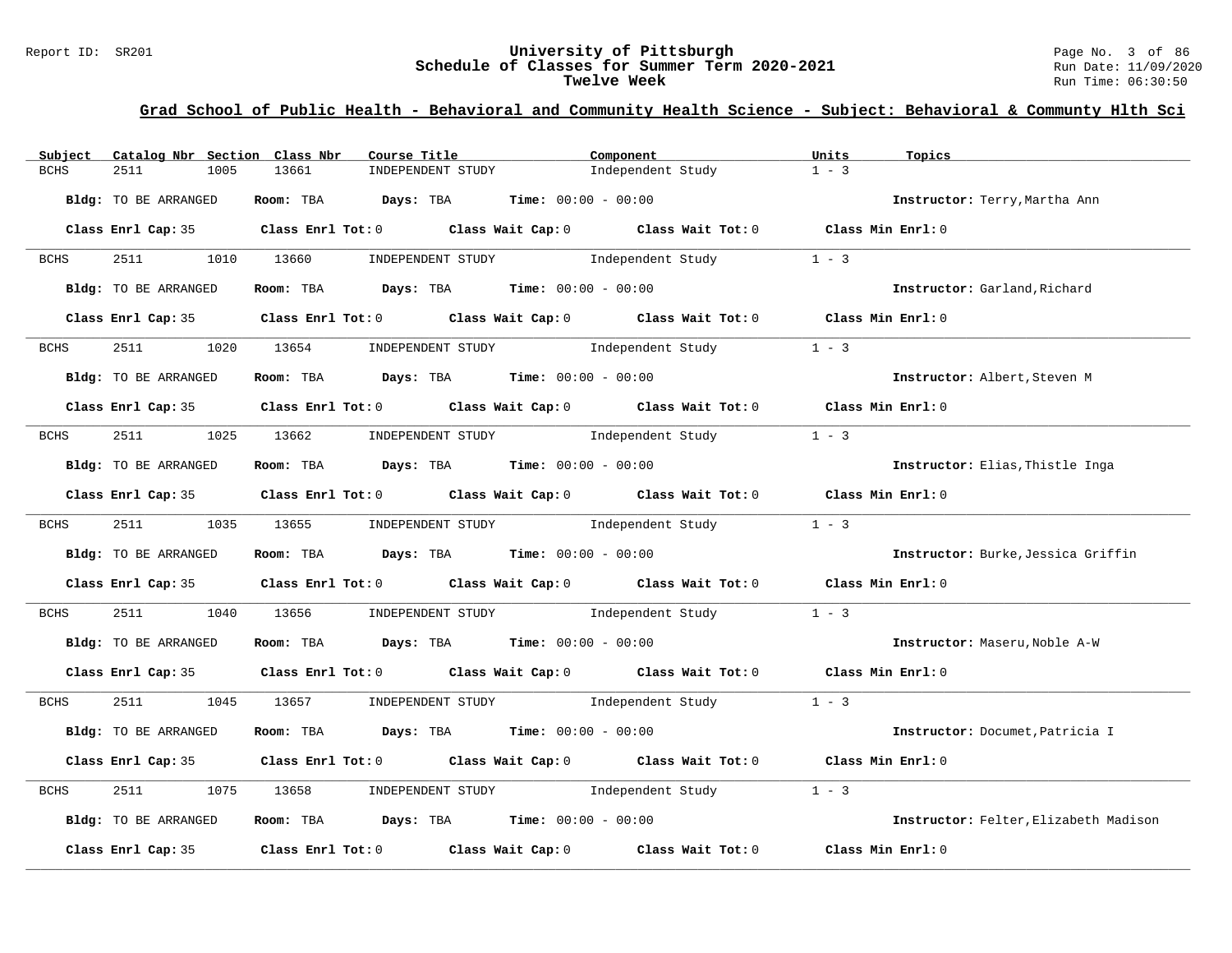| BCHS        | 2511<br>1095         | 13659<br>INDEPENDENT STUDY                                                              | Independent Study                                                                                   | $1 - 3$                          |
|-------------|----------------------|-----------------------------------------------------------------------------------------|-----------------------------------------------------------------------------------------------------|----------------------------------|
|             | Bldg: TO BE ARRANGED | Room: TBA $Days:$ TBA $Time: 00:00 - 00:00$                                             |                                                                                                     | Instructor: Ricci, Edmund M      |
|             |                      |                                                                                         | Class Enrl Cap: 35 Class Enrl Tot: 0 Class Wait Cap: 0 Class Wait Tot: 0 Class Min Enrl: 0          |                                  |
| <b>BCHS</b> |                      |                                                                                         | 2511 1300 16282 INDEPENDENT STUDY Independent Study 1 - 3                                           |                                  |
|             | Bldg: TO BE ARRANGED | Room: TBA $\rule{1em}{0.15mm}$ Days: TBA Time: $00:00 - 00:00$                          |                                                                                                     | Instructor: Mair, Christina F    |
|             |                      |                                                                                         | Class Enrl Cap: 35 Class Enrl Tot: 0 Class Wait Cap: 0 Class Wait Tot: 0 Class Min Enrl: 0          |                                  |
| <b>BCHS</b> |                      |                                                                                         | 2511 1305 16535 INDEPENDENT STUDY Independent Study 1 - 3                                           |                                  |
|             | Bldg: TO BE ARRANGED | Room: TBA $Days:$ TBA $Time: 00:00 - 00:00$                                             |                                                                                                     | Instructor: Bear, Todd M         |
|             |                      |                                                                                         | Class Enrl Cap: 35 Class Enrl Tot: 0 Class Wait Cap: 0 Class Wait Tot: 0 Class Min Enrl: 0          |                                  |
| <b>BCHS</b> |                      |                                                                                         | 2511 1310 16536 INDEPENDENT STUDY Independent Study 1 - 3                                           |                                  |
|             | Bldg: TO BE ARRANGED | Room: TBA $\rule{1em}{0.15mm}$ Days: TBA $\rule{1.5mm}{0.15mm}$ Time: $00:00 - 00:00$   |                                                                                                     | Instructor: Salter, Cynthia L    |
|             |                      |                                                                                         | Class Enrl Cap: 35 Class Enrl Tot: 0 Class Wait Cap: 0 Class Wait Tot: 0 Class Min Enrl: 0          |                                  |
| <b>BCHS</b> |                      |                                                                                         | 2511 1320 18265 INDEPENDENT STUDY Independent Study 1 - 3                                           |                                  |
|             | Bldg: TO BE ARRANGED | Room: TBA $\rule{1em}{0.15mm}$ Days: TBA $\rule{1.5mm}{0.15mm}$ Time: $00:00 - 00:00$   |                                                                                                     | Instructor: Hawk, Mary Elizabeth |
|             |                      |                                                                                         | Class Enrl Cap: 35 Class Enrl Tot: 0 Class Wait Cap: 0 Class Wait Tot: 0 Class Min Enrl: 0          |                                  |
|             |                      |                                                                                         |                                                                                                     |                                  |
| <b>BCHS</b> |                      |                                                                                         | 2511 1325 18381 INDEPENDENT STUDY Independent Study 1 - 3                                           |                                  |
|             | Bldg: TO BE ARRANGED | Room: TBA $\rule{1em}{0.15mm}$ Days: TBA Time: $00:00 - 00:00$                          |                                                                                                     | Instructor: Egan, James Erin     |
|             |                      |                                                                                         | Class Enrl Cap: 35 $\qquad$ Class Enrl Tot: 0 $\qquad$ Class Wait Cap: 0 $\qquad$ Class Wait Tot: 0 | Class Min Enrl: 0                |
| <b>BCHS</b> | 2521 1010 13737      | ESSAY                                                                                   | Thesis Research                                                                                     | $1 - 3$                          |
|             | Bldg: TO BE ARRANGED | Room: TBA $\rule{1em}{0.15mm}$ Days: TBA Time: $00:00 - 00:00$                          |                                                                                                     | Instructor: Terry, Martha Ann    |
|             |                      |                                                                                         | Class Enrl Cap: 35 Class Enrl Tot: 0 Class Wait Cap: 0 Class Wait Tot: 0                            | Class Min Enrl: 0                |
| <b>BCHS</b> |                      | 2521 1020 13731 ESSAY                                                                   | Thesis Research                                                                                     | $1 - 3$                          |
|             | Bldg: TO BE ARRANGED | Room: TBA $\rule{1em}{0.15mm}$ Days: TBA $\rule{1.15mm}]{0.15mm}$ Time: $0.000 - 0.000$ |                                                                                                     | Instructor: Albert, Steven M     |
|             |                      |                                                                                         | Class Enrl Cap: 35 Class Enrl Tot: 0 Class Wait Cap: 0 Class Wait Tot: 0 Class Min Enrl: 0          |                                  |
|             |                      | BCHS 2521 1025 13738 ESSAY                                                              | Thesis Research $1 - 3$                                                                             |                                  |
|             | Bldg: TO BE ARRANGED | Room: TBA $Days:$ TBA $Time: 00:00 - 00:00$                                             |                                                                                                     | Instructor: Elias, Thistle Inga  |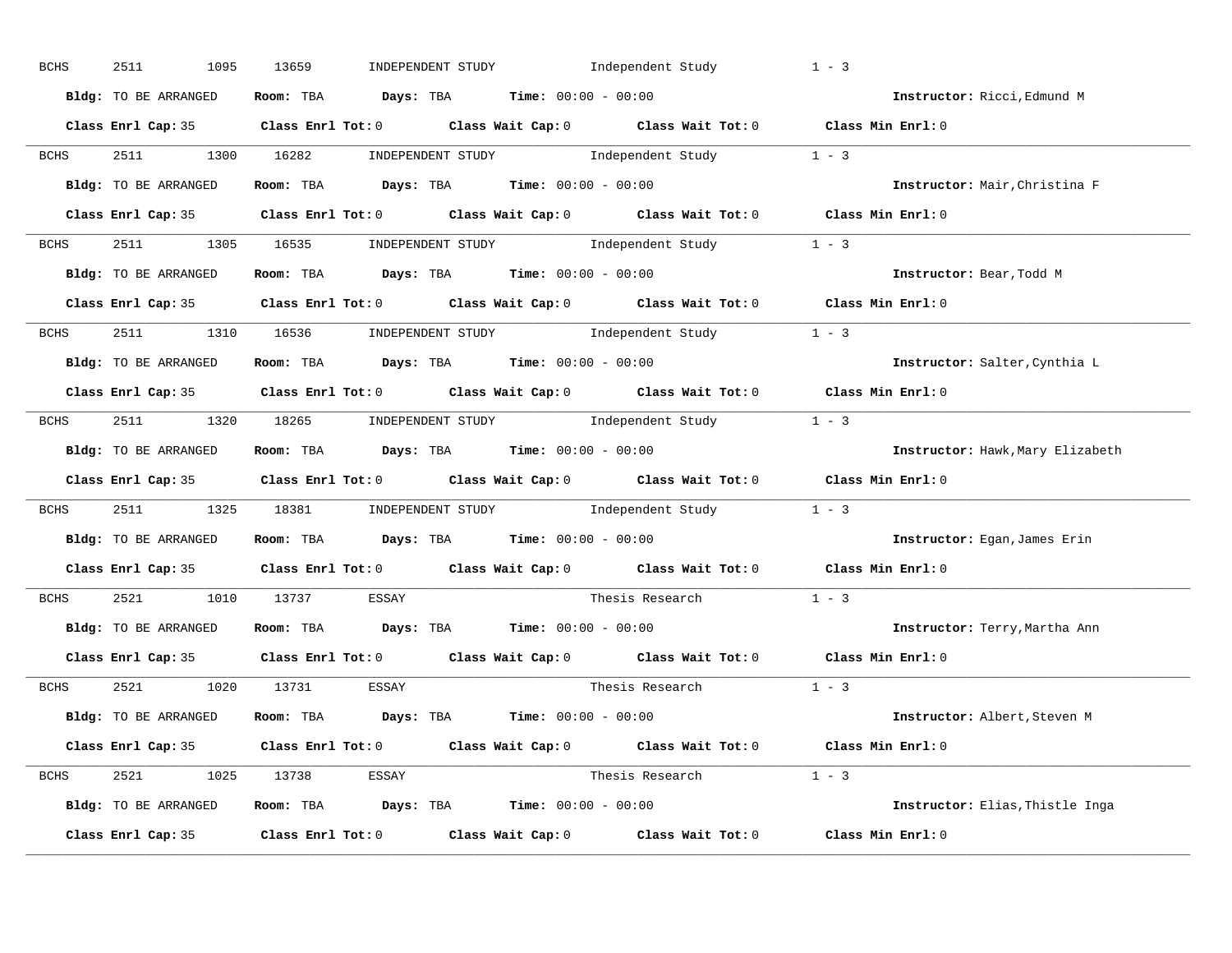#### Report ID: SR201 **University of Pittsburgh** Page No. 5 of 86 **Schedule of Classes for Summer Term 2020-2021** Run Date: 11/09/2020 **Twelve Week** Run Time: 06:30:50

| Subject     | Catalog Nbr Section Class Nbr | Course Title          |                                                                                            | Component       | Units<br>Topics                       |  |
|-------------|-------------------------------|-----------------------|--------------------------------------------------------------------------------------------|-----------------|---------------------------------------|--|
| BCHS        | 2521<br>1030                  | 13732<br><b>ESSAY</b> |                                                                                            | Thesis Research | $1 - 3$                               |  |
|             | <b>Bldg:</b> TO BE ARRANGED   | Room: TBA             | <b>Days:</b> TBA <b>Time:</b> $00:00 - 00:00$                                              |                 | Instructor: Burke, Jessica Griffin    |  |
|             |                               |                       | Class Enrl Cap: 35 Class Enrl Tot: 0 Class Wait Cap: 0 Class Wait Tot: 0 Class Min Enrl: 0 |                 |                                       |  |
| BCHS        | 2521                          | 1040 13733<br>ESSAY   |                                                                                            | Thesis Research | $1 - 3$                               |  |
|             | Bldg: TO BE ARRANGED          |                       | Room: TBA $Days:$ TBA $Time: 00:00 - 00:00$                                                |                 | Instructor: Documet, Patricia I       |  |
|             |                               |                       | Class Enrl Cap: 35 Class Enrl Tot: 0 Class Wait Cap: 0 Class Wait Tot: 0 Class Min Enrl: 0 |                 |                                       |  |
| BCHS        | 2521                          | 1065 13734<br>ESSAY   |                                                                                            | Thesis Research | $1 - 3$                               |  |
|             | Bldg: TO BE ARRANGED          |                       | Room: TBA $Days:$ TBA $Time: 00:00 - 00:00$                                                |                 | Instructor: Felter, Elizabeth Madison |  |
|             |                               |                       | Class Enrl Cap: 35 Class Enrl Tot: 0 Class Wait Cap: 0 Class Wait Tot: 0 Class Min Enrl: 0 |                 |                                       |  |
| <b>BCHS</b> | 2521                          | 1070 13735<br>ESSAY   |                                                                                            | Thesis Research | $1 - 3$                               |  |
|             | Bldg: TO BE ARRANGED          |                       | Room: TBA $\rule{1em}{0.15mm}$ Days: TBA Time: $00:00 - 00:00$                             |                 | Instructor: Maseru, Noble A-W         |  |
|             |                               |                       | Class Enrl Cap: 35 Class Enrl Tot: 0 Class Wait Cap: 0 Class Wait Tot: 0 Class Min Enrl: 0 |                 |                                       |  |
| BCHS        | 2521 252                      | 1085 13736<br>ESSAY   |                                                                                            | Thesis Research | $1 - 3$                               |  |
|             | Bldg: TO BE ARRANGED          |                       | Room: TBA $Days:$ TBA $Time: 00:00 - 00:00$                                                |                 | Instructor: Ricci, Edmund M           |  |
|             |                               |                       | Class Enrl Cap: 35 Class Enrl Tot: 0 Class Wait Cap: 0 Class Wait Tot: 0                   |                 | Class Min Enrl: 0                     |  |
| <b>BCHS</b> | 2521<br>1300                  | 16283<br>ESSAY        |                                                                                            | Thesis Research | $1 - 3$                               |  |
|             | Bldg: TO BE ARRANGED          |                       | Room: TBA $Days:$ TBA $Time: 00:00 - 00:00$                                                |                 | Instructor: Mair, Christina F         |  |
|             |                               |                       | Class Enrl Cap: 35 Class Enrl Tot: 0 Class Wait Cap: 0 Class Wait Tot: 0 Class Min Enrl: 0 |                 |                                       |  |
| BCHS        | 2521 252                      | 1310 16284<br>ESSAY   |                                                                                            | Thesis Research | $1 - 3$                               |  |
|             | Bldg: TO BE ARRANGED          | Room: TBA             | <b>Days:</b> TBA <b>Time:</b> $00:00 - 00:00$                                              |                 | Instructor: Salter, Cynthia L         |  |
|             |                               |                       | Class Enrl Cap: 35 Class Enrl Tot: 0 Class Wait Cap: 0 Class Wait Tot: 0                   |                 | Class Min Enrl: 0                     |  |
| BCHS        | 2521<br>1315                  | 16537<br>ESSAY        |                                                                                            | Thesis Research | $1 - 3$                               |  |
|             | Bldg: TO BE ARRANGED          |                       | Room: TBA $Days: TBA$ Time: $00:00 - 00:00$                                                |                 | Instructor: Bear, Todd M              |  |
|             | Class Enrl Cap: 35            |                       | Class Enrl Tot: $0$ Class Wait Cap: $0$ Class Wait Tot: $0$                                |                 | Class Min Enrl: 0                     |  |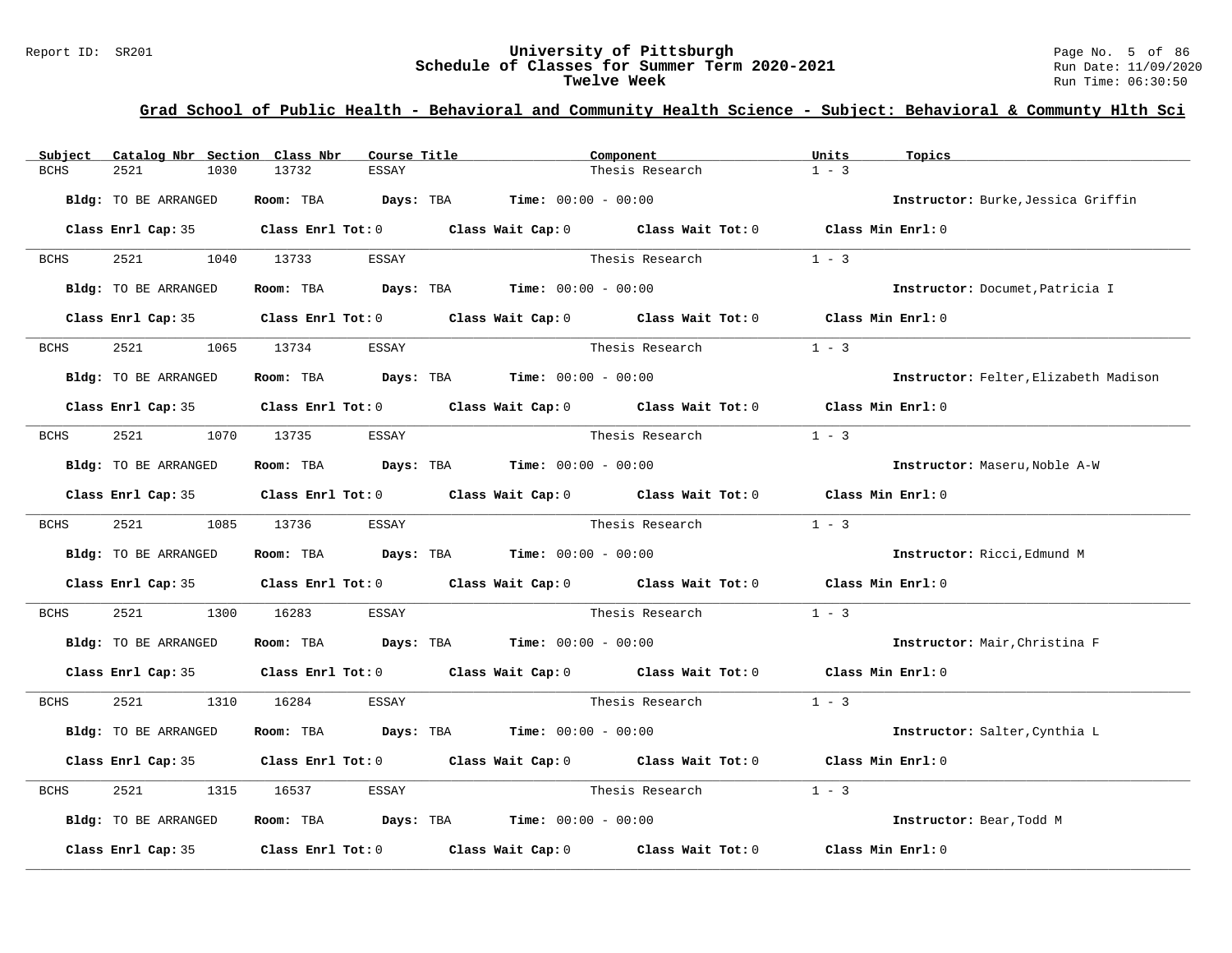| <b>BCHS</b> | 2521<br>1320                | 16538<br>ESSAY          |                                               | Thesis Research   | $1 - 3$                          |
|-------------|-----------------------------|-------------------------|-----------------------------------------------|-------------------|----------------------------------|
|             | Bldg: TO BE ARRANGED        | Days: TBA<br>Room: TBA  | <b>Time:</b> $00:00 - 00:00$                  |                   | Instructor: Hawk, Mary Elizabeth |
|             | Class Enrl Cap: 35          | Class Enrl Tot: 0       | Class Wait Cap: 0                             | Class Wait Tot: 0 | Class Min Enrl: 0                |
| <b>BCHS</b> | 2521<br>1330                | 18076<br>ESSAY          |                                               | Thesis Research   | $1 - 3$                          |
|             | Bldg: TO BE ARRANGED        | Room: TBA<br>Days: TBA  | <b>Time:</b> $00:00 - 00:00$                  |                   | Instructor: Garland, Richard     |
|             | Class Enrl Cap: 35          | Class Enrl Tot: 0       | Class Wait Cap: 0                             | Class Wait Tot: 0 | Class Min Enrl: 0                |
| <b>BCHS</b> | 2521<br>1335                | 18382<br><b>ESSAY</b>   |                                               | Thesis Research   | $1 - 3$                          |
|             | Bldg: TO BE ARRANGED        | Days: TBA<br>Room: TBA  | <b>Time:</b> $00:00 - 00:00$                  |                   | Instructor: Eqan, James Erin     |
|             | Class Enrl Cap: 35          | Class Enrl Tot: 0       | Class Wait Cap: 0                             | Class Wait Tot: 0 | Class Min Enrl: 0                |
| BCHS        | 3703<br>1100                | 16741                   | EXECUTIVE MANAGEMENT PRACTICUMPracticum       |                   | $1 - 3$                          |
|             | Bldg: TO BE ARRANGED        | Room: TBA<br>Days: TBA  | <b>Time:</b> $00:00 - 00:00$                  |                   | Instructor: Documet, Patricia I  |
|             | Class Enrl Cap: 15          | $Class$ $Enr1$ $Tot: 0$ | Class Wait Cap: 0 Class Wait Tot: 0           |                   | Class Min Enrl: 0                |
| <b>BCHS</b> | 3888<br>1300                | 16729                   | PREP FOR COMPREHENSIVE EXAM Independent Study |                   | $1 - 3$                          |
|             | <b>Bldg:</b> TO BE ARRANGED | Room: TBA               | Days: TBA<br><b>Time:</b> $00:00 - 00:00$     |                   | Instructor: Documet, Patricia I  |
|             |                             |                         |                                               |                   |                                  |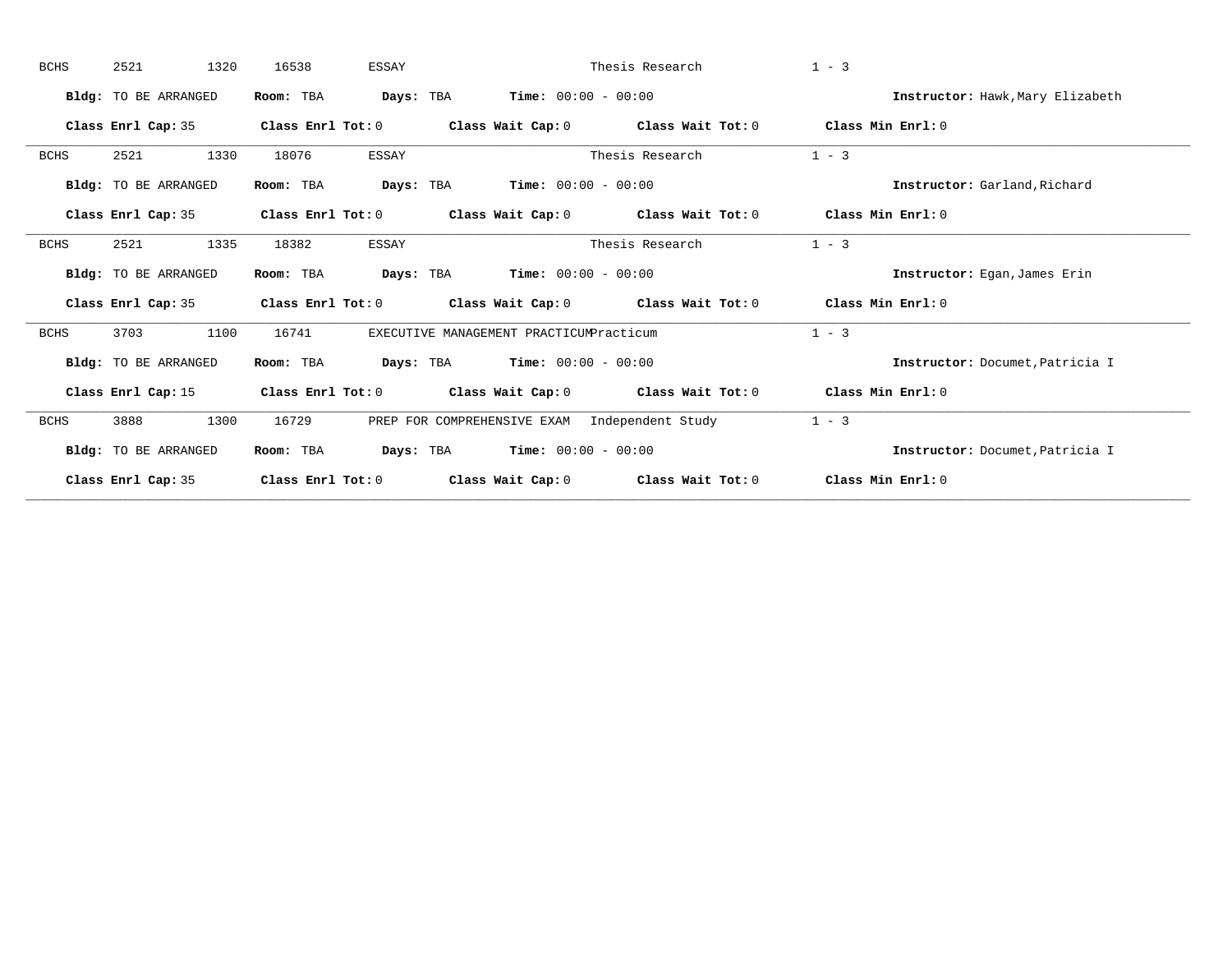#### Report ID: SR201 **University of Pittsburgh** Page No. 7 of 86 **Schedule of Classes for Summer Term 2020-2021** Run Date: 11/09/2020 **Twelve Week Run Time: 06:30:50**

| Subject            | Catalog Nbr Section Class Nbr                                                                                   | Course Title                                           | Component                                                                                                          | Units<br>Topics                 |
|--------------------|-----------------------------------------------------------------------------------------------------------------|--------------------------------------------------------|--------------------------------------------------------------------------------------------------------------------|---------------------------------|
| 2004<br>EPIDEM     | 1040<br>12257                                                                                                   | PATHPHYLGY ACROSS LIFE SPAN                            | Lecture                                                                                                            | 4                               |
| Bldg: TBA          | Room: TBA                                                                                                       | <b>Days:</b> TuTh                                      | <b>Time:</b> $12:00 - 14:50$                                                                                       | Instructor: Alexander, Sheila A |
|                    |                                                                                                                 |                                                        |                                                                                                                    | Smith, Lori Sarracino           |
|                    | Room Characteristics: PeopleSoft - Scheduled (PS)(1)                                                            | Class Enrl Cap: 7 Class Enrl Tot: 0 Class Wait Cap: 0  | Class Wait Tot: 0<br>Combined Section ID: 0003(NUR/2004//EPIDEM/2004/HRS/2004)- NUR 2004(#11946), HRS 2004(#14048) | Class Min Enrl: 0               |
| 2110<br>EPIDEM     | 1030<br>15756                                                                                                   | PRINCIPLES OF EPIDEMIOLOGY                             | Lecture                                                                                                            | 3                               |
| Bldg: TBA          | Room: TBA                                                                                                       | <b>Days:</b> TuTh <b>Time:</b> $17:00 - 18:20$         |                                                                                                                    | Instructor: Songer, Thomas J    |
| Class Enrl Cap: 50 | Attributes: Global Studies, Undergraduate Global Health<br>Room Characteristics: PeopleSoft - Scheduled (PS)(1) |                                                        | Class Enrl Tot: $0$ Class Wait Cap: $0$ Class Wait Tot: $0$                                                        | Class Min Enrl: 0               |
| 2183<br>EPIDEM     | 1030<br>15753                                                                                                   | RDNG ANLZNG INTRPTG MEDL LIT Lecture                   |                                                                                                                    | $\overline{a}$                  |
| Bldg: TBA          | Room: TBA                                                                                                       | Days: W                                                | <b>Time:</b> $10:00 - 12:15$                                                                                       | Instructor: Rosso, Andrea       |
|                    |                                                                                                                 |                                                        |                                                                                                                    | King, Wendy C                   |
|                    | Room Characteristics: PeopleSoft - Scheduled (PS)(1)                                                            | Class Enrl Cap: 15 Class Enrl Tot: 0 Class Wait Cap: 0 | Class Wait Tot: 0                                                                                                  | Class Min Enrl: 0               |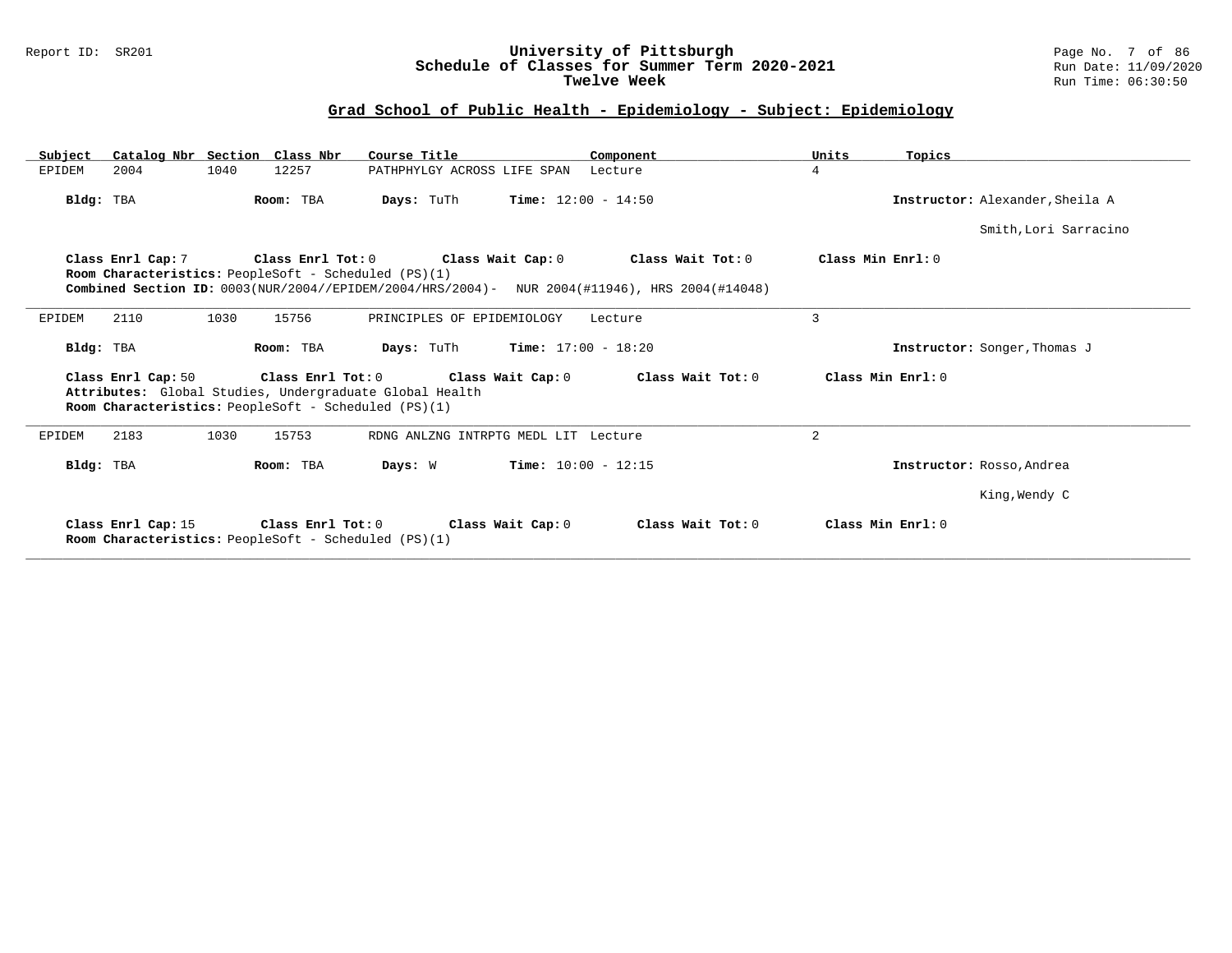#### Report ID: SR201 **University of Pittsburgh** Page No. 8 of 86 **Schedule of Classes for Summer Term 2020-2021** Run Date: 11/09/2020 **Twelve Week Run Time: 06:30:50**

| Subject | Catalog Nbr Section Class Nbr |      |                   | Course Title            |                   | Component             |                   | Units    | Topics            |                               |
|---------|-------------------------------|------|-------------------|-------------------------|-------------------|-----------------------|-------------------|----------|-------------------|-------------------------------|
| EPIDEM  | 2210                          | 1010 | 12198             | SPECIAL STUDIES - ESSAY |                   |                       | Thesis Research   | $1 - 15$ |                   |                               |
|         | <b>Bldg:</b> TO BE ARRANGED   |      | Room: TBA         | Days: TBA               |                   | Time: $00:00 - 00:00$ |                   |          |                   | Instructor: Burke, Donald S   |
|         |                               |      |                   |                         |                   |                       |                   |          |                   | Burke, Lora E                 |
|         |                               |      |                   |                         |                   |                       |                   |          |                   | Haggerty, Catherine L         |
|         |                               |      |                   |                         |                   |                       |                   |          |                   | Cauley, Jane A                |
|         |                               |      |                   |                         |                   |                       |                   |          |                   | Cornelius, Marie D            |
|         |                               |      |                   |                         |                   |                       |                   |          |                   | Dorman, Janice S              |
|         |                               |      |                   |                         |                   |                       |                   |          |                   | Fabio, Anthony                |
|         |                               |      |                   |                         |                   |                       |                   |          |                   | Ganguli, Mary                 |
|         |                               |      |                   |                         |                   |                       |                   |          |                   | Harrison, Lee H               |
|         |                               |      |                   |                         |                   |                       |                   |          |                   | Kriska, Andrea Marie          |
|         |                               |      |                   |                         |                   |                       |                   |          |                   | Markovic, Nina                |
|         |                               |      |                   |                         |                   |                       |                   |          |                   | Matthews, Karen A             |
|         |                               |      |                   |                         |                   |                       |                   |          |                   | Newman, Anne B                |
|         |                               |      |                   |                         |                   |                       |                   |          |                   | Orchard, Trevor J             |
|         |                               |      |                   |                         |                   |                       |                   |          |                   | Richardson, Gale A            |
|         |                               |      |                   |                         |                   |                       |                   |          |                   | Sekikawa, Akira               |
|         |                               |      |                   |                         |                   |                       |                   |          |                   | Simkin-Silverman, Lauren Riva |
|         |                               |      |                   |                         |                   |                       |                   |          |                   | Songer, Thomas J              |
|         |                               |      |                   |                         |                   |                       |                   |          |                   | Talbott, Evelyn Eleanor       |
|         |                               |      |                   |                         |                   |                       |                   |          |                   | Wisniewski, Stephen R         |
|         | Class Enrl Cap: 300           |      | Class Enrl Tot: 0 |                         | Class Wait Cap: 0 |                       | Class Wait Tot: 0 |          | Class Min Enrl: 0 |                               |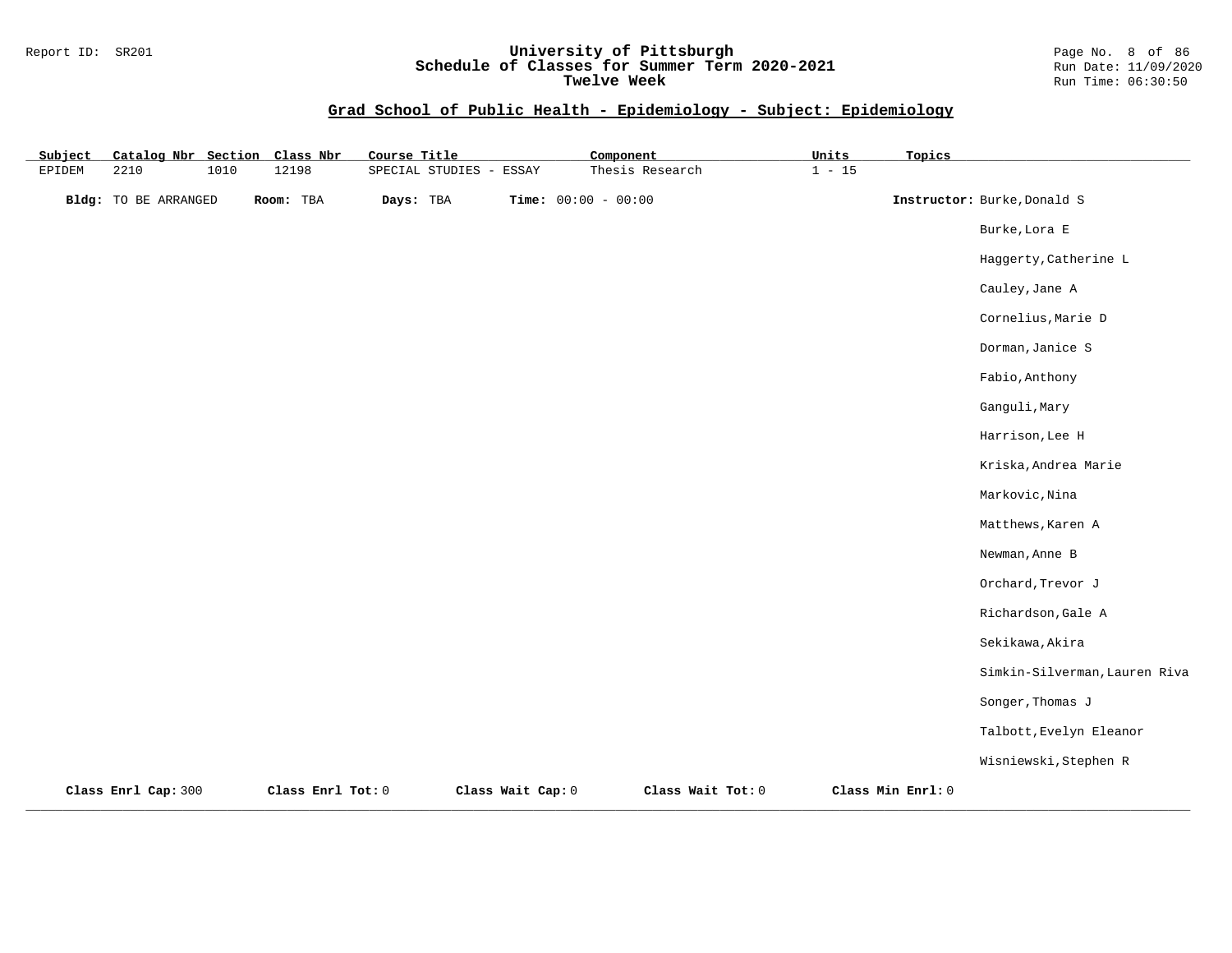#### Report ID: SR201 **University of Pittsburgh** Page No. 9 of 86 **Schedule of Classes for Summer Term 2020-2021** Run Date: 11/09/2020 **Twelve Week Run Time: 06:30:50**

| Subject | Catalog Nbr Section         |      | Class Nbr         | Course Title      |                       | Component         | Units    | Topics            |                             |
|---------|-----------------------------|------|-------------------|-------------------|-----------------------|-------------------|----------|-------------------|-----------------------------|
| EPIDEM  | 2213                        | 1010 | 12235             | INDEPENDENT STUDY |                       | Independent Study | $1 - 12$ |                   |                             |
|         | <b>Bldg:</b> TO BE ARRANGED |      | Room: TBA         | Days: TBA         | Time: $00:00 - 00:00$ |                   |          |                   | Instructor: Belle, Steven H |
|         |                             |      |                   |                   |                       |                   |          |                   | Kingsley, Lawrence A        |
|         |                             |      |                   |                   |                       |                   |          |                   | Schoen, Robert E            |
|         |                             |      |                   |                   |                       |                   |          |                   | Sekikawa, Akira             |
|         |                             |      |                   |                   |                       |                   |          |                   | Bodnar, Lisa M              |
|         |                             |      |                   |                   |                       |                   |          |                   | Bromberger, Joyce T         |
|         |                             |      |                   |                   |                       |                   |          |                   | Brooks, Maria M             |
|         |                             |      |                   |                   |                       |                   |          |                   | Burke, Donald S             |
|         |                             |      |                   |                   |                       |                   |          |                   | Burke, Lora E               |
|         |                             |      |                   |                   |                       |                   |          |                   | Haggerty, Catherine L       |
|         |                             |      |                   |                   |                       |                   |          |                   | Cauley, Jane A              |
|         |                             |      |                   |                   |                       |                   |          |                   | Cornelius, Marie D          |
|         |                             |      |                   |                   |                       |                   |          |                   | Dorman, Janice S            |
|         |                             |      |                   |                   |                       |                   |          |                   | Fabio, Anthony              |
|         |                             |      |                   |                   |                       |                   |          |                   | Ganguli, Mary               |
|         |                             |      |                   |                   |                       |                   |          |                   | Harrison, Lee H             |
|         |                             |      |                   |                   |                       |                   |          |                   | Kriska, Andrea Marie        |
|         |                             |      |                   |                   |                       |                   |          |                   | Mackey, Rachel Hart         |
|         |                             |      |                   |                   |                       |                   |          |                   | Markovic, Nina              |
|         |                             |      |                   |                   |                       |                   |          |                   | Matthews, Karen A           |
|         | Class Enrl Cap: 35          |      | Class Enrl Tot: 0 |                   | Class Wait Cap: 0     | Class Wait Tot: 0 |          | Class Min Enrl: 0 |                             |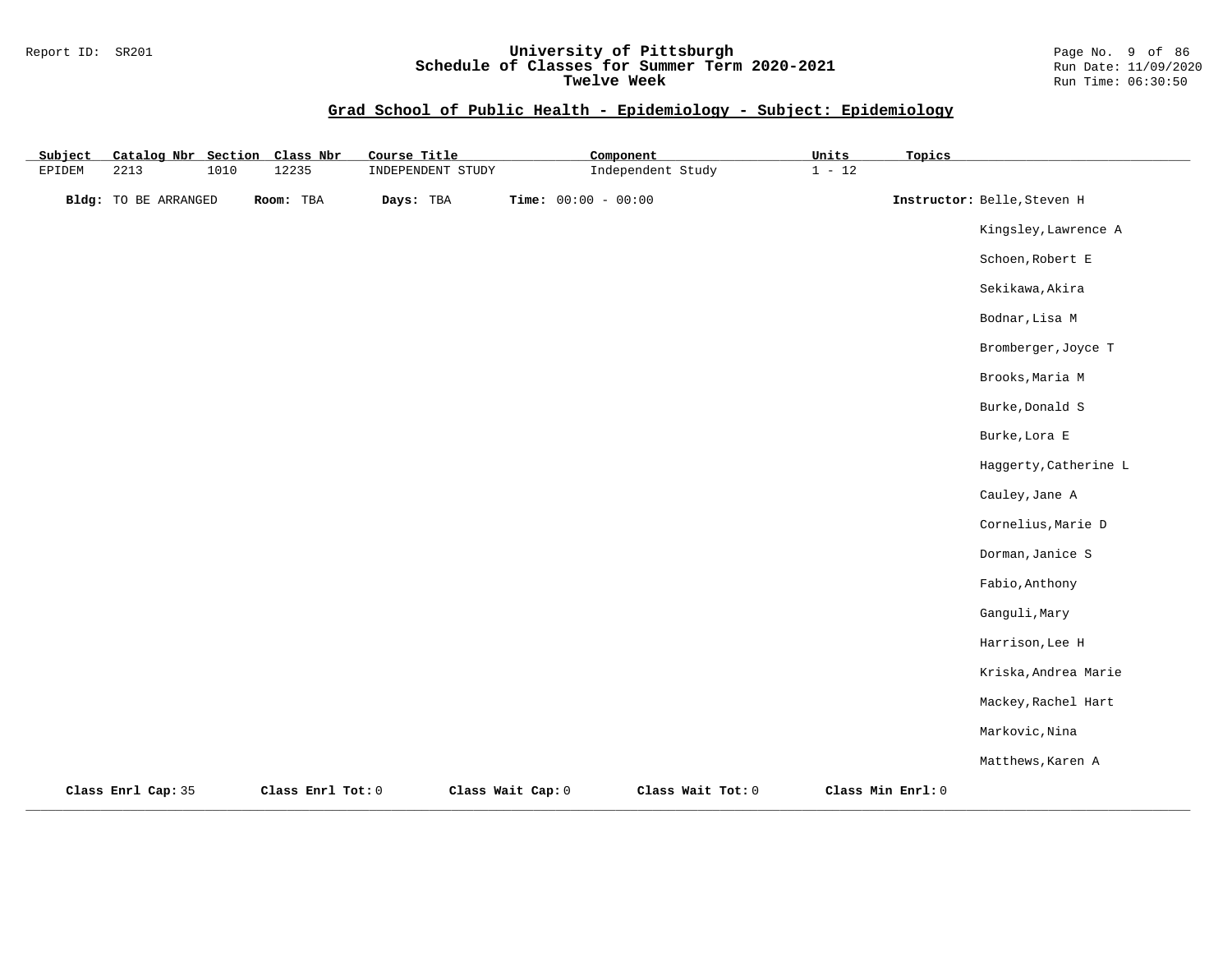#### Report ID: SR201 **University of Pittsburgh** Page No. 10 of 86 **Schedule of Classes for Summer Term 2020-2021** Run Date: 11/09/2020 **Twelve Week Run Time: 06:30:50**

| Subject | Catalog Nbr Section Class Nbr |      |                   | Course Title             |                   |                       | Component         | Units   | Topics            |                                        |
|---------|-------------------------------|------|-------------------|--------------------------|-------------------|-----------------------|-------------------|---------|-------------------|----------------------------------------|
| EPIDEM  | 2214                          | 1050 | 12252             | PUBLIC HEALTH INTERNSHIP |                   |                       | Internship        | $1 - 4$ |                   |                                        |
|         | <b>Bldg:</b> TO BE ARRANGED   |      | Room: TBA         | Days: TBA                |                   | Time: $00:00 - 00:00$ |                   |         |                   | Instructor: Barinas-Mitchell, Emma J M |
|         |                               |      |                   |                          |                   |                       |                   |         |                   | Belle, Steven H                        |
|         |                               |      |                   |                          |                   |                       |                   |         |                   | Bodnar, Lisa M                         |
|         |                               |      |                   |                          |                   |                       |                   |         |                   | Bromberger, Joyce T                    |
|         |                               |      |                   |                          |                   |                       |                   |         |                   | Brooks, Maria M                        |
|         |                               |      |                   |                          |                   |                       |                   |         |                   | Burke, Donald S                        |
|         |                               |      |                   |                          |                   |                       |                   |         |                   | Burke, Lora E                          |
|         |                               |      |                   |                          |                   |                       |                   |         |                   | Haggerty, Catherine L                  |
|         |                               |      |                   |                          |                   |                       |                   |         |                   | Cauley, Jane A                         |
|         |                               |      |                   |                          |                   |                       |                   |         |                   | Cornelius, Marie D                     |
|         |                               |      |                   |                          |                   |                       |                   |         |                   | Dorman, Janice S                       |
|         |                               |      |                   |                          |                   |                       |                   |         |                   | Fabio, Anthony                         |
|         |                               |      |                   |                          |                   |                       |                   |         |                   | Ganguli, Mary                          |
|         |                               |      |                   |                          |                   |                       |                   |         |                   | Harrison, Lee H                        |
|         |                               |      |                   |                          |                   |                       |                   |         |                   | Kingsley, Lawrence A                   |
|         |                               |      |                   |                          |                   |                       |                   |         |                   | Kriska, Andrea Marie                   |
|         |                               |      |                   |                          |                   |                       |                   |         |                   | Mackey, Rachel Hart                    |
|         |                               |      |                   |                          |                   |                       |                   |         |                   | Markovic, Nina                         |
|         |                               |      |                   |                          |                   |                       |                   |         |                   | Matthews, Karen A                      |
|         |                               |      |                   |                          |                   |                       |                   |         |                   | Newman, Anne B                         |
|         | Class Enrl Cap: 35            |      | Class Enrl Tot: 0 |                          | Class Wait Cap: 0 |                       | Class Wait Tot: 0 |         | Class Min Enrl: 0 |                                        |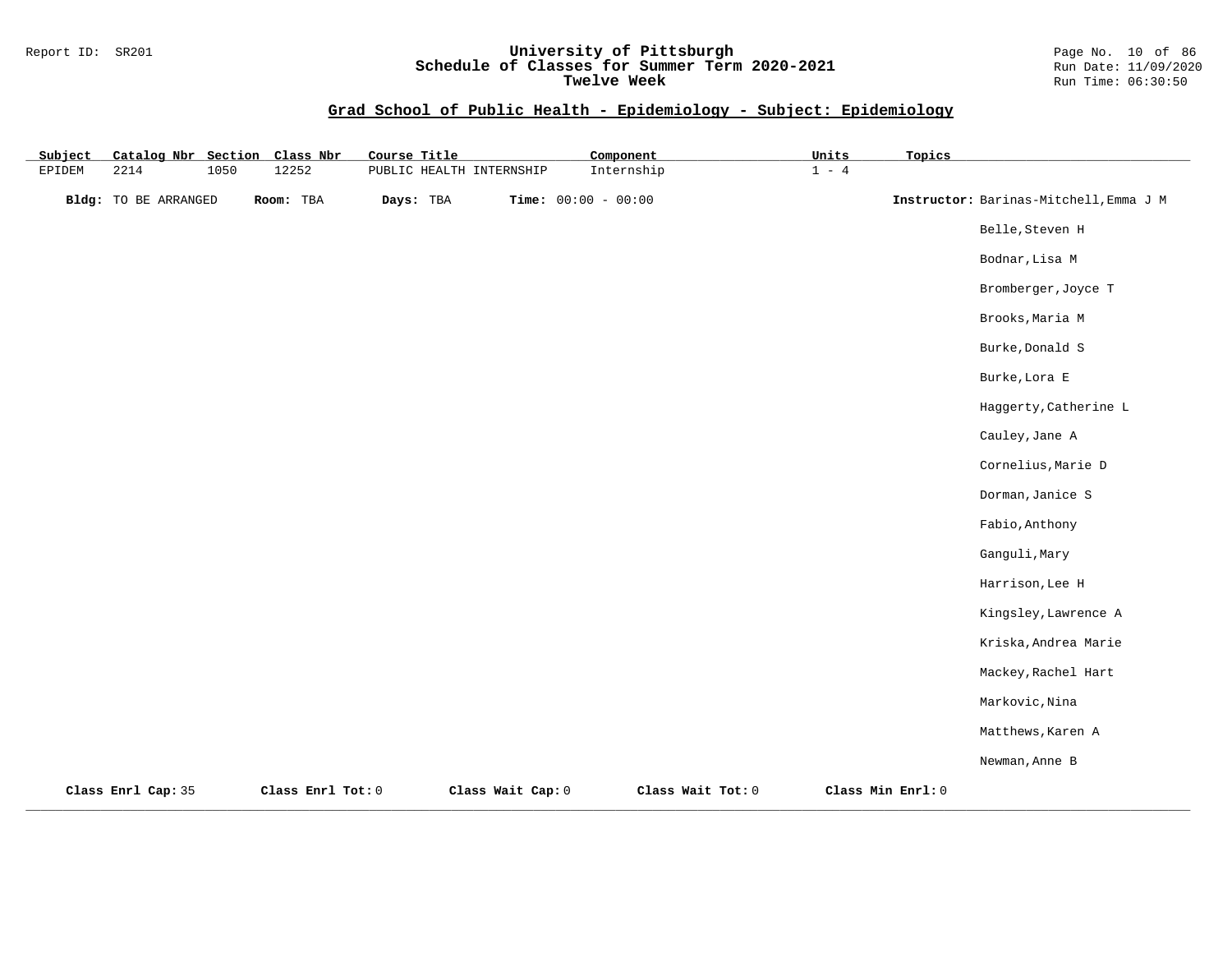### Report ID: SR201 **University of Pittsburgh** Page No. 11 of 86 **Schedule of Classes for Summer Term 2020-2021** Run Date: 11/09/2020 **Twelve Week Run Time: 06:30:50**

| Subject |                             |      | Catalog Nbr Section Class Nbr | Course Title       |                   | Component             |                   | Units          | Topics            |                                        |
|---------|-----------------------------|------|-------------------------------|--------------------|-------------------|-----------------------|-------------------|----------------|-------------------|----------------------------------------|
| EPIDEM  | 2215                        | 1110 | 12254                         | TEACHING PRACTICUM |                   | Practicum             |                   | $\overline{a}$ |                   |                                        |
|         | <b>Bldg:</b> TO BE ARRANGED |      | Room: TBA                     | Days: TBA          |                   | Time: $00:00 - 00:00$ |                   |                |                   | Instructor: Barinas-Mitchell, Emma J M |
|         |                             |      |                               |                    |                   |                       |                   |                |                   | Belle, Steven H                        |
|         |                             |      |                               |                    |                   |                       |                   |                |                   | Bodnar, Lisa M                         |
|         |                             |      |                               |                    |                   |                       |                   |                |                   | Bromberger, Joyce T                    |
|         |                             |      |                               |                    |                   |                       |                   |                |                   | Brooks, Maria M                        |
|         |                             |      |                               |                    |                   |                       |                   |                |                   | Burke, Donald S                        |
|         |                             |      |                               |                    |                   |                       |                   |                |                   | Burke, Lora E                          |
|         |                             |      |                               |                    |                   |                       |                   |                |                   | Haggerty, Catherine L                  |
|         |                             |      |                               |                    |                   |                       |                   |                |                   | Cauley, Jane A                         |
|         |                             |      |                               |                    |                   |                       |                   |                |                   | Cornelius, Marie D                     |
|         |                             |      |                               |                    |                   |                       |                   |                |                   | Dorman, Janice S                       |
|         |                             |      |                               |                    |                   |                       |                   |                |                   | Fabio, Anthony                         |
|         |                             |      |                               |                    |                   |                       |                   |                |                   | Ganguli, Mary                          |
|         |                             |      |                               |                    |                   |                       |                   |                |                   | Harrison, Lee H                        |
|         |                             |      |                               |                    |                   |                       |                   |                |                   | Mackey, Rachel Hart                    |
|         |                             |      |                               |                    |                   |                       |                   |                |                   | Kriska, Andrea Marie                   |
|         |                             |      |                               |                    |                   |                       |                   |                |                   | Kingsley, Lawrence A                   |
|         |                             |      |                               |                    |                   |                       |                   |                |                   | Rosano, Caterina                       |
|         |                             |      |                               |                    |                   |                       |                   |                |                   | Richardson, Gale A                     |
|         |                             |      |                               |                    |                   |                       |                   |                |                   | Orchard, Trevor J                      |
|         | Class Enrl Cap: 35          |      | Class Enrl Tot: 0             |                    | Class Wait Cap: 0 |                       | Class Wait Tot: 0 |                | Class Min Enrl: 0 |                                        |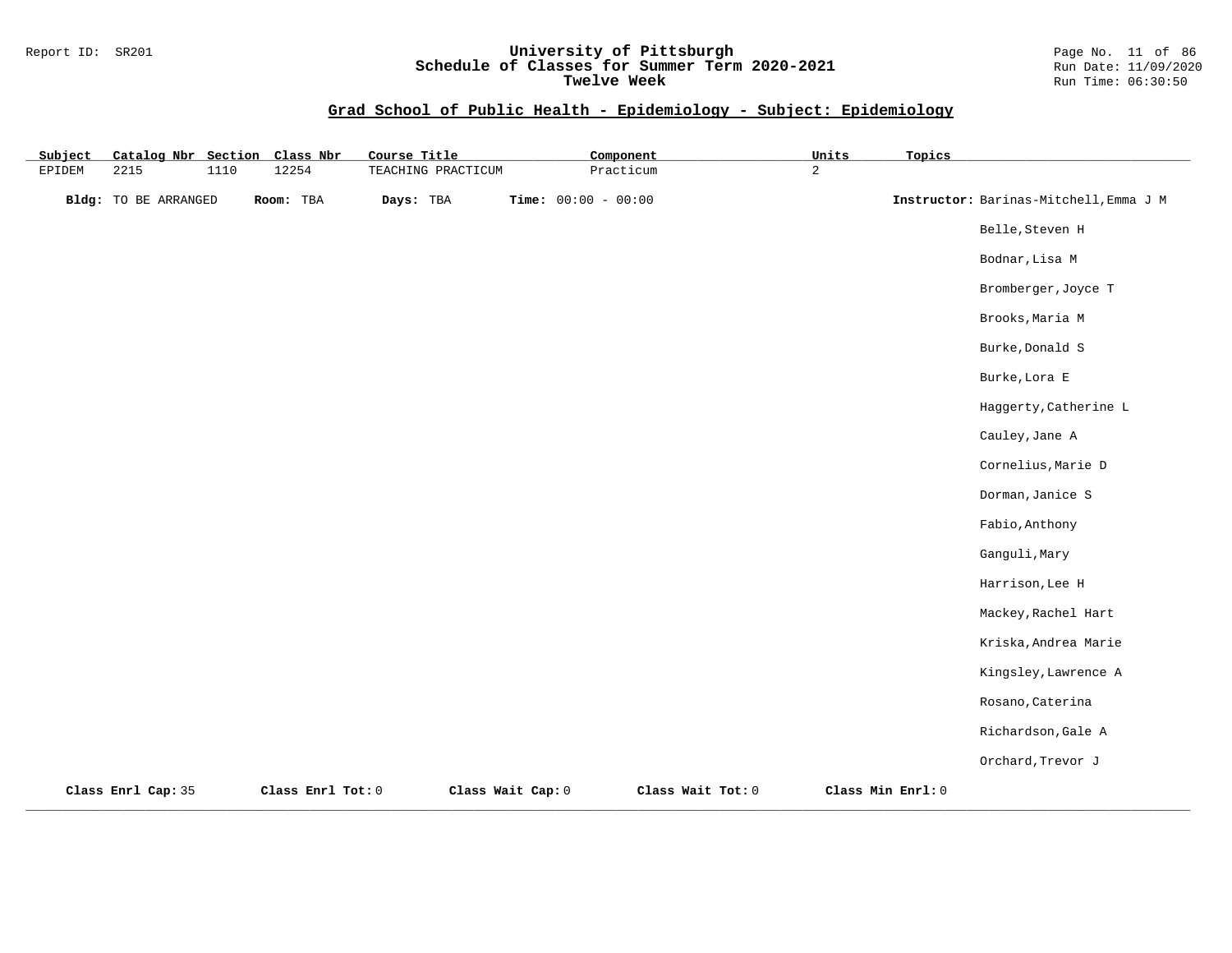#### Report ID: SR201 **University of Pittsburgh** Page No. 12 of 86 **Schedule of Classes for Summer Term 2020-2021** Run Date: 11/09/2020 **Twelve Week Run Time: 06:30:50**

| Subject       | Catalog Nbr Section         |      | Class Nbr         | Course Title | Component                                     |                   | Units    | Topics            |                             |
|---------------|-----------------------------|------|-------------------|--------------|-----------------------------------------------|-------------------|----------|-------------------|-----------------------------|
| <b>EPIDEM</b> | 3100                        | 1010 | 12199             |              | RESEARCH AND DISSERTATION PHD Thesis Research |                   | $1 - 15$ |                   |                             |
|               | <b>Bldg:</b> TO BE ARRANGED |      | Room: TBA         | Days: TBA    | Time: $00:00 - 00:00$                         |                   |          |                   | Instructor: Belle, Steven H |
|               |                             |      |                   |              |                                               |                   |          |                   | Kingsley, Lawrence A        |
|               |                             |      |                   |              |                                               |                   |          |                   | Schoen, Robert E            |
|               |                             |      |                   |              |                                               |                   |          |                   | Bodnar, Lisa M              |
|               |                             |      |                   |              |                                               |                   |          |                   | Bromberger, Joyce T         |
|               |                             |      |                   |              |                                               |                   |          |                   | Brooks, Maria M             |
|               |                             |      |                   |              |                                               |                   |          |                   | Burke, Donald S             |
|               |                             |      |                   |              |                                               |                   |          |                   | Burke, Lora E               |
|               |                             |      |                   |              |                                               |                   |          |                   | Haggerty, Catherine L       |
|               |                             |      |                   |              |                                               |                   |          |                   | Cauley, Jane A              |
|               |                             |      |                   |              |                                               |                   |          |                   | Cornelius, Marie D          |
|               |                             |      |                   |              |                                               |                   |          |                   | Dorman, Janice S            |
|               |                             |      |                   |              |                                               |                   |          |                   | Fabio, Anthony              |
|               |                             |      |                   |              |                                               |                   |          |                   | Ganguli, Mary               |
|               |                             |      |                   |              |                                               |                   |          |                   | Harrison, Lee H             |
|               |                             |      |                   |              |                                               |                   |          |                   | Kriska, Andrea Marie        |
|               |                             |      |                   |              |                                               |                   |          |                   | Mackey, Rachel Hart         |
|               |                             |      |                   |              |                                               |                   |          |                   | Markovic, Nina              |
|               |                             |      |                   |              |                                               |                   |          |                   | Matthews, Karen A           |
|               |                             |      |                   |              |                                               |                   |          |                   | Newman, Anne B              |
|               | Class Enrl Cap: 300         |      | Class Enrl Tot: 0 |              | Class Wait Cap: 0                             | Class Wait Tot: 0 |          | Class Min Enrl: 0 |                             |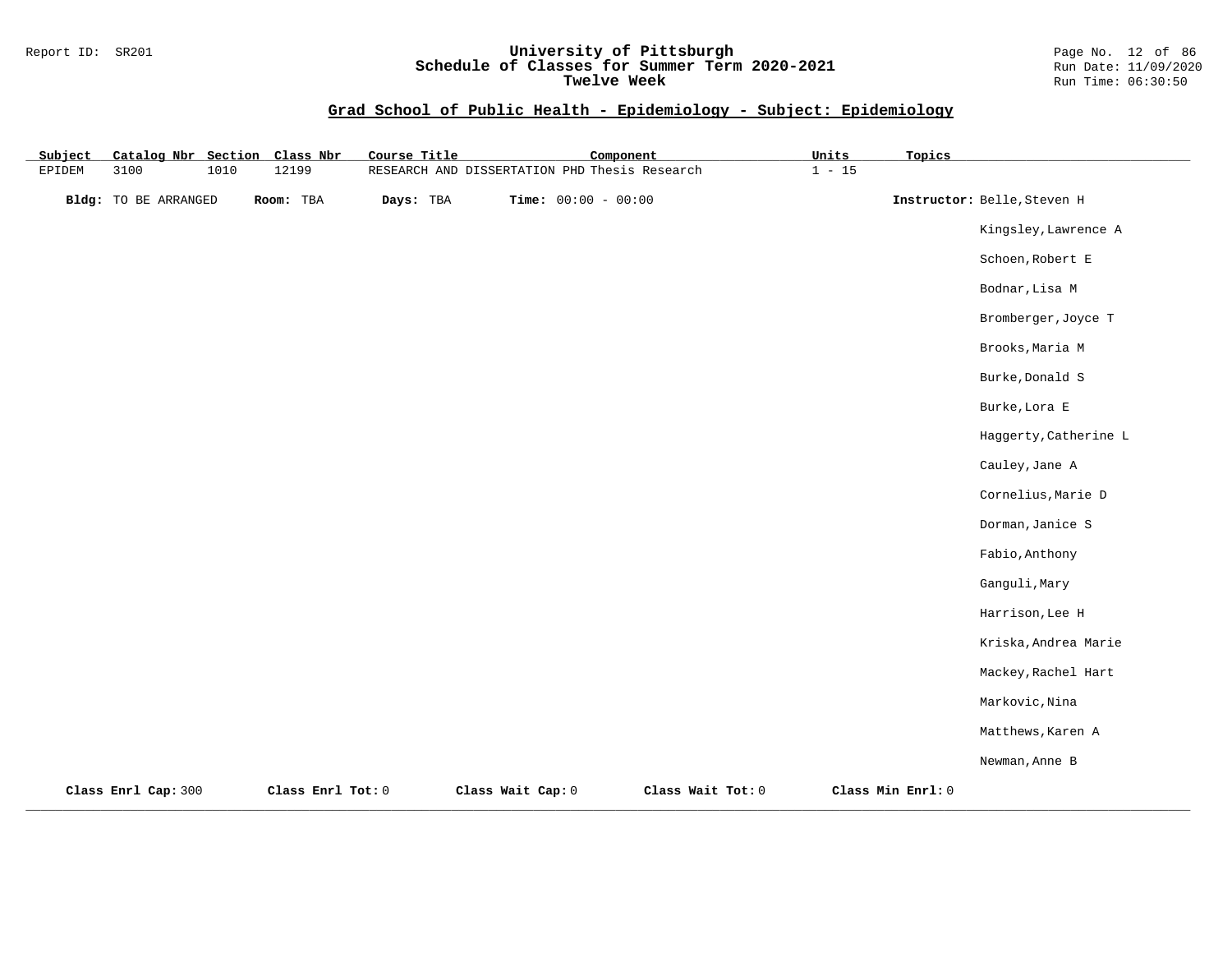# Report ID: SR201 **1988 Mage 10: SR201 University of Pittsburgh** Page No. 13 of 86<br>**Schedule of Classes for Summer Term 2020-2021** Run Date: 11/09/2020 Schedule of Classes for Summer Term 2020-2021<br>Twelve Week

## **Grad School of Public Health - Office of the Dean, Grad School of Public Health - Subject: FT Diss Study PUB HL**

| Subject     | Catalog Nbr Section Class Nbr |      |                   | Course Title                                        | Component         | Units             | Topics            |
|-------------|-------------------------------|------|-------------------|-----------------------------------------------------|-------------------|-------------------|-------------------|
| <b>FTDR</b> | 3999                          | 1050 | 12218             | FULL-TIME DISSERTATION STUDY Full Time Dissertation |                   |                   |                   |
|             | Bldg: TO BE ARRANGED          |      | Room: TBA         | <b>Time:</b> $00:00 - 00:00$<br>Days: TBA           |                   |                   | Instructor: Staff |
|             | Class Enrl Cap: 999           |      | Class Enrl Tot: 0 | Class Wait Cap: 0                                   | Class Wait Tot: 0 | Class Min Enrl: 0 |                   |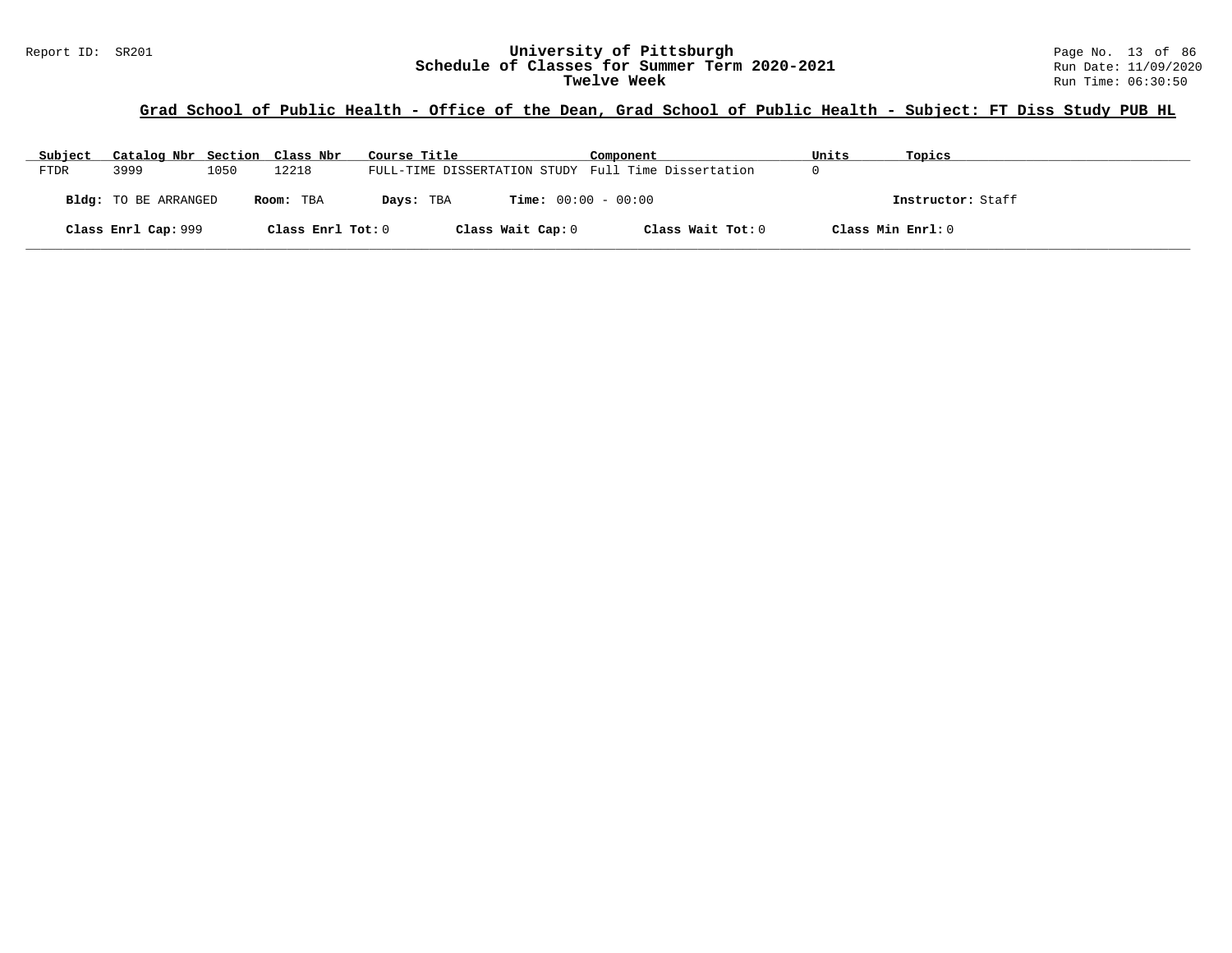# Report ID: SR201 **1988 Mage 10: SR201 University of Pittsburgh** Page No. 14 of 86<br>**Schedule of Classes for Summer Term 2020-2021** Run Date: 11/09/2020 Schedule of Classes for Summer Term 2020-2021<br>Twelve Week

## **Grad School of Public Health - Office of the Dean, Grad School of Public Health - Subject: Public Health**

| Subject | Catalog Nbr Section Class Nbr |      |                   | Course Title |                              | Component         | Units             | Topics                        |
|---------|-------------------------------|------|-------------------|--------------|------------------------------|-------------------|-------------------|-------------------------------|
| PUBHLT  | 2002                          | 1010 | L2230             | ESSAY-MMPH   |                              | Thesis Research   | $-2$              |                               |
|         | <b>Bldg:</b> TO BE ARRANGED   |      | Room: TBA         | Days: TBA    | <b>Time:</b> $00:00 - 00:00$ |                   |                   | Instructor: Finegold, David N |
|         | Class Enrl Cap: 30            |      | Class Enrl Tot: 0 |              | Class Wait Cap: 0            | Class Wait Tot: 0 | Class Min Enrl: 0 |                               |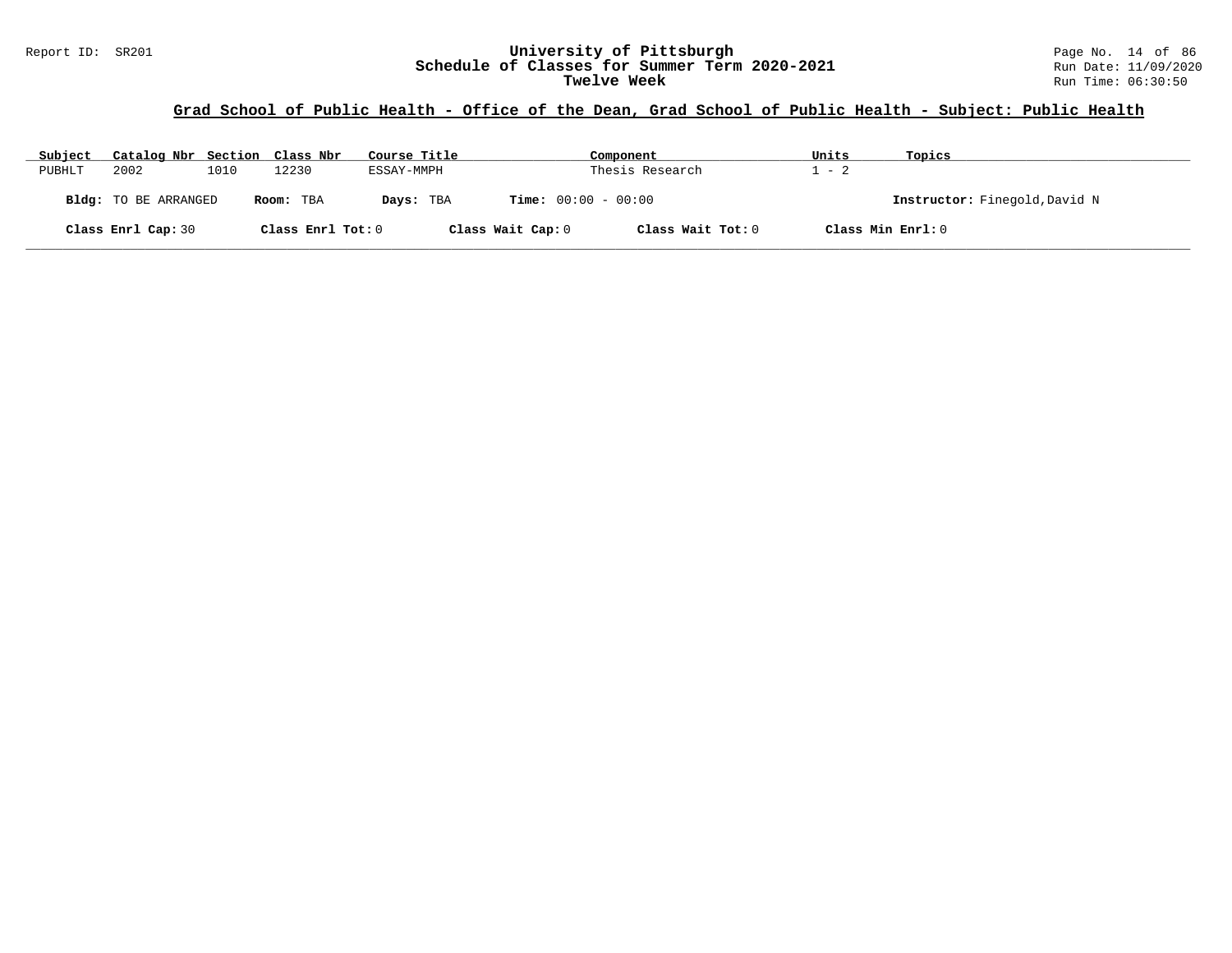#### Report ID: SR201 **University of Pittsburgh** Page No. 15 of 86 **Schedule of Classes for Summer Term 2020-2021** Run Date: 11/09/2020 **Twelve Week Run Time: 06:30:50**

## **Grad School of Public Health - Human Genetics - Subject: Human Genetics**

| Subject      | Catalog Nbr Section Class Nbr | Course Title                            | Component                                                                                           |                   | Units<br>Topics                     |
|--------------|-------------------------------|-----------------------------------------|-----------------------------------------------------------------------------------------------------|-------------------|-------------------------------------|
| HUGEN        | 2021<br>1019                  | 15389<br>SPECIAL STUDIES                |                                                                                                     | Independent Study | $1 - 15$                            |
|              | Bldg: TO BE ARRANGED          | Room: TBA<br>Days: TBA                  | Time: $00:00 - 00:00$                                                                               |                   | Instructor: Kammerer, Candace Marie |
|              | Class Enrl Cap: 99            |                                         | Class Enrl Tot: 0 Class Wait Cap: 0 Class Wait Tot: 0 Class Min Enrl: 0                             |                   |                                     |
| HUGEN        | 2021<br>1300                  | 20051                                   | SPECIAL STUDIES                                                                                     | Independent Study | $1 - 15$                            |
|              | Bldg: TO BE ARRANGED          | Room: TBA                               | $\texttt{Days:}$ TBA $\texttt{Time:}$ 00:00 - 00:00                                                 |                   | Instructor: Durst, Andrea Lynette   |
|              | Class Enrl Cap: 45            |                                         | Class Enrl Tot: 0 Class Wait Cap: 0 Class Wait Tot: 0                                               |                   | Class Min Enrl: 0                   |
| HUGEN        | 2026<br>1019                  | 15390                                   | SPECIAL STUDIES HUMAN GENETICSLecture                                                               |                   | $\overline{3}$                      |
|              | Bldg: TO BE ARRANGED          |                                         | Room: TBA $Days:$ TBA $Time: 00:00 - 00:00$                                                         |                   | Instructor: Kammerer, Candace Marie |
|              |                               |                                         | Class Enrl Cap: 99 $\qquad$ Class Enrl Tot: 0 $\qquad$ Class Wait Cap: 0 $\qquad$ Class Wait Tot: 0 |                   | Class Min $Enr1:0$                  |
| HUGEN        | 1012<br>3010                  | 15391                                   | RESEARCH & DISSERTATION PH.D. Thesis Research                                                       |                   | $1 - 15$                            |
|              | Bldg: TO BE ARRANGED          |                                         | Room: TBA $Days:$ TBA $Time: 00:00 - 00:00$                                                         |                   | Instructor: Feingold, Eleanor       |
|              | Class Enrl Cap: 99            |                                         | Class Enrl Tot: 0 Class Wait Cap: 0 Class Wait Tot: 0                                               |                   | Class Min Enrl: 0                   |
| HUGEN        | 3010                          | 1014 15392                              | RESEARCH & DISSERTATION PH.D. Thesis Research                                                       |                   | $1 - 15$                            |
|              | Bldg: TO BE ARRANGED          |                                         | Room: TBA $Days: TBA$ Time: $00:00 - 00:00$                                                         |                   | Instructor: Finegold, David N       |
|              |                               |                                         | Class Enrl Cap: 99 $\qquad$ Class Enrl Tot: 0 $\qquad$ Class Wait Cap: 0 $\qquad$ Class Wait Tot: 0 |                   | Class Min Enrl: 0                   |
| <b>HUGEN</b> | 3010<br>1018                  | 15393                                   | RESEARCH & DISSERTATION PH.D. Thesis Research                                                       |                   | $1 - 15$                            |
|              | Bldg: TO BE ARRANGED          |                                         | Room: TBA $Days:$ TBA $Time: 00:00 - 00:00$                                                         |                   | Instructor: Kamboh, Mohammad I      |
|              |                               |                                         | Class Enrl Cap: 99 Class Enrl Tot: 0 Class Wait Cap: 0 Class Wait Tot: 0 Class Min Enrl: 0          |                   |                                     |
| HUGEN        | 3010<br>1019                  | 15394                                   | RESEARCH & DISSERTATION PH.D. Thesis Research                                                       |                   | $1 - 15$                            |
|              | Bldg: TO BE ARRANGED          | Room: TBA                               | <b>Days:</b> TBA <b>Time:</b> $00:00 - 00:00$                                                       |                   | Instructor: Kammerer, Candace Marie |
|              | Class Enrl Cap: 99            |                                         | Class Enrl Tot: 0 Class Wait Cap: 0 Class Wait Tot: 0                                               |                   | Class Min Enrl: 0                   |
| HUGEN        | 3010<br>1020                  | 15395                                   | RESEARCH & DISSERTATION PH.D. Thesis Research                                                       |                   | $1 - 15$                            |
|              | Bldg: TO BE ARRANGED          |                                         | Room: TBA $Days:$ TBA $Time: 00:00 - 00:00$                                                         |                   | Instructor: Parker, Lisa Suzanne    |
|              | Class Enrl Cap: 99            | Class Enrl Tot: $0$ Class Wait Cap: $0$ |                                                                                                     | Class Wait Tot: 0 | Class Min Enrl: 0                   |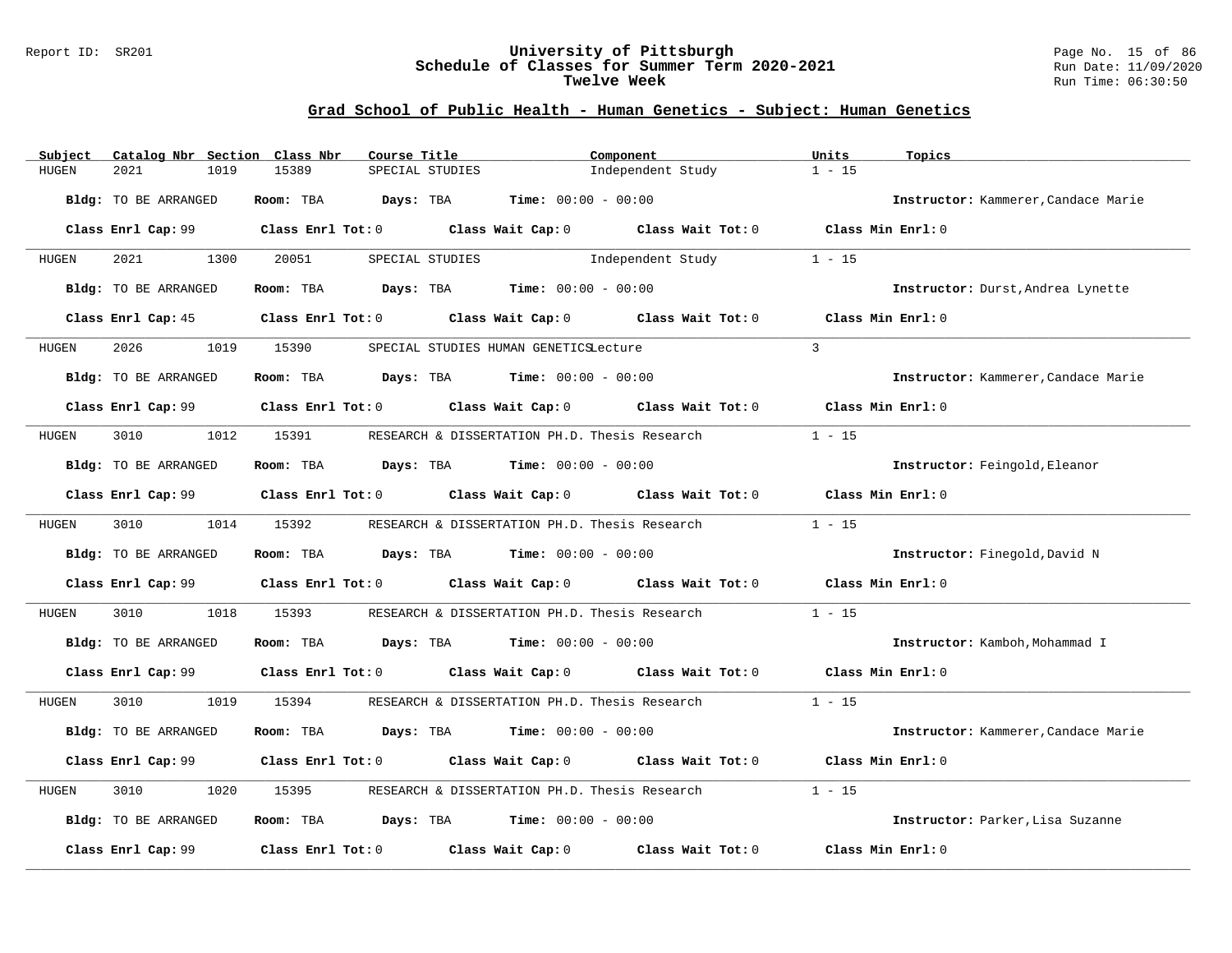| HUGEN | 3010                        | 1021 | 15396               |           | RESEARCH & DISSERTATION PH.D. Thesis Research |                     | $1 - 15$ |                                    |
|-------|-----------------------------|------|---------------------|-----------|-----------------------------------------------|---------------------|----------|------------------------------------|
|       | Bldg: TO BE ARRANGED        |      | Room: TBA           | Days: TBA | <b>Time:</b> $00:00 - 00:00$                  |                     |          | Instructor: Weeks, Daniel E        |
|       | Class Enrl Cap: 99          |      | Class Enrl Tot: $0$ |           | Class Wait Cap: 0                             | Class Wait Tot: 0   |          | Class Min Enrl: 0                  |
| HUGEN | 3010                        | 1022 | 15754               |           | RESEARCH & DISSERTATION PH.D. Thesis Research |                     | $1 - 15$ |                                    |
|       | <b>Bldg:</b> TO BE ARRANGED |      | Room: TBA           | Days: TBA | <b>Time:</b> $00:00 - 00:00$                  |                     |          | Instructor: Urban, Zsolt           |
|       | Class Enrl Cap: 99          |      | Class Enrl Tot: 0   |           | Class Wait Cap: 0                             | Class Wait $Tot: 0$ |          | Class Min $Enrl: 0$                |
| HUGEN | 3010                        | 1023 | 15755               |           | RESEARCH & DISSERTATION PH.D. Thesis Research |                     | $1 - 15$ |                                    |
|       | <b>Bldg:</b> TO BE ARRANGED |      | Room: TBA           | Days: TBA | <b>Time:</b> $00:00 - 00:00$                  |                     |          | Instructor: Padiath, Ouasar Saleem |
|       | Class Enrl Cap: 99          |      | Class Enrl Tot: 0   |           | Class Wait Cap: 0                             | Class Wait Tot: 0   |          | Class Min Enrl: 0                  |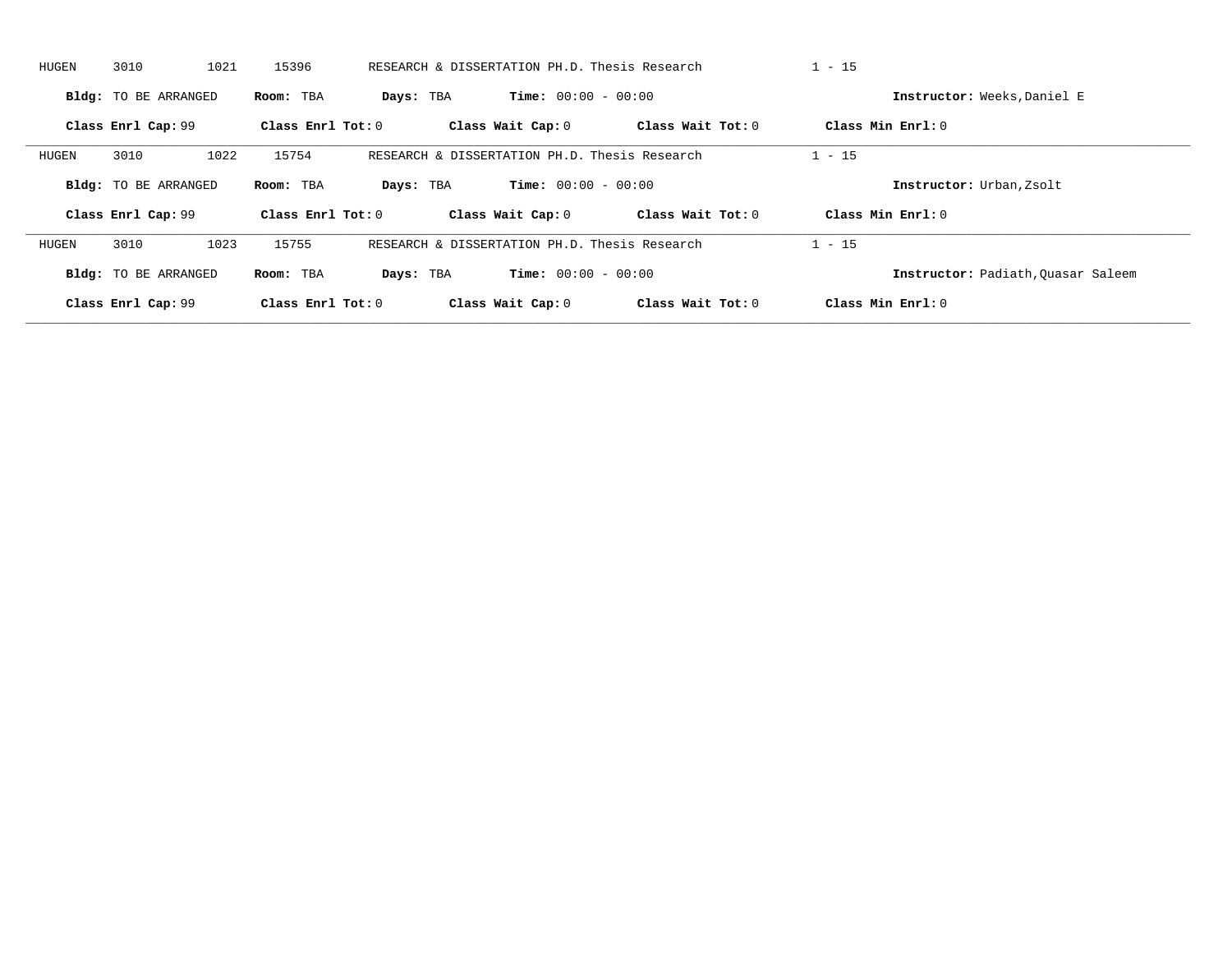#### Report ID: SR201 **University of Pittsburgh** Page No. 17 of 86 **Schedule of Classes for Summer Term 2020-2021** Run Date: 11/09/2020 **Twelve Week** Run Time: 06:30:50

## **Grad School of Public Health - Infectious Diseases and Microbiology - Subject: Infct Disease & Microbiology**

| Catalog Nbr Section Class Nbr<br>Subject                   |                   | Course Title | Component                               |                   | Units   | Topics            |                            |
|------------------------------------------------------------|-------------------|--------------|-----------------------------------------|-------------------|---------|-------------------|----------------------------|
| 2007<br>1110<br>IDM                                        | 14256             |              | PH COMMUNICABLE DISEASE PRACM Practicum |                   | $1 - 3$ |                   |                            |
| <b>Bldg:</b> TO BE ARRANGED                                | Room: TBA         | Days: TBA    | Time: $00:00 - 00:00$                   |                   |         |                   | Instructor: Frank, Linda   |
|                                                            |                   |              |                                         |                   |         |                   | Kingsley, Lawrence A       |
|                                                            |                   |              |                                         |                   |         |                   | Ayyavoo, Velpandi          |
|                                                            |                   |              |                                         |                   |         |                   | Barratt Boyes, Simon M     |
|                                                            |                   |              |                                         |                   |         |                   | Chen, Yue                  |
|                                                            |                   |              |                                         |                   |         |                   | Gupta, Phalguni            |
|                                                            |                   |              |                                         |                   |         |                   | Harrison, Lee H            |
|                                                            |                   |              |                                         |                   |         |                   | Jenkins, Frank John        |
|                                                            |                   |              |                                         |                   |         |                   | Krier, Sarah Elizabeth     |
|                                                            |                   |              |                                         |                   |         |                   | Rinaldo, Charles R         |
|                                                            |                   |              |                                         |                   |         |                   | Martinson, Jeremy James    |
|                                                            |                   |              |                                         |                   |         |                   | Sluis-Cremer, Nicolas Paul |
|                                                            |                   |              |                                         |                   |         |                   | Friedman, Mackey R         |
|                                                            |                   |              |                                         |                   |         |                   | Bility, Moses Turkle       |
|                                                            |                   |              |                                         |                   |         |                   | Mailliard, Robbie B        |
|                                                            |                   |              |                                         |                   |         |                   | Mattila, Joshua T          |
| Class Enrl Cap: 25<br>Attributes: Community General Impact | Class Enrl Tot: 0 |              | Class Wait Cap: 0                       | Class Wait Tot: 0 |         | Class Min Enrl: 0 |                            |

**\_\_\_\_\_\_\_\_\_\_\_\_\_\_\_\_\_\_\_\_\_\_\_\_\_\_\_\_\_\_\_\_\_\_\_\_\_\_\_\_\_\_\_\_\_\_\_\_\_\_\_\_\_\_\_\_\_\_\_\_\_\_\_\_\_\_\_\_\_\_\_\_\_\_\_\_\_\_\_\_\_\_\_\_\_\_\_\_\_\_\_\_\_\_\_\_\_\_\_\_\_\_\_\_\_\_\_\_\_\_\_\_\_\_\_\_\_\_\_\_\_\_\_\_\_\_\_\_\_\_\_\_\_\_\_\_\_\_\_\_\_\_\_\_\_\_\_\_\_\_\_\_\_\_\_\_**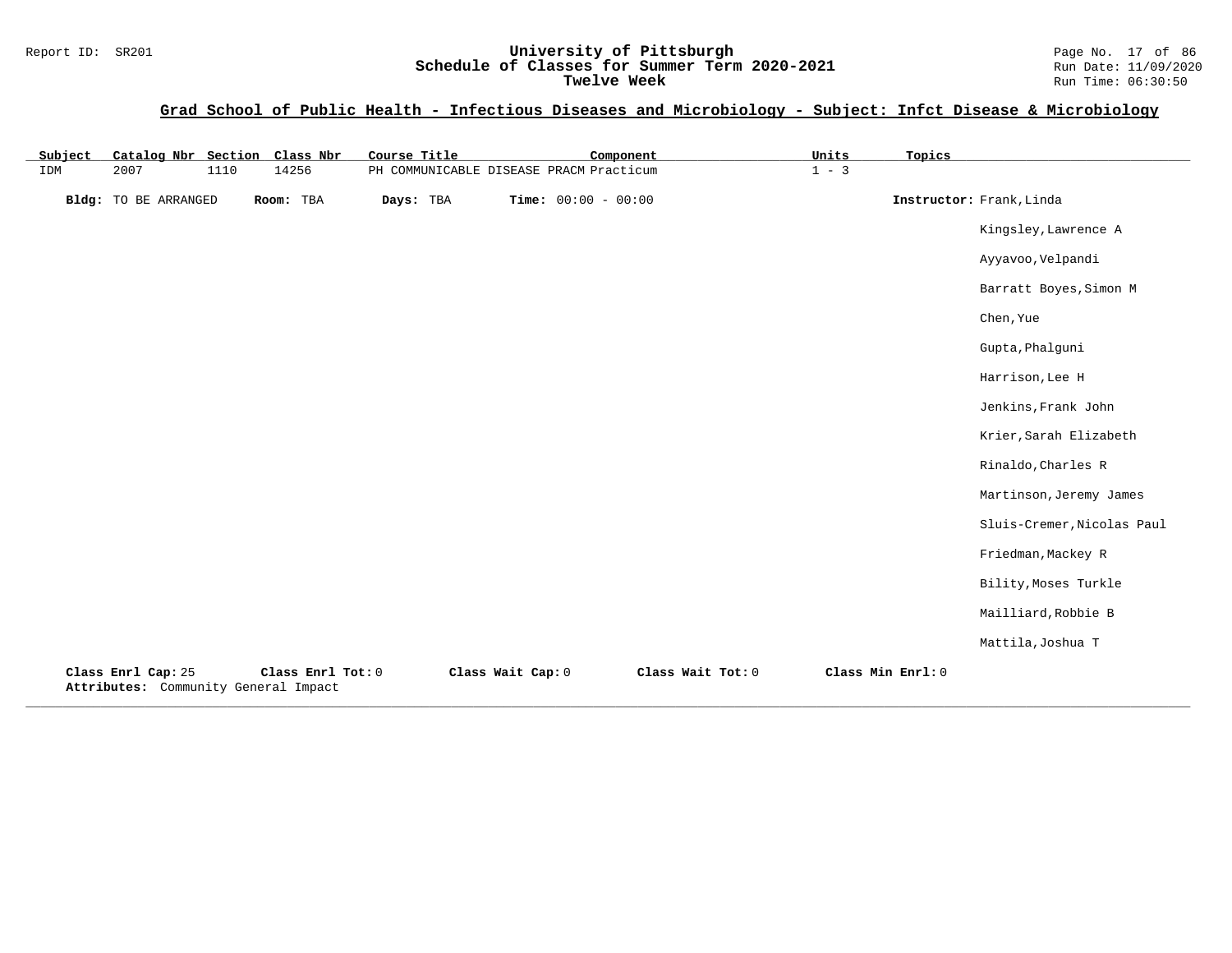## **Grad School of Public Health - Office of the Dean, Grad School of Public Health - Subject: Public Health**

| Subject | Catalog Nbr Section Class Nbr |      |                   | Course Title |                              | Component         | Units             | Topics                        |
|---------|-------------------------------|------|-------------------|--------------|------------------------------|-------------------|-------------------|-------------------------------|
| PUBHLT  | 1007                          | 1210 | 20303             |              | GLOBAL HEALTH ABROAD         | Directed Studies  |                   |                               |
|         | <b>Bldg:</b> TO BE ARRANGED   |      | Room: TBA         | Days: TBA    | <b>Time:</b> $00:00 - 00:00$ |                   |                   | Instructor: Russell, Joanne L |
|         | Class Enrl Cap: 15            |      | Class Enrl Tot: 0 |              | Class Wait Cap: 0            | Class Wait Tot: 0 | Class Min Enrl: 0 |                               |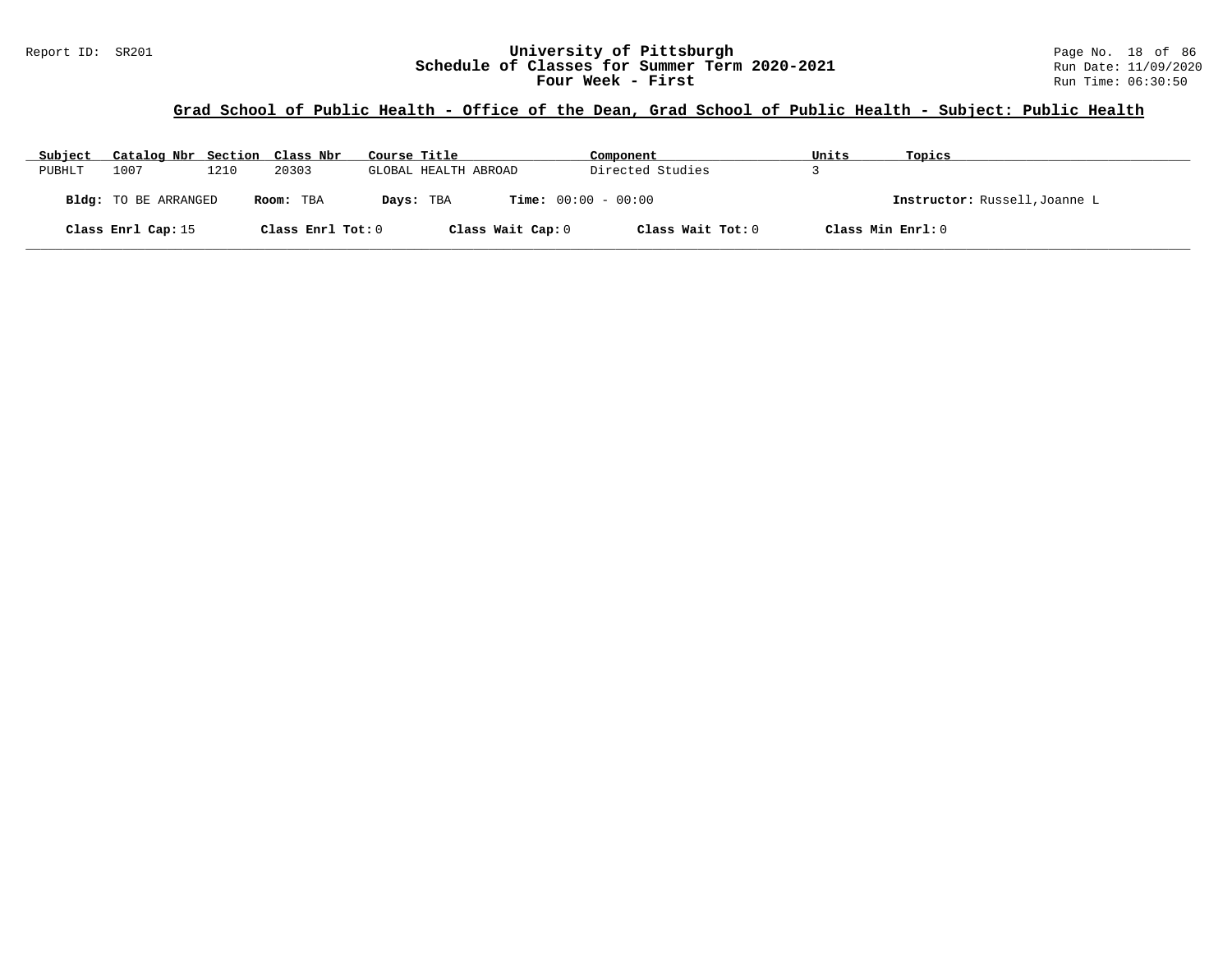#### Report ID: SR201 **University of Pittsburgh University of Pittsburgh** Page No. 19 of 86<br>**Schedule of Classes for Summer Term 2020-2021** Run Date: 11/09/2020 **Schedule of Classes for Summer Term 2020-2021** Run Date: 11/09/2020<br>**Four Week - Third** Run Time: 06:30:50 Four Week - Third

## **Grad School of Public Health - Epidemiology - Subject: Epidemiology**

| Subject | Catalog Nbr Section Class Nbr            |      |                   | Course Title            |                   | Component                    |                   | Units               | Topics                                                       |
|---------|------------------------------------------|------|-------------------|-------------------------|-------------------|------------------------------|-------------------|---------------------|--------------------------------------------------------------|
| EPIDEM  | 2210                                     | 1600 | 20502             | SPECIAL STUDIES - ESSAY |                   | Thesis Research              |                   | $1 - 15$            |                                                              |
|         | <b>Bldg:</b> WEB Based Class             |      | Room: TBA         | Days: TuTh              |                   | <b>Time:</b> $17:00 - 19:00$ |                   |                     | APPLIED COVID-19 EPIDEMIOLOGYInstructor: Orkis, Lauren Torso |
|         | Class Enrl Cap: 20<br>Attributes: Online |      | Class Enrl Tot: 0 |                         | Class Wait Cap: 0 |                              | Class Wait Tot: 0 | Class Min $Enrl: 0$ |                                                              |
|         | Title: APPLIED COVID-19 EPIDEMIOLOGY     |      |                   |                         |                   |                              |                   |                     |                                                              |

Dept permission only---contact Nancy Glynn for permission (epidnwg@pitt.edu). This is a 1-credit section; some students will "sit-in" without registering (i.e take the class for no credit) for a maximum combined seats of 20. No pre-reqs; grading basis (S/NC).

**\_\_\_\_\_\_\_\_\_\_\_\_\_\_\_\_\_\_\_\_\_\_\_\_\_\_\_\_\_\_\_\_\_\_\_\_\_\_\_\_\_\_\_\_\_\_\_\_\_\_\_\_\_\_\_\_\_\_\_\_\_\_\_\_\_\_\_\_\_\_\_\_\_\_\_\_\_\_\_\_\_\_\_\_\_\_\_\_\_\_\_\_\_\_\_\_\_\_\_\_\_\_\_\_\_\_\_\_\_\_\_\_\_\_\_\_\_\_\_\_\_\_\_\_\_\_\_\_\_\_\_\_\_\_\_\_\_\_\_\_\_\_\_\_\_\_\_\_\_\_\_\_\_\_\_\_**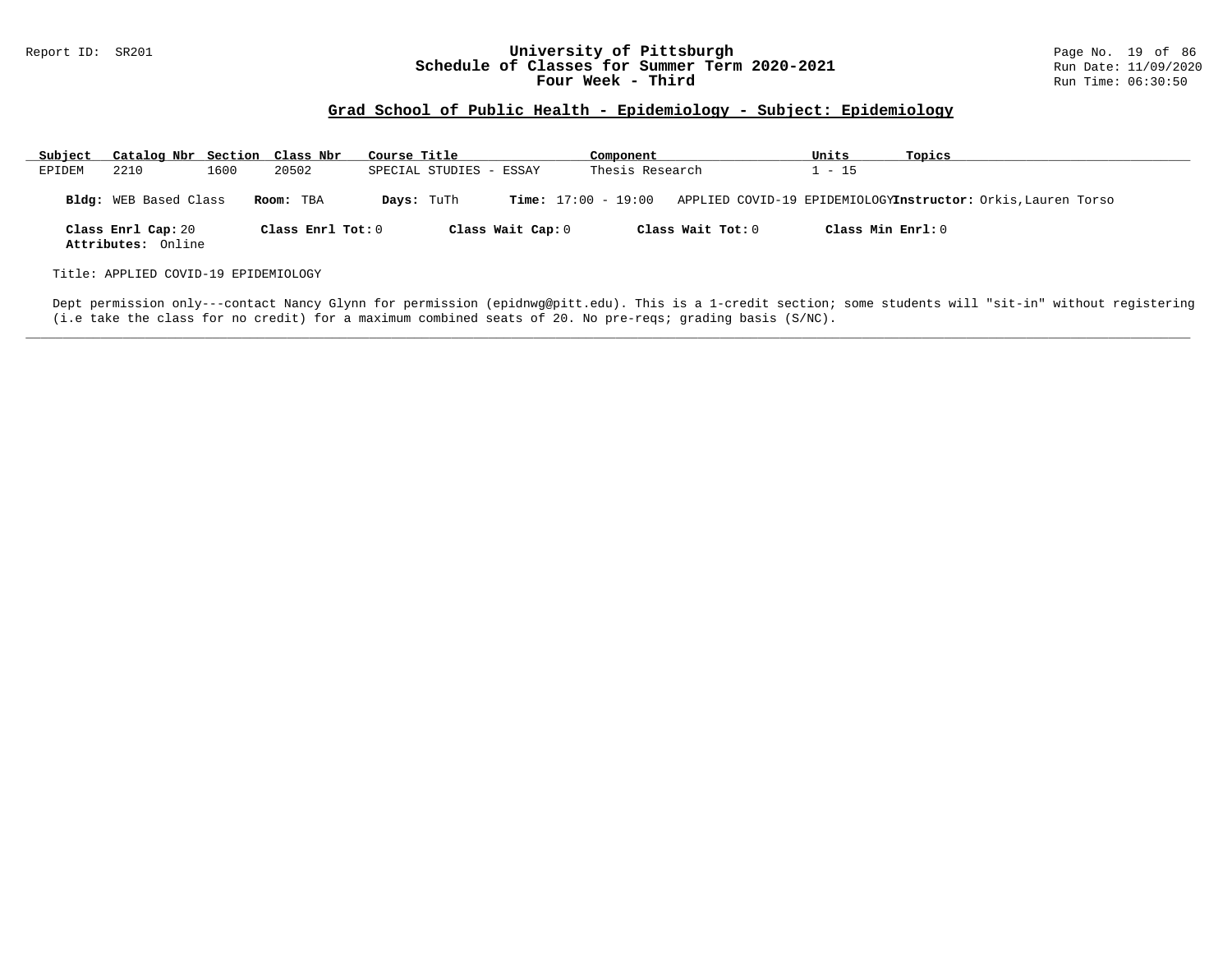### Report ID: SR201 **1988 Mage 10: SR201 University of Pittsburgh** Page No. 20 of 86<br>**Schedule of Classes for Summer Term 2020-2021** Run Date: 11/09/2020 **Schedule of Classes for Summer Term 2020-2021** Run Date: 11/09/2020<br>Six Week - First Run Time: 06:30:50 **Six Week - First**

| Subject | Catalog Nbr Section Class Nbr |      |                   | Course Title |                       | Component         | Units   | Topics            |                                 |
|---------|-------------------------------|------|-------------------|--------------|-----------------------|-------------------|---------|-------------------|---------------------------------|
| BCHS    | 2503                          | 1301 | 12206             | PRACTICUM    |                       | Practicum         | $1 - 3$ |                   |                                 |
|         | Bldg: TO BE ARRANGED          |      | Room: TBA         | Days: TBA    | Time: $00:00 - 00:00$ |                   |         |                   | Instructor: Albert, Steven M    |
|         |                               |      |                   |              |                       |                   |         |                   | Burke, Jessica Griffin          |
|         |                               |      |                   |              |                       |                   |         |                   | Documet, Patricia I             |
|         |                               |      |                   |              |                       |                   |         |                   | Ricci, Edmund M                 |
|         |                               |      |                   |              |                       |                   |         |                   | Terry, Martha Ann               |
|         |                               |      |                   |              |                       |                   |         |                   | Bear, Todd M                    |
|         |                               |      |                   |              |                       |                   |         |                   | Felter, Elizabeth Madison       |
|         |                               |      |                   |              |                       |                   |         |                   | Hawk, Mary Elizabeth            |
|         |                               |      |                   |              |                       |                   |         |                   | Mair, Christina F               |
|         |                               |      |                   |              |                       |                   |         |                   | Elias, Thistle Inga             |
|         |                               |      |                   |              |                       |                   |         |                   | Garland, Richard                |
|         |                               |      |                   |              |                       |                   |         |                   | Egan, James Erin                |
|         |                               |      |                   |              |                       |                   |         |                   | Maseru, Noble A-W               |
|         |                               |      |                   |              |                       |                   |         |                   | Brown, Andre L                  |
|         |                               |      |                   |              |                       |                   |         |                   | Coulter, Robert William Stewart |
|         |                               |      |                   |              |                       |                   |         |                   | Salter, Cynthia L               |
|         | Class Enrl Cap: 10            |      | Class Enrl Tot: 0 |              | Class Wait Cap: 0     | Class Wait Tot: 0 |         | Class Min Enrl: 0 |                                 |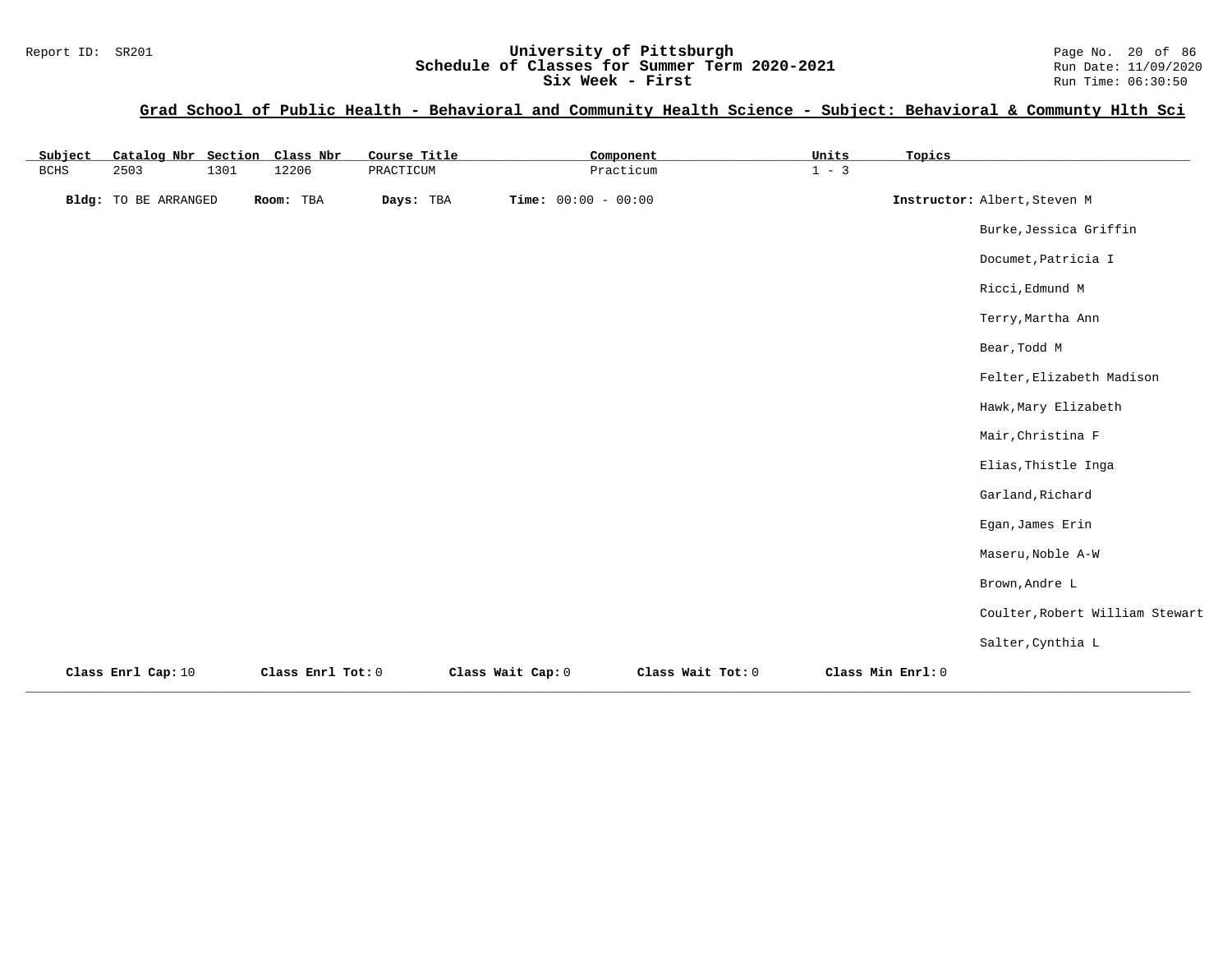### Report ID: SR201 **University of Pittsburgh University of Pittsburgh** Page No. 21 of 86<br>**Schedule of Classes for Summer Term 2020-2021** Run Date: 11/09/2020 **Schedule of Classes for Summer Term 2020-2021** Run Date: 11/09/2020<br>Six Week - First Run Time: 06:30:50 **Six Week - First**

| Subject     | Catalog Nbr Section Class Nbr |      |                   | Course Title      | Component             |                   | Units   | Topics            |                                 |
|-------------|-------------------------------|------|-------------------|-------------------|-----------------------|-------------------|---------|-------------------|---------------------------------|
| <b>BCHS</b> | 2511                          | 1301 | 12222             | INDEPENDENT STUDY |                       | Independent Study | $1 - 3$ |                   |                                 |
|             | Bldg: TO BE ARRANGED          |      | Room: TBA         | Days: TBA         | Time: $00:00 - 00:00$ |                   |         |                   | Instructor: Albert, Steven M    |
|             |                               |      |                   |                   |                       |                   |         |                   | Burke, Jessica Griffin          |
|             |                               |      |                   |                   |                       |                   |         |                   | Documet, Patricia I             |
|             |                               |      |                   |                   |                       |                   |         |                   | Ricci, Edmund M                 |
|             |                               |      |                   |                   |                       |                   |         |                   | Terry, Martha Ann               |
|             |                               |      |                   |                   |                       |                   |         |                   | Egan, James Erin                |
|             |                               |      |                   |                   |                       |                   |         |                   | Bear, Todd M                    |
|             |                               |      |                   |                   |                       |                   |         |                   | Felter, Elizabeth Madison       |
|             |                               |      |                   |                   |                       |                   |         |                   | Mair, Christina F               |
|             |                               |      |                   |                   |                       |                   |         |                   | Maseru, Noble A-W               |
|             |                               |      |                   |                   |                       |                   |         |                   | Hawk, Mary Elizabeth            |
|             |                               |      |                   |                   |                       |                   |         |                   | Elias, Thistle Inga             |
|             |                               |      |                   |                   |                       |                   |         |                   | Garland, Richard                |
|             |                               |      |                   |                   |                       |                   |         |                   | Brown, Andre L                  |
|             |                               |      |                   |                   |                       |                   |         |                   | Coulter, Robert William Stewart |
|             |                               |      |                   |                   |                       |                   |         |                   | Salter, Cynthia L               |
|             | Class Enrl Cap: 9999          |      | Class Enrl Tot: 0 |                   | Class Wait Cap: 0     | Class Wait Tot: 0 |         | Class Min Enrl: 0 |                                 |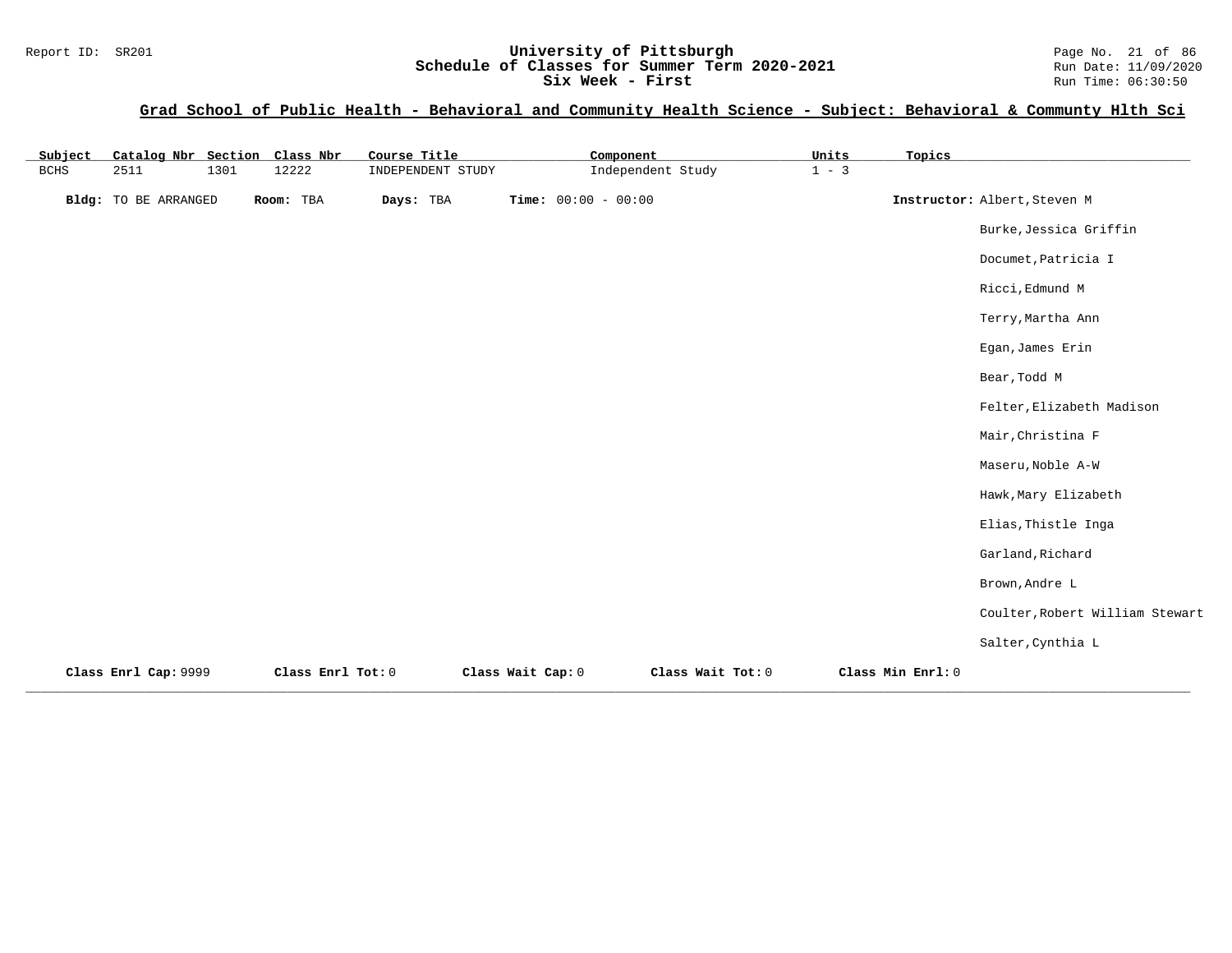### Report ID: SR201 **1988 Mage 10: SR201 University of Pittsburgh** Page No. 22 of 86<br>**Schedule of Classes for Summer Term 2020-2021** Run Date: 11/09/2020 **Schedule of Classes for Summer Term 2020-2021** Run Date: 11/09/2020<br>Six Week - First Run Time: 06:30:50 **Six Week - First**

| Subject       |                                                                            |      | Catalog Nbr Section Class Nbr | Course Title |                   |                                       | Component         | Units        | Topics            |                                 |
|---------------|----------------------------------------------------------------------------|------|-------------------------------|--------------|-------------------|---------------------------------------|-------------------|--------------|-------------------|---------------------------------|
| $_{\rm BCHS}$ | 2521                                                                       | 1301 | 12207                         | ESSAY        |                   |                                       | Thesis Research   | $1 - 3$      |                   |                                 |
|               | Bldg: TO BE ARRANGED                                                       |      | Room: TBA                     | Days: TBA    |                   | Time: $00:00 - 00:00$                 |                   |              |                   | Instructor: Albert, Steven M    |
|               |                                                                            |      |                               |              |                   |                                       |                   |              |                   | Burke, Jessica Griffin          |
|               |                                                                            |      |                               |              |                   |                                       |                   |              |                   | Documet, Patricia I             |
|               |                                                                            |      |                               |              |                   |                                       |                   |              |                   | Ricci, Edmund M                 |
|               |                                                                            |      |                               |              |                   |                                       |                   |              |                   | Terry, Martha Ann               |
|               |                                                                            |      |                               |              |                   |                                       |                   |              |                   | Maseru, Noble A-W               |
|               |                                                                            |      |                               |              |                   |                                       |                   |              |                   | Elias, Thistle Inga             |
|               |                                                                            |      |                               |              |                   |                                       |                   |              |                   | Felter, Elizabeth Madison       |
|               |                                                                            |      |                               |              |                   |                                       |                   |              |                   | Bear, Todd M                    |
|               |                                                                            |      |                               |              |                   |                                       |                   |              |                   | Mair, Christina F               |
|               |                                                                            |      |                               |              |                   |                                       |                   |              |                   | Egan, James Erin                |
|               |                                                                            |      |                               |              |                   |                                       |                   |              |                   | Hawk, Mary Elizabeth            |
|               |                                                                            |      |                               |              |                   |                                       |                   |              |                   | Garland, Richard                |
|               |                                                                            |      |                               |              |                   |                                       |                   |              |                   | Brown, Andre L                  |
|               |                                                                            |      |                               |              |                   |                                       |                   |              |                   | Coulter, Robert William Stewart |
|               |                                                                            |      |                               |              |                   |                                       |                   |              |                   | Salter, Cynthia L               |
|               | Class Enrl Cap: 20                                                         |      | Class Enrl Tot: 0             |              | Class Wait Cap: 0 |                                       | Class Wait Tot: 0 |              | Class Min Enrl: 0 |                                 |
| BCHS          | 2605                                                                       | 1000 | 20339                         |              |                   | COMMUNTY DVLPMNT & FOCUS GROUPLecture |                   | $\mathbf{1}$ |                   |                                 |
| Bldg: TBA     |                                                                            |      | Room: TBA                     | Days: Tu     |                   | Time: $10:00 - 12:30$                 |                   |              |                   | Instructor: Terry, Martha Ann   |
|               | Class Enrl Cap: 18<br>Room Characteristics: PeopleSoft - Scheduled (PS)(1) |      | Class Enrl Tot: 0             |              | Class Wait Cap: 0 |                                       | Class Wait Tot: 0 |              | Class Min Enrl: 0 |                                 |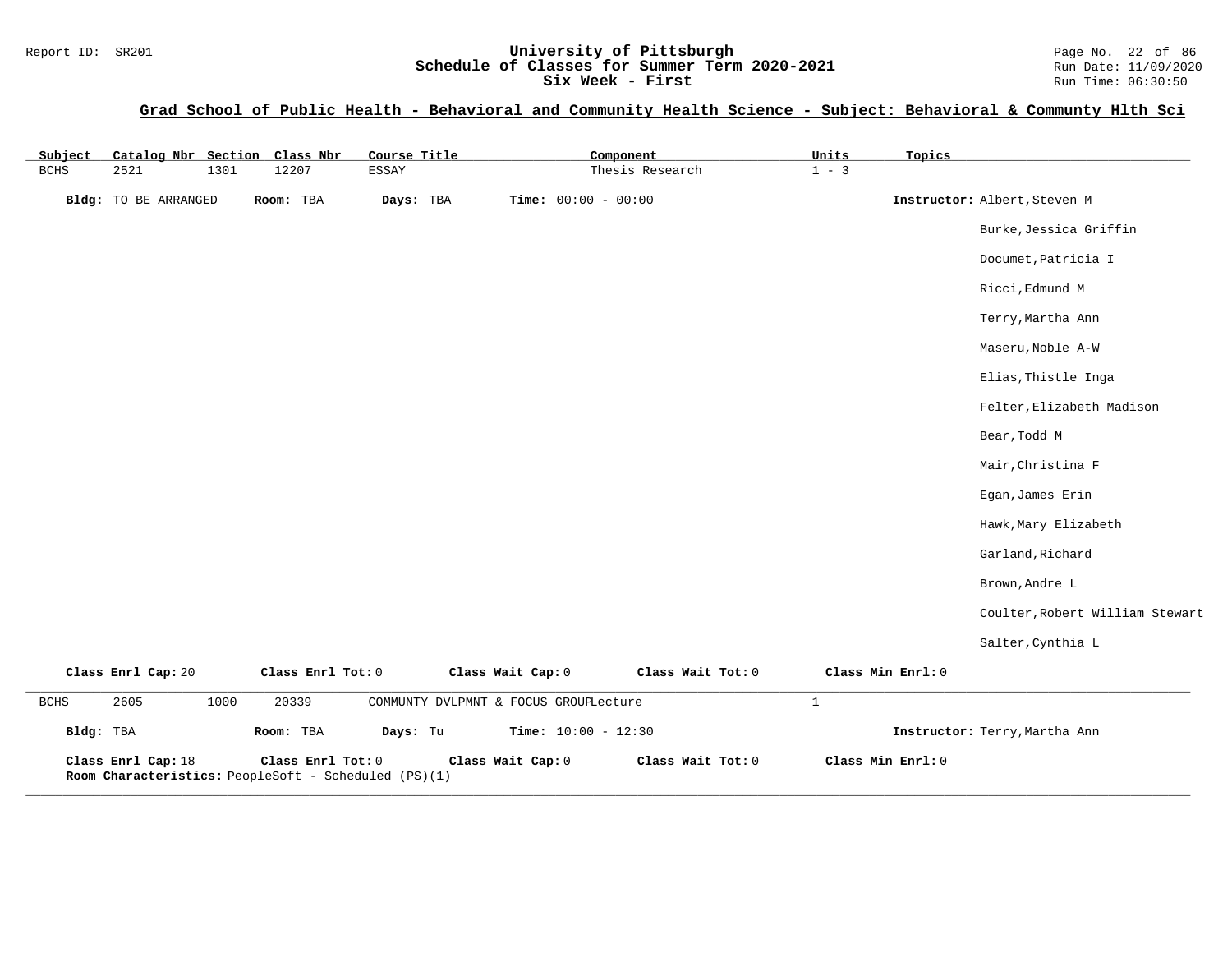#### Report ID: SR201 **1988 Mage 10: SR201 University of Pittsburgh** Page No. 23 of 86<br>**Schedule of Classes for Summer Term 2020-2021** Run Date: 11/09/2020 **Schedule of Classes for Summer Term 2020-2021** Run Date: 11/09/2020<br>Six Week - First Run Time: 06:30:50 **Six Week - First**

| Subject |                      |      | Catalog Nbr Section Class Nbr | Course Title |                   | Component                                     |                   | Units    | Topics            |                                 |
|---------|----------------------|------|-------------------------------|--------------|-------------------|-----------------------------------------------|-------------------|----------|-------------------|---------------------------------|
| BCHS    | 3010                 | 1300 | 12208                         |              |                   | RESEARCH AND DISSERTATION PHD Thesis Research |                   | $1 - 15$ |                   |                                 |
|         | Bldg: TO BE ARRANGED |      | Room: TBA                     | Days: TBA    |                   | Time: $00:00 - 00:00$                         |                   |          |                   | Instructor: Albert, Steven M    |
|         |                      |      |                               |              |                   |                                               |                   |          |                   | Burke, Jessica Griffin          |
|         |                      |      |                               |              |                   |                                               |                   |          |                   | Documet, Patricia I             |
|         |                      |      |                               |              |                   |                                               |                   |          |                   | Ricci, Edmund M                 |
|         |                      |      |                               |              |                   |                                               |                   |          |                   | Terry, Martha Ann               |
|         |                      |      |                               |              |                   |                                               |                   |          |                   | Egan, James Erin                |
|         |                      |      |                               |              |                   |                                               |                   |          |                   | Elias, Thistle Inga             |
|         |                      |      |                               |              |                   |                                               |                   |          |                   | Felter, Elizabeth Madison       |
|         |                      |      |                               |              |                   |                                               |                   |          |                   | Mair, Christina F               |
|         |                      |      |                               |              |                   |                                               |                   |          |                   | Maseru, Noble A-W               |
|         |                      |      |                               |              |                   |                                               |                   |          |                   | Hawk, Mary Elizabeth            |
|         |                      |      |                               |              |                   |                                               |                   |          |                   | Bear, Todd M                    |
|         |                      |      |                               |              |                   |                                               |                   |          |                   | Garland, Richard                |
|         |                      |      |                               |              |                   |                                               |                   |          |                   | Brown, Andre L                  |
|         |                      |      |                               |              |                   |                                               |                   |          |                   | Coulter, Robert William Stewart |
|         |                      |      |                               |              |                   |                                               |                   |          |                   | Salter, Cynthia L               |
|         | Class Enrl Cap: 30   |      | Class Enrl Tot: 0             |              | Class Wait Cap: 0 |                                               | Class Wait Tot: 0 |          | Class Min Enrl: 0 |                                 |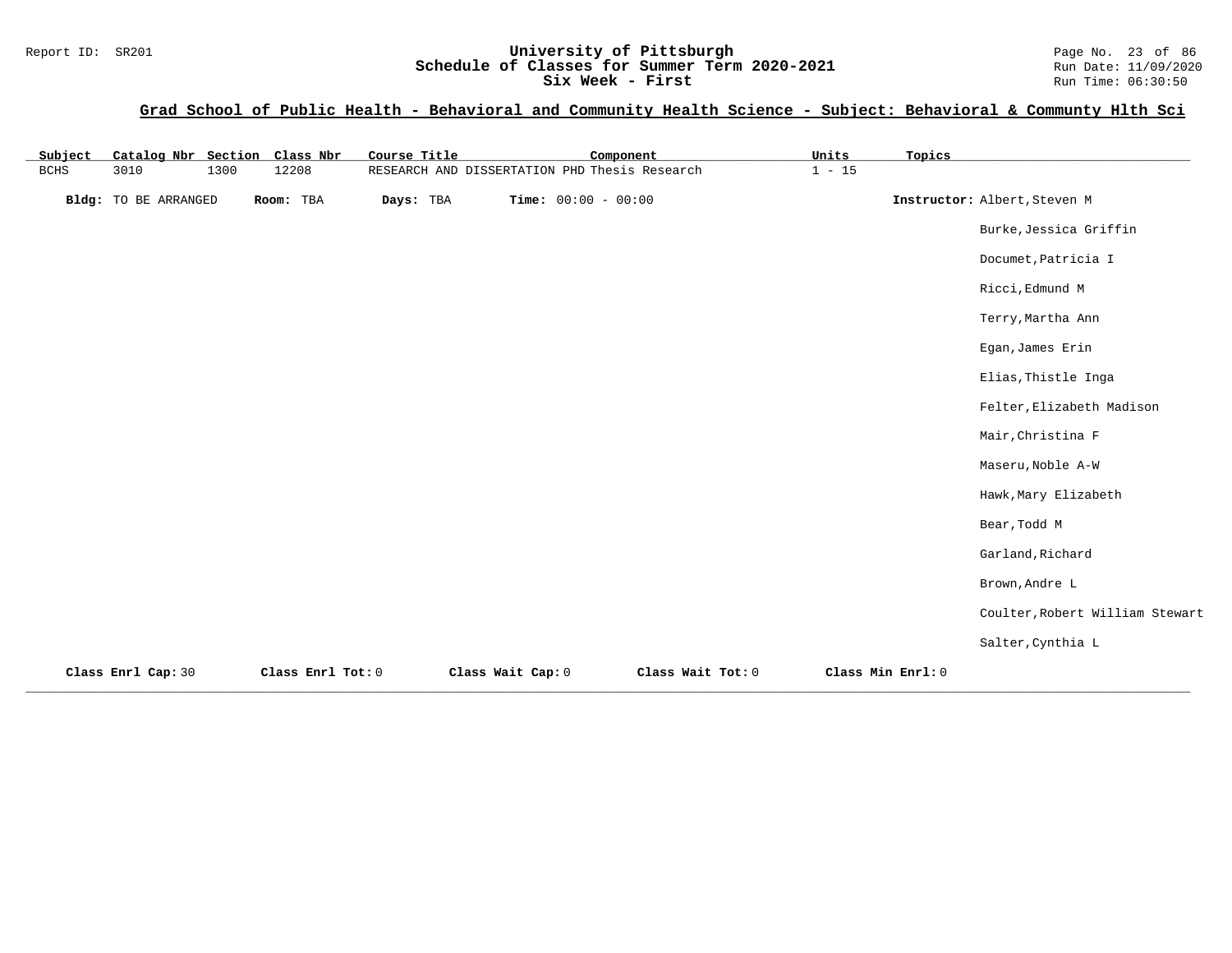#### Report ID: SR201 **University of Pittsburgh** Page No. 24 of 86 **Schedule of Classes for Summer Term 2020-2021** Run Date: 11/09/2020 **Six Week - First Run Time: 06:30:50** Run Time: 06:30:50

## **Grad School of Public Health - Biostatistics - Subject: Biostatistics**

| Subject      | Catalog Nbr Section Class Nbr | Course Title                                                   |                 | Component                                                                                           | Units<br>Topics                   |  |
|--------------|-------------------------------|----------------------------------------------------------------|-----------------|-----------------------------------------------------------------------------------------------------|-----------------------------------|--|
| BIOST        | 2021<br>1100                  | 12202                                                          | SPECIAL STUDIES | Independent Study                                                                                   | $1 - 15$                          |  |
|              | Bldg: TO BE ARRANGED          | Room: TBA $Days:$ TBA $Time: 00:00 - 00:00$                    |                 |                                                                                                     | Instructor: Anderson, Stewart J   |  |
|              |                               |                                                                |                 | Class Enrl Cap: 35 Class Enrl Tot: 0 Class Wait Cap: 0 Class Wait Tot: 0 Class Min Enrl: 0          |                                   |  |
| <b>BIOST</b> | 2021 1110 15302               |                                                                |                 | SPECIAL STUDIES <b>SPECIAL</b> STUDIES                                                              | $1 - 15$                          |  |
|              | Bldg: TO BE ARRANGED          |                                                                |                 | Room: TBA $Days:$ TBA $Time:$ $00:00 - 00:00$                                                       | Instructor: Ding, Ying            |  |
|              |                               |                                                                |                 | Class Enrl Cap: 35 Class Enrl Tot: 0 Class Wait Cap: 0 Class Wait Tot: 0 Class Min Enrl: 0          |                                   |  |
| BIOST        | 2021                          | 1120 15303                                                     | SPECIAL STUDIES | Independent Study                                                                                   | $1 - 15$                          |  |
|              | Bldg: TO BE ARRANGED          | Room: TBA $\rule{1em}{0.15mm}$ Days: TBA Time: $00:00 - 00:00$ |                 |                                                                                                     | Instructor: Landsittel, Douglas P |  |
|              |                               |                                                                |                 | Class Enrl Cap: 35 Class Enrl Tot: 0 Class Wait Cap: 0 Class Wait Tot: 0 Class Min Enrl: 0          |                                   |  |
| BIOST        | 2021 1125 15304               |                                                                | SPECIAL STUDIES | Independent Study                                                                                   | $1 - 15$                          |  |
|              | Bldg: TO BE ARRANGED          | Room: TBA $Days:$ TBA $Time: 00:00 - 00:00$                    |                 |                                                                                                     | Instructor: Feingold, Eleanor     |  |
|              |                               |                                                                |                 | Class Enrl Cap: 35 Class Enrl Tot: 0 Class Wait Cap: 0 Class Wait Tot: 0 Class Min Enrl: 0          |                                   |  |
| BIOST        |                               | 2021 1130 15305 SPECIAL STUDIES                                |                 | Independent Study                                                                                   | $1 - 15$                          |  |
|              | Bldg: TO BE ARRANGED          | Room: TBA Days: TBA Time: $00:00 - 00:00$                      |                 |                                                                                                     | Instructor: Jeong, Jong Hyeon     |  |
|              |                               |                                                                |                 | Class Enrl Cap: 35 Class Enrl Tot: 0 Class Wait Cap: 0 Class Wait Tot: 0 Class Min Enrl: 0          |                                   |  |
| BIOST        | 2021 2022                     | 1140 15306                                                     |                 | SPECIAL STUDIES <b>Example 1</b> Independent Study                                                  | $1 - 15$                          |  |
|              | Bldg: TO BE ARRANGED          | Room: TBA $Days: TBA$ Time: $00:00 - 00:00$                    |                 |                                                                                                     | Instructor: Marsh, Gary M         |  |
|              |                               |                                                                |                 | Class Enrl Cap: 35 Class Enrl Tot: 0 Class Wait Cap: 0 Class Wait Tot: 0 Class Min Enrl: 0          |                                   |  |
| BIOST        |                               |                                                                |                 | 2021 1180 15307 SPECIAL STUDIES Independent Study 1 - 15                                            |                                   |  |
|              | Bldg: TO BE ARRANGED          | Room: TBA $Days:$ TBA $Time: 00:00 - 00:00$                    |                 |                                                                                                     | Instructor: Tang, Gong            |  |
|              |                               |                                                                |                 | Class Enrl Cap: 35 Class Enrl Tot: 0 Class Wait Cap: 0 Class Wait Tot: 0 Class Min Enrl: 0          |                                   |  |
| BIOST        | 2021<br>1185                  | 15308                                                          |                 | SPECIAL STUDIES 1ndependent Study                                                                   | $1 - 15$                          |  |
|              | Bldg: TO BE ARRANGED          | Room: TBA $Days:$ TBA $Time: 00:00 - 00:00$                    |                 |                                                                                                     | Instructor: Tseng, Chien-Cheng    |  |
|              |                               |                                                                |                 | Class Enrl Cap: 35 $\qquad$ Class Enrl Tot: 0 $\qquad$ Class Wait Cap: 0 $\qquad$ Class Wait Tot: 0 | Class Min Enrl: 0                 |  |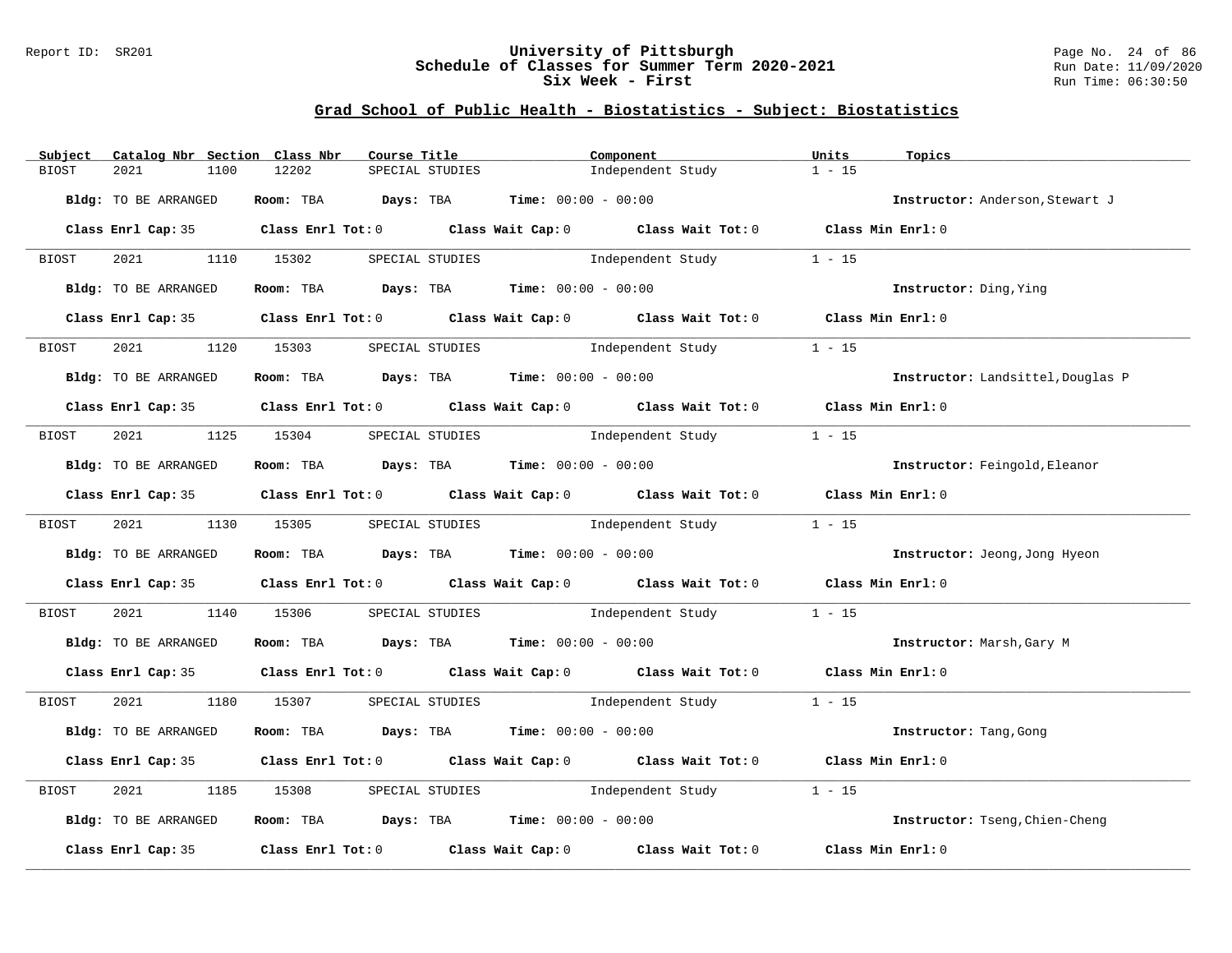| BIOST | 2021<br>1186         | 16166                           | SPECIAL STUDIES                                                                       | Independent Study                                                                          | $1 - 15$                             |
|-------|----------------------|---------------------------------|---------------------------------------------------------------------------------------|--------------------------------------------------------------------------------------------|--------------------------------------|
|       | Bldg: TO BE ARRANGED |                                 | Room: TBA $Days:$ TBA $Time: 00:00 - 00:00$                                           |                                                                                            | Instructor: Chang, Chung-Chou Ho     |
|       |                      |                                 |                                                                                       | Class Enrl Cap: 35 Class Enrl Tot: 0 Class Wait Cap: 0 Class Wait Tot: 0 Class Min Enrl: 0 |                                      |
| BIOST | 2021 1187 16700      |                                 | SPECIAL STUDIES                                                                       | Independent Study 1 - 15                                                                   |                                      |
|       | Bldg: TO BE ARRANGED |                                 | Room: TBA $Days:$ TBA $Time: 00:00 - 00:00$                                           |                                                                                            | Instructor: Buchanich, Jeanine Marie |
|       |                      |                                 |                                                                                       |                                                                                            | Valenti, Renee Nerozzi               |
|       |                      |                                 |                                                                                       | Class Enrl Cap: 15 Class Enrl Tot: 0 Class Wait Cap: 0 Class Wait Tot: 0 Class Min Enrl: 0 |                                      |
| BIOST | 2021 1188 16701      |                                 |                                                                                       | SPECIAL STUDIES 1 - 15                                                                     |                                      |
|       |                      |                                 | Bldg: TO BE ARRANGED Room: TBA Days: TBA Time: 00:00 - 00:00                          |                                                                                            | Instructor: Lin, Yan                 |
|       |                      |                                 |                                                                                       |                                                                                            | Valenti, Renee Nerozzi               |
|       | Class Enrl Cap: 15   |                                 | Class Enrl Tot: 0 Class Wait Cap: 0 Class Wait Tot: 0                                 |                                                                                            | Class Min $Enr1:0$                   |
| BIOST | 2021 00              | 1190 15309                      | SPECIAL STUDIES                                                                       | $1 - 15$<br>Independent Study                                                              |                                      |
|       | Bldg: TO BE ARRANGED |                                 | Room: TBA $\rule{1em}{0.15mm}$ Days: TBA $\rule{1.5mm}{0.15mm}$ Time: $00:00 - 00:00$ |                                                                                            | Instructor: Weeks, Daniel E          |
|       |                      |                                 |                                                                                       | Class Enrl Cap: 35 Class Enrl Tot: 0 Class Wait Cap: 0 Class Wait Tot: 0 Class Min Enrl: 0 |                                      |
| BIOST |                      |                                 |                                                                                       | 2021 196 15310 SPECIAL STUDIES Independent Study 1 - 15                                    |                                      |
|       | Bldg: TO BE ARRANGED |                                 | Room: TBA $\rule{1em}{0.15mm}$ Days: TBA Time: $00:00 - 00:00$                        |                                                                                            | Instructor: Krafty, Robert Todd      |
|       |                      |                                 |                                                                                       | Class Enrl Cap: 35 Class Enrl Tot: 0 Class Wait Cap: 0 Class Wait Tot: 0 Class Min Enrl: 0 |                                      |
| BIOST |                      | 2021 1197 15311 SPECIAL STUDIES |                                                                                       | Independent Study 1 - 15                                                                   |                                      |
|       | Bldg: TO BE ARRANGED |                                 | Room: TBA $Days:$ TBA $Time: 00:00 - 00:00$                                           |                                                                                            | Instructor: Youk, Ada Owens          |
|       |                      |                                 |                                                                                       | Class Enrl Cap: 35 Class Enrl Tot: 0 Class Wait Cap: 0 Class Wait Tot: 0 Class Min Enrl: 0 |                                      |
| BIOST | 2021                 |                                 |                                                                                       | 1198 15312 SPECIAL STUDIES 1ndependent Study 1 - 15                                        |                                      |
|       | Bldg: TO BE ARRANGED |                                 | Room: TBA $Days:$ TBA $Time: 00:00 - 00:00$                                           |                                                                                            | Instructor: Bandos, Andriy           |
|       |                      |                                 | Class Enrl Cap: 35 Class Enrl Tot: 0 Class Wait Cap: 0 Class Wait Tot: 0              |                                                                                            | Class Min Enrl: 0                    |
| BIOST |                      | 2021 1199 15313 SPECIAL STUDIES |                                                                                       | Independent Study 1 - 15                                                                   |                                      |
|       | Bldg: TO BE ARRANGED |                                 | Room: TBA $\rule{1em}{0.15mm}$ Days: TBA Time: $00:00 - 00:00$                        |                                                                                            | Instructor: Wahed, Abdus S           |
|       | Class Enrl Cap: 35   |                                 | Class Enrl Tot: $0$ Class Wait Cap: $0$ Class Wait Tot: $0$                           |                                                                                            | Class Min Enrl: 0                    |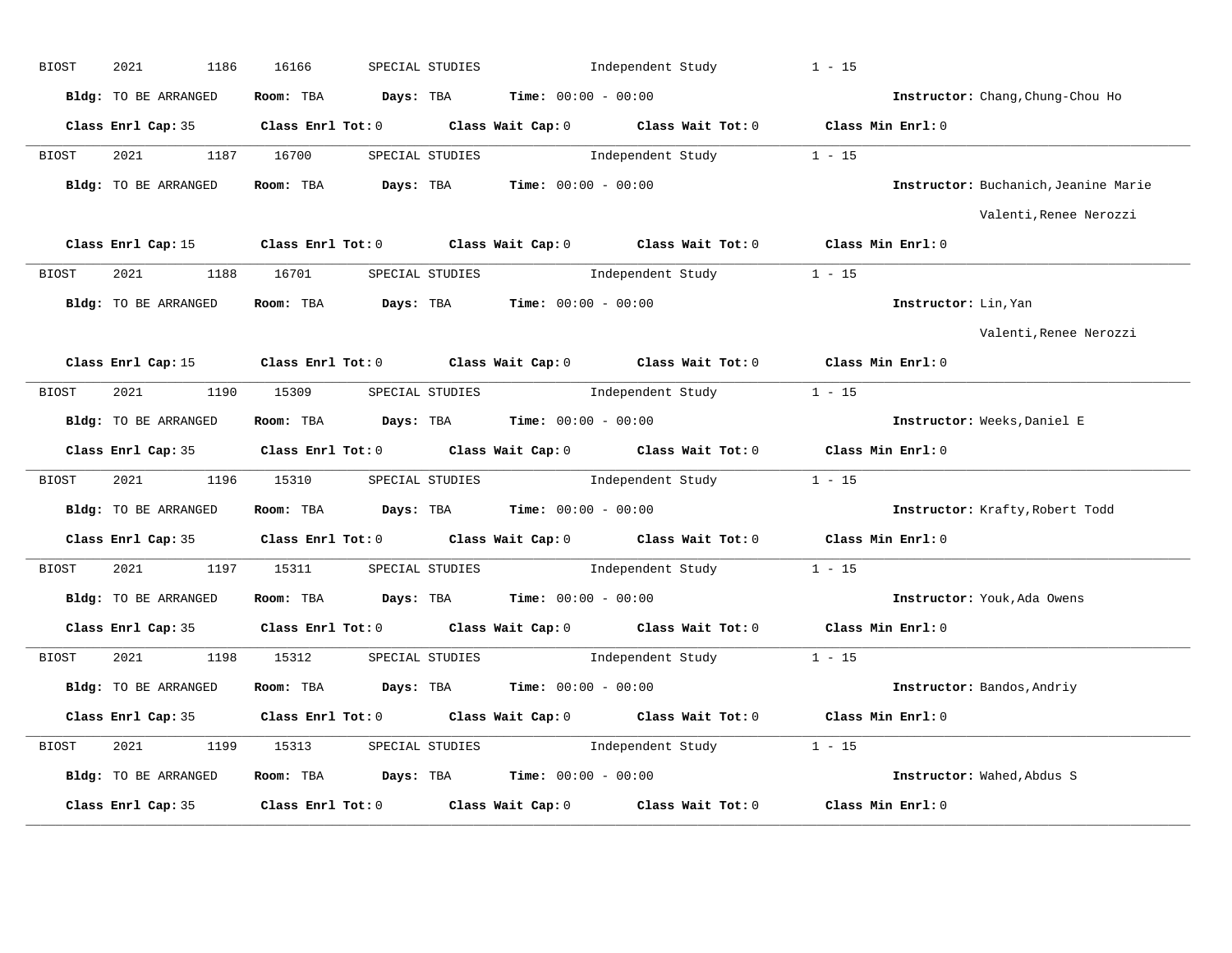#### Report ID: SR201 **University of Pittsburgh** Page No. 26 of 86 **Schedule of Classes for Summer Term 2020-2021** Run Date: 11/09/2020 **Six Week - First Run Time: 06:30:50** Run Time: 06:30:50

## **Grad School of Public Health - Biostatistics - Subject: Biostatistics**

| Subject              | Catalog Nbr Section Class Nbr<br>Course Title                                         | Component                                                                                  | Units<br>Topics                         |
|----------------------|---------------------------------------------------------------------------------------|--------------------------------------------------------------------------------------------|-----------------------------------------|
| 2021<br>BIOST        | 1311<br>19581<br>SPECIAL STUDIES                                                      | Independent Study                                                                          | $1 - 15$                                |
| Bldg: TO BE ARRANGED | Room: TBA $Days:$ TBA $Time: 00:00 - 00:00$                                           |                                                                                            | Instructor: Carlson, Jenna Colavincenzo |
|                      |                                                                                       | Class Enrl Cap: 15 Class Enrl Tot: 0 Class Wait Cap: 0 Class Wait Tot: 0 Class Min Enrl: 0 |                                         |
| BIOST                | 2021 1312 19582                                                                       | SPECIAL STUDIES The Independent Study                                                      | $1 - 15$                                |
| Bldg: TO BE ARRANGED | Room: TBA $Days: TBA$ Time: $00:00 - 00:00$                                           |                                                                                            | Instructor: Peddada, Shyamal Das        |
| Class Enrl Cap: 15   |                                                                                       | Class Enrl Tot: 0 Class Wait Cap: 0 Class Wait Tot: 0 Class Min Enrl: 0                    |                                         |
| 2021<br>BIOST        | 1313 19583 SPECIAL STUDIES                                                            | Independent Study                                                                          | $1 - 15$                                |
| Bldg: TO BE ARRANGED | Room: TBA $\rule{1em}{0.15mm}$ Days: TBA $\rule{1.5mm}{0.15mm}$ Time: $00:00 - 00:00$ |                                                                                            | Instructor: Pyne, Saumyadipta           |
|                      |                                                                                       | Class Enrl Cap: 15 Class Enrl Tot: 0 Class Wait Cap: 0 Class Wait Tot: 0 Class Min Enrl: 0 |                                         |
| BIOST                | 2021 1314 19584 SPECIAL STUDIES                                                       | Independent Study                                                                          | $1 - 15$                                |
| Bldg: TO BE ARRANGED | Room: TBA Days: TBA Time: $00:00 - 00:00$                                             |                                                                                            | Instructor: Tang, Lu                    |
|                      |                                                                                       | Class Enrl Cap: 15 Class Enrl Tot: 0 Class Wait Cap: 0 Class Wait Tot: 0 Class Min Enrl: 0 |                                         |
| BIOST                | 2021 1317 17992 SPECIAL STUDIES                                                       | Independent Study                                                                          | $1 - 15$                                |
| Bldg: TO BE ARRANGED | Room: TBA $Days: TBA$ Time: $00:00 - 00:00$                                           |                                                                                            | Instructor: Kang, Chae Ryon             |
|                      |                                                                                       | Class Enrl Cap: 35 Class Enrl Tot: 0 Class Wait Cap: 0 Class Wait Tot: 0 Class Min Enrl: 0 |                                         |
| 2021 2022<br>BIOST   | 1320 17993                                                                            | SPECIAL STUDIES The Independent Study                                                      | $1 - 15$                                |
| Bldg: TO BE ARRANGED | Room: TBA $Days:$ TBA Time: $00:00 - 00:00$                                           |                                                                                            | Instructor: Kurland, Brenda F           |
|                      |                                                                                       | Class Enrl Cap: 35 Class Enrl Tot: 0 Class Wait Cap: 0 Class Wait Tot: 0 Class Min Enrl: 0 |                                         |
| BIOST                |                                                                                       | 2021 1325 17994 SPECIAL STUDIES Independent Study 1 - 15                                   |                                         |
| Bldg: TO BE ARRANGED | Room: TBA $\rule{1em}{0.15mm}$ Days: TBA Time: $00:00 - 00:00$                        |                                                                                            | Instructor: Park, Yongseok              |
|                      |                                                                                       | Class Enrl Cap: 35 Class Enrl Tot: 0 Class Wait Cap: 0 Class Wait Tot: 0 Class Min Enrl: 0 |                                         |
| 2021<br>BIOST        | 1335<br>19052                                                                         | SPECIAL STUDIES The Independent Study                                                      | $1 - 15$                                |
| Bldg: TO BE ARRANGED | Room: TBA $Days:$ TBA $Time: 00:00 - 00:00$                                           |                                                                                            | Instructor: Bandos, Hanna               |
| Class Enrl Cap: 20   |                                                                                       | Class Enrl Tot: $0$ Class Wait Cap: $0$ Class Wait Tot: $0$                                | Class Min Enrl: 0                       |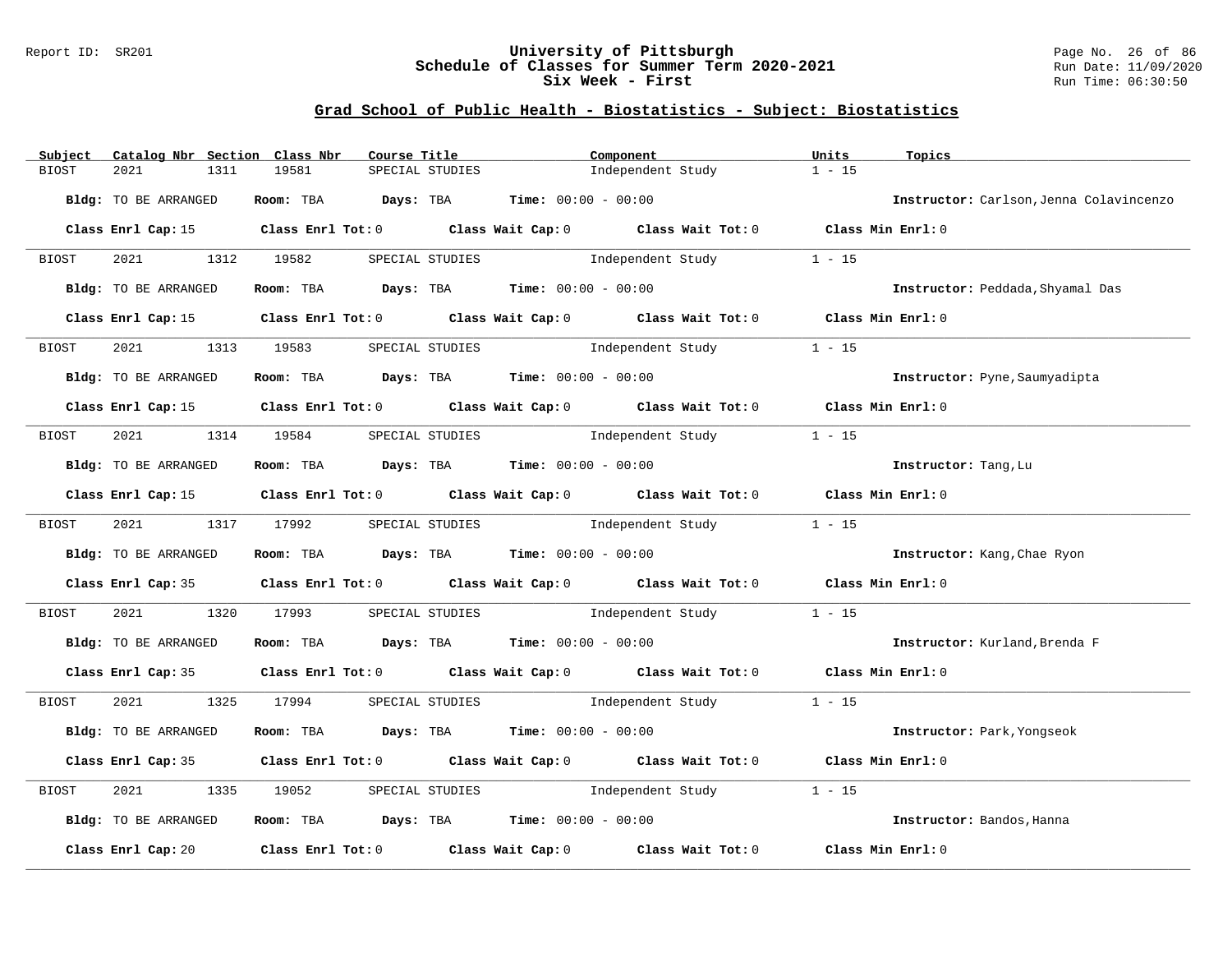| <b>BIOST</b> | 2021<br>1340         | 19053      | SPECIAL STUDIES                                                                            | Independent Study | $1 - 15$                             |
|--------------|----------------------|------------|--------------------------------------------------------------------------------------------|-------------------|--------------------------------------|
|              | Bldg: TO BE ARRANGED |            | Room: TBA $Days:$ TBA $Time: 00:00 - 00:00$                                                |                   | Instructor: Chen, Wei                |
|              |                      |            | Class Enrl Cap: 20 Class Enrl Tot: 0 Class Wait Cap: 0 Class Wait Tot: 0 Class Min Enrl: 0 |                   |                                      |
| BIOST        | 2021 1345 19054      |            | SPECIAL STUDIES                                                                            | Independent Study | $1 - 15$                             |
|              | Bldg: TO BE ARRANGED |            | Room: TBA Days: TBA Time: $00:00 - 00:00$                                                  |                   | Instructor: Normolle, Daniel Paul    |
|              | Class Enrl Cap: 20   |            | Class Enrl Tot: 0 Class Wait Cap: 0 Class Wait Tot: 0 Class Min Enrl: 0                    |                   |                                      |
| BIOST        | 2021 2022            | 1350 19055 | SPECIAL STUDIES                                                                            | Independent Study | $1 - 15$                             |
|              | Bldg: TO BE ARRANGED |            | Room: TBA $Days:$ TBA $Time: 00:00 - 00:00$                                                |                   | Instructor: Yabes, Jonathan Guerrero |
|              |                      |            |                                                                                            |                   | Valenti, Renee Nerozzi               |
|              | Class Enrl Cap: 20   |            | Class Enrl Tot: 0 Class Wait Cap: 0 Class Wait Tot: 0 Class Min Enrl: 0                    |                   |                                      |
| BIOST        | 3010<br>1100         |            | 12203 RESEARCH AND DISSERTATION PHD Thesis Research                                        |                   | $1 - 15$                             |
|              | Bldg: TO BE ARRANGED |            | Room: TBA $Days:$ TBA $Time: 00:00 - 00:00$                                                |                   | Instructor: Anderson, Stewart J      |
|              |                      |            | Class Enrl Cap: 45 Class Enrl Tot: 0 Class Wait Cap: 0 Class Wait Tot: 0 Class Min Enrl: 0 |                   |                                      |
| BIOST        | 3010                 |            | 1101 15369 RESEARCH AND DISSERTATION PHD Thesis Research                                   |                   | $1 - 15$                             |
|              | Bldg: TO BE ARRANGED |            | Room: TBA $Days:$ TBA $Time: 00:00 - 00:00$                                                |                   | Instructor: Ding, Ying               |
|              | Class Enrl Cap: 45   |            | Class Enrl Tot: $0$ Class Wait Cap: $0$ Class Wait Tot: $0$ Class Min Enrl: $0$            |                   |                                      |
| BIOST        | 3010<br>1102         | 15370      | RESEARCH AND DISSERTATION PHD Thesis Research                                              |                   | $1 - 15$                             |
|              | Bldg: TO BE ARRANGED |            | Room: TBA $\rule{1em}{0.15mm}$ Days: TBA $\rule{1.5mm}{0.15mm}$ Time: $00:00 - 00:00$      |                   | Instructor: Bandos, Andriy           |
|              |                      |            | Class Enrl Cap: 45 Class Enrl Tot: 0 Class Wait Cap: 0 Class Wait Tot: 0 Class Min Enrl: 0 |                   |                                      |
| BIOST        | 3010 1105            |            | 18001 RESEARCH AND DISSERTATION PHD Thesis Research                                        |                   | $1 - 15$                             |
|              | Bldg: TO BE ARRANGED |            | Room: TBA $Days:$ TBA $Time: 00:00 - 00:00$                                                |                   | Instructor: Kang, Chae Ryon          |
|              | Class Enrl Cap: 35   |            | Class Enrl Tot: 0 Class Wait Cap: 0 Class Wait Tot: 0 Class Min Enrl: 0                    |                   |                                      |
| BIOST        | 3010<br>1106         | 15371      | RESEARCH AND DISSERTATION PHD Thesis Research                                              |                   | $1 - 15$                             |
|              | Bldg: TO BE ARRANGED |            | Room: TBA $Days:$ TBA $Time: 00:00 - 00:00$                                                |                   | Instructor: Feingold, Eleanor        |
|              | Class Enrl Cap: 45   |            | Class Enrl Tot: $0$ Class Wait Cap: $0$ Class Wait Tot: $0$                                |                   | Class Min Enrl: 0                    |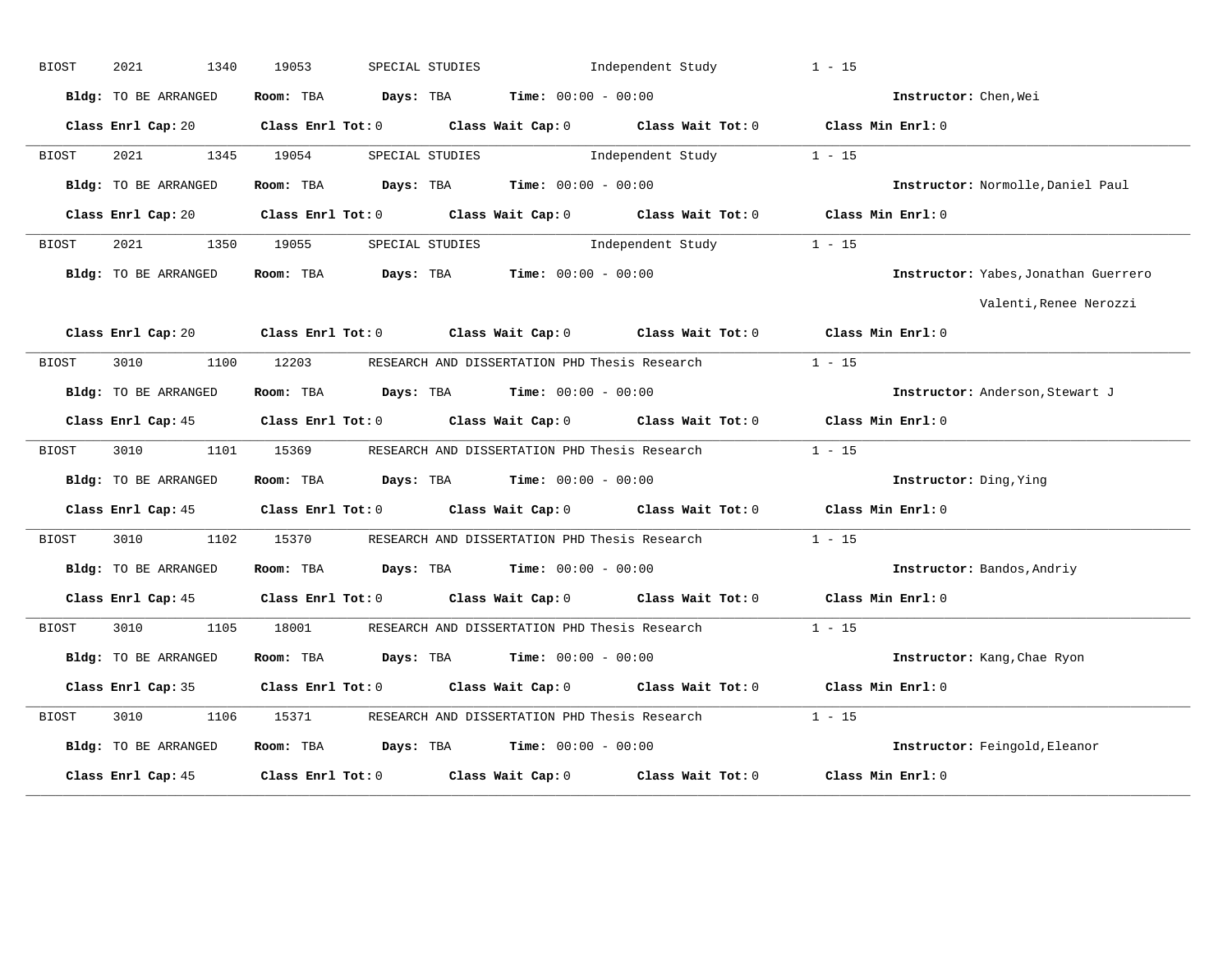#### Report ID: SR201 **University of Pittsburgh** Page No. 28 of 86 **Schedule of Classes for Summer Term 2020-2021** Run Date: 11/09/2020 **Six Week - First Run Time: 06:30:50** Run Time: 06:30:50

## **Grad School of Public Health - Biostatistics - Subject: Biostatistics**

| Subject | Catalog Nbr Section Class Nbr | Course Title | Component                                                                                  | Units<br>Topics                 |
|---------|-------------------------------|--------------|--------------------------------------------------------------------------------------------|---------------------------------|
| BIOST   | 3010<br>1107                  | 15372        | RESEARCH AND DISSERTATION PHD Thesis Research                                              | $1 - 15$                        |
|         | Bldg: TO BE ARRANGED          |              | Room: TBA $Days:$ TBA $Time: 00:00 - 00:00$                                                | Instructor: Jeong, Jong Hyeon   |
|         |                               |              | Class Enrl Cap: 45 Class Enrl Tot: 0 Class Wait Cap: 0 Class Wait Tot: 0 Class Min Enrl: 0 |                                 |
| BIOST   |                               |              | 3010 1109 15373 RESEARCH AND DISSERTATION PHD Thesis Research                              | $1 - 15$                        |
|         | Bldg: TO BE ARRANGED          |              | Room: TBA $Days:$ TBA $Time: 00:00 - 00:00$                                                | Instructor: Marsh, Gary M       |
|         |                               |              | Class Enrl Cap: 45 Class Enrl Tot: 0 Class Wait Cap: 0 Class Wait Tot: 0 Class Min Enrl: 0 |                                 |
| BIOST   | 3010 700                      | 1115 18002   | RESEARCH AND DISSERTATION PHD Thesis Research                                              | $1 - 15$                        |
|         | Bldg: TO BE ARRANGED          |              | Room: TBA $\rule{1em}{0.15mm}$ Days: TBA $\rule{1.5mm}{0.15mm}$ Time: $00:00 - 00:00$      | Instructor: Krafty, Robert Todd |
|         |                               |              | Class Enrl Cap: 35 Class Enrl Tot: 0 Class Wait Cap: 0 Class Wait Tot: 0 Class Min Enrl: 0 |                                 |
| BIOST   |                               |              | 3010 1116 18003 RESEARCH AND DISSERTATION PHD Thesis Research                              | $1 - 15$                        |
|         | Bldg: TO BE ARRANGED          |              | Room: TBA $\rule{1em}{0.15mm}$ Days: TBA $\rule{1em}{0.15mm}$ Time: $00:00 - 00:00$        | Instructor: Park, Yongseok      |
|         |                               |              | Class Enrl Cap: 35 Class Enrl Tot: 0 Class Wait Cap: 0 Class Wait Tot: 0 Class Min Enrl: 0 |                                 |
| BIOST   | 3010 1117 15374               |              | RESEARCH AND DISSERTATION PHD Thesis Research                                              | $1 - 15$                        |
|         | Bldg: TO BE ARRANGED          |              | Room: TBA $Days:$ TBA $Time: 00:00 - 00:00$                                                | Instructor: Tang, Gong          |
|         |                               |              | Class Enrl Cap: 45 Class Enrl Tot: 0 Class Wait Cap: 0 Class Wait Tot: 0 Class Min Enrl: 0 |                                 |
| BIOST   | 3010<br>1118                  | 15375        | RESEARCH AND DISSERTATION PHD Thesis Research                                              | $1 - 15$                        |
|         | Bldg: TO BE ARRANGED          |              | Room: TBA $Days:$ TBA $Time: 00:00 - 00:00$                                                | Instructor: Tseng, Chien-Cheng  |
|         |                               |              | Class Enrl Cap: 45 Class Enrl Tot: 0 Class Wait Cap: 0 Class Wait Tot: 0 Class Min Enrl: 0 |                                 |
| BIOST   |                               |              | 3010 1119 15376 RESEARCH AND DISSERTATION PHD Thesis Research 1 - 15                       |                                 |
|         | Bldg: TO BE ARRANGED          |              | Room: TBA $Days:$ TBA $Time: 00:00 - 00:00$                                                | Instructor: Wahed, Abdus S      |
|         |                               |              | Class Enrl Cap: 45 Class Enrl Tot: 0 Class Wait Cap: 0 Class Wait Tot: 0 Class Min Enrl: 0 |                                 |
| BIOST   | 3010<br>1120                  | 15377        | RESEARCH AND DISSERTATION PHD Thesis Research                                              | $1 - 15$                        |
|         | Bldg: TO BE ARRANGED          |              | Room: TBA $Days:$ TBA Time: $00:00 - 00:00$                                                | Instructor: Weeks, Daniel E     |
|         |                               |              | Class Enrl Cap: $45$ Class Enrl Tot: 0 Class Wait Cap: 0 Class Wait Tot: 0                 | Class Min Enrl: 0               |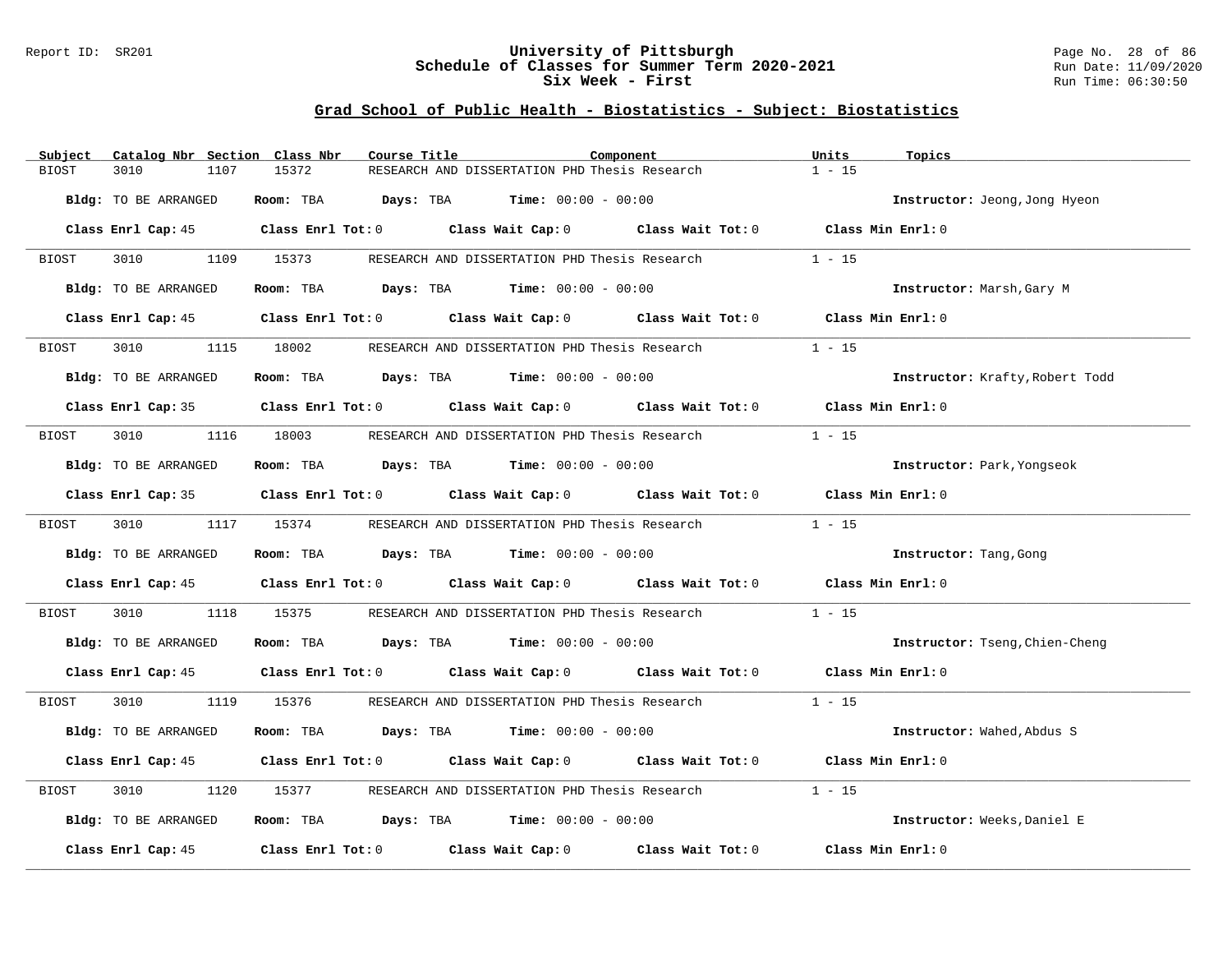| <b>BIOST</b> | 3010<br>1123         | 16169 | RESEARCH AND DISSERTATION PHD Thesis Research                                              | $1 - 15$                                |
|--------------|----------------------|-------|--------------------------------------------------------------------------------------------|-----------------------------------------|
|              | Bldg: TO BE ARRANGED |       | Room: TBA $Days:$ TBA Time: $00:00 - 00:00$                                                | Instructor: Chang, Chung-Chou Ho        |
|              |                      |       | Class Enrl Cap: 35 Class Enrl Tot: 0 Class Wait Cap: 0 Class Wait Tot: 0 Class Min Enrl: 0 |                                         |
| BIOST        | 3010 1124 15378      |       | RESEARCH AND DISSERTATION PHD Thesis Research                                              | $1 - 15$                                |
|              | Bldg: TO BE ARRANGED |       | Room: TBA $Days:$ TBA $Time: 00:00 - 00:00$                                                | Instructor: Youk, Ada Owens             |
|              |                      |       | Class Enrl Cap: 45 Class Enrl Tot: 0 Class Wait Cap: 0 Class Wait Tot: 0 Class Min Enrl: 0 |                                         |
| BIOST        |                      |       | 3010 1201 19593 RESEARCH AND DISSERTATION PHD Thesis Research 1 - 15                       |                                         |
|              | Bldg: TO BE ARRANGED |       | Room: TBA $Days:$ TBA $Time: 00:00 - 00:00$                                                | Instructor: Buchanich, Jeanine Marie    |
|              |                      |       | Class Enrl Cap: 15 Class Enrl Tot: 0 Class Wait Cap: 0 Class Wait Tot: 0 Class Min Enrl: 0 |                                         |
| BIOST        | 3010                 |       | 1202 19594 RESEARCH AND DISSERTATION PHD Thesis Research                                   | $1 - 15$                                |
|              | Bldg: TO BE ARRANGED |       | Room: TBA $Days:$ TBA $Time: 00:00 - 00:00$                                                | Instructor: Carlson, Jenna Colavincenzo |
|              |                      |       | Class Enrl Cap: 15 Class Enrl Tot: 0 Class Wait Cap: 0 Class Wait Tot: 0 Class Min Enrl: 0 |                                         |
| BIOST        | 3010 2010            |       | 1203 19595 RESEARCH AND DISSERTATION PHD Thesis Research                                   | $1 - 15$                                |
|              | Bldg: TO BE ARRANGED |       | Room: TBA $Days:$ TBA $Time: 00:00 - 00:00$                                                | Instructor: Peddada, Shyamal Das        |
|              |                      |       | Class Enrl Cap: 15 Class Enrl Tot: 0 Class Wait Cap: 0 Class Wait Tot: 0 Class Min Enrl: 0 |                                         |
| BIOST        |                      |       | 3010 1204 19596 RESEARCH AND DISSERTATION PHD Thesis Research 1 - 15                       |                                         |
|              | Bldg: TO BE ARRANGED |       | Room: TBA $Days: TBA$ Time: $00:00 - 00:00$                                                | Instructor: Pyne, Saumyadipta           |
|              |                      |       | Class Enrl Cap: 15 Class Enrl Tot: 0 Class Wait Cap: 0 Class Wait Tot: 0 Class Min Enrl: 0 |                                         |
| BIOST        | 3010<br>1205         | 19597 | RESEARCH AND DISSERTATION PHD Thesis Research                                              | $1 - 15$                                |
|              | Bldg: TO BE ARRANGED |       | <b>Room:</b> TBA $Days: TBA$ <b>Time:</b> $00:00 - 00:00$                                  | Instructor: Tang, Lu                    |
|              |                      |       | Class Enrl Cap: 15 Class Enrl Tot: 0 Class Wait Cap: 0 Class Wait Tot: 0 Class Min Enrl: 0 |                                         |
| BIOST        | 3010<br>1210         |       |                                                                                            | $1 - 15$                                |
|              | Bldg: TO BE ARRANGED |       | Room: TBA $Days:$ TBA Time: $00:00 - 00:00$                                                | Instructor: Chen, Wei                   |
|              |                      |       | Class Enrl Cap: 20 Class Enrl Tot: 0 Class Wait Cap: 0 Class Wait Tot: 0 Class Min Enrl: 0 |                                         |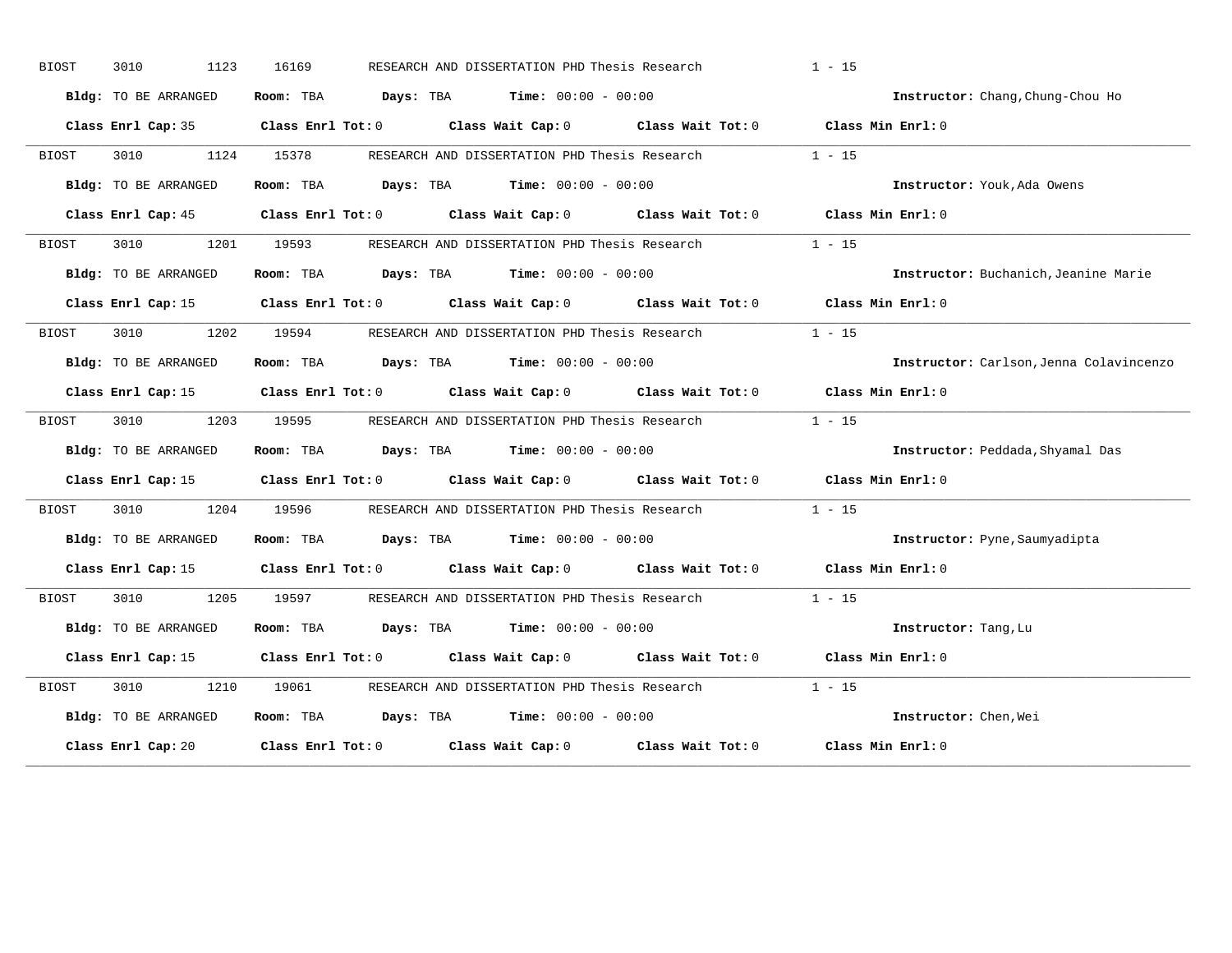#### Report ID: SR201 **1988 Mage 10: SR201 University of Pittsburgh** Page No. 30 of 86<br>**Schedule of Classes for Summer Term 2020-2021** Run Date: 11/09/2020 **Schedule of Classes for Summer Term 2020-2021** Run Date: 11/09/2020<br>Six Week - First Run Time: 06:30:50 Six Week - First

## **Grad School of Public Health - Environmental and Occupational Health - Subject: Environmtal & Occupatnal Hlth**

| Subject | Catalog Nbr Section Class Nbr |      |                   | Course Title    |                   |                              | Component         | Units             | Topics |                             |
|---------|-------------------------------|------|-------------------|-----------------|-------------------|------------------------------|-------------------|-------------------|--------|-----------------------------|
| EOH     | 2021                          | 1140 | 18233             | SPECIAL STUDIES |                   |                              | Thesis Research   | $-15$             |        |                             |
|         | Bldg: TO BE ARRANGED          |      | Room: TBA         | Days: TBA       |                   | <b>Time:</b> $00:00 - 00:00$ |                   |                   |        | Instructor: Peterson, James |
|         |                               |      |                   |                 |                   |                              |                   |                   |        | Snyder, Bryanna M           |
|         |                               |      |                   |                 |                   |                              |                   |                   |        | Weaver, Matthew S           |
|         | Class Enrl Cap: 25            |      | Class Enrl Tot: 0 |                 | Class Wait Cap: 0 |                              | Class Wait Tot: 0 | Class Min Enrl: 0 |        |                             |

**\_\_\_\_\_\_\_\_\_\_\_\_\_\_\_\_\_\_\_\_\_\_\_\_\_\_\_\_\_\_\_\_\_\_\_\_\_\_\_\_\_\_\_\_\_\_\_\_\_\_\_\_\_\_\_\_\_\_\_\_\_\_\_\_\_\_\_\_\_\_\_\_\_\_\_\_\_\_\_\_\_\_\_\_\_\_\_\_\_\_\_\_\_\_\_\_\_\_\_\_\_\_\_\_\_\_\_\_\_\_\_\_\_\_\_\_\_\_\_\_\_\_\_\_\_\_\_\_\_\_\_\_\_\_\_\_\_\_\_\_\_\_\_\_\_\_\_\_\_\_\_\_\_\_\_\_**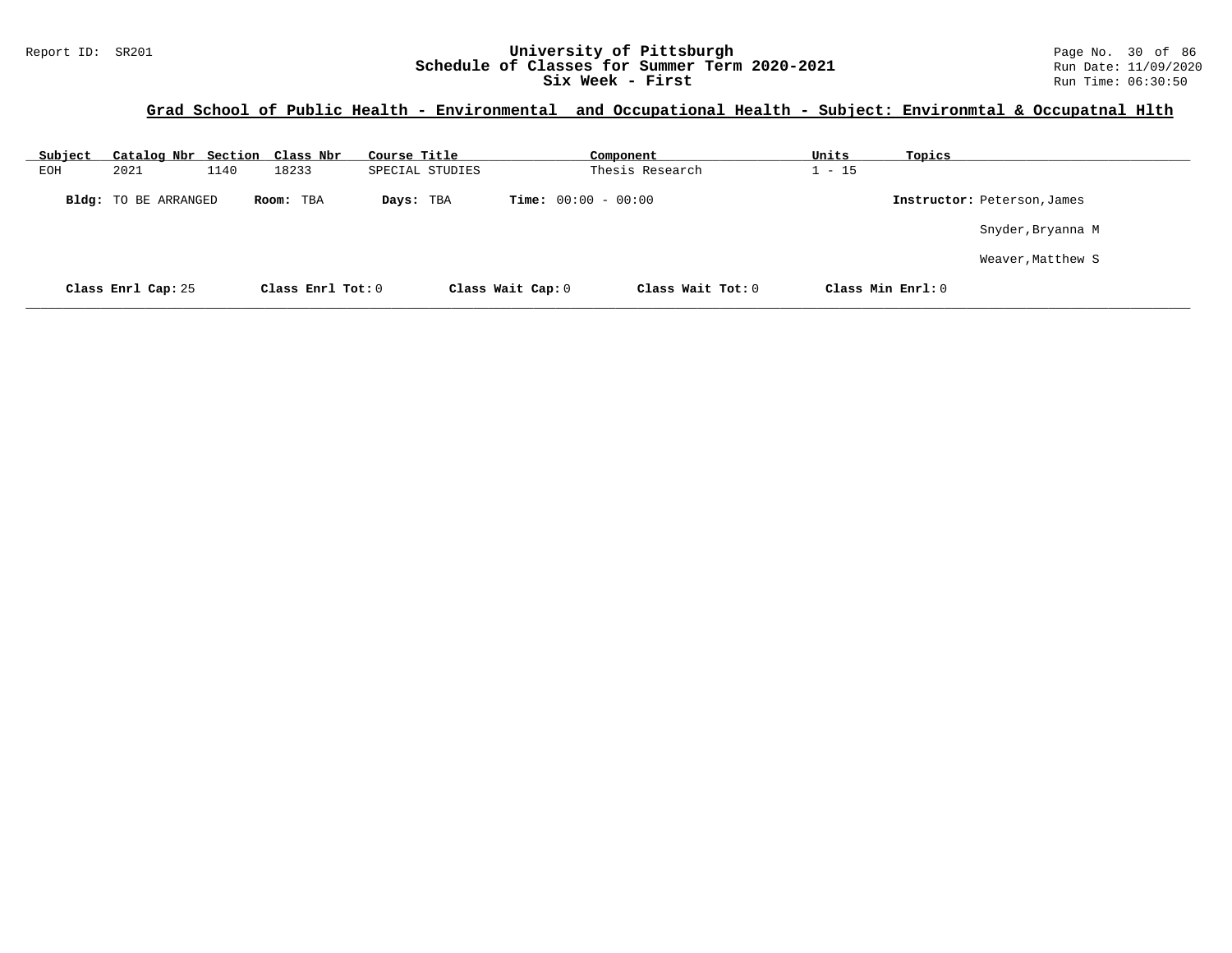### Report ID: SR201 **University of Pittsburgh** Page No. 31 of 86 **Schedule of Classes for Summer Term 2020-2021** Run Date: 11/09/2020 **Six Week - First Run Time: 06:30:50** Run Time: 06:30:50

| Subject            |           | Catalog Nbr Section Class Nbr |                   |           | Course Title      |                                       | Component         | Units | Topics                       |
|--------------------|-----------|-------------------------------|-------------------|-----------|-------------------|---------------------------------------|-------------------|-------|------------------------------|
| EPIDEM             |           | 2012                          | 1100              | 20048     |                   | WRITING IN POPLTN NEUROSCIENCELecture |                   |       |                              |
|                    | Bldg: TBA |                               |                   | Room: TBA | Days: TuF         | <b>Time:</b> $10:00 - 12:20$          |                   |       | Instructor: Rosano, Caterina |
| Class Enrl Cap: 14 |           |                               | Class Enrl Tot: 0 |           | Class Wait Cap: 0 | Class Wait Tot: 0                     | Class Min Enrl: 0 |       |                              |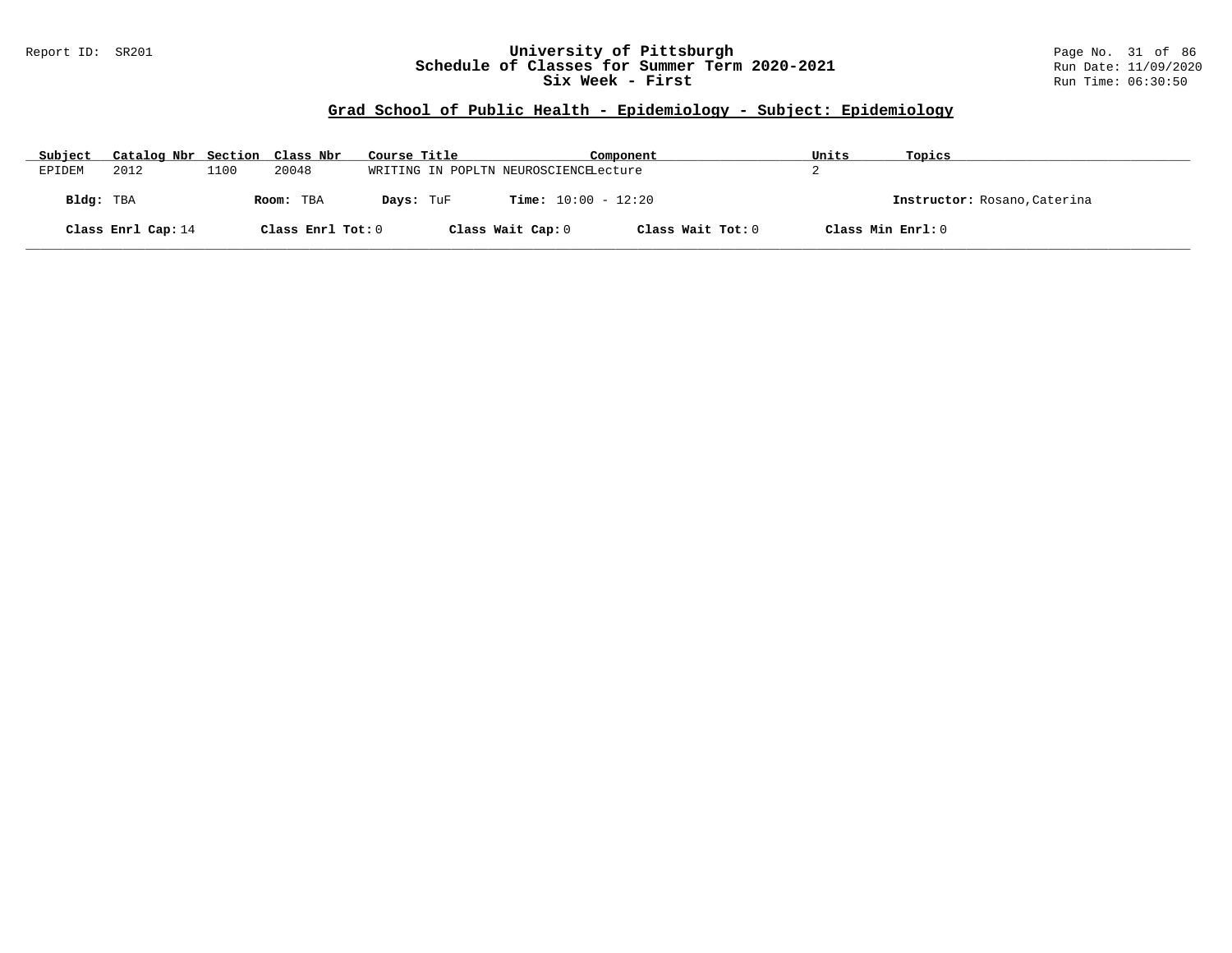#### Report ID: SR201 **University of Pittsburgh** Page No. 32 of 86 **Schedule of Classes for Summer Term 2020-2021** Run Date: 11/09/2020 **Six Week - First Run Time: 06:30:50** Run Time: 06:30:50

| Subject | Catalog Nbr Section  |      | Class Nbr         | Course Title      |                   | Component             |                   | Units    | Topics            |                             |
|---------|----------------------|------|-------------------|-------------------|-------------------|-----------------------|-------------------|----------|-------------------|-----------------------------|
| EPIDEM  | 2210                 | 1100 | 12204             | SPECIAL STUDIES - | ESSAY             |                       | Thesis Research   | $1 - 15$ |                   |                             |
|         | Bldg: TO BE ARRANGED |      | Room: TBA         | Days: TBA         |                   | Time: $00:00 - 00:00$ |                   |          |                   | Instructor: Belle, Steven H |
|         |                      |      |                   |                   |                   |                       |                   |          |                   | Bodnar, Lisa M              |
|         |                      |      |                   |                   |                   |                       |                   |          |                   | Bromberger, Joyce T         |
|         |                      |      |                   |                   |                   |                       |                   |          |                   | Brooks, Maria M             |
|         |                      |      |                   |                   |                   |                       |                   |          |                   | Burke, Donald S             |
|         |                      |      |                   |                   |                   |                       |                   |          |                   | Burke, Lora E               |
|         |                      |      |                   |                   |                   |                       |                   |          |                   | Haggerty, Catherine L       |
|         |                      |      |                   |                   |                   |                       |                   |          |                   | Cauley, Jane A              |
|         |                      |      |                   |                   |                   |                       |                   |          |                   | Cornelius, Marie D          |
|         |                      |      |                   |                   |                   |                       |                   |          |                   | Dorman, Janice S            |
|         |                      |      |                   |                   |                   |                       |                   |          |                   | Fabio, Anthony              |
|         |                      |      |                   |                   |                   |                       |                   |          |                   | Ganguli, Mary               |
|         |                      |      |                   |                   |                   |                       |                   |          |                   | Harrison, Lee H             |
|         |                      |      |                   |                   |                   |                       |                   |          |                   | Kingsley, Lawrence A        |
|         |                      |      |                   |                   |                   |                       |                   |          |                   | Kriska, Andrea Marie        |
|         |                      |      |                   |                   |                   |                       |                   |          |                   | Markovic, Nina              |
|         |                      |      |                   |                   |                   |                       |                   |          |                   | Matthews, Karen A           |
|         |                      |      |                   |                   |                   |                       |                   |          |                   | Newman, Anne B              |
|         |                      |      |                   |                   |                   |                       |                   |          |                   | Orchard, Trevor J           |
|         |                      |      |                   |                   |                   |                       |                   |          |                   | Richardson, Gale A          |
|         | Class Enrl Cap: 300  |      | Class Enrl Tot: 0 |                   | Class Wait Cap: 0 |                       | Class Wait Tot: 0 |          | Class Min Enrl: 0 |                             |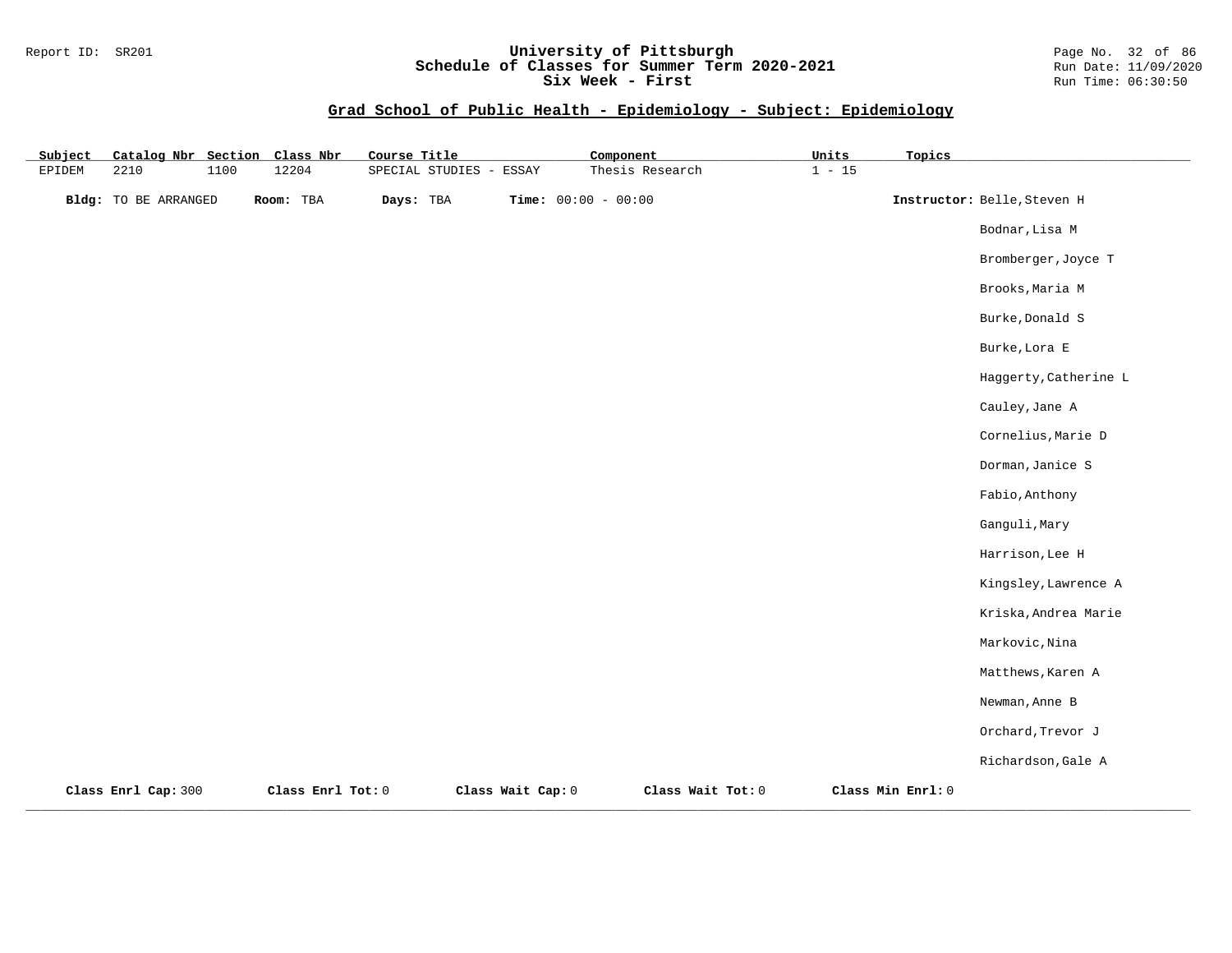### Report ID: SR201 **University of Pittsburgh** Page No. 33 of 86 **Schedule of Classes for Summer Term 2020-2021** Run Date: 11/09/2020 **Six Week - First Run Time: 06:30:50** Run Time: 06:30:50

| Subject | Catalog Nbr Section         |      | Class Nbr         | Course Title      |                              | Component         | Units    | Topics            |                             |
|---------|-----------------------------|------|-------------------|-------------------|------------------------------|-------------------|----------|-------------------|-----------------------------|
| EPIDEM  | 2213                        | 1100 | 12233             | INDEPENDENT STUDY |                              | Independent Study | $1 - 12$ |                   |                             |
|         | <b>Bldg:</b> TO BE ARRANGED |      | Room: TBA         | Days: TBA         | <b>Time:</b> $00:00 - 00:00$ |                   |          |                   | Instructor: Belle, Steven H |
|         |                             |      |                   |                   |                              |                   |          |                   | Kingsley, Lawrence A        |
|         |                             |      |                   |                   |                              |                   |          |                   | Schoen, Robert E            |
|         |                             |      |                   |                   |                              |                   |          |                   | Bodnar, Lisa M              |
|         |                             |      |                   |                   |                              |                   |          |                   | Bromberger, Joyce T         |
|         |                             |      |                   |                   |                              |                   |          |                   | Brooks, Maria M             |
|         |                             |      |                   |                   |                              |                   |          |                   | Burke, Donald S             |
|         |                             |      |                   |                   |                              |                   |          |                   | Burke, Lora E               |
|         |                             |      |                   |                   |                              |                   |          |                   | Haggerty, Catherine L       |
|         |                             |      |                   |                   |                              |                   |          |                   | Cauley, Jane A              |
|         |                             |      |                   |                   |                              |                   |          |                   | Cornelius, Marie D          |
|         |                             |      |                   |                   |                              |                   |          |                   | Dorman, Janice S            |
|         |                             |      |                   |                   |                              |                   |          |                   | Fabio, Anthony              |
|         |                             |      |                   |                   |                              |                   |          |                   | Ganguli, Mary               |
|         |                             |      |                   |                   |                              |                   |          |                   | Harrison, Lee H             |
|         |                             |      |                   |                   |                              |                   |          |                   | Kriska, Andrea Marie        |
|         |                             |      |                   |                   |                              |                   |          |                   | Mackey, Rachel Hart         |
|         |                             |      |                   |                   |                              |                   |          |                   | Markovic, Nina              |
|         |                             |      |                   |                   |                              |                   |          |                   | Matthews, Karen A           |
|         |                             |      |                   |                   |                              |                   |          |                   | Newman, Anne B              |
|         | Class Enrl Cap: 35          |      | Class Enrl Tot: 0 |                   | Class Wait Cap: 0            | Class Wait Tot: 0 |          | Class Min Enrl: 0 |                             |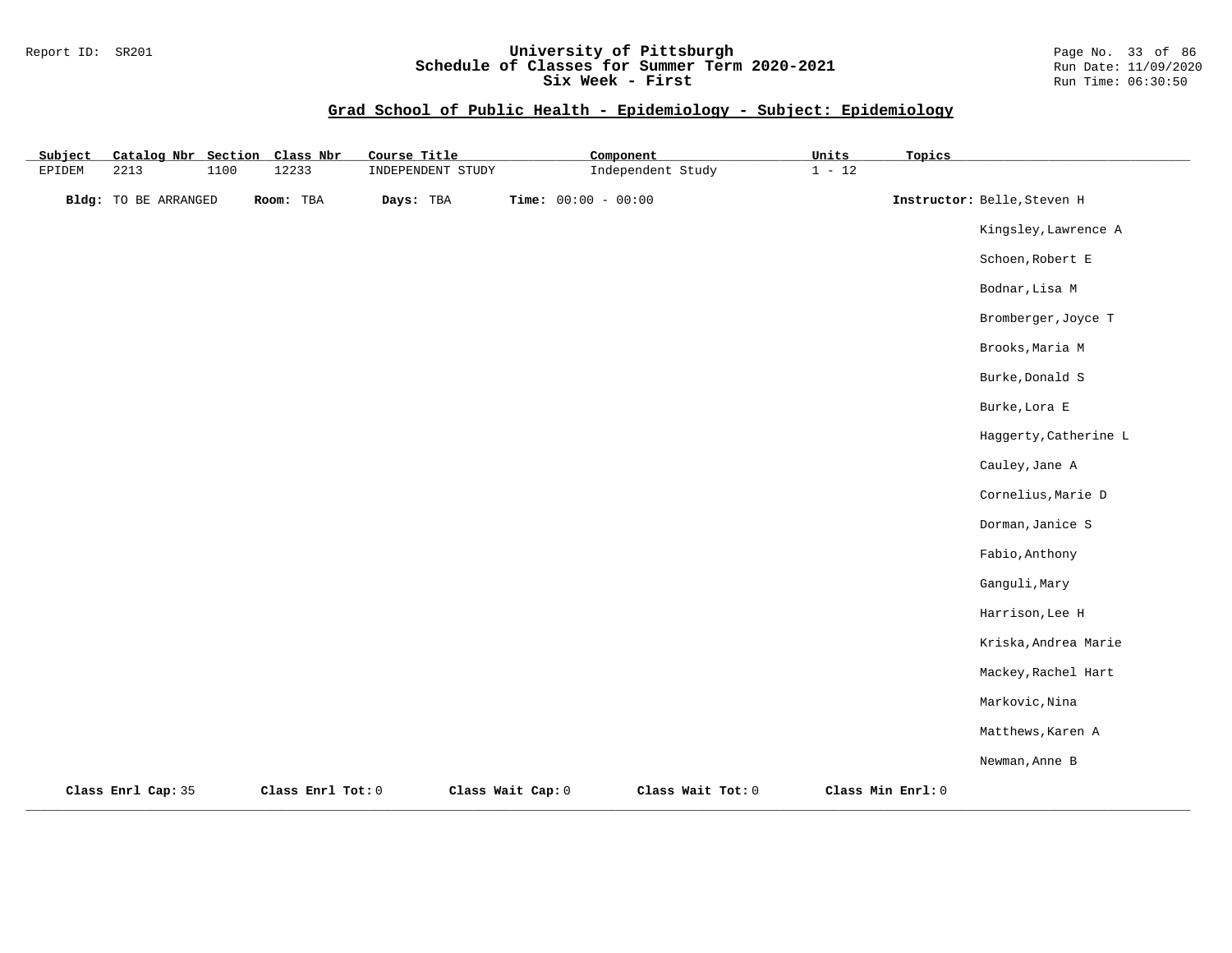#### Report ID: SR201 **University of Pittsburgh** Page No. 34 of 86 **Schedule of Classes for Summer Term 2020-2021** Run Date: 11/09/2020 **Six Week - First Run Time: 06:30:50** Run Time: 06:30:50

| Subject       | Catalog Nbr Section         |      | Class Nbr         | Course Title |                          | Component             |                   | Units   | Topics            |                               |
|---------------|-----------------------------|------|-------------------|--------------|--------------------------|-----------------------|-------------------|---------|-------------------|-------------------------------|
| <b>EPIDEM</b> | 2214                        | 1100 | 18478             |              | PUBLIC HEALTH INTERNSHIP |                       | Internship        | $1 - 4$ |                   |                               |
|               | <b>Bldg:</b> TO BE ARRANGED |      | Room: TBA         | Days: TBA    |                          | Time: $00:00 - 00:00$ |                   |         |                   | Instructor: Adibi, Jennifer J |
|               |                             |      |                   |              |                          |                       |                   |         |                   | Dorman, Janice S              |
|               |                             |      |                   |              |                          |                       |                   |         |                   | Costacou, Tina                |
|               |                             |      |                   |              |                          |                       |                   |         |                   | Cornelius, Marie D            |
|               |                             |      |                   |              |                          |                       |                   |         |                   | Cloonan, Yona K               |
|               |                             |      |                   |              |                          |                       |                   |         |                   | Cauley, Jane A                |
|               |                             |      |                   |              |                          |                       |                   |         |                   | Catov, Janet M.               |
|               |                             |      |                   |              |                          |                       |                   |         |                   | Burke, Lora E                 |
|               |                             |      |                   |              |                          |                       |                   |         |                   | Burke, Donald S               |
|               |                             |      |                   |              |                          |                       |                   |         |                   | Brooks, Maria M               |
|               |                             |      |                   |              |                          |                       |                   |         |                   | Bromberger, Joyce T           |
|               |                             |      |                   |              |                          |                       |                   |         |                   | Boudreau, Robert              |
|               |                             |      |                   |              |                          |                       |                   |         |                   | Bodnar, Lisa M                |
|               |                             |      |                   |              |                          |                       |                   |         |                   | Bertolet, Marianne Harris     |
|               |                             |      |                   |              |                          |                       |                   |         |                   | Belle, Steven H               |
|               |                             |      |                   |              |                          |                       |                   |         |                   | Barinas-Mitchell, Emma J M    |
|               |                             |      |                   |              |                          |                       |                   |         |                   | King, Wendy C                 |
|               |                             |      |                   |              |                          |                       |                   |         |                   | Harrison, Lee H               |
|               |                             |      |                   |              |                          |                       |                   |         |                   | Haggerty, Catherine L         |
|               |                             |      |                   |              |                          |                       |                   |         |                   | Goundappa, Balasubramani K    |
|               | Class Enrl Cap: 35          |      | Class Enrl Tot: 0 |              | Class Wait Cap: 0        |                       | Class Wait Tot: 0 |         | Class Min Enrl: 0 |                               |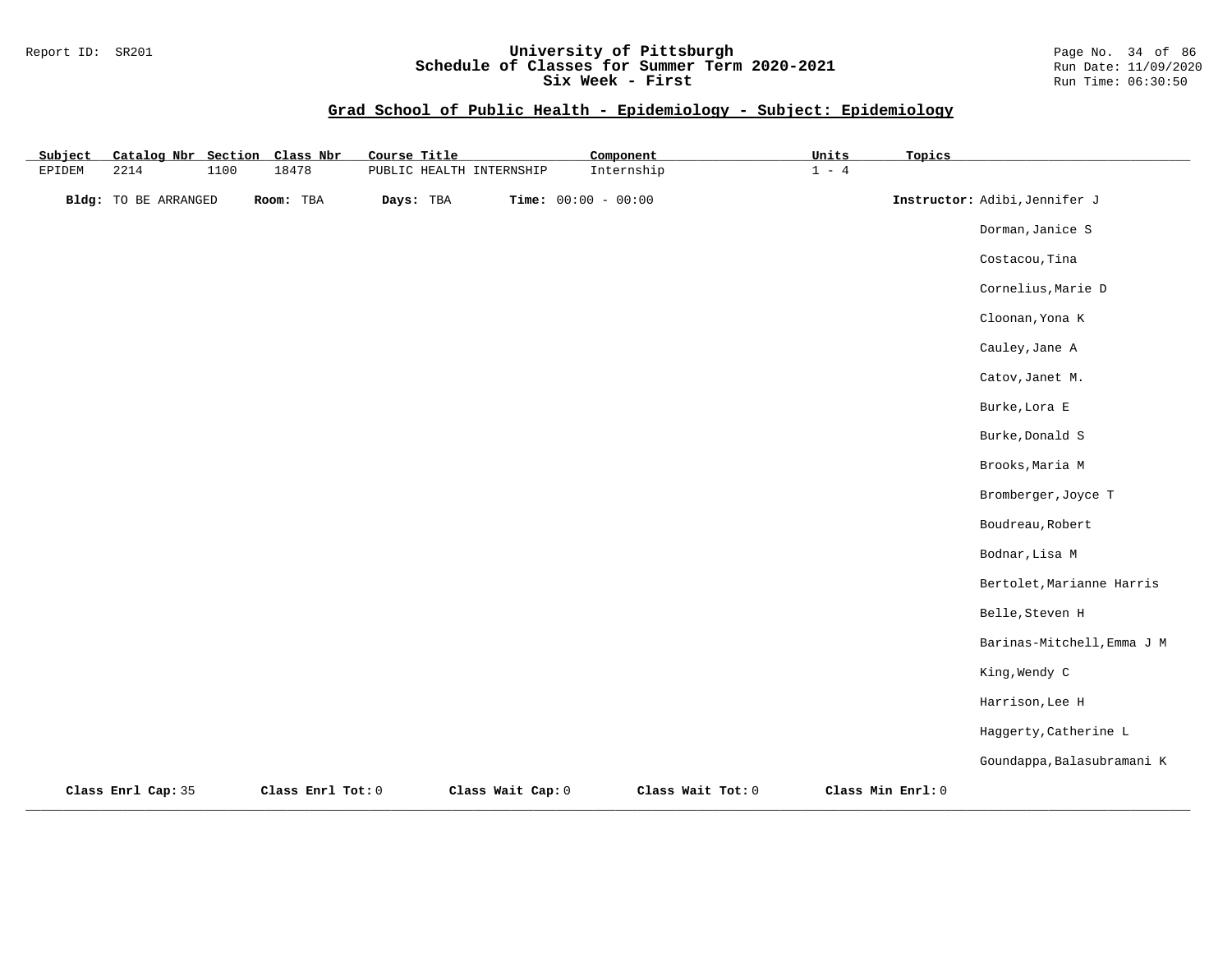### Report ID: SR201 **University of Pittsburgh** Page No. 35 of 86 **Schedule of Classes for Summer Term 2020-2021** Run Date: 11/09/2020 **Six Week - First Run Time: 06:30:50** Run Time: 06:30:50

| Subject | Catalog Nbr Section         |      | Class Nbr         | Course Title       |                   | Component             |                   | Units          | Topics            |                                        |
|---------|-----------------------------|------|-------------------|--------------------|-------------------|-----------------------|-------------------|----------------|-------------------|----------------------------------------|
| EPIDEM  | 2215                        | 1210 | 12255             | TEACHING PRACTICUM |                   | Practicum             |                   | $\overline{2}$ |                   |                                        |
|         | <b>Bldg:</b> TO BE ARRANGED |      | Room: TBA         | Days: TBA          |                   | Time: $00:00 - 00:00$ |                   |                |                   | Instructor: Barinas-Mitchell, Emma J M |
|         |                             |      |                   |                    |                   |                       |                   |                |                   | Belle, Steven H                        |
|         |                             |      |                   |                    |                   |                       |                   |                |                   | Bodnar, Lisa M                         |
|         |                             |      |                   |                    |                   |                       |                   |                |                   | Bromberger, Joyce T                    |
|         |                             |      |                   |                    |                   |                       |                   |                |                   | Matthews, Karen A                      |
|         |                             |      |                   |                    |                   |                       |                   |                |                   | Markovic, Nina                         |
|         |                             |      |                   |                    |                   |                       |                   |                |                   | Mackey, Rachel Hart                    |
|         |                             |      |                   |                    |                   |                       |                   |                |                   | Kriska, Andrea Marie                   |
|         |                             |      |                   |                    |                   |                       |                   |                |                   | Kingsley, Lawrence A                   |
|         |                             |      |                   |                    |                   |                       |                   |                |                   | Harrison, Lee H                        |
|         |                             |      |                   |                    |                   |                       |                   |                |                   | Ganguli, Mary                          |
|         |                             |      |                   |                    |                   |                       |                   |                |                   | Fabio, Anthony                         |
|         |                             |      |                   |                    |                   |                       |                   |                |                   | Dorman, Janice S                       |
|         |                             |      |                   |                    |                   |                       |                   |                |                   | Cornelius, Marie D                     |
|         |                             |      |                   |                    |                   |                       |                   |                |                   | Cauley, Jane A                         |
|         |                             |      |                   |                    |                   |                       |                   |                |                   | Haggerty, Catherine L                  |
|         |                             |      |                   |                    |                   |                       |                   |                |                   | Burke, Lora E                          |
|         |                             |      |                   |                    |                   |                       |                   |                |                   | Burke, Donald S                        |
|         |                             |      |                   |                    |                   |                       |                   |                |                   | Brooks, Maria M                        |
|         |                             |      |                   |                    |                   |                       |                   |                |                   | Talbott, Evelyn Eleanor                |
|         | Class Enrl Cap: 35          |      | Class Enrl Tot: 0 |                    | Class Wait Cap: 0 |                       | Class Wait Tot: 0 |                | Class Min Enrl: 0 |                                        |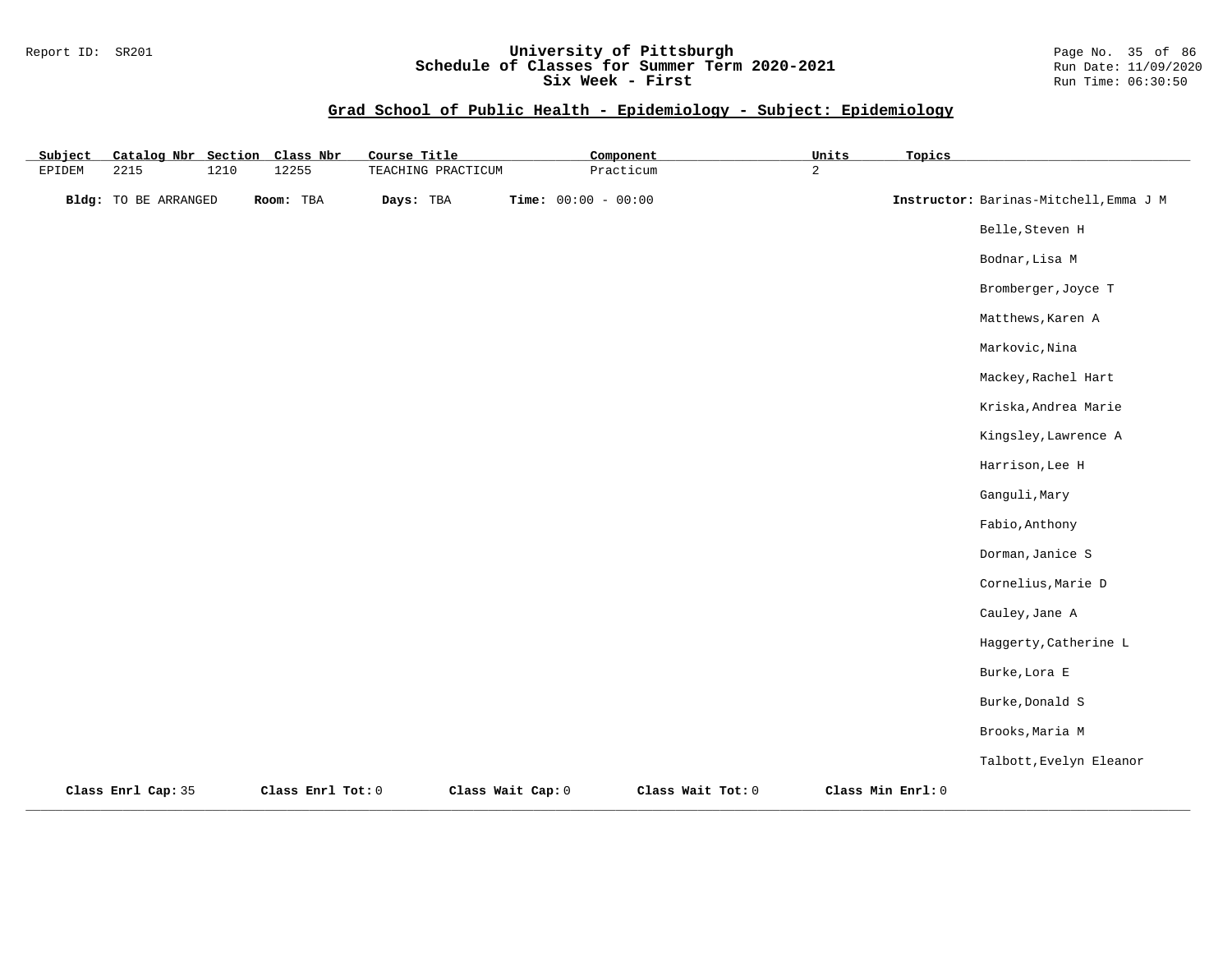#### Report ID: SR201 **University of Pittsburgh** Page No. 36 of 86 **Schedule of Classes for Summer Term 2020-2021** Run Date: 11/09/2020 **Six Week - First Run Time: 06:30:50** Run Time: 06:30:50

| Subject       |                             |      | Catalog Nbr Section Class Nbr | Course Title | Component                                     |                   | Units    | Topics            |                             |
|---------------|-----------------------------|------|-------------------------------|--------------|-----------------------------------------------|-------------------|----------|-------------------|-----------------------------|
| <b>EPIDEM</b> | 3100                        | 1100 | 12205                         |              | RESEARCH AND DISSERTATION PHD Thesis Research |                   | $1 - 15$ |                   |                             |
|               | <b>Bldg:</b> TO BE ARRANGED |      | Room: TBA                     | Days: TBA    | Time: $00:00 - 00:00$                         |                   |          |                   | Instructor: Belle, Steven H |
|               |                             |      |                               |              |                                               |                   |          |                   | Kingsley, Lawrence A        |
|               |                             |      |                               |              |                                               |                   |          |                   | Schoen, Robert E            |
|               |                             |      |                               |              |                                               |                   |          |                   | Bodnar, Lisa M              |
|               |                             |      |                               |              |                                               |                   |          |                   | Bromberger, Joyce T         |
|               |                             |      |                               |              |                                               |                   |          |                   | Brooks, Maria M             |
|               |                             |      |                               |              |                                               |                   |          |                   | Burke, Donald S             |
|               |                             |      |                               |              |                                               |                   |          |                   | Burke, Lora E               |
|               |                             |      |                               |              |                                               |                   |          |                   | Haggerty, Catherine L       |
|               |                             |      |                               |              |                                               |                   |          |                   | Cauley, Jane A              |
|               |                             |      |                               |              |                                               |                   |          |                   | Cornelius, Marie D          |
|               |                             |      |                               |              |                                               |                   |          |                   | Dorman, Janice S            |
|               |                             |      |                               |              |                                               |                   |          |                   | Fabio, Anthony              |
|               |                             |      |                               |              |                                               |                   |          |                   | Ganguli, Mary               |
|               |                             |      |                               |              |                                               |                   |          |                   | Harrison, Lee H             |
|               |                             |      |                               |              |                                               |                   |          |                   | Kriska, Andrea Marie        |
|               |                             |      |                               |              |                                               |                   |          |                   | Mackey, Rachel Hart         |
|               |                             |      |                               |              |                                               |                   |          |                   | Markovic, Nina              |
|               |                             |      |                               |              |                                               |                   |          |                   | Matthews, Karen A           |
|               |                             |      |                               |              |                                               |                   |          |                   | Newman, Anne B              |
|               | Class Enrl Cap: 300         |      | Class Enrl Tot: 0             |              | Class Wait Cap: 0                             | Class Wait Tot: 0 |          | Class Min Enrl: 0 |                             |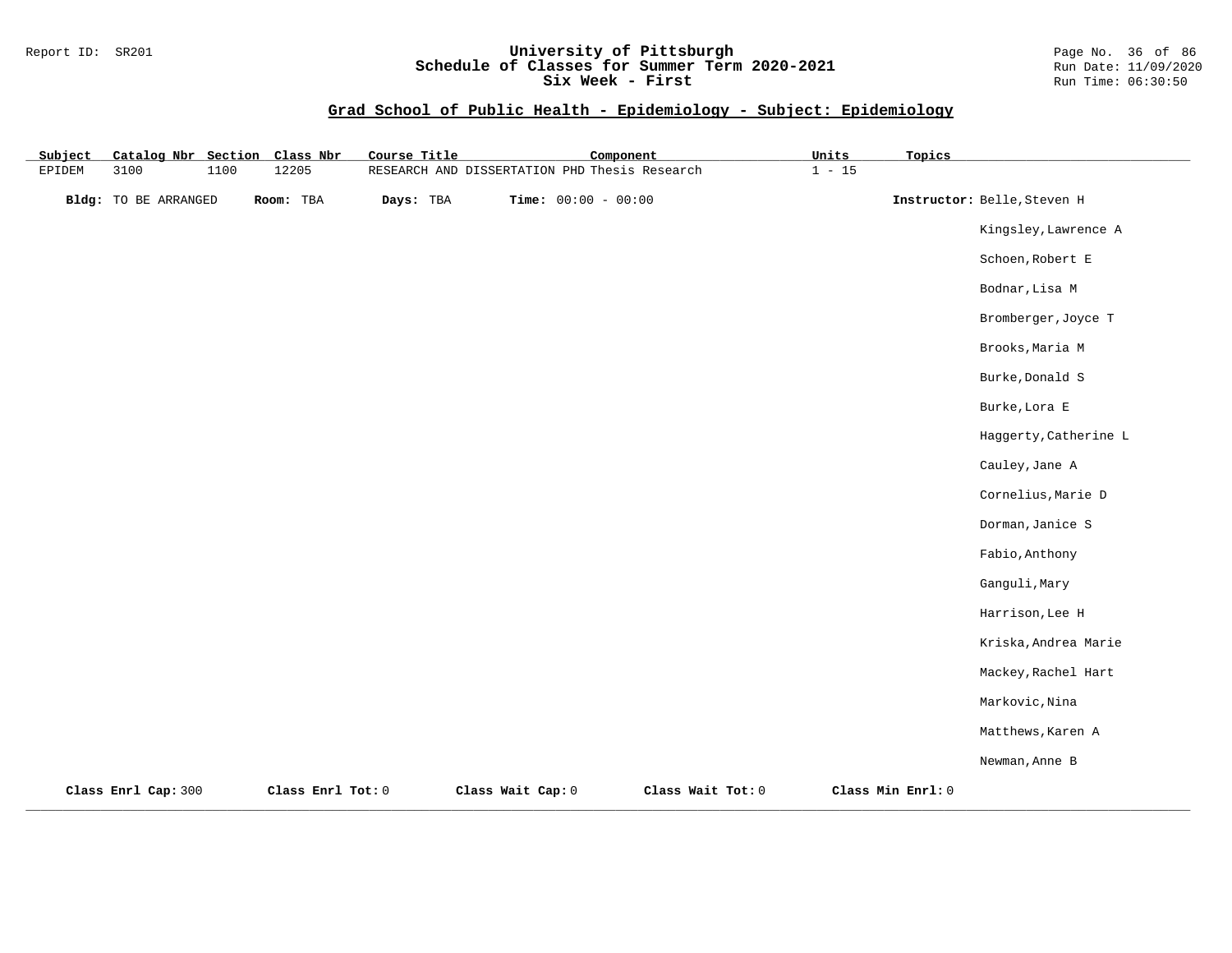## Report ID: SR201 **1988 Mage 10: SR201 University of Pittsburgh** Page No. 37 of 86<br>**Schedule of Classes for Summer Term 2020-2021** Run Date: 11/09/2020 **Schedule of Classes for Summer Term 2020-2021** Run Date: 11/09/2020<br>Six Week - First Run Time: 06:30:50 Six Week - First

# **Grad School of Public Health - Office of the Dean, Grad School of Public Health - Subject: FT Diss Study PUB HL**

| Subject     | Catalog Nbr Section Class Nbr |      |                   | Course Title                                        | Component         | Units             | Topics            |
|-------------|-------------------------------|------|-------------------|-----------------------------------------------------|-------------------|-------------------|-------------------|
| <b>FTDR</b> | 3999                          | 1100 | 12236             | FULL-TIME DISSERTATION STUDY Full Time Dissertation |                   |                   |                   |
|             | Bldg: TO BE ARRANGED          |      | Room: TBA         | <b>Time:</b> $00:00 - 00:00$<br>Days: TBA           |                   |                   | Instructor: Staff |
|             | Class Enrl Cap: 999           |      | Class Enrl Tot: 0 | Class Wait Cap: 0                                   | Class Wait Tot: 0 | Class Min Enrl: 0 |                   |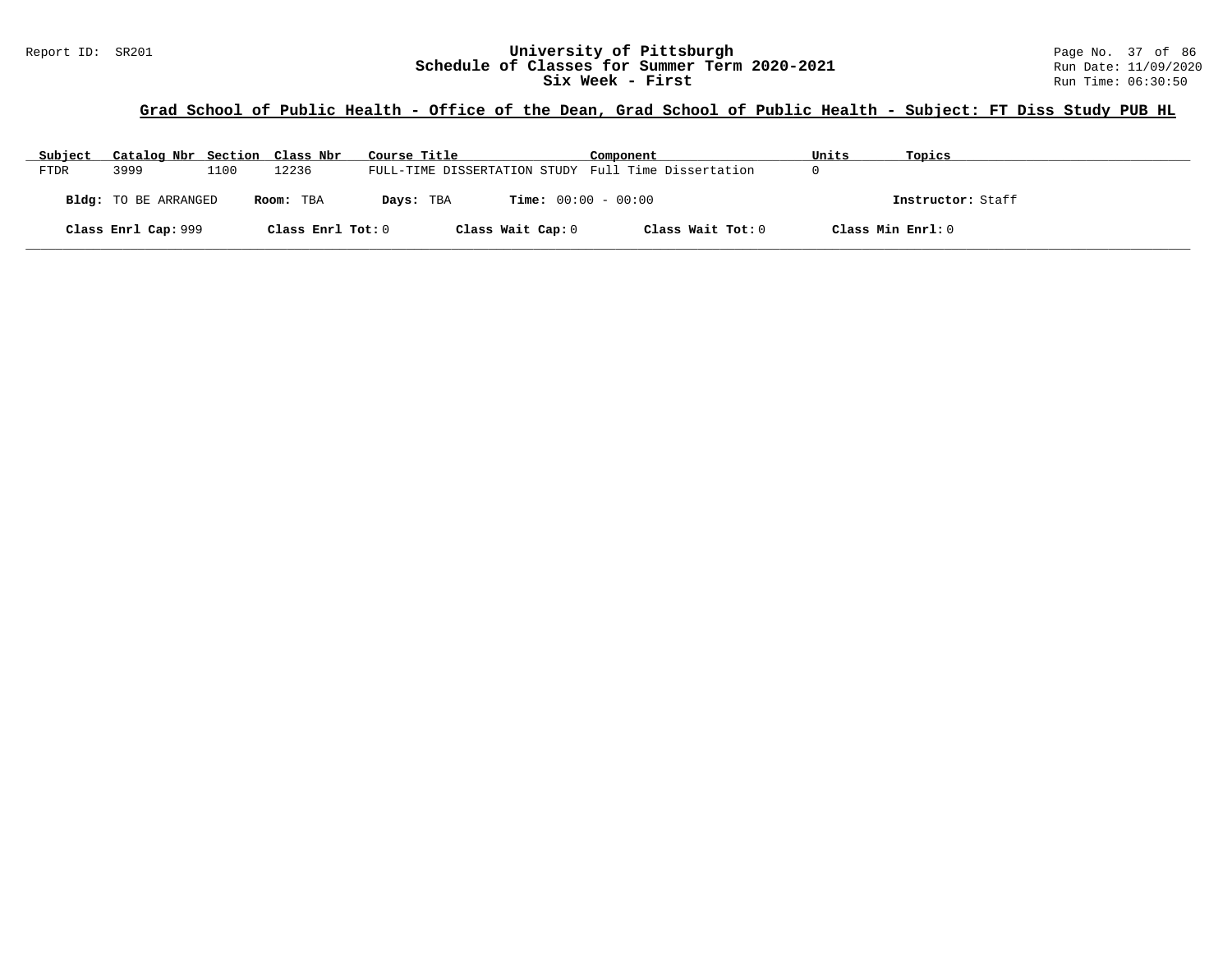#### Report ID: SR201 **1988 Mage 10: SR201 University of Pittsburgh** Page No. 38 of 86<br>**Schedule of Classes for Summer Term 2020-2021** Run Date: 11/09/2020 **Schedule of Classes for Summer Term 2020-2021** Run Date: 11/09/2020<br>Six Week - First Run Time: 06:30:50 Six Week - First

# **Grad School of Public Health - Office of the Dean, Grad School of Public Health - Subject: Public Health**

| Subject   |                             |      | Catalog Nbr Section Class Nbr | Course Title                                         |                                                 | Component         | Units    | Topics                              |
|-----------|-----------------------------|------|-------------------------------|------------------------------------------------------|-------------------------------------------------|-------------------|----------|-------------------------------------|
| PUBHLT    | 2002                        | 1100 | 12229                         | ESSAY-MMPH                                           |                                                 | Thesis Research   | $1 - 2$  |                                     |
|           | Bldg: TO BE ARRANGED        |      | Room: TBA                     | Days: TBA                                            | <b>Time:</b> $00:00 - 00:00$                    |                   |          | Instructor: Finegold, David N       |
|           | Class Enrl Cap: 30          |      | Class Enrl Tot: 0             |                                                      | Class Wait Cap: 0                               | Class Wait Tot: 0 |          | Class Min Enrl: 0                   |
| PUBHLT    | 2015                        | 1040 | 12251                         | PUBLIC HEALTH BIOLOGY                                |                                                 | Lecture           | 2        |                                     |
| Bldg: TBA |                             |      | Room: TBA                     | Days: MW                                             | <b>Time:</b> $17:00 - 18:50$                    |                   |          | Instructor: Martinson, Jeremy James |
|           |                             |      |                               |                                                      |                                                 |                   |          | Kammerer, Candace Marie             |
|           | Class Enrl Cap: 75          |      | Class Enrl Tot: 0             | Room Characteristics: PeopleSoft - Scheduled (PS)(1) | Class Wait Cap: 0                               | Class Wait Tot: 0 |          | Class Min Enrl: 0                   |
| PUBHLT    | 2019                        | 1010 | 20480                         |                                                      | PUBLIC HEALTH SPECIAL STUDIES Independent Study |                   | $1 - 15$ |                                     |
|           | Bldg: TO BE ARRANGED        |      | Room: TBA                     | Days: TBA                                            | <b>Time:</b> $00:00 - 00:00$                    |                   |          | Instructor: Albert, Steven M        |
|           | Class Enrl Cap: 35          |      | Class Enrl Tot: 0             |                                                      | Class Wait Cap: 0                               | Class Wait Tot: 0 |          | Class Min Enrl: 0                   |
| PUBHLT    | 2019                        | 1090 | 20326                         |                                                      | PUBLIC HEALTH SPECIAL STUDIES Independent Study |                   | $1 - 15$ |                                     |
|           | Bldg: TO BE ARRANGED        |      | Room: TBA                     | Days: TBA                                            | <b>Time:</b> $00:00 - 00:00$                    |                   |          | Instructor: Braund, Wendy Elizabeth |
|           | Class Enrl Cap: 10          |      | Class Enrl Tot: 0             |                                                      | Class Wait Cap: 0                               | Class Wait Tot: 0 |          | Class Min Enrl: 0                   |
| PUBHLT    | 2019                        | 1120 | 15869                         |                                                      | PUBLIC HEALTH SPECIAL STUDIES Independent Study |                   | $1 - 15$ |                                     |
|           | Bldg: TO BE ARRANGED        |      | Room: TBA                     | Days: TBA                                            | <b>Time:</b> $00:00 - 00:00$                    |                   |          | Instructor: Finegold, David N       |
|           | Class Enrl Cap: 99          |      | Class Enrl Tot: 0             |                                                      | Class Wait Cap: 0                               | Class Wait Tot: 0 |          | Class Min Enrl: 0                   |
| PUBHLT    | 2019                        | 1130 | 15870                         |                                                      | PUBLIC HEALTH SPECIAL STUDIES Independent Study |                   | $1 - 15$ |                                     |
|           | Bldg: TO BE ARRANGED        |      | Room: TBA                     | Days: TBA                                            | <b>Time:</b> $00:00 - 00:00$                    |                   |          | Instructor: Markovic, Nina          |
|           | Class Enrl Cap: 99          |      | Class Enrl Tot: 0             |                                                      | Class Wait Cap: 0                               | Class Wait Tot: 0 |          | Class Min Enrl: 0                   |
| PUBHLT    | 2019                        | 1170 | 15871                         |                                                      | PUBLIC HEALTH SPECIAL STUDIES Independent Study |                   | $1 - 15$ |                                     |
|           | <b>Bldg:</b> TO BE ARRANGED |      | Room: TBA                     | Days: TBA                                            | <b>Time:</b> $00:00 - 00:00$                    |                   |          | Instructor: Friedman, Mackey R      |
|           | Class Enrl Cap: 99          |      | Class Enrl Tot: 0             |                                                      | Class Wait Cap: 0                               | Class Wait Tot: 0 |          | Class Min Enrl: 0                   |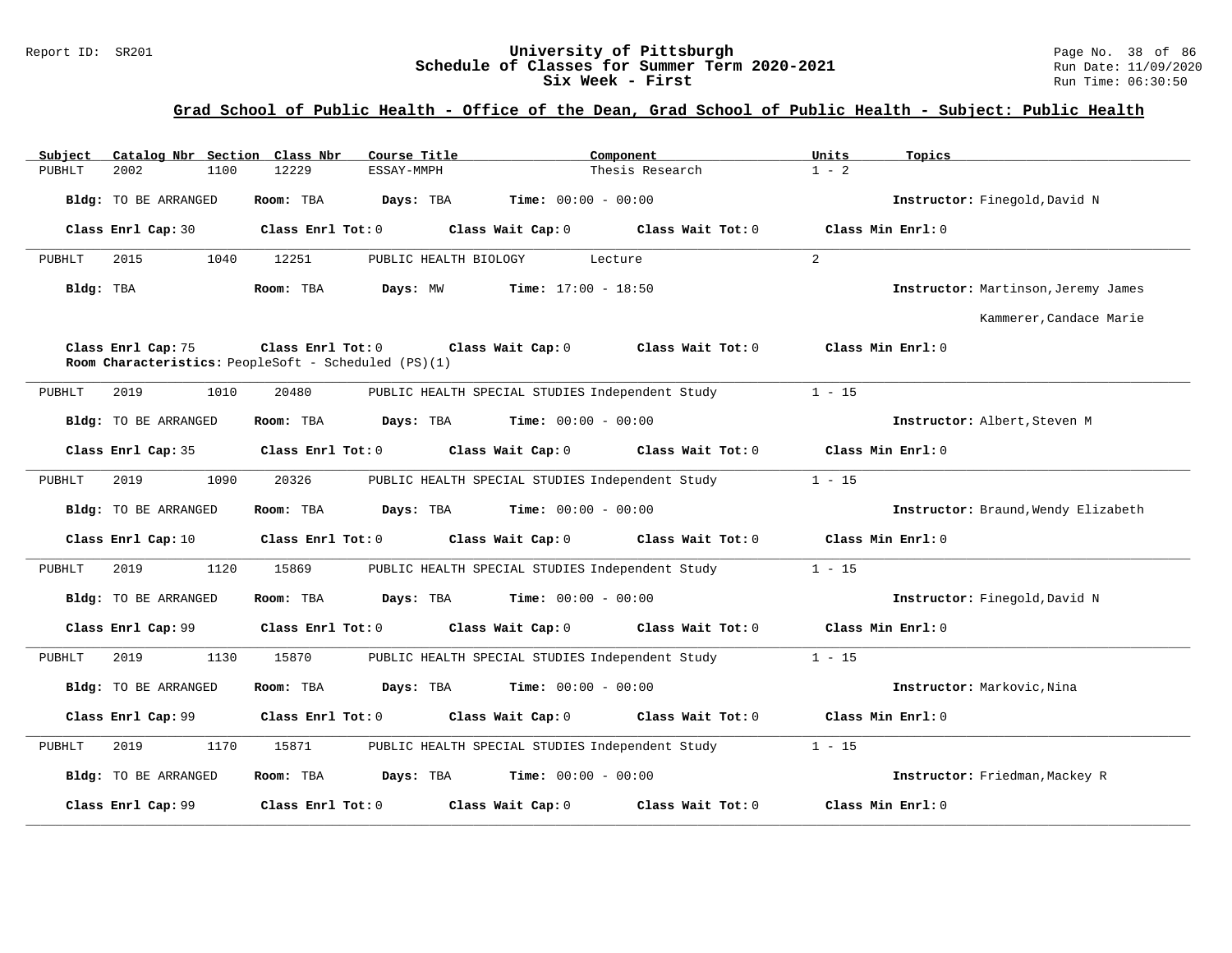#### Report ID: SR201 **University of Pittsburgh University of Pittsburgh** Page No. 39 of 86<br>**Schedule of Classes for Summer Term 2020-2021** Run Date: 11/09/2020 **Schedule of Classes for Summer Term 2020-2021** Run Date: 11/09/2020<br>Six Week - First Run Time: 06:30:50 Six Week - First

## **Grad School of Public Health - Office of the Dean, Grad School of Public Health - Subject: Public Health**

| Subject | Catalog Nbr Section Class Nbr |                   | Course Title                          | Component                                       | Units             | Topics                              |
|---------|-------------------------------|-------------------|---------------------------------------|-------------------------------------------------|-------------------|-------------------------------------|
| PUBHLT  | 1180<br>2019                  | 15872             |                                       | PUBLIC HEALTH SPECIAL STUDIES Independent Study | $1 - 15$          |                                     |
|         | Bldg: TO BE ARRANGED          | Room: TBA         | Days: TBA                             | <b>Time:</b> $00:00 - 00:00$                    |                   | Instructor: Egan, James Erin        |
|         | Class Enrl Cap: 35            | Class Enrl Tot: 0 | Class Wait Cap: 0                     |                                                 | Class Wait Tot: 0 | Class Min Enrl: 0                   |
| PUBHLT  | 2033<br>1100                  | 20052             | FOUNDATIONS IN PUBLIC HEALTH Seminar  |                                                 |                   |                                     |
|         | Bldg: TO BE ARRANGED          | Room: TBA         | Days: TBA                             | <b>Time:</b> $00:00 - 00:00$                    |                   | Instructor: Braund, Wendy Elizabeth |
|         | Class Enrl Cap: 35            |                   |                                       |                                                 |                   | Class Min Enrl: $0$                 |
|         |                               | Class Enrl Tot: 0 |                                       | Class Wait Cap: 0                               | Class Wait Tot: 0 |                                     |
| PUBHLT  | 2035<br>1010                  | 19609             | APPLICATIONS IN PUBLIC HEALTH Seminar |                                                 | $\overline{2}$    |                                     |
|         | Bldg: WEB Based Class         | Room: TBA         | Days: TuTh                            | <b>Time:</b> $14:00 - 15:55$                    |                   | Instructor: Salter, Cynthia L       |

**\_\_\_\_\_\_\_\_\_\_\_\_\_\_\_\_\_\_\_\_\_\_\_\_\_\_\_\_\_\_\_\_\_\_\_\_\_\_\_\_\_\_\_\_\_\_\_\_\_\_\_\_\_\_\_\_\_\_\_\_\_\_\_\_\_\_\_\_\_\_\_\_\_\_\_\_\_\_\_\_\_\_\_\_\_\_\_\_\_\_\_\_\_\_\_\_\_\_\_\_\_\_\_\_\_\_\_\_\_\_\_\_\_\_\_\_\_\_\_\_\_\_\_\_\_\_\_\_\_\_\_\_\_\_\_\_\_\_\_\_\_\_\_\_\_\_\_\_\_\_\_\_\_\_\_\_**

<b></b>The planned operational modality for this class is REMOTE. For more information please visit <a href="http://www.provost.pitt.edu/students/student-success-flexpitt/flex-pitt-guarded-risk-posture-all-students-remote" target="\_blank">http://www.provost.pitt.edu/students/student-success-flexpitt/flex-pitt-guarded-risk-posture-all-students-remote/</a>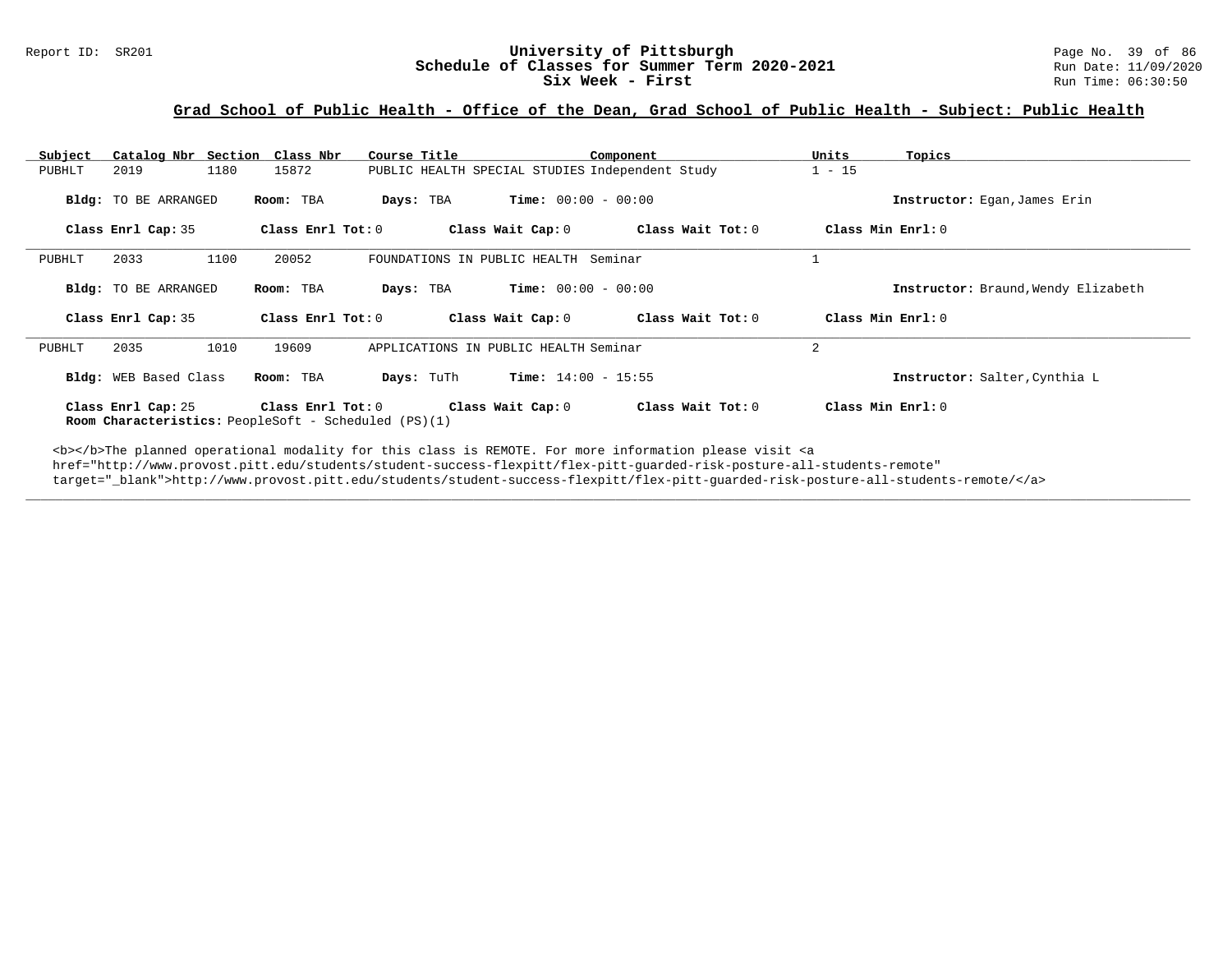#### Report ID: SR201 **1988 Chedule of Classes for Summer Term 2020-2021** Page No. 40 of 86<br>**Schedule of Classes for Summer Term 2020-2021** Run Date: 11/09/2020 **Schedule of Classes for Summer Term 2020-2021** Run Date: 11/09/2021<br>Six Week - First Run Time: 06:30:50 Six Week - First

# **Grad School of Public Health - Health Policy and Management - Subject: Health Policy and Management**

| Subject |                             |      | Catalog Nbr Section Class Nbr | Course Title                                  |                              | Component           | Units              | Topics                       |
|---------|-----------------------------|------|-------------------------------|-----------------------------------------------|------------------------------|---------------------|--------------------|------------------------------|
| HPM     | 2037                        | 1100 | 16286                         | ESSAY-HA                                      |                              | Thesis Research     | $-3$               |                              |
|         | <b>Bldg:</b> TO BE ARRANGED |      | Room: TBA                     | Days: TBA                                     | <b>Time:</b> $00:00 - 00:00$ |                     |                    | Instructor: Broom, Kevin D   |
|         | Class Enrl Cap: 8           |      | Class Enrl Tot: $0$           |                                               | Class Wait Cap: 0            | Class Wait Tot: $0$ | Class Min $Err1:0$ |                              |
| HPM     | 3508                        | 1000 | 20344                         | RESEARCH AND DISSERTATION PHD Thesis Research |                              |                     | $1 - 15$           |                              |
|         | <b>Bldg:</b> TO BE ARRANGED |      | Room: TBA                     | Days: TBA                                     | <b>Time:</b> $00:00 - 00:00$ |                     |                    | Instructor: Sabik, Lindsay M |
|         | Class Enrl Cap: 999         |      | Class Enrl Tot: $0$           |                                               | Class Wait Cap: 0            | Class Wait Tot: $0$ |                    | Class Min Enrl: 0            |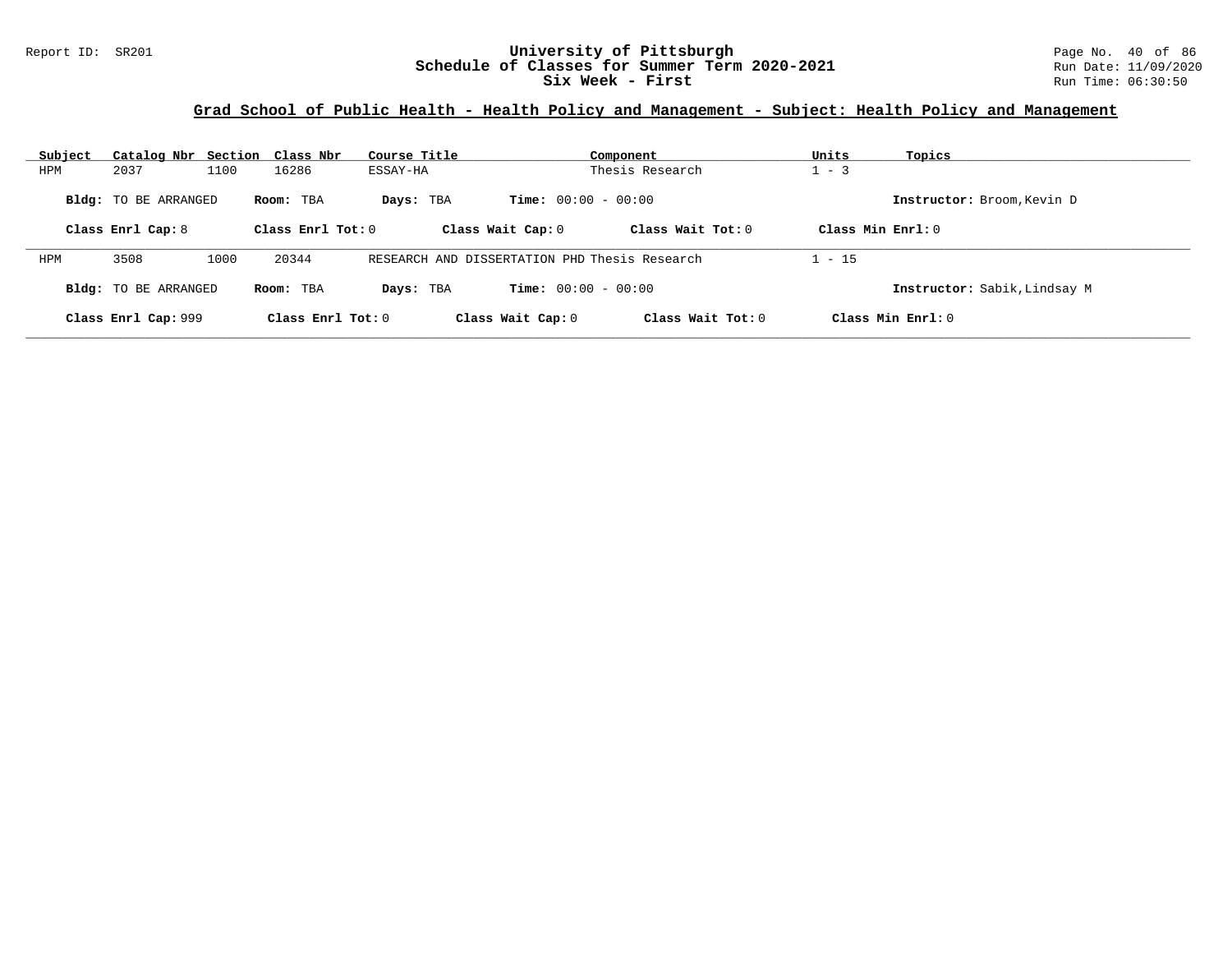## Report ID: SR201 **University of Pittsburgh** Page No. 41 of 86 **Schedule of Classes for Summer Term 2020-2021** Run Date: 11/09/2020 **Six Week - First Run Time: 06:30:50** Run Time: 06:30:50

# **Grad School of Public Health - Human Genetics - Subject: Human Genetics**

| Subject      | Catalog Nbr Section Class Nbr |      |           | Course Title      |                                               |                   | Component             |                   | Units    | Topics            |                                     |
|--------------|-------------------------------|------|-----------|-------------------|-----------------------------------------------|-------------------|-----------------------|-------------------|----------|-------------------|-------------------------------------|
| HUGEN        | 2021                          | 1100 | 12224     |                   | SPECIAL STUDIES                               |                   | Independent Study     |                   | $1 - 15$ |                   |                                     |
|              | <b>Bldg:</b> TO BE ARRANGED   |      | Room: TBA | Days: TBA         |                                               |                   | Time: $00:00 - 00:00$ |                   |          |                   | Instructor: Kammerer, Candace Marie |
|              | Class Enrl Cap: 45            |      |           | Class Enrl Tot: 0 |                                               | Class Wait Cap: 0 |                       | Class Wait Tot: 0 |          | Class Min Enrl: 0 |                                     |
| <b>HUGEN</b> | 2021                          | 1105 | 20049     |                   | SPECIAL STUDIES                               |                   | Independent Study     |                   | $1 - 15$ |                   |                                     |
|              | Bldg: TO BE ARRANGED          |      | Room: TBA | Days: TBA         |                                               |                   | Time: $00:00 - 00:00$ |                   |          |                   | Instructor: Durst, Andrea Lynette   |
|              | Class Enrl Cap: 45            |      |           | Class Enrl Tot: 0 |                                               | Class Wait Cap: 0 |                       | Class Wait Tot: 0 |          | Class Min Enrl: 0 |                                     |
| HUGEN        | 3010                          | 1100 | 12225     |                   | RESEARCH & DISSERTATION PH.D. Thesis Research |                   |                       |                   | $1 - 15$ |                   |                                     |
|              | <b>Bldg:</b> TO BE ARRANGED   |      | Room: TBA | Days: TBA         |                                               |                   | Time: $00:00 - 00:00$ |                   |          |                   | Instructor: Feingold, Eleanor       |
|              |                               |      |           |                   |                                               |                   |                       |                   |          |                   | Finegold, David N                   |
|              |                               |      |           |                   |                                               |                   |                       |                   |          |                   | Kamboh, Mohammad I                  |
|              |                               |      |           |                   |                                               |                   |                       |                   |          |                   | Kammerer, Candace Marie             |
|              |                               |      |           |                   |                                               |                   |                       |                   |          |                   | Parker, Lisa Suzanne                |
|              |                               |      |           |                   |                                               |                   |                       |                   |          |                   | Weeks, Daniel E                     |
|              |                               |      |           |                   |                                               |                   |                       |                   |          |                   | Padiath, Quasar Saleem              |
|              |                               |      |           |                   |                                               |                   |                       |                   |          |                   | Shaffer, John R.                    |
|              |                               |      |           |                   |                                               |                   |                       |                   |          |                   | Roman, Beth L                       |
|              |                               |      |           |                   |                                               |                   |                       |                   |          |                   | Minster, Ryan Lee                   |
|              |                               |      |           |                   |                                               |                   |                       |                   |          |                   | Grubs, Robin E                      |
|              |                               |      |           |                   |                                               |                   |                       |                   |          |                   | Demirci, Fatma Yesim                |
|              |                               |      |           |                   |                                               |                   |                       |                   |          |                   | Durst, Andrea Lynette               |
|              | Class Enrl Cap: 45            |      |           | Class Enrl Tot: 0 |                                               | Class Wait Cap: 0 |                       | Class Wait Tot: 0 |          | Class Min Enrl: 0 |                                     |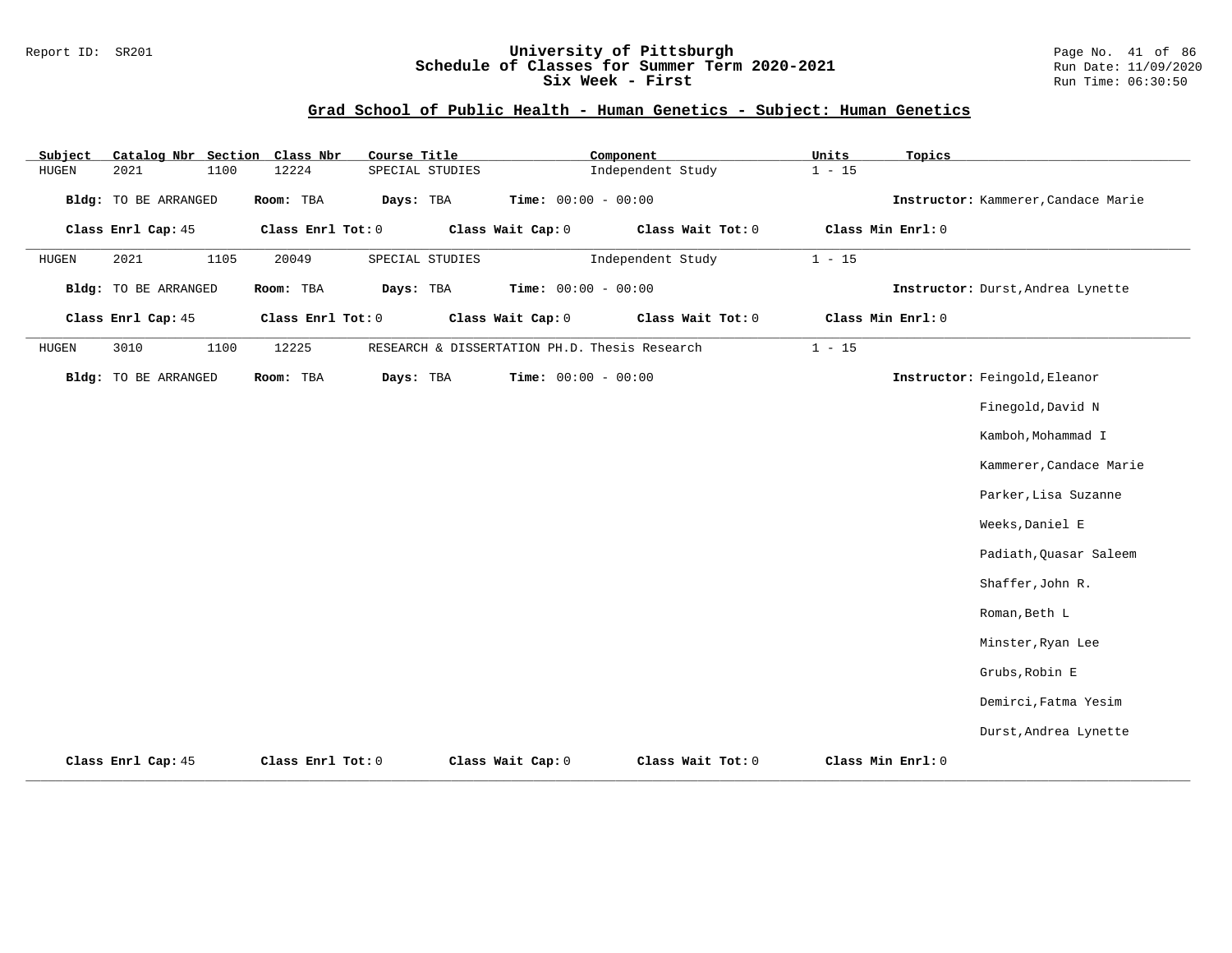# **Grad School of Public Health - Infectious Diseases and Microbiology - Subject: Infct Disease & Microbiology**

| Subject | Catalog Nbr Section Class Nbr                              |      |                   | Course Title |                   | Component                               |                   | Units   | Topics            |                            |
|---------|------------------------------------------------------------|------|-------------------|--------------|-------------------|-----------------------------------------|-------------------|---------|-------------------|----------------------------|
| IDM     | 2007                                                       | 1210 | 14257             |              |                   | PH COMMUNICABLE DISEASE PRACM Practicum |                   | $1 - 3$ |                   |                            |
|         | <b>Bldg:</b> TO BE ARRANGED                                |      | Room: TBA         | Days: TBA    |                   | <b>Time:</b> $00:00 - 00:00$            |                   |         |                   | Instructor: Frank, Linda   |
|         |                                                            |      |                   |              |                   |                                         |                   |         |                   | Kingsley, Lawrence A       |
|         |                                                            |      |                   |              |                   |                                         |                   |         |                   | Ayyavoo, Velpandi          |
|         |                                                            |      |                   |              |                   |                                         |                   |         |                   | Barratt Boyes, Simon M     |
|         |                                                            |      |                   |              |                   |                                         |                   |         |                   | Chen, Yue                  |
|         |                                                            |      |                   |              |                   |                                         |                   |         |                   | Jenkins, Frank John        |
|         |                                                            |      |                   |              |                   |                                         |                   |         |                   | Harrison, Lee H            |
|         |                                                            |      |                   |              |                   |                                         |                   |         |                   | Gupta, Phalguni            |
|         |                                                            |      |                   |              |                   |                                         |                   |         |                   | Sluis-Cremer, Nicolas Paul |
|         |                                                            |      |                   |              |                   |                                         |                   |         |                   | Rinaldo, Charles R         |
|         |                                                            |      |                   |              |                   |                                         |                   |         |                   | Martinson, Jeremy James    |
|         |                                                            |      |                   |              |                   |                                         |                   |         |                   | Friedman, Mackey R         |
|         |                                                            |      |                   |              |                   |                                         |                   |         |                   | Bility, Moses Turkle       |
|         |                                                            |      |                   |              |                   |                                         |                   |         |                   | Krier, Sarah Elizabeth     |
|         |                                                            |      |                   |              |                   |                                         |                   |         |                   | Mailliard, Robbie B        |
|         |                                                            |      |                   |              |                   |                                         |                   |         |                   | Mattila, Joshua T          |
|         | Class Enrl Cap: 25<br>Attributes: Community General Impact |      | Class Enrl Tot: 0 |              | Class Wait Cap: 0 |                                         | Class Wait Tot: 0 |         | Class Min Enrl: 0 |                            |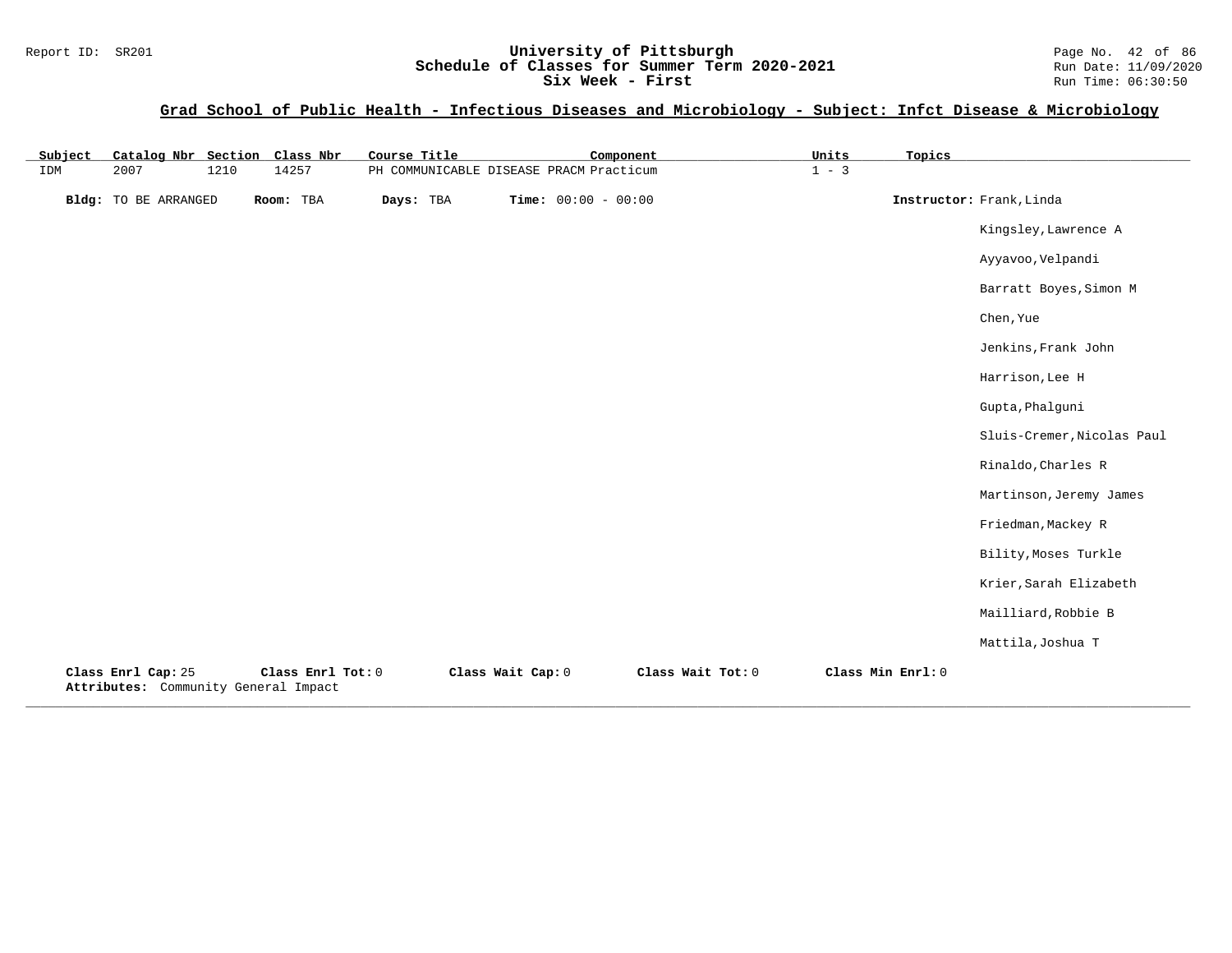## Report ID: SR201 **1988 Mage 10: SR201 University of Pittsburgh** Page No. 43 of 86<br>**Schedule of Classes for Summer Term 2020-2021** Run Date: 11/09/2020 **Schedule of Classes for Summer Term 2020-2021** Run Date: 11/09/2020<br>Six Week - First Run Time: 06:30:50 Six Week - First

## **Grad School of Public Health - Infectious Diseases and Microbiology - Subject: Infct Disease & Microbiology**

| Subject |                      |      | Catalog Nbr Section Class Nbr | Course Title |                                               | Component                    |                   | Units             | Topics |                               |
|---------|----------------------|------|-------------------------------|--------------|-----------------------------------------------|------------------------------|-------------------|-------------------|--------|-------------------------------|
| IDM     | 2021                 | 1100 | 12209                         |              | SPECIAL STUDIES IN MICROBIOLGYThesis Research |                              |                   | $1 - 15$          |        |                               |
|         | Bldg: TO BE ARRANGED |      | Room: TBA                     | Days: TBA    |                                               | <b>Time:</b> $00:00 - 00:00$ |                   |                   |        | Instructor: Ayyavoo, Velpandi |
|         |                      |      |                               |              |                                               |                              |                   |                   |        | Barratt Boyes, Simon M        |
|         |                      |      |                               |              |                                               |                              |                   |                   |        | Frank, Linda                  |
|         |                      |      |                               |              |                                               |                              |                   |                   |        | Gupta, Phalguni               |
|         |                      |      |                               |              |                                               |                              |                   |                   |        | Jenkins, Frank John           |
|         |                      |      |                               |              |                                               |                              |                   |                   |        | Rinaldo, Charles R            |
|         |                      |      |                               |              |                                               |                              |                   |                   |        | Kingsley, Lawrence A          |
|         |                      |      |                               |              |                                               |                              |                   |                   |        | Harrison, Lee H               |
|         |                      |      |                               |              |                                               |                              |                   |                   |        | Martinson, Jeremy James       |
|         |                      |      |                               |              |                                               |                              |                   |                   |        | Chen, Yue                     |
|         |                      |      |                               |              |                                               |                              |                   |                   |        | Sluis-Cremer, Nicolas Paul    |
|         |                      |      |                               |              |                                               |                              |                   |                   |        | Stall, Ronald Dean            |
|         |                      |      |                               |              |                                               |                              |                   |                   |        | Bility, Moses Turkle          |
|         |                      |      |                               |              |                                               |                              |                   |                   |        | Friedman, Mackey R            |
|         |                      |      |                               |              |                                               |                              |                   |                   |        | Hartman, Amy Lynn             |
|         |                      |      |                               |              |                                               |                              |                   |                   |        | Krier, Sarah Elizabeth        |
|         |                      |      |                               |              |                                               |                              |                   |                   |        | Mailliard, Robbie B           |
|         |                      |      |                               |              |                                               |                              |                   |                   |        | Marques, Ernesto Torres De    |
|         |                      |      |                               |              |                                               |                              |                   |                   |        | Azeved                        |
|         |                      |      |                               |              |                                               |                              |                   |                   |        | Mattila, Joshua T             |
|         |                      |      |                               |              |                                               |                              |                   |                   |        | Piazza, Paolo                 |
|         | Class Enrl Cap: 5    |      | Class Enrl Tot: 0             |              | Class Wait Cap: 0                             |                              | Class Wait Tot: 0 | Class Min Enrl: 0 |        |                               |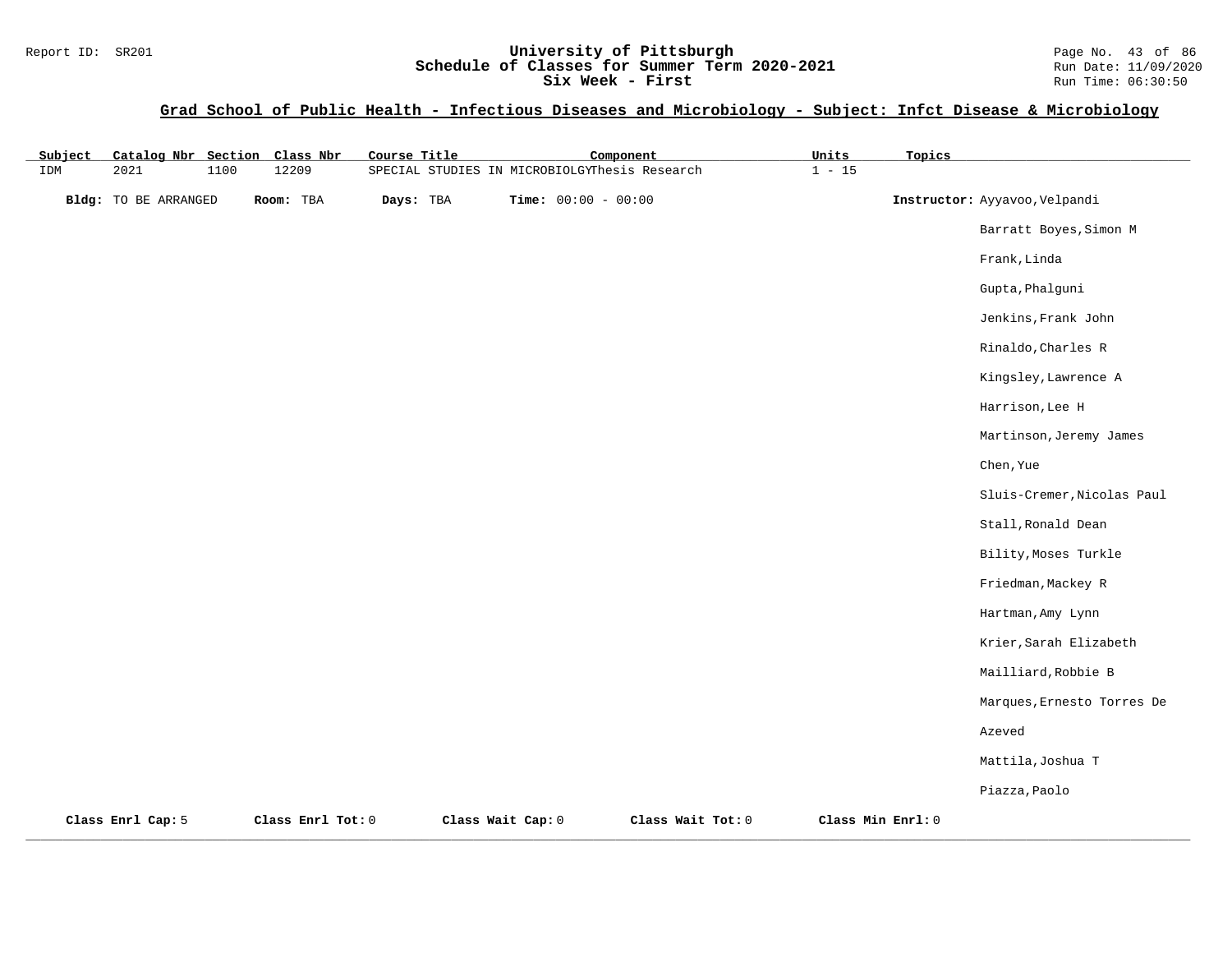## Report ID: SR201 **1988 Mage 10: SR201 University of Pittsburgh** Page No. 44 of 86<br>**Schedule of Classes for Summer Term 2020-2021** Run Date: 11/09/2020 **Schedule of Classes for Summer Term 2020-2021** Run Date: 11/09/2020<br>Six Week - First Run Time: 06:30:50 Six Week - First

## **Grad School of Public Health - Infectious Diseases and Microbiology - Subject: Infct Disease & Microbiology**

| Subject |                      |      | Catalog Nbr Section Class Nbr | Course Title   |                   | Component                    |                   | Units   | Topics            |                               |
|---------|----------------------|------|-------------------------------|----------------|-------------------|------------------------------|-------------------|---------|-------------------|-------------------------------|
| IDM     | 2022                 | 1100 | 12228                         | SPECIAL TOPICS |                   |                              | Directed Studies  | $1 - 3$ |                   |                               |
|         | Bldg: TO BE ARRANGED |      | Room: TBA                     | Days: TBA      |                   | <b>Time:</b> $00:00 - 00:00$ |                   |         |                   | Instructor: Ayyavoo, Velpandi |
|         |                      |      |                               |                |                   |                              |                   |         |                   | Barratt Boyes, Simon M        |
|         |                      |      |                               |                |                   |                              |                   |         |                   | Frank, Linda                  |
|         |                      |      |                               |                |                   |                              |                   |         |                   | Gupta, Phalguni               |
|         |                      |      |                               |                |                   |                              |                   |         |                   | Jenkins, Frank John           |
|         |                      |      |                               |                |                   |                              |                   |         |                   | Rinaldo, Charles R            |
|         |                      |      |                               |                |                   |                              |                   |         |                   | Kingsley, Lawrence A          |
|         |                      |      |                               |                |                   |                              |                   |         |                   | Chen, Yue                     |
|         |                      |      |                               |                |                   |                              |                   |         |                   | Martinson, Jeremy James       |
|         |                      |      |                               |                |                   |                              |                   |         |                   | Mcmahon, Deborah D            |
|         |                      |      |                               |                |                   |                              |                   |         |                   | Sluis-Cremer, Nicolas Paul    |
|         |                      |      |                               |                |                   |                              |                   |         |                   | Harrison, Lee H               |
|         |                      |      |                               |                |                   |                              |                   |         |                   | Stall, Ronald Dean            |
|         |                      |      |                               |                |                   |                              |                   |         |                   | Friedman, Mackey R            |
|         |                      |      |                               |                |                   |                              |                   |         |                   | Bility, Moses Turkle          |
|         |                      |      |                               |                |                   |                              |                   |         |                   | Hartman, Amy Lynn             |
|         |                      |      |                               |                |                   |                              |                   |         |                   | Krier, Sarah Elizabeth        |
|         |                      |      |                               |                |                   |                              |                   |         |                   | Mailliard, Robbie B           |
|         |                      |      |                               |                |                   |                              |                   |         |                   | Marques, Ernesto Torres De    |
|         |                      |      |                               |                |                   |                              |                   |         |                   | Azeved                        |
|         |                      |      |                               |                |                   |                              |                   |         |                   | Mattila, Joshua T             |
|         | Class Enrl Cap: 9999 |      | Class Enrl Tot: 0             |                | Class Wait Cap: 0 |                              | Class Wait Tot: 0 |         | Class Min Enrl: 0 |                               |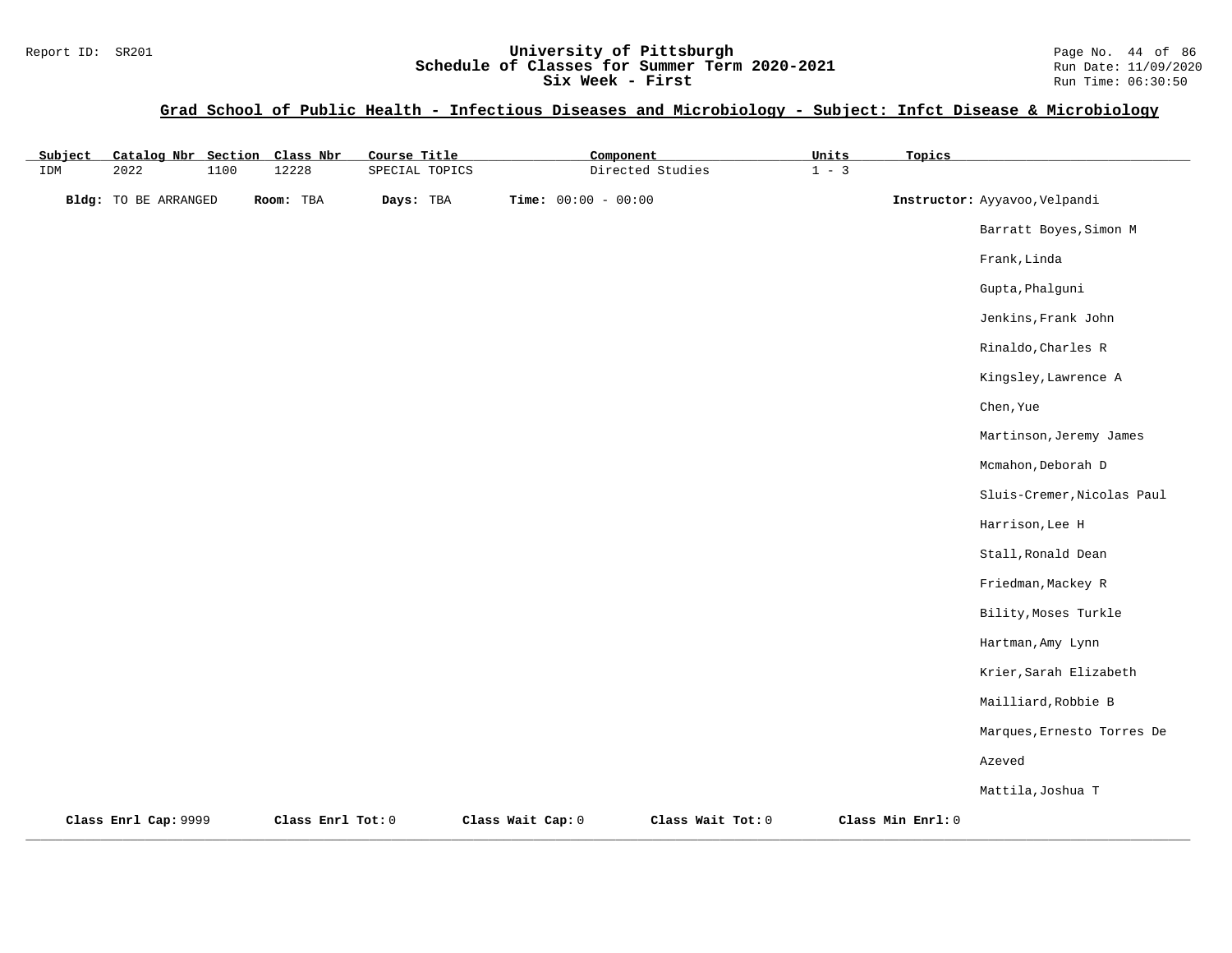## Report ID: SR201 **University of Pittsburgh University of Pittsburgh** Page No. 45 of 86<br>**Schedule of Classes for Summer Term 2020-2021** Run Date: 11/09/2020 **Schedule of Classes for Summer Term 2020-2021** Run Date: 11/09/2020<br>Six Week - First Run Time: 06:30:50 Six Week - First

## **Grad School of Public Health - Infectious Diseases and Microbiology - Subject: Infct Disease & Microbiology**

| Subject | Catalog Nbr Section Class Nbr |      |                   | Course Title |                                               | Component             |                   | Units    | Topics            |                               |
|---------|-------------------------------|------|-------------------|--------------|-----------------------------------------------|-----------------------|-------------------|----------|-------------------|-------------------------------|
| IDM     | 3010                          | 1100 | 12210             |              | RESEARCH AND DISSERTATION PHD Thesis Research |                       |                   | $1 - 15$ |                   |                               |
|         | <b>Bldg:</b> TO BE ARRANGED   |      | Room: TBA         | Days: TBA    |                                               | Time: $00:00 - 00:00$ |                   |          |                   | Instructor: Ayyavoo, Velpandi |
|         |                               |      |                   |              |                                               |                       |                   |          |                   | Barratt Boyes, Simon M        |
|         |                               |      |                   |              |                                               |                       |                   |          |                   | Gupta, Phalguni               |
|         |                               |      |                   |              |                                               |                       |                   |          |                   | Jenkins, Frank John           |
|         |                               |      |                   |              |                                               |                       |                   |          |                   | Rinaldo, Charles R            |
|         |                               |      |                   |              |                                               |                       |                   |          |                   | Kingsley, Lawrence A          |
|         |                               |      |                   |              |                                               |                       |                   |          |                   | Sluis-Cremer, Nicolas Paul    |
|         |                               |      |                   |              |                                               |                       |                   |          |                   | Chen, Yue                     |
|         |                               |      |                   |              |                                               |                       |                   |          |                   | Martinson, Jeremy James       |
|         |                               |      |                   |              |                                               |                       |                   |          |                   | Reed, Douglas S               |
|         |                               |      |                   |              |                                               |                       |                   |          |                   | Hartman, Amy Lynn             |
|         |                               |      |                   |              |                                               |                       |                   |          |                   | Mailliard, Robbie B           |
|         |                               |      |                   |              |                                               |                       |                   |          |                   | Krier, Sarah Elizabeth        |
|         |                               |      |                   |              |                                               |                       |                   |          |                   | Bility, Moses Turkle          |
|         |                               |      |                   |              |                                               |                       |                   |          |                   | Friedman, Mackey R            |
|         |                               |      |                   |              |                                               |                       |                   |          |                   | Matthews, Derrick D           |
|         |                               |      |                   |              |                                               |                       |                   |          |                   | Mattila, Joshua T             |
|         |                               |      |                   |              |                                               |                       |                   |          |                   | Marques, Ernesto Torres De    |
|         |                               |      |                   |              |                                               |                       |                   |          |                   | Azeved                        |
|         |                               |      |                   |              |                                               |                       |                   |          |                   | Piazza, Paolo                 |
|         |                               |      |                   |              |                                               |                       |                   |          |                   | Rappocciolo, Giovanna         |
|         | Class Enrl Cap: 10            |      | Class Enrl Tot: 0 |              | Class Wait Cap: 0                             |                       | Class Wait Tot: 0 |          | Class Min Enrl: 0 |                               |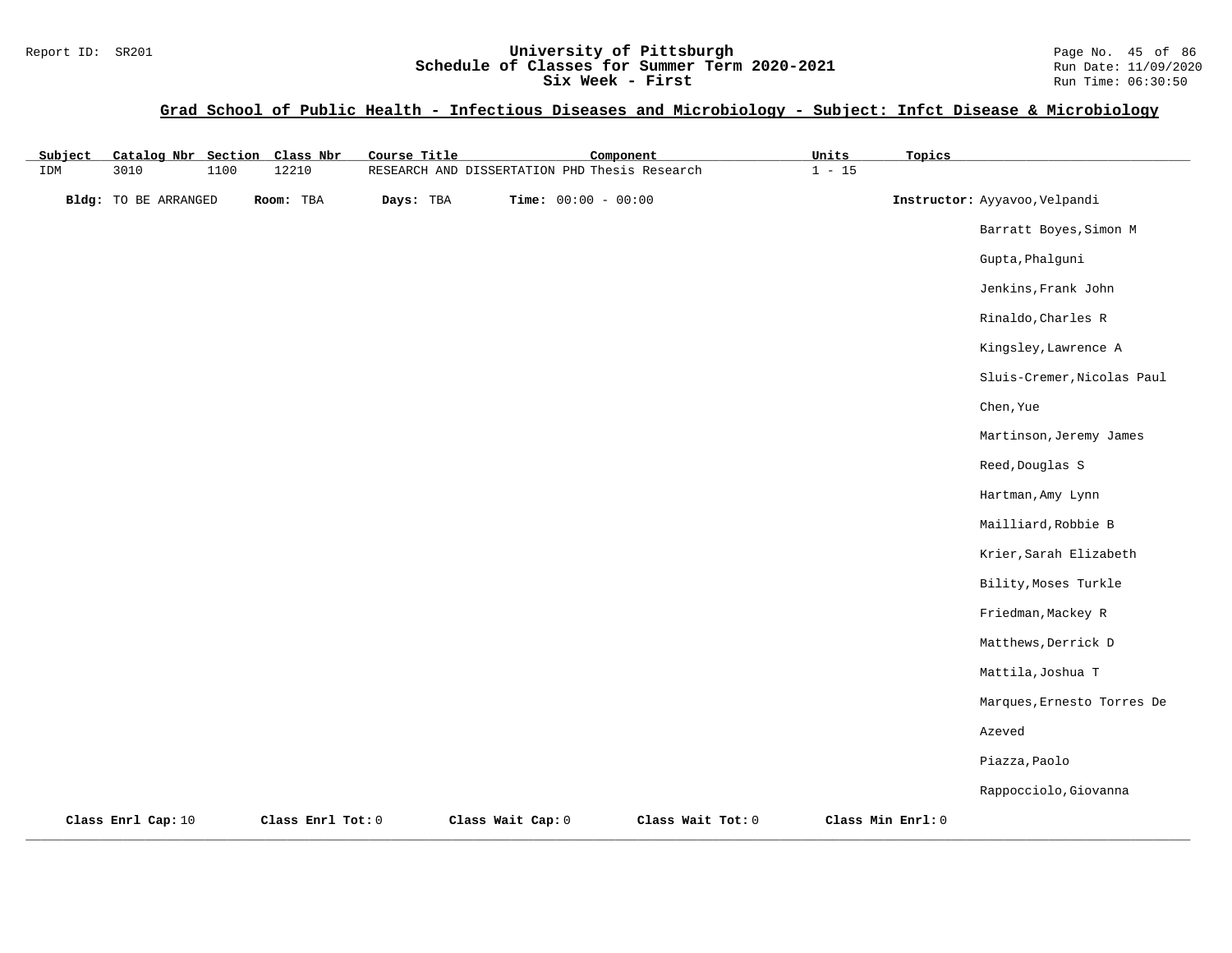| Subject     | Catalog Nbr Section Class Nbr |      |                   | Course Title |                       | Component         | Units   | Topics            |                                 |
|-------------|-------------------------------|------|-------------------|--------------|-----------------------|-------------------|---------|-------------------|---------------------------------|
| <b>BCHS</b> | 2503                          | 1500 | 12227             | PRACTICUM    |                       | Practicum         | $1 - 3$ |                   |                                 |
|             | <b>Bldg:</b> TO BE ARRANGED   |      | Room: TBA         | Days: TBA    | Time: $00:00 - 00:00$ |                   |         |                   | Instructor: Albert, Steven M    |
|             |                               |      |                   |              |                       |                   |         |                   | Burke, Jessica Griffin          |
|             |                               |      |                   |              |                       |                   |         |                   | Documet, Patricia I             |
|             |                               |      |                   |              |                       |                   |         |                   | Ricci, Edmund M                 |
|             |                               |      |                   |              |                       |                   |         |                   | Terry, Martha Ann               |
|             |                               |      |                   |              |                       |                   |         |                   | Maseru, Noble A-W               |
|             |                               |      |                   |              |                       |                   |         |                   | Bear, Todd M                    |
|             |                               |      |                   |              |                       |                   |         |                   | Felter, Elizabeth Madison       |
|             |                               |      |                   |              |                       |                   |         |                   | Mair, Christina F               |
|             |                               |      |                   |              |                       |                   |         |                   | Salter, Cynthia L               |
|             |                               |      |                   |              |                       |                   |         |                   | Egan, James Erin                |
|             |                               |      |                   |              |                       |                   |         |                   | Hawk, Mary Elizabeth            |
|             |                               |      |                   |              |                       |                   |         |                   | Elias, Thistle Inga             |
|             |                               |      |                   |              |                       |                   |         |                   | Garland, Richard                |
|             |                               |      |                   |              |                       |                   |         |                   | Brown, Andre L                  |
|             |                               |      |                   |              |                       |                   |         |                   | Coulter, Robert William Stewart |
|             | Class Enrl Cap: 10            |      | Class Enrl Tot: 0 |              | Class Wait Cap: 0     | Class Wait Tot: 0 |         | Class Min Enrl: 0 |                                 |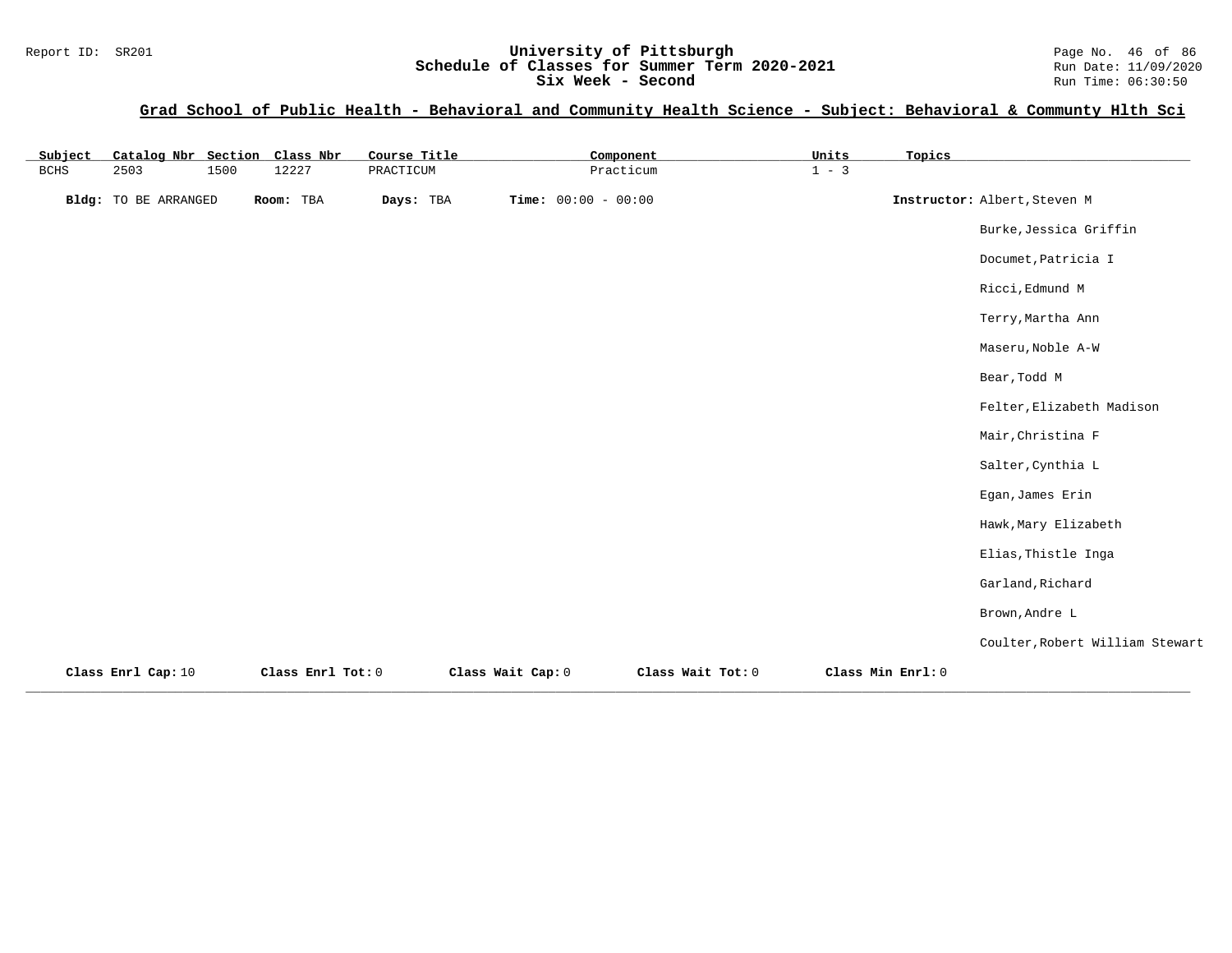| Subject | Catalog Nbr Section Class Nbr |      |                   | Course Title      | Component             |                   | Units   | Topics            |                                 |
|---------|-------------------------------|------|-------------------|-------------------|-----------------------|-------------------|---------|-------------------|---------------------------------|
| BCHS    | 2511                          | 1500 | 12223             | INDEPENDENT STUDY |                       | Independent Study | $1 - 3$ |                   |                                 |
|         | <b>Bldg:</b> TO BE ARRANGED   |      | Room: TBA         | Days: TBA         | Time: $00:00 - 00:00$ |                   |         |                   | Instructor: Albert, Steven M    |
|         |                               |      |                   |                   |                       |                   |         |                   | Burke, Jessica Griffin          |
|         |                               |      |                   |                   |                       |                   |         |                   | Documet, Patricia I             |
|         |                               |      |                   |                   |                       |                   |         |                   | Ricci, Edmund M                 |
|         |                               |      |                   |                   |                       |                   |         |                   | Maseru, Noble A-W               |
|         |                               |      |                   |                   |                       |                   |         |                   | Elias, Thistle Inga             |
|         |                               |      |                   |                   |                       |                   |         |                   | Bear, Todd M                    |
|         |                               |      |                   |                   |                       |                   |         |                   | Felter, Elizabeth Madison       |
|         |                               |      |                   |                   |                       |                   |         |                   | Mair, Christina F               |
|         |                               |      |                   |                   |                       |                   |         |                   | Egan, James Erin                |
|         |                               |      |                   |                   |                       |                   |         |                   | Hawk, Mary Elizabeth            |
|         |                               |      |                   |                   |                       |                   |         |                   | Terry, Martha Ann               |
|         |                               |      |                   |                   |                       |                   |         |                   | Garland, Richard                |
|         |                               |      |                   |                   |                       |                   |         |                   | Brown, Andre L                  |
|         |                               |      |                   |                   |                       |                   |         |                   | Coulter, Robert William Stewart |
|         |                               |      |                   |                   |                       |                   |         |                   | Salter, Cynthia L               |
|         | Class Enrl Cap: 9999          |      | Class Enrl Tot: 0 |                   | Class Wait Cap: 0     | Class Wait Tot: 0 |         | Class Min Enrl: 0 |                                 |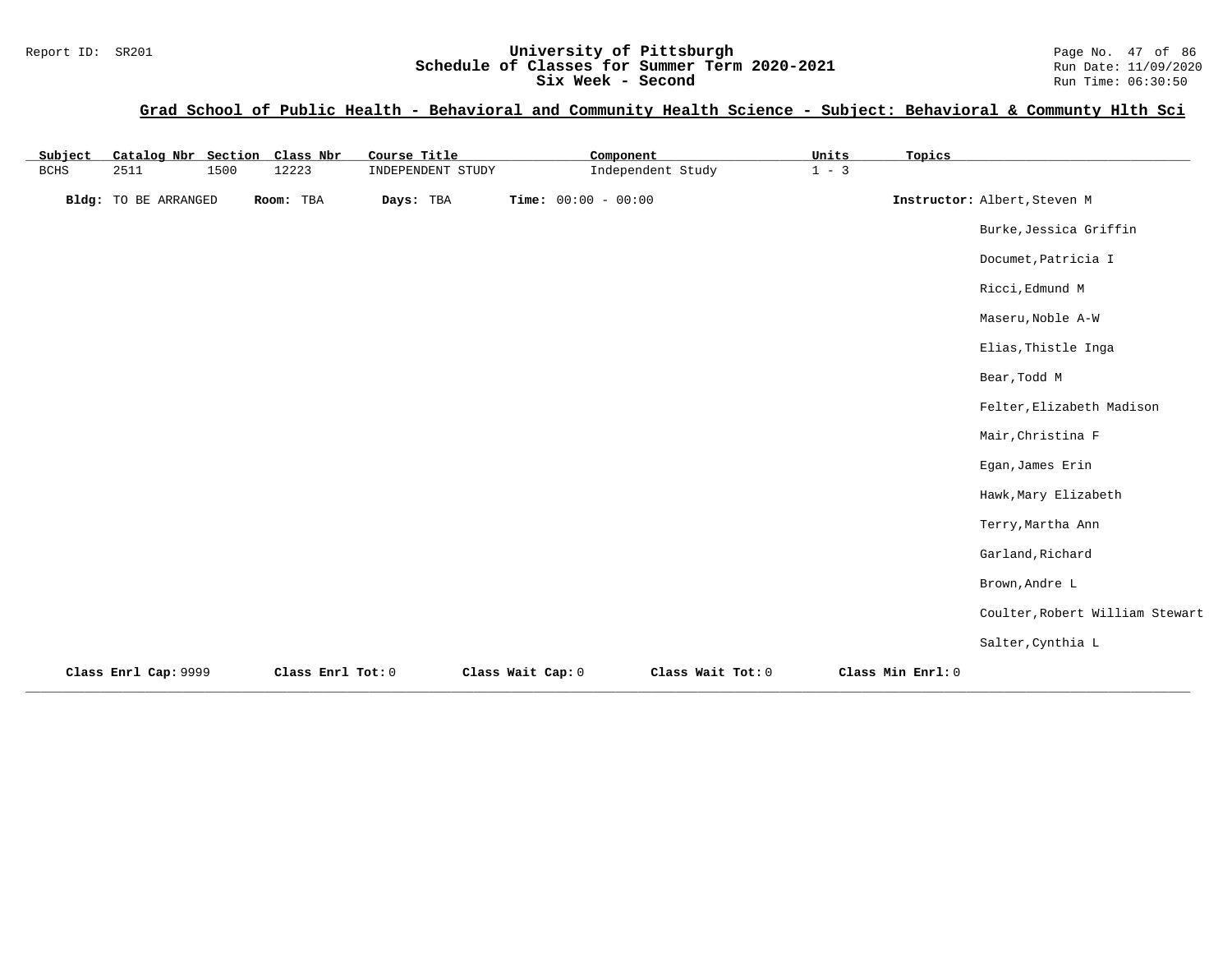## Report ID: SR201 **1988 Mage 10: SR201 University of Pittsburgh** Page No. 48 of 86<br>**Schedule of Classes for Summer Term 2020-2021** Run Date: 11/09/2020 **Schedule of Classes for Summer Term 2020-2021** Run Date: 11/09/2020<br>Six Week - Second Run Time: 06:30:50 Six Week - Second

| Subject     | Catalog Nbr Section Class Nbr |      |                   | Course Title |                       | Component         | Units             | Topics |                                 |
|-------------|-------------------------------|------|-------------------|--------------|-----------------------|-------------------|-------------------|--------|---------------------------------|
| <b>BCHS</b> | 2521                          | 1500 | 12216             | ESSAY        |                       | Thesis Research   | $1 - 3$           |        |                                 |
|             | Bldg: TO BE ARRANGED          |      | Room: TBA         | Days: TBA    | Time: $00:00 - 00:00$ |                   |                   |        | Instructor: Albert, Steven M    |
|             |                               |      |                   |              |                       |                   |                   |        | Burke, Jessica Griffin          |
|             |                               |      |                   |              |                       |                   |                   |        | Documet, Patricia I             |
|             |                               |      |                   |              |                       |                   |                   |        | Ricci, Edmund M                 |
|             |                               |      |                   |              |                       |                   |                   |        | Terry, Martha Ann               |
|             |                               |      |                   |              |                       |                   |                   |        | Maseru, Noble A-W               |
|             |                               |      |                   |              |                       |                   |                   |        | Elias, Thistle Inga             |
|             |                               |      |                   |              |                       |                   |                   |        | Bear, Todd M                    |
|             |                               |      |                   |              |                       |                   |                   |        | Felter, Elizabeth Madison       |
|             |                               |      |                   |              |                       |                   |                   |        | Mair, Christina F               |
|             |                               |      |                   |              |                       |                   |                   |        | Egan, James Erin                |
|             |                               |      |                   |              |                       |                   |                   |        | Hawk, Mary Elizabeth            |
|             |                               |      |                   |              |                       |                   |                   |        | Garland, Richard                |
|             |                               |      |                   |              |                       |                   |                   |        | Brown, Andre L                  |
|             |                               |      |                   |              |                       |                   |                   |        | Coulter, Robert William Stewart |
|             |                               |      |                   |              |                       |                   |                   |        | Salter, Cynthia L               |
|             | Class Enrl Cap: 15            |      | Class Enrl Tot: 0 |              | Class Wait Cap: 0     | Class Wait Tot: 0 | Class Min Enrl: 0 |        |                                 |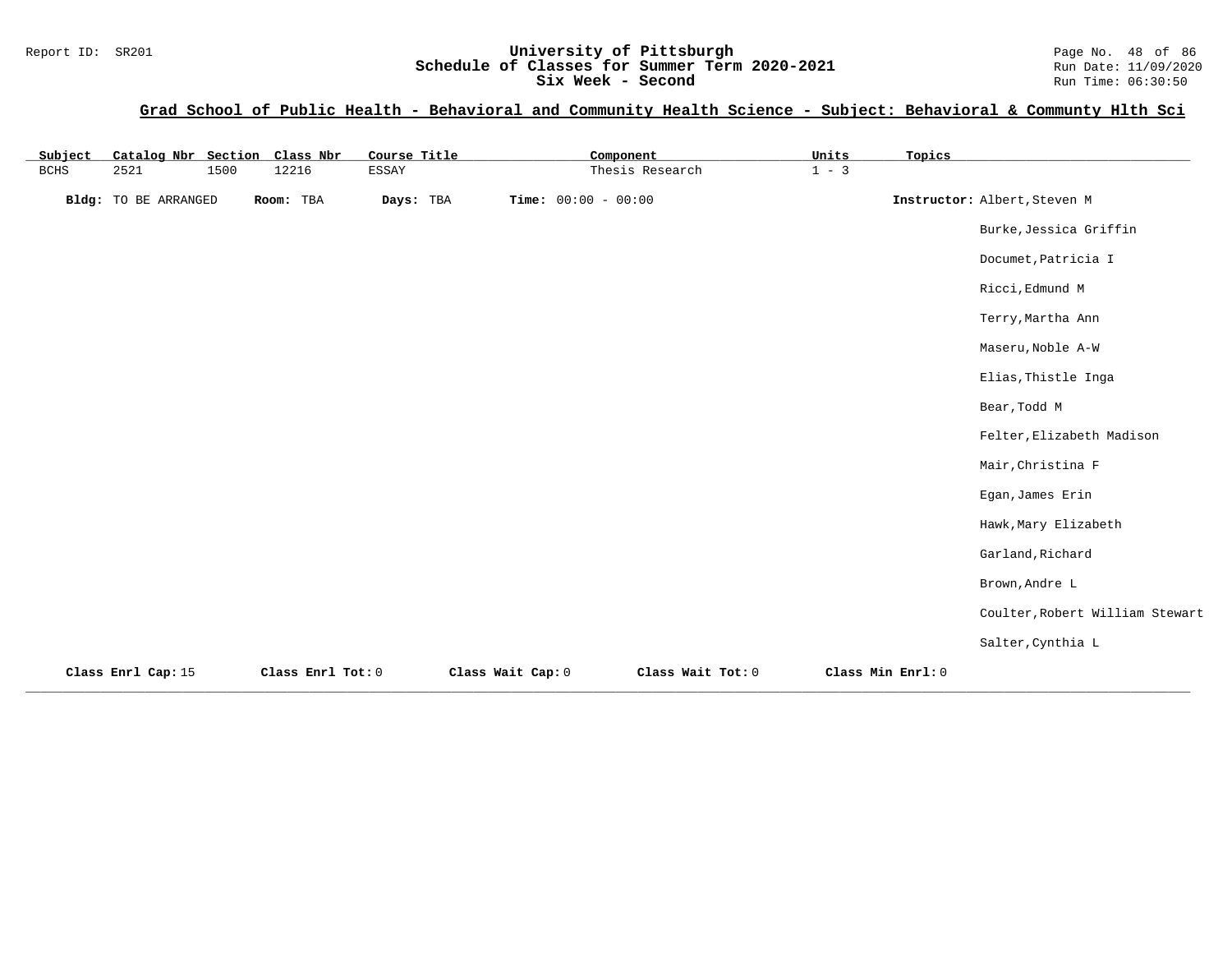# Report ID: SR201 **19 CHE CONFERNATION University of Pittsburgh** Page No. 49 of 86<br>**Schedule of Classes for Summer Term 2020-2021** Run Date: 11/09/2020 **Schedule of Classes for Summer Term 2020-2021** Run Date: 11/09/2020<br>Six Week - Second Run Time: 06:30:50

Six Week - Second

| Subject     | Catalog Nbr Section Class Nbr |      |                   | Course Title |                                               | Component         | Units             | Topics |                                 |
|-------------|-------------------------------|------|-------------------|--------------|-----------------------------------------------|-------------------|-------------------|--------|---------------------------------|
| <b>BCHS</b> | 3010                          | 1500 | 12217             |              | RESEARCH AND DISSERTATION PHD Thesis Research |                   | $1 - 15$          |        |                                 |
|             | Bldg: TO BE ARRANGED          |      | Room: TBA         | Days: TBA    | Time: $00:00 - 00:00$                         |                   |                   |        | Instructor: Albert, Steven M    |
|             |                               |      |                   |              |                                               |                   |                   |        | Burke, Jessica Griffin          |
|             |                               |      |                   |              |                                               |                   |                   |        | Documet, Patricia I             |
|             |                               |      |                   |              |                                               |                   |                   |        | Ricci, Edmund M                 |
|             |                               |      |                   |              |                                               |                   |                   |        | Terry, Martha Ann               |
|             |                               |      |                   |              |                                               |                   |                   |        | Egan, James Erin                |
|             |                               |      |                   |              |                                               |                   |                   |        | Elias, Thistle Inga             |
|             |                               |      |                   |              |                                               |                   |                   |        | Felter, Elizabeth Madison       |
|             |                               |      |                   |              |                                               |                   |                   |        | Mair, Christina F               |
|             |                               |      |                   |              |                                               |                   |                   |        | Maseru, Noble A-W               |
|             |                               |      |                   |              |                                               |                   |                   |        | Hawk, Mary Elizabeth            |
|             |                               |      |                   |              |                                               |                   |                   |        | Garland, Richard                |
|             |                               |      |                   |              |                                               |                   |                   |        | Brown, Andre L                  |
|             |                               |      |                   |              |                                               |                   |                   |        | Coulter, Robert William Stewart |
|             |                               |      |                   |              |                                               |                   |                   |        | Salter, Cynthia L               |
|             | Class Enrl Cap: 30            |      | Class Enrl Tot: 0 |              | Class Wait Cap: 0                             | Class Wait Tot: 0 | Class Min Enrl: 0 |        |                                 |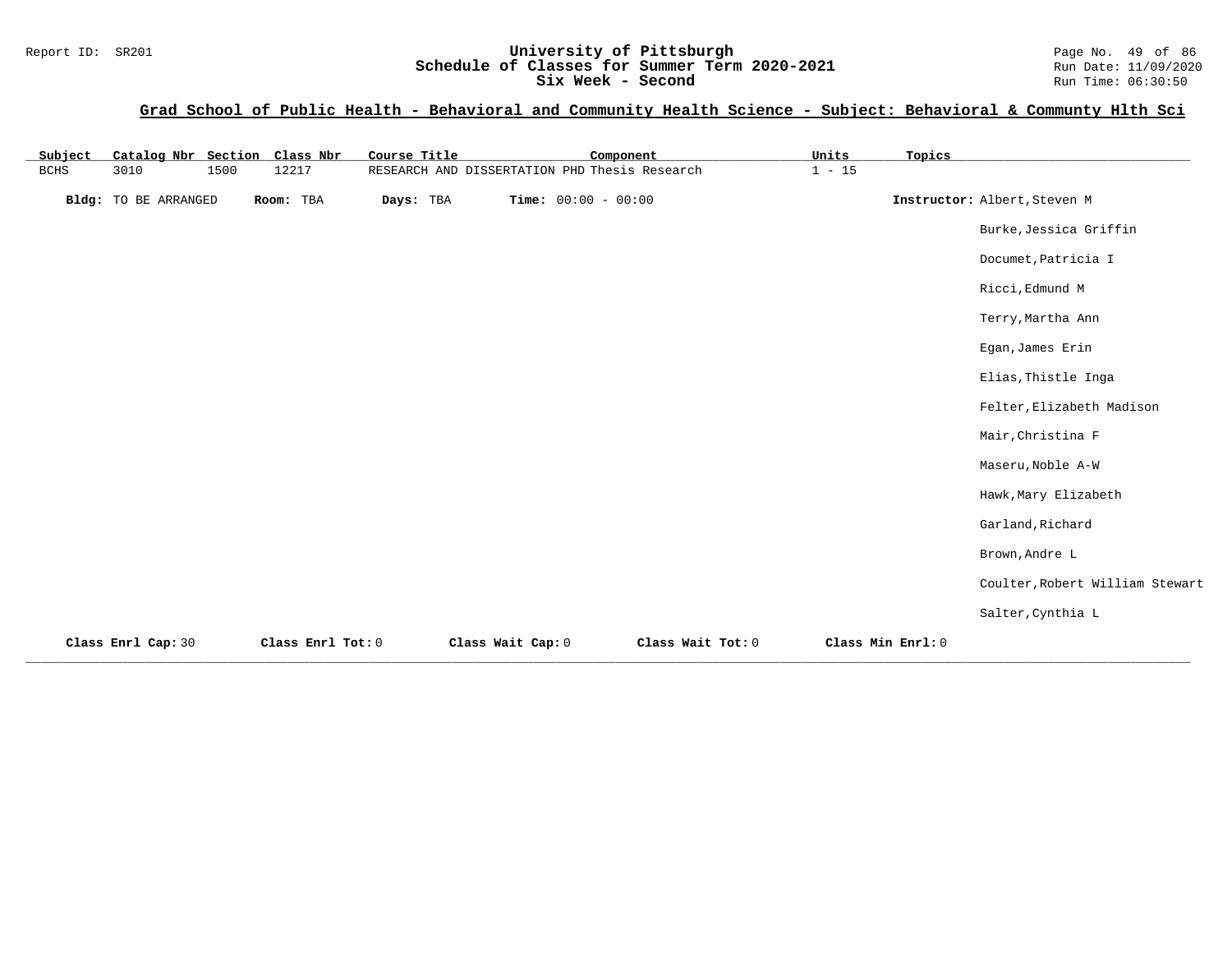## Report ID: SR201 **University of Pittsburgh** Page No. 50 of 86 **Schedule of Classes for Summer Term 2020-2021** Run Date: 11/09/2020 **Six Week - Second Run Time: 06:30:50**

| Subject      | Catalog Nbr Section Class Nbr | Course Title                                                                                        |                 | Component                         |                                       | Units             | Topics                            |
|--------------|-------------------------------|-----------------------------------------------------------------------------------------------------|-----------------|-----------------------------------|---------------------------------------|-------------------|-----------------------------------|
| BIOST        | 2021<br>1200                  | 12211                                                                                               | SPECIAL STUDIES |                                   | Independent Study                     | $1 - 15$          |                                   |
|              | Bldg: TO BE ARRANGED          | Room: TBA $Days:$ TBA $Time: 00:00 - 00:00$                                                         |                 |                                   |                                       |                   | Instructor: Anderson, Stewart J   |
|              |                               | Class Enrl Cap: 35 Class Enrl Tot: 0 Class Wait Cap: 0 Class Wait Tot: 0 Class Min Enrl: 0          |                 |                                   |                                       |                   |                                   |
| <b>BIOST</b> | 2021 1210 15314               |                                                                                                     | SPECIAL STUDIES |                                   | Independent Study                     | $1 - 15$          |                                   |
|              | Bldg: TO BE ARRANGED          | Room: TBA $Days:$ TBA $Time: 00:00 - 00:00$                                                         |                 |                                   |                                       |                   | Instructor: Bandos, Andriy        |
|              |                               | Class Enrl Cap: 35 Class Enrl Tot: 0 Class Wait Cap: 0 Class Wait Tot: 0 Class Min Enrl: 0          |                 |                                   |                                       |                   |                                   |
| BIOST        | 2021                          | 1215 15315                                                                                          | SPECIAL STUDIES |                                   | Independent Study                     | $1 - 15$          |                                   |
|              | Bldg: TO BE ARRANGED          | Room: TBA $Days: TBA$ Time: $00:00 - 00:00$                                                         |                 |                                   |                                       |                   | Instructor: Ding, Ying            |
|              |                               | Class Enrl Cap: 35 Class Enrl Tot: 0 Class Wait Cap: 0 Class Wait Tot: 0 Class Min Enrl: 0          |                 |                                   |                                       |                   |                                   |
| BIOST        | 2021 1225 15316               |                                                                                                     | SPECIAL STUDIES | Independent Study                 |                                       | $1 - 15$          |                                   |
|              | Bldg: TO BE ARRANGED          | Room: TBA $Days:$ TBA $Time: 00:00 - 00:00$                                                         |                 |                                   |                                       |                   | Instructor: Landsittel, Douglas P |
|              |                               | Class Enrl Cap: 35 Class Enrl Tot: 0 Class Wait Cap: 0 Class Wait Tot: 0 Class Min Enrl: 0          |                 |                                   |                                       |                   |                                   |
| BIOST        |                               | 2021 1230 15317 SPECIAL STUDIES Independent Study                                                   |                 |                                   |                                       | $1 - 15$          |                                   |
|              | Bldg: TO BE ARRANGED          | Room: TBA $Days:$ TBA $Time: 00:00 - 00:00$                                                         |                 |                                   |                                       |                   | Instructor: Feingold, Eleanor     |
|              |                               | Class Enrl Cap: 35 Class Enrl Tot: 0 Class Wait Cap: 0 Class Wait Tot: 0 Class Min Enrl: 0          |                 |                                   |                                       |                   |                                   |
| BIOST        | 2021 2022                     | 1235 15318                                                                                          |                 |                                   | SPECIAL STUDIES The Independent Study | $1 - 15$          |                                   |
|              | Bldg: TO BE ARRANGED          | Room: TBA $Days:$ TBA $Time:$ $00:00 - 00:00$                                                       |                 |                                   |                                       |                   | Instructor: Jeong, Jong Hyeon     |
|              |                               | Class Enrl Cap: 35 Class Enrl Tot: 0 Class Wait Cap: 0 Class Wait Tot: 0 Class Min Enrl: 0          |                 |                                   |                                       |                   |                                   |
| BIOST        |                               | 2021 1245 15319 SPECIAL STUDIES Independent Study 1 - 15                                            |                 |                                   |                                       |                   |                                   |
|              | Bldg: TO BE ARRANGED          | Room: TBA $Days:$ TBA $Time: 00:00 - 00:00$                                                         |                 |                                   |                                       |                   | Instructor: Marsh, Gary M         |
|              |                               | Class Enrl Cap: 35 Class Enrl Tot: 0 Class Wait Cap: 0 Class Wait Tot: 0 Class Min Enrl: 0          |                 |                                   |                                       |                   |                                   |
| BIOST        | 2021                          | 1285 15320                                                                                          |                 | SPECIAL STUDIES 1ndependent Study |                                       | $1 - 15$          |                                   |
|              | Bldg: TO BE ARRANGED          | Room: TBA $Days:$ TBA $Time: 00:00 - 00:00$                                                         |                 |                                   |                                       |                   | Instructor: Tang, Gong            |
|              |                               | Class Enrl Cap: 35 $\qquad$ Class Enrl Tot: 0 $\qquad$ Class Wait Cap: 0 $\qquad$ Class Wait Tot: 0 |                 |                                   |                                       | Class Min Enrl: 0 |                                   |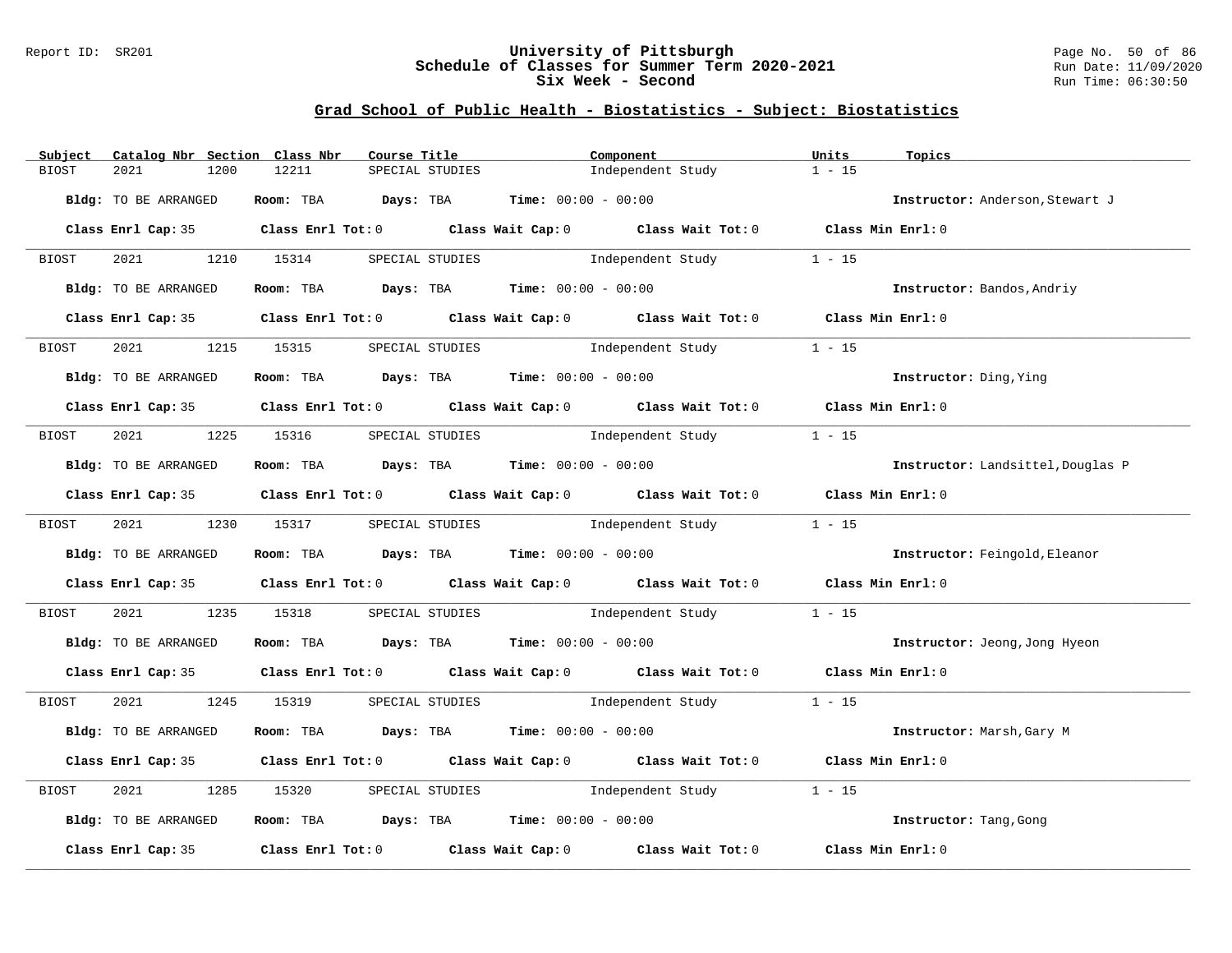| <b>BIOST</b> | 2021<br>1290         | 15321     | SPECIAL STUDIES                                                                         | Independent Study                                                                                                              | $1 - 15$                             |
|--------------|----------------------|-----------|-----------------------------------------------------------------------------------------|--------------------------------------------------------------------------------------------------------------------------------|--------------------------------------|
|              | Bldg: TO BE ARRANGED | Room: TBA | <b>Days:</b> TBA <b>Time:</b> $00:00 - 00:00$                                           |                                                                                                                                | Instructor: Tseng, Chien-Cheng       |
|              |                      |           |                                                                                         | Class Enrl Cap: 35 Class Enrl Tot: 0 Class Wait Cap: 0 Class Wait Tot: 0 Class Min Enrl: 0                                     |                                      |
| BIOST        | 2021 1291 15322      |           | SPECIAL STUDIES                                                                         | Independent Study                                                                                                              | $1 - 15$                             |
|              | Bldg: TO BE ARRANGED |           | Room: TBA $\rule{1em}{0.15mm}$ Days: TBA $\rule{1.15mm}]{0.15mm}$ Time: $00:00 - 00:00$ |                                                                                                                                | Instructor: Wahed, Abdus S           |
|              | Class Enrl Cap: 35   |           |                                                                                         | Class Enrl Tot: 0 Class Wait Cap: 0 Class Wait Tot: 0 Class Min Enrl: 0                                                        |                                      |
| BIOST        | 2021<br>1292         | 15323     |                                                                                         | SPECIAL STUDIES 1ndependent Study                                                                                              | $1 - 15$                             |
|              | Bldg: TO BE ARRANGED |           | Room: TBA $Days: TBA$ Time: $00:00 - 00:00$                                             |                                                                                                                                | Instructor: Weeks, Daniel E          |
|              |                      |           |                                                                                         | Class Enrl Cap: 35 Class Enrl Tot: 0 Class Wait Cap: 0 Class Wait Tot: 0 Class Min Enrl: 0                                     |                                      |
| BIOST        | 2021 1294 15324      |           |                                                                                         | SPECIAL STUDIES 1ndependent Study 1 - 15                                                                                       |                                      |
|              | Bldg: TO BE ARRANGED |           |                                                                                         | Room: TBA $Days:$ TBA $Time:$ $00:00 - 00:00$                                                                                  | Instructor: Krafty, Robert Todd      |
|              | Class Enrl Cap: 35   |           |                                                                                         | Class Enrl Tot: 0 Class Wait Cap: 0 Class Wait Tot: 0 Class Min Enrl: 0                                                        |                                      |
| BIOST        | 2021<br>1295         | 15325     |                                                                                         | SPECIAL STUDIES $I - 15$                                                                                                       |                                      |
|              | Bldg: TO BE ARRANGED |           | Room: TBA $Days: TBA$ Time: $00:00 - 00:00$                                             |                                                                                                                                | Instructor: Youk, Ada Owens          |
|              |                      |           |                                                                                         | Class Enrl Cap: 35 Class Enrl Tot: 0 Class Wait Cap: 0 Class Wait Tot: 0 Class Min Enrl: 0                                     |                                      |
| BIOST        | 2021 1296            |           |                                                                                         | 16167 SPECIAL STUDIES 1ndependent Study 1 - 15                                                                                 |                                      |
|              | Bldg: TO BE ARRANGED |           |                                                                                         | Room: TBA $\rule{1em}{0.5em}$ Days: TBA $\rule{1.5em}{0.5em}$ Time: $00:00 - 00:00$                                            | Instructor: Chang, Chung-Chou Ho     |
|              |                      |           |                                                                                         | Class Enrl Cap: 35 Class Enrl Tot: 0 Class Wait Cap: 0 Class Wait Tot: 0 Class Min Enrl: 0                                     |                                      |
| BIOST        | 2021<br>1297         | 16272     |                                                                                         | SPECIAL STUDIES 1 - 15                                                                                                         |                                      |
|              | Bldg: TO BE ARRANGED |           | Room: TBA $Days: TBA$ Time: $00:00 - 00:00$                                             |                                                                                                                                | Instructor: Buchanich, Jeanine Marie |
|              |                      |           |                                                                                         | Class Enrl Cap: 10 $\qquad$ Class Enrl Tot: 0 $\qquad$ Class Wait Cap: 0 $\qquad$ Class Wait Tot: 0 $\qquad$ Class Min Enrl: 0 |                                      |
|              |                      | 16699     |                                                                                         | SPECIAL STUDIES 1 - 15                                                                                                         |                                      |
| BIOST        | 2021 1298            |           |                                                                                         |                                                                                                                                |                                      |
|              | Bldg: TO BE ARRANGED | Room: TBA |                                                                                         | $\texttt{Days:}$ TBA $\texttt{Time:}$ 00:00 - 00:00                                                                            | Instructor: Lin, Yan                 |
|              |                      |           |                                                                                         |                                                                                                                                | Valenti, Renee Nerozzi               |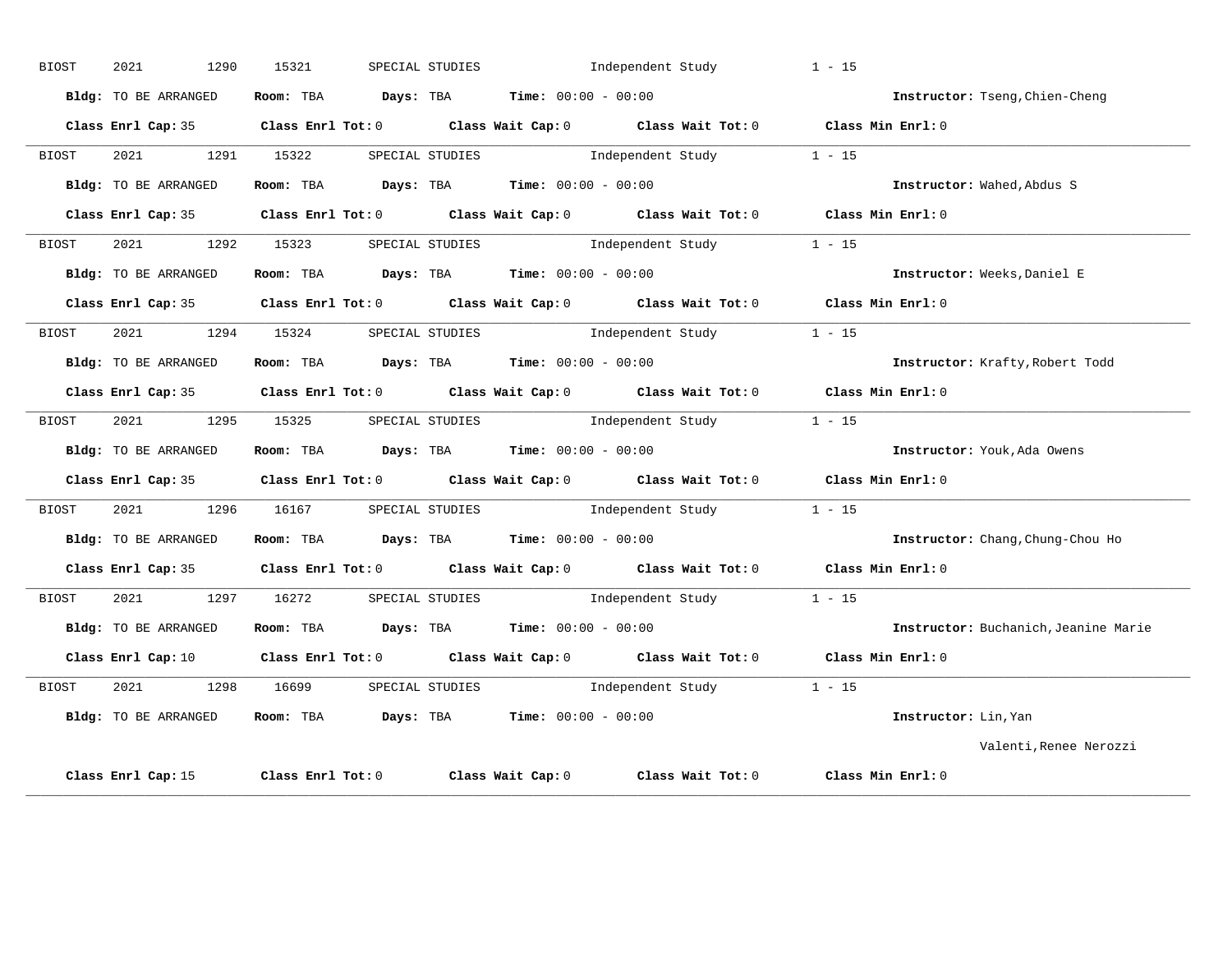## Report ID: SR201 **University of Pittsburgh** Page No. 52 of 86 **Schedule of Classes for Summer Term 2020-2021** Run Date: 11/09/2020 **Six Week - Second Run Time: 06:30:50**

| Subject      | Catalog Nbr Section Class Nbr | Course Title                                                                                           |                 | Component                         |                                          | Units             | Topics                                  |
|--------------|-------------------------------|--------------------------------------------------------------------------------------------------------|-----------------|-----------------------------------|------------------------------------------|-------------------|-----------------------------------------|
| <b>BIOST</b> | 2021<br>1316                  | 19586                                                                                                  | SPECIAL STUDIES |                                   | Independent Study                        | $1 - 15$          |                                         |
|              | Bldg: TO BE ARRANGED          | Room: TBA $Days:$ TBA $Time: 00:00 - 00:00$                                                            |                 |                                   |                                          |                   | Instructor: Peddada, Shyamal Das        |
|              | Class Enrl Cap: 15            | Class Enrl Tot: 0 Class Wait Cap: 0 Class Wait Tot: 0 Class Min Enrl: 0                                |                 |                                   |                                          |                   |                                         |
| BIOST        | 2021 1318 19588               |                                                                                                        |                 |                                   | SPECIAL STUDIES 1ndependent Study        | $1 - 15$          |                                         |
|              | Bldg: TO BE ARRANGED          | Room: TBA $Days: TBA$ Time: $00:00 - 00:00$                                                            |                 |                                   |                                          |                   | Instructor: Tang, Lu                    |
|              |                               | Class Enrl Cap: 15 Class Enrl Tot: 0 Class Wait Cap: 0 Class Wait Tot: 0 Class Min Enrl: 0             |                 |                                   |                                          |                   |                                         |
| BIOST        | 2021                          | 1330 17995                                                                                             | SPECIAL STUDIES |                                   | Independent Study                        | $1 - 15$          |                                         |
|              | Bldg: TO BE ARRANGED          | Room: TBA $Days:$ TBA $Time: 00:00 - 00:00$                                                            |                 |                                   |                                          |                   | Instructor: Kang, Chae Ryon             |
|              |                               | Class Enrl Cap: 35 Class Enrl Tot: 0 Class Wait Cap: 0 Class Wait Tot: 0 Class Min Enrl: 0             |                 |                                   |                                          |                   |                                         |
| BIOST        | 2021 1333 19587               |                                                                                                        | SPECIAL STUDIES | Independent Study                 |                                          | $1 - 15$          |                                         |
|              | Bldg: TO BE ARRANGED          | Room: TBA $Days:$ TBA Time: $00:00 - 00:00$                                                            |                 |                                   |                                          |                   | Instructor: Pyne, Saumyadipta           |
|              |                               | Class Enrl Cap: 15 Class Enrl Tot: 0 Class Wait Cap: 0 Class Wait Tot: 0 Class Min Enrl: 0             |                 |                                   |                                          |                   |                                         |
| BIOST        | 2021 1336 19585               |                                                                                                        | SPECIAL STUDIES |                                   | Independent Study                        | $1 - 15$          |                                         |
|              | Bldg: TO BE ARRANGED          | Room: TBA $Days: TBA$ Time: $00:00 - 00:00$                                                            |                 |                                   |                                          |                   | Instructor: Carlson, Jenna Colavincenzo |
|              |                               | Class Enrl Cap: 15 Class Enrl Tot: 0 Class Wait Cap: 0 Class Wait Tot: 0 Class Min Enrl: 0             |                 |                                   |                                          |                   |                                         |
| BIOST        | 2021<br>1355                  | 19056                                                                                                  |                 |                                   | SPECIAL STUDIES The Independent Study    | $1 - 15$          |                                         |
|              | Bldg: TO BE ARRANGED          | Room: TBA $Days: TBA$ Time: $00:00 - 00:00$                                                            |                 |                                   |                                          |                   | Instructor: Bandos, Hanna               |
|              |                               | Class Enrl Cap: 20 Class Enrl Tot: 0 Class Wait Cap: 0 Class Wait Tot: 0 Class Min Enrl: 0             |                 |                                   |                                          |                   |                                         |
| BIOST        | 2021 00                       | 1360 19057                                                                                             |                 |                                   | SPECIAL STUDIES 1ndependent Study 1 - 15 |                   |                                         |
|              | Bldg: TO BE ARRANGED          | Room: TBA $Days:$ TBA $Time: 00:00 - 00:00$                                                            |                 |                                   |                                          |                   | Instructor: Chen, Wei                   |
|              |                               | Class Enrl Cap: 20 		 Class Enrl Tot: 0 		 Class Wait Cap: 0 		 Class Wait Tot: 0 		 Class Min Enrl: 0 |                 |                                   |                                          |                   |                                         |
| BIOST        | 2021<br>1365                  | 19058                                                                                                  |                 | SPECIAL STUDIES 1ndependent Study |                                          | $1 - 15$          |                                         |
|              | Bldg: TO BE ARRANGED          | Room: TBA $Days:$ TBA $Time: 00:00 - 00:00$                                                            |                 |                                   |                                          |                   | Instructor: Normolle, Daniel Paul       |
|              | Class Enrl Cap: 20            | Class Enrl Tot: $0$ Class Wait Cap: $0$ Class Wait Tot: $0$                                            |                 |                                   |                                          | Class Min Enrl: 0 |                                         |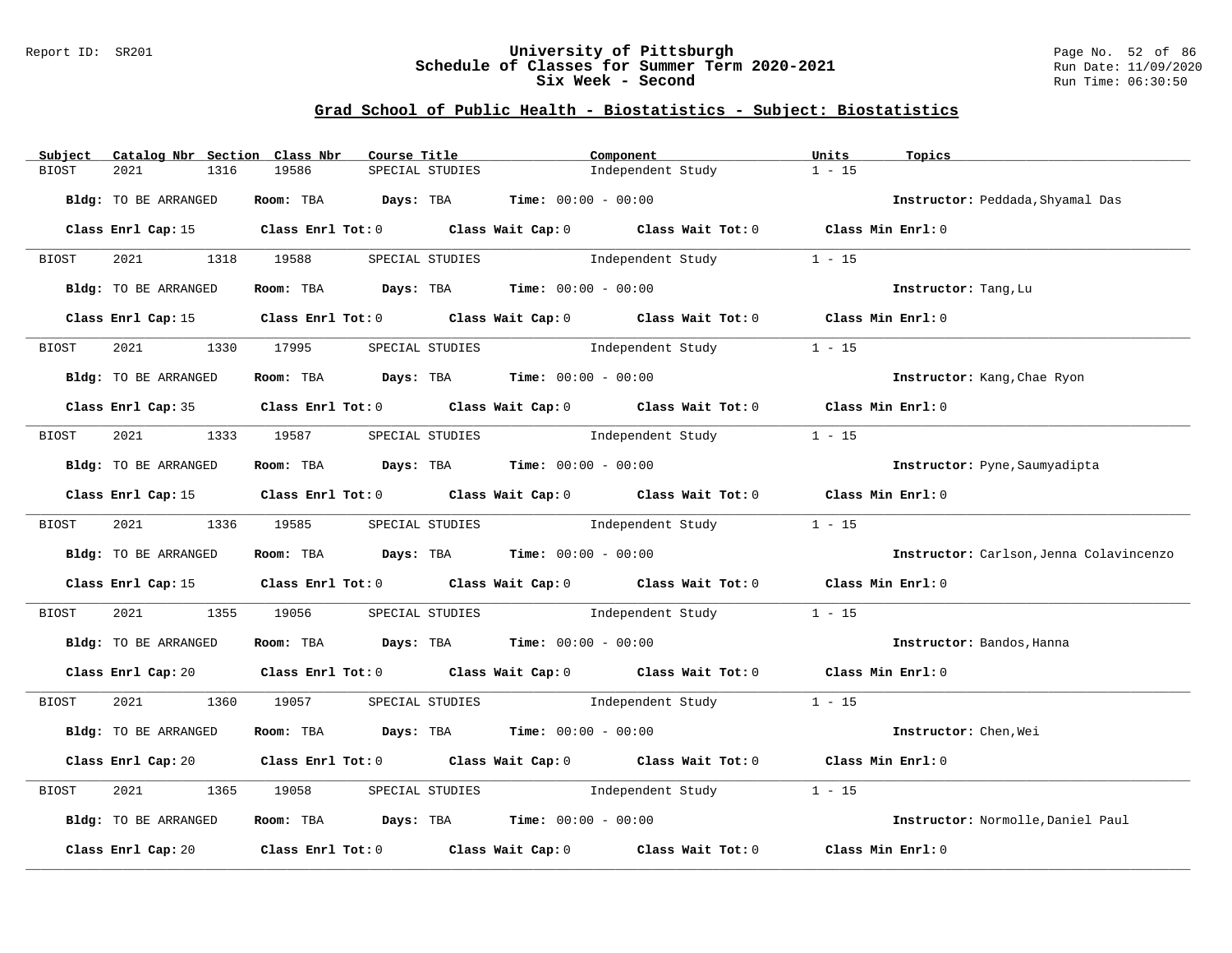| <b>BIOST</b> | 2021<br>1370         | 19059<br>SPECIAL STUDIES                                                                            |                                               | Independent Study | $1 - 15$                                |
|--------------|----------------------|-----------------------------------------------------------------------------------------------------|-----------------------------------------------|-------------------|-----------------------------------------|
|              | Bldg: TO BE ARRANGED | Room: TBA $Days:$ TBA $Time: 00:00 - 00:00$                                                         |                                               |                   | Instructor: Yabes, Jonathan Guerrero    |
|              |                      | Class Enrl Cap: 20 Class Enrl Tot: 0 Class Wait Cap: 0 Class Wait Tot: 0 Class Min Enrl: 0          |                                               |                   |                                         |
| BIOST        | 2021                 | 1415 17996                                                                                          | SPECIAL STUDIES 1ndependent Study 1 - 15      |                   |                                         |
|              | Bldg: TO BE ARRANGED | Room: TBA $Days:$ TBA $Time: 00:00 - 00:00$                                                         |                                               |                   | Instructor: Kurland, Brenda F           |
|              | Class Enrl Cap: 35   | Class Enrl Tot: 0 $\qquad$ Class Wait Cap: 0 $\qquad$ Class Wait Tot: 0 $\qquad$ Class Min Enrl: 0  |                                               |                   |                                         |
| BIOST        | 2021 1416 17997      |                                                                                                     | SPECIAL STUDIES 1ndependent Study 1 - 15      |                   |                                         |
|              | Bldg: TO BE ARRANGED | Room: TBA $\rule{1em}{0.15mm}$ Days: TBA Time: $00:00 - 00:00$                                      |                                               |                   | Instructor: Park, Yongseok              |
|              |                      | Class Enrl Cap: 35 $\qquad$ Class Enrl Tot: 0 $\qquad$ Class Wait Cap: 0 $\qquad$ Class Wait Tot: 0 |                                               |                   | Class Min Enrl: 0                       |
| BIOST        | 3010 000             | 1200 12212 RESEARCH AND DISSERTATION PHD Thesis Research                                            |                                               |                   | $1 - 15$                                |
|              | Bldg: TO BE ARRANGED | Room: TBA $Days:$ TBA $Time: 00:00 - 00:00$                                                         |                                               |                   | Instructor: Anderson, Stewart J         |
|              | Class Enrl Cap: 5    | Class Enrl Tot: $0$ Class Wait Cap: $0$ Class Wait Tot: $0$ Class Min Enrl: $0$                     |                                               |                   |                                         |
| BIOST        |                      | 3010 1206 15381 RESEARCH AND DISSERTATION PHD Thesis Research                                       |                                               |                   | $1 - 15$                                |
|              | Bldg: TO BE ARRANGED | Room: TBA $Days:$ TBA $Time: 00:00 - 00:00$                                                         |                                               |                   | Instructor: Feingold, Eleanor           |
|              | Class Enrl Cap: 5    | Class Enrl Tot: $0$ Class Wait Cap: $0$ Class Wait Tot: $0$                                         |                                               |                   | $\texttt{Class Min Enrl:} 0$            |
| BIOST        | 3010                 | 1207 15382                                                                                          | RESEARCH AND DISSERTATION PHD Thesis Research |                   | $1 - 15$                                |
|              | Bldg: TO BE ARRANGED | Room: TBA $\rule{1em}{0.15mm}$ Days: TBA $\rule{1.15mm}]{0.15mm}$ Time: $0.000 - 0.0000$            |                                               |                   | Instructor: Jeong, Jong Hyeon           |
|              | Class Enrl Cap: 5    | Class Enrl Tot: 0 Class Wait Cap: 0 Class Wait Tot: 0                                               |                                               |                   | Class Min Enrl: 0                       |
| BIOST        | 3010 000<br>1209     | 15383                                                                                               | RESEARCH AND DISSERTATION PHD Thesis Research |                   | $1 - 15$                                |
|              | Bldg: TO BE ARRANGED | Room: TBA $Days:$ TBA $Time: 00:00 - 00:00$                                                         |                                               |                   | Instructor: Marsh, Gary M               |
|              | Class Enrl Cap: 5    | Class Enrl Tot: 0 Class Wait Cap: 0 Class Wait Tot: 0                                               |                                               |                   | Class Min Enrl: 0                       |
| BIOST        | 3010                 | 1211 19598                                                                                          | RESEARCH AND DISSERTATION PHD Thesis Research |                   | $1 - 15$                                |
|              | Bldg: TO BE ARRANGED | Room: TBA $Days: TBA$ Time: $00:00 - 00:00$                                                         |                                               |                   | Instructor: Buchanich, Jeanine Marie    |
|              |                      | Class Enrl Cap: 15 Class Enrl Tot: 0 Class Wait Cap: 0 Class Wait Tot: 0 Class Min Enrl: 0          |                                               |                   |                                         |
| BIOST        |                      | 3010 1212 19599 RESEARCH AND DISSERTATION PHD Thesis Research 1 - 15                                |                                               |                   |                                         |
|              | Bldg: TO BE ARRANGED | Room: TBA $Days: TBA$ Time: $00:00 - 00:00$                                                         |                                               |                   | Instructor: Carlson, Jenna Colavincenzo |
|              | Class Enrl Cap: 15   | Class Enrl Tot: 0 Class Wait Cap: 0 Class Wait Tot: 0                                               |                                               |                   | Class Min Enrl: 0                       |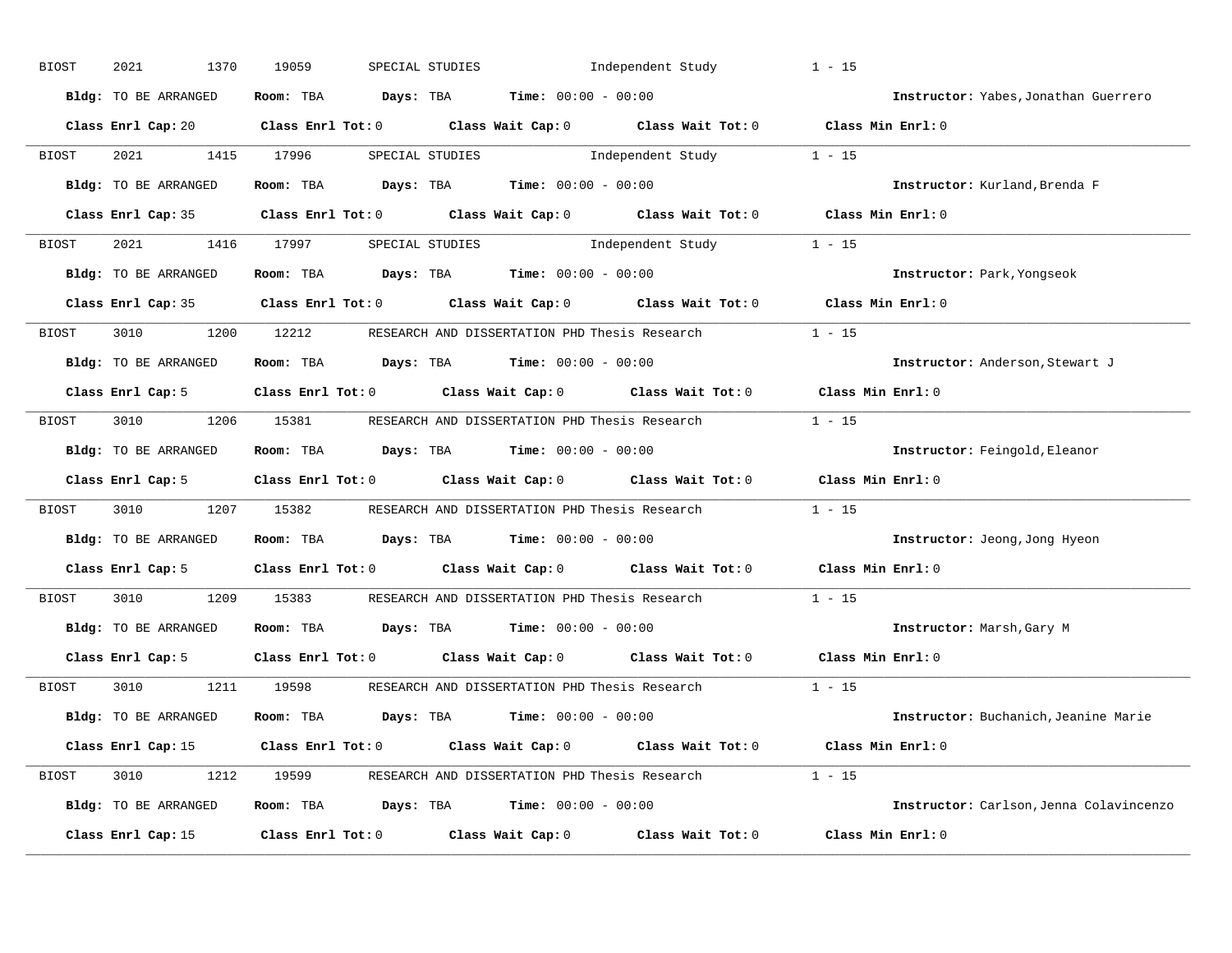## Report ID: SR201 **University of Pittsburgh** Page No. 54 of 86 **Schedule of Classes for Summer Term 2020-2021** Run Date: 11/09/2020 **Six Week - Second Run Time: 06:30:50**

| Subject      | Catalog Nbr Section  | Class Nbr<br>Course Title           |                                                                                                 | Component         | Units             | Topics                           |
|--------------|----------------------|-------------------------------------|-------------------------------------------------------------------------------------------------|-------------------|-------------------|----------------------------------|
| <b>BIOST</b> | 3010<br>1213         | 19600                               | RESEARCH AND DISSERTATION PHD Thesis Research                                                   |                   | $1 - 15$          |                                  |
|              | Bldg: TO BE ARRANGED |                                     | Room: TBA $Days: TBA$ Time: $00:00 - 00:00$                                                     |                   |                   | Instructor: Peddada, Shyamal Das |
|              |                      |                                     |                                                                                                 |                   |                   |                                  |
|              | Class Enrl Cap: 15   |                                     | Class Enrl Tot: 0 Class Wait Cap: 0 Class Wait Tot: 0 Class Min Enrl: 0                         |                   |                   |                                  |
| BIOST        | 3010                 | 1214 19601                          | RESEARCH AND DISSERTATION PHD Thesis Research                                                   |                   | $1 - 15$          |                                  |
|              | Bldg: TO BE ARRANGED |                                     | Room: TBA $Days:$ TBA $Time: 00:00 - 00:00$                                                     |                   |                   | Instructor: Pyne, Saumyadipta    |
|              | Class Enrl Cap: 15   |                                     | Class Enrl Tot: 0 Class Wait Cap: 0 Class Wait Tot: 0                                           |                   | Class Min Enrl: 0 |                                  |
| BIOST        | 1215<br>3010         | 18004                               | RESEARCH AND DISSERTATION PHD Thesis Research                                                   |                   | $1 - 15$          |                                  |
|              | Bldg: TO BE ARRANGED |                                     | Room: TBA $Days:$ TBA $Time: 00:00 - 00:00$                                                     |                   |                   | Instructor: Park, Yongseok       |
|              |                      |                                     |                                                                                                 |                   |                   |                                  |
|              |                      |                                     | Class Enrl Cap: 35 Class Enrl Tot: 0 Class Wait Cap: 0 Class Wait Tot: 0 Class Min Enrl: 0      |                   |                   |                                  |
| BIOST        | 3010                 | 1216 19602                          | RESEARCH AND DISSERTATION PHD Thesis Research                                                   |                   | $1 - 15$          |                                  |
|              | Bldg: TO BE ARRANGED |                                     | Room: TBA $\rule{1em}{0.15mm}$ Days: TBA $\rule{1.5mm}{0.15mm}$ Time: $00:00 - 00:00$           |                   |                   | Instructor: Tang, Lu             |
|              |                      |                                     | Class Enrl Cap: 15 (class Enrl Tot: 0 (class Wait Cap: 0 (class Wait Tot: 0 (class Min Enrl: 0) |                   |                   |                                  |
| BIOST        | 3010 2012            | 1217 15384                          | RESEARCH AND DISSERTATION PHD Thesis Research                                                   |                   | $1 - 15$          |                                  |
|              | Bldg: TO BE ARRANGED |                                     | Room: TBA $Days: TBA$ Time: $00:00 - 00:00$                                                     |                   |                   | Instructor: Tang, Gong           |
|              | Class Enrl Cap: 5    |                                     | Class Enrl Tot: 0 Class Wait Cap: 0 Class Wait Tot: 0                                           |                   | Class Min Enrl: 0 |                                  |
| BIOST        | 3010<br>1218         | 15385                               | RESEARCH AND DISSERTATION PHD Thesis Research                                                   |                   | $1 - 15$          |                                  |
|              |                      |                                     |                                                                                                 |                   |                   |                                  |
|              | Bldg: TO BE ARRANGED |                                     | Room: TBA $Days:$ TBA $Time: 00:00 - 00:00$                                                     |                   |                   | Instructor: Tseng, Chien-Cheng   |
|              | Class Enrl Cap: 5    |                                     | Class Enrl Tot: 0 Class Wait Cap: 0 Class Wait Tot: 0 Class Min Enrl: 0                         |                   |                   |                                  |
| BIOST        | 3010 000             | 1219 15386                          | RESEARCH AND DISSERTATION PHD Thesis Research                                                   |                   | $1 - 15$          |                                  |
|              | Bldg: TO BE ARRANGED |                                     | Room: TBA $Days:$ TBA $Time: 00:00 - 00:00$                                                     |                   |                   | Instructor: Wahed, Abdus S       |
|              | Class Enrl Cap: 5    |                                     | Class Enrl Tot: 0 Class Wait Cap: 0 Class Wait Tot: 0                                           |                   | Class Min Enrl: 0 |                                  |
| BIOST        | 3010<br>1220         | 15387                               | RESEARCH AND DISSERTATION PHD Thesis Research                                                   |                   | $1 - 15$          |                                  |
|              | Bldg: TO BE ARRANGED |                                     | Room: TBA $Days: TBA$ Time: $00:00 - 00:00$                                                     |                   |                   | Instructor: Weeks, Daniel E      |
|              | Class Enrl Cap: 5    | Class Enrl Tot: 0 Class Wait Cap: 0 |                                                                                                 | Class Wait Tot: 0 | Class Min Enrl: 0 |                                  |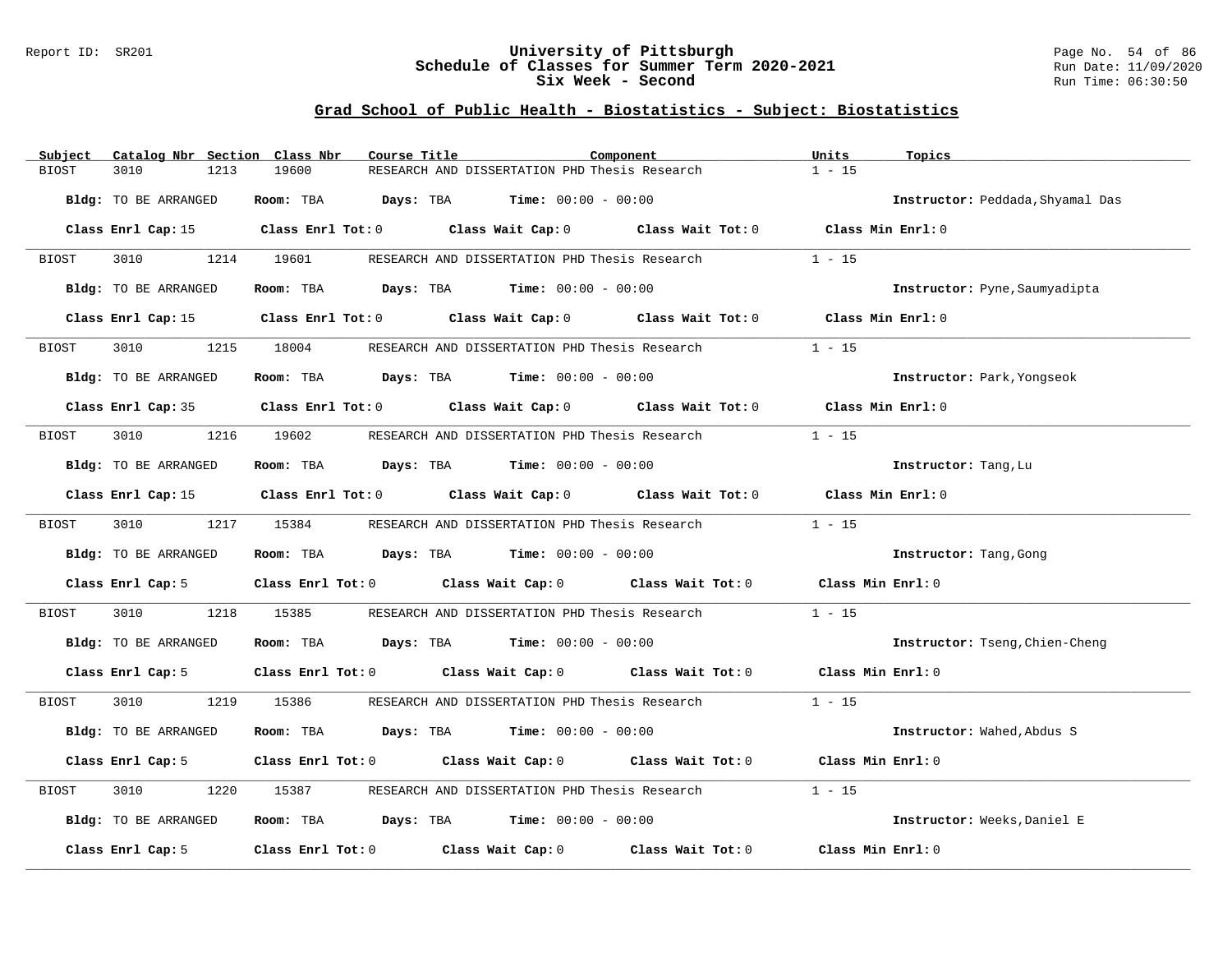| <b>BIOST</b> | 1221<br>3010         | 19062 | RESEARCH AND DISSERTATION PHD Thesis Research                                              | $1 - 15$                         |
|--------------|----------------------|-------|--------------------------------------------------------------------------------------------|----------------------------------|
|              | Bldg: TO BE ARRANGED |       | Room: TBA $Days:$ TBA $Time: 00:00 - 00:00$                                                | Instructor: Chen. Wei            |
|              |                      |       | Class Enrl Cap: 20 Class Enrl Tot: 0 Class Wait Cap: 0 Class Wait Tot: 0 Class Min Enrl: 0 |                                  |
| <b>BIOST</b> | 3010<br>1223         | 15388 | RESEARCH AND DISSERTATION PHD Thesis Research                                              | $1 - 15$                         |
|              | Bldg: TO BE ARRANGED |       | Room: TBA $Days:$ TBA $Time: 00:00 - 00:00$                                                | Instructor: Youk, Ada Owens      |
|              | Class Enrl Cap: 5    |       | Class Enrl Tot: 0 Class Wait Cap: 0 Class Wait Tot: 0 Class Min Enrl: 0                    |                                  |
| BIOST        | 3010<br>1224         | 16170 | RESEARCH AND DISSERTATION PHD Thesis Research                                              | $1 - 15$                         |
|              | Bldg: TO BE ARRANGED |       | Room: TBA $Days:$ TBA $Time: 00:00 - 00:00$                                                | Instructor: Chang, Chung-Chou Ho |
|              |                      |       | Class Enrl Cap: 35 Class Enrl Tot: 0 Class Wait Cap: 0 Class Wait Tot: 0 Class Min Enrl: 0 |                                  |
| BIOST        | 3010 1412            | 15379 | RESEARCH AND DISSERTATION PHD Thesis Research                                              | $1 - 15$                         |
|              | Bldg: TO BE ARRANGED |       | Room: TBA $\rule{1em}{0.15mm}$ Days: TBA Time: $00:00 - 00:00$                             | Instructor: Ding, Ying           |
|              |                      |       | Class Enrl Cap: 5 Class Enrl Tot: 0 Class Wait Cap: 0 Class Wait Tot: 0 Class Min Enrl: 0  |                                  |
| BIOST        | 3010 1413            |       | 15380 RESEARCH AND DISSERTATION PHD Thesis Research                                        | $1 - 15$                         |
|              | Bldg: TO BE ARRANGED |       | Room: TBA $Days:$ TBA $Time: 00:00 - 00:00$                                                | Instructor: Bandos, Andriy       |
|              | Class Enrl Cap: 5    |       | Class Enrl Tot: 0 Class Wait Cap: 0 Class Wait Tot: 0 Class Min Enrl: 0                    |                                  |
| BIOST        | 3010<br>1414         | 18006 | RESEARCH AND DISSERTATION PHD Thesis Research                                              | $1 - 15$                         |
|              | Bldg: TO BE ARRANGED |       | Room: TBA $Days:$ TBA $Time: 00:00 - 00:00$                                                | Instructor: Kang, Chae Ryon      |
|              |                      |       | Class Enrl Cap: 35 Class Enrl Tot: 0 Class Wait Cap: 0 Class Wait Tot: 0 Class Min Enrl: 0 |                                  |
| BIOST        | 3010 1415            | 18005 | RESEARCH AND DISSERTATION PHD Thesis Research                                              | $1 - 15$                         |
|              | Bldg: TO BE ARRANGED |       | Room: TBA $Days:$ TBA $Time: 00:00 - 00:00$                                                | Instructor: Krafty, Robert Todd  |
|              |                      |       | Class Enrl Cap: 35 Class Enrl Tot: 0 Class Wait Cap: 0 Class Wait Tot: 0 Class Min Enrl: 0 |                                  |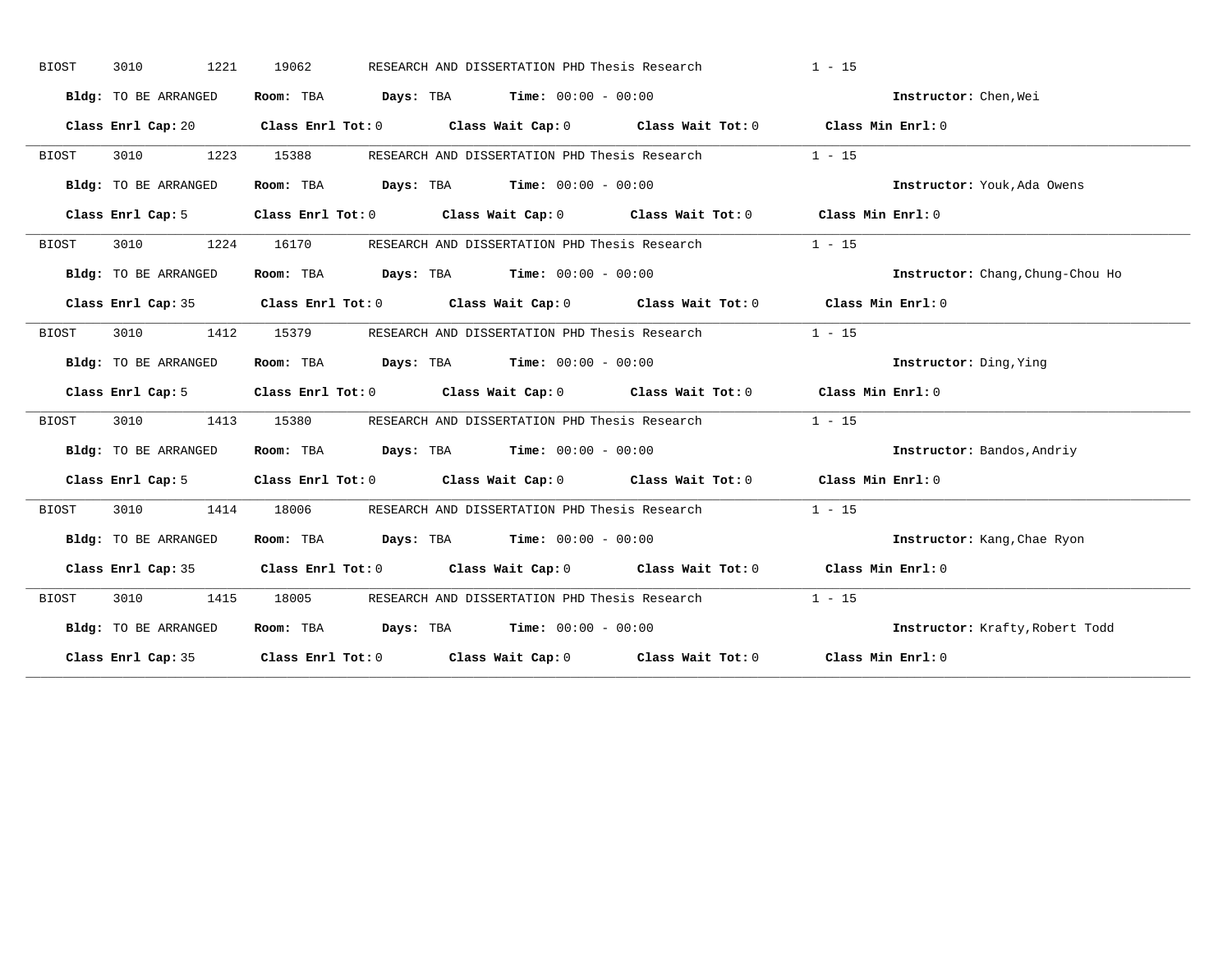## Report ID: SR201 **1988 Mage 10: SR201 University of Pittsburgh** Page No. 56 of 86<br>**Schedule of Classes for Summer Term 2020-2021** Run Date: 11/09/2020 **Schedule of Classes for Summer Term 2020-2021** Run Date: 11/09/2020<br>Six Week - Second Run Time: 06:30:50 Six Week - Second

## **Grad School of Public Health - Environmental and Occupational Health - Subject: Environmtal & Occupatnal Hlth**

| Subject |                      | Catalog Nbr Section Class Nbr | Course Title      | Component                               | Units<br>Topics             |  |
|---------|----------------------|-------------------------------|-------------------|-----------------------------------------|-----------------------------|--|
| EOH     | 2021                 | 1200<br>17984                 | SPECIAL STUDIES   | Thesis Research                         | $1 - 15$                    |  |
|         | Bldg: TO BE ARRANGED | Room: TBA                     | Days: TBA         | <b>Time:</b> $00:00 - 00:00$            | Instructor: Peterson, James |  |
|         |                      |                               |                   |                                         | Snyder, Bryanna M           |  |
|         |                      |                               |                   |                                         | Weaver, Matthew S           |  |
|         | Class Enrl Cap: 1    | Class Enrl Tot: 0             | Class Wait Cap: 0 | Class Wait Tot: 0                       | Class Min Enrl: 0           |  |
| EOH     | 2108                 | 1410<br>14301                 |                   | ENVIRON & OCUPTNL HEALTH PRAC Practicum | 2                           |  |
|         | Bldg: TO BE ARRANGED | Room: TBA                     | Days: TBA         | <b>Time:</b> $00:00 - 00:00$            | Instructor: Peterson, James |  |
|         |                      |                               |                   |                                         | Snyder, Bryanna M           |  |
|         |                      |                               |                   |                                         | Weaver, Matthew S           |  |
|         | Class Enrl Cap: 5    | Class Enrl Tot: 0             | Class Wait Cap: 0 | Class Wait Tot: 0                       | Class Min Enrl: 0           |  |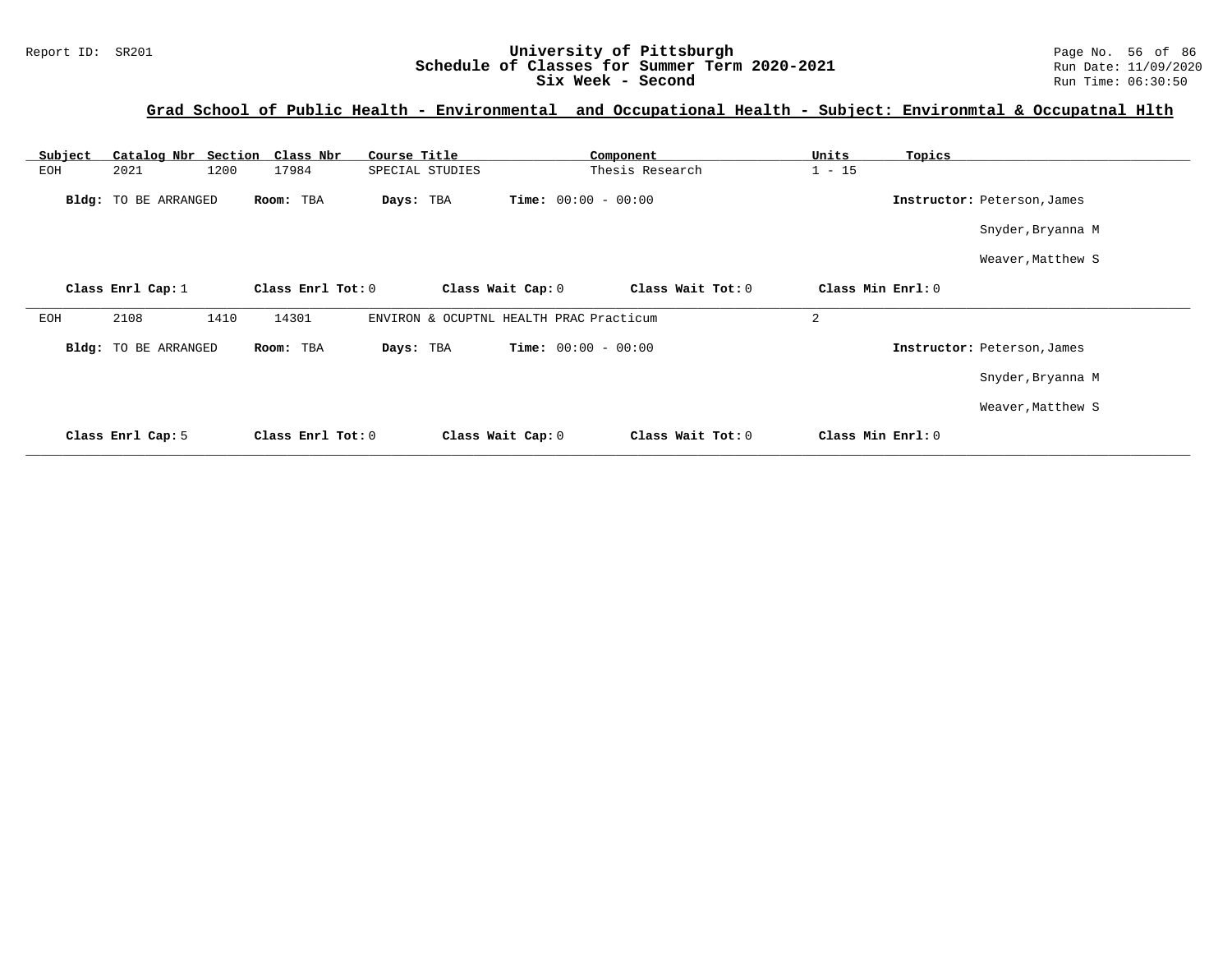#### Report ID: SR201 **University of Pittsburgh University of Pittsburgh** Page No. 57 of 86<br>**Schedule of Classes for Summer Term 2020-2021** Run Date: 11/09/2020 **Schedule of Classes for Summer Term 2020-2021** Run Date: 11/09/2020<br>Six Week - Second Run Time: 06:30:50 Six Week - Second

## **Grad School of Public Health - Epidemiology - Subject: Epidemiology**

Subject Catalog Nbr Section Class Nbr Course Title Component Component Units Topics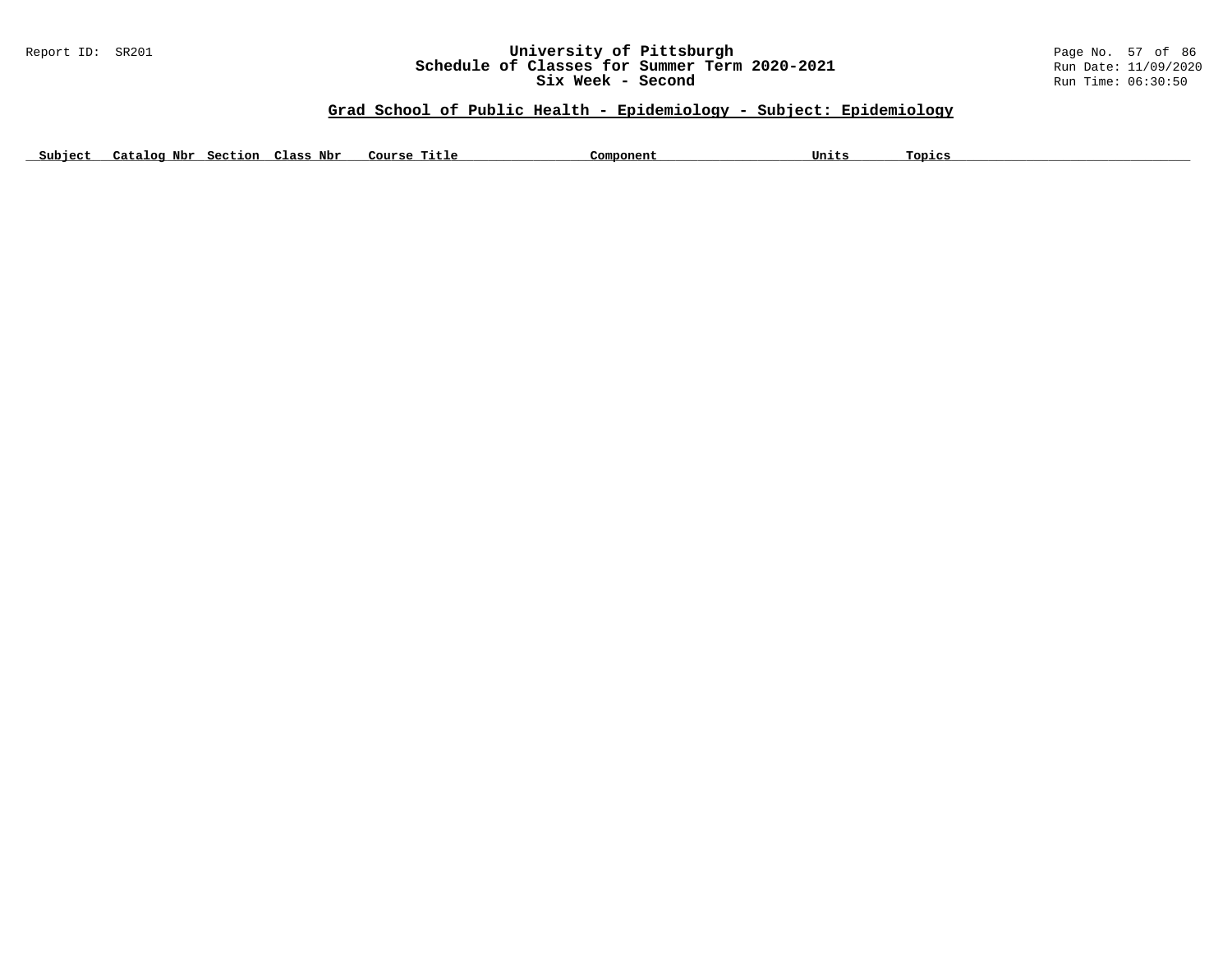## Report ID: SR201 **University of Pittsburgh** Page No. 58 of 86 **Schedule of Classes for Summer Term 2020-2021** Run Date: 11/09/2020 **Six Week - Second Run Time: 06:30:50**

| Subject       | Catalog Nbr Section Class Nbr |      |                   | Course Title |                         |                   | Component             |                   | Units    | Topics            |                             |
|---------------|-------------------------------|------|-------------------|--------------|-------------------------|-------------------|-----------------------|-------------------|----------|-------------------|-----------------------------|
| <b>EPIDEM</b> | 2210                          | 1200 | 12213             |              | SPECIAL STUDIES - ESSAY |                   |                       | Thesis Research   | $1 - 15$ |                   |                             |
|               | Bldg: TO BE ARRANGED          |      | Room: TBA         | Days: TBA    |                         |                   | Time: $00:00 - 00:00$ |                   |          |                   | Instructor: Belle, Steven H |
|               |                               |      |                   |              |                         |                   |                       |                   |          |                   | Bodnar, Lisa M              |
|               |                               |      |                   |              |                         |                   |                       |                   |          |                   | Bromberger, Joyce T         |
|               |                               |      |                   |              |                         |                   |                       |                   |          |                   | Brooks, Maria M             |
|               |                               |      |                   |              |                         |                   |                       |                   |          |                   | Burke, Donald S             |
|               |                               |      |                   |              |                         |                   |                       |                   |          |                   | Burke, Lora E               |
|               |                               |      |                   |              |                         |                   |                       |                   |          |                   | Haggerty, Catherine L       |
|               |                               |      |                   |              |                         |                   |                       |                   |          |                   | Cauley, Jane A              |
|               |                               |      |                   |              |                         |                   |                       |                   |          |                   | Cornelius, Marie D          |
|               |                               |      |                   |              |                         |                   |                       |                   |          |                   | Dorman, Janice S            |
|               |                               |      |                   |              |                         |                   |                       |                   |          |                   | Fabio, Anthony              |
|               |                               |      |                   |              |                         |                   |                       |                   |          |                   | Ganguli, Mary               |
|               |                               |      |                   |              |                         |                   |                       |                   |          |                   | Harrison, Lee H             |
|               |                               |      |                   |              |                         |                   |                       |                   |          |                   | Kingsley, Lawrence A        |
|               |                               |      |                   |              |                         |                   |                       |                   |          |                   | Kriska, Andrea Marie        |
|               |                               |      |                   |              |                         |                   |                       |                   |          |                   | Markovic, Nina              |
|               |                               |      |                   |              |                         |                   |                       |                   |          |                   | Matthews, Karen A           |
|               |                               |      |                   |              |                         |                   |                       |                   |          |                   | Newman, Anne B              |
|               |                               |      |                   |              |                         |                   |                       |                   |          |                   | Orchard, Trevor J           |
|               |                               |      |                   |              |                         |                   |                       |                   |          |                   | Richardson, Gale A          |
|               | Class Enrl Cap: 300           |      | Class Enrl Tot: 0 |              |                         | Class Wait Cap: 0 |                       | Class Wait Tot: 0 |          | Class Min Enrl: 0 |                             |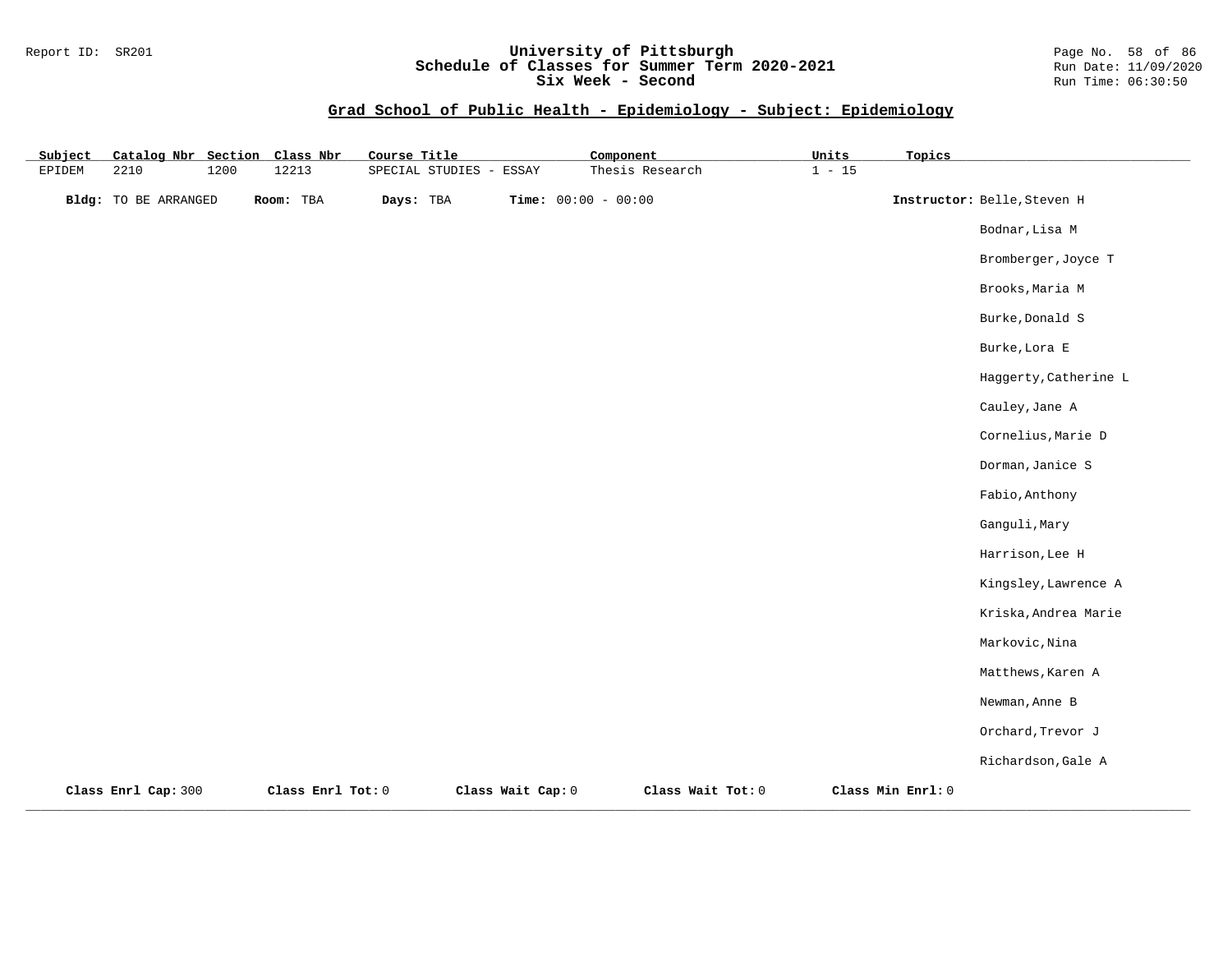## Report ID: SR201 **University of Pittsburgh** Page No. 59 of 86 **Schedule of Classes for Summer Term 2020-2021** Run Date: 11/09/2020 **Six Week - Second Run Time: 06:30:50**

| Subject       | Catalog Nbr Section         |      | Class Nbr         | Course Title      |                       | Component         | Units    | Topics            |                             |
|---------------|-----------------------------|------|-------------------|-------------------|-----------------------|-------------------|----------|-------------------|-----------------------------|
| <b>EPIDEM</b> | 2213                        | 1200 | 12234             | INDEPENDENT STUDY |                       | Independent Study | $1 - 12$ |                   |                             |
|               | <b>Bldg:</b> TO BE ARRANGED |      | Room: TBA         | Days: TBA         | Time: $00:00 - 00:00$ |                   |          |                   | Instructor: Belle, Steven H |
|               |                             |      |                   |                   |                       |                   |          |                   | Kingsley, Lawrence A        |
|               |                             |      |                   |                   |                       |                   |          |                   | Schoen, Robert E            |
|               |                             |      |                   |                   |                       |                   |          |                   | Sekikawa, Akira             |
|               |                             |      |                   |                   |                       |                   |          |                   | Bodnar, Lisa M              |
|               |                             |      |                   |                   |                       |                   |          |                   | Bromberger, Joyce T         |
|               |                             |      |                   |                   |                       |                   |          |                   | Brooks, Maria M             |
|               |                             |      |                   |                   |                       |                   |          |                   | Burke, Donald S             |
|               |                             |      |                   |                   |                       |                   |          |                   | Burke, Lora E               |
|               |                             |      |                   |                   |                       |                   |          |                   | Haggerty, Catherine L       |
|               |                             |      |                   |                   |                       |                   |          |                   | Cauley, Jane A              |
|               |                             |      |                   |                   |                       |                   |          |                   | Cornelius, Marie D          |
|               |                             |      |                   |                   |                       |                   |          |                   | Dorman, Janice S            |
|               |                             |      |                   |                   |                       |                   |          |                   | Fabio, Anthony              |
|               |                             |      |                   |                   |                       |                   |          |                   | Ganguli, Mary               |
|               |                             |      |                   |                   |                       |                   |          |                   | Harrison, Lee H             |
|               |                             |      |                   |                   |                       |                   |          |                   | Kriska, Andrea Marie        |
|               |                             |      |                   |                   |                       |                   |          |                   | Mackey, Rachel Hart         |
|               |                             |      |                   |                   |                       |                   |          |                   | Markovic, Nina              |
|               |                             |      |                   |                   |                       |                   |          |                   | Matthews, Karen A           |
|               | Class Enrl Cap: 35          |      | Class Enrl Tot: 0 |                   | Class Wait Cap: 0     | Class Wait Tot: 0 |          | Class Min Enrl: 0 |                             |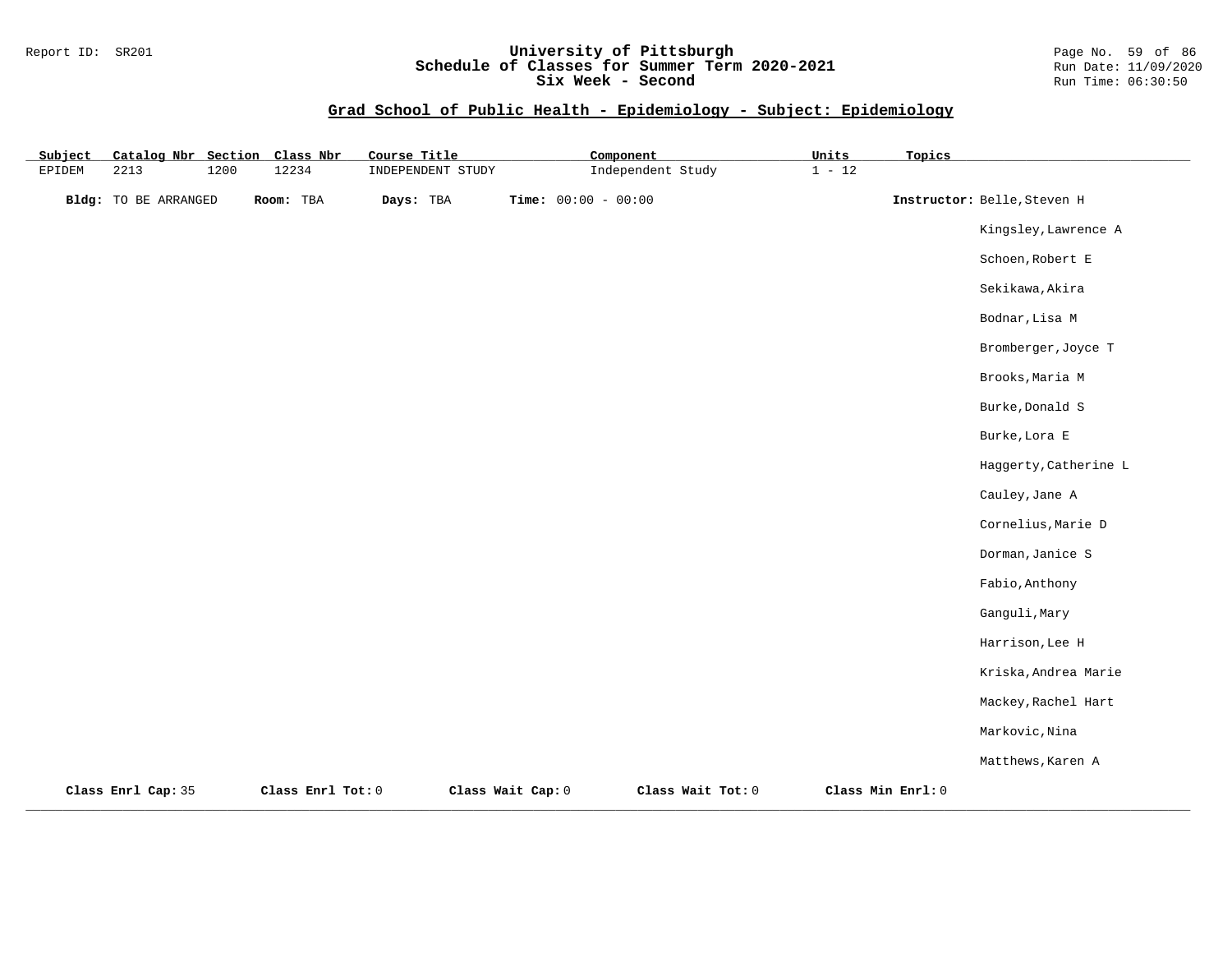## Report ID: SR201 **University of Pittsburgh** Page No. 60 of 86 **Schedule of Classes for Summer Term 2020-2021** Run Date: 11/09/2020 **Six Week - Second Run Time: 06:30:50**

| Subject | Catalog Nbr Section         |      | Class Nbr         | Course Title       |                   | Component             |                   | <b>Units</b>   | Topics            |                                        |
|---------|-----------------------------|------|-------------------|--------------------|-------------------|-----------------------|-------------------|----------------|-------------------|----------------------------------------|
| EPIDEM  | 2215                        | 1300 | 12256             | TEACHING PRACTICUM |                   | Practicum             |                   | $\overline{a}$ |                   |                                        |
|         | <b>Bldg:</b> TO BE ARRANGED |      | Room: TBA         | Days: TBA          |                   | Time: $00:00 - 00:00$ |                   |                |                   | Instructor: Barinas-Mitchell, Emma J M |
|         |                             |      |                   |                    |                   |                       |                   |                |                   | Matthews, Karen A                      |
|         |                             |      |                   |                    |                   |                       |                   |                |                   | Markovic, Nina                         |
|         |                             |      |                   |                    |                   |                       |                   |                |                   | Mackey, Rachel Hart                    |
|         |                             |      |                   |                    |                   |                       |                   |                |                   | Kriska, Andrea Marie                   |
|         |                             |      |                   |                    |                   |                       |                   |                |                   | Kingsley, Lawrence A                   |
|         |                             |      |                   |                    |                   |                       |                   |                |                   | Harrison, Lee H                        |
|         |                             |      |                   |                    |                   |                       |                   |                |                   | Ganguli, Mary                          |
|         |                             |      |                   |                    |                   |                       |                   |                |                   | Fabio, Anthony                         |
|         |                             |      |                   |                    |                   |                       |                   |                |                   | Dorman, Janice S                       |
|         |                             |      |                   |                    |                   |                       |                   |                |                   | Cornelius, Marie D                     |
|         |                             |      |                   |                    |                   |                       |                   |                |                   | Cauley, Jane A                         |
|         |                             |      |                   |                    |                   |                       |                   |                |                   | Haggerty, Catherine L                  |
|         |                             |      |                   |                    |                   |                       |                   |                |                   | Burke, Lora E                          |
|         |                             |      |                   |                    |                   |                       |                   |                |                   | Burke, Donald S                        |
|         |                             |      |                   |                    |                   |                       |                   |                |                   | Brooks, Maria M                        |
|         |                             |      |                   |                    |                   |                       |                   |                |                   | Bromberger, Joyce T                    |
|         |                             |      |                   |                    |                   |                       |                   |                |                   | Bodnar, Lisa M                         |
|         |                             |      |                   |                    |                   |                       |                   |                |                   | Belle, Steven H                        |
|         |                             |      |                   |                    |                   |                       |                   |                |                   | Newman, Anne B                         |
|         | Class Enrl Cap: 35          |      | Class Enrl Tot: 0 |                    | Class Wait Cap: 0 |                       | Class Wait Tot: 0 |                | Class Min Enrl: 0 |                                        |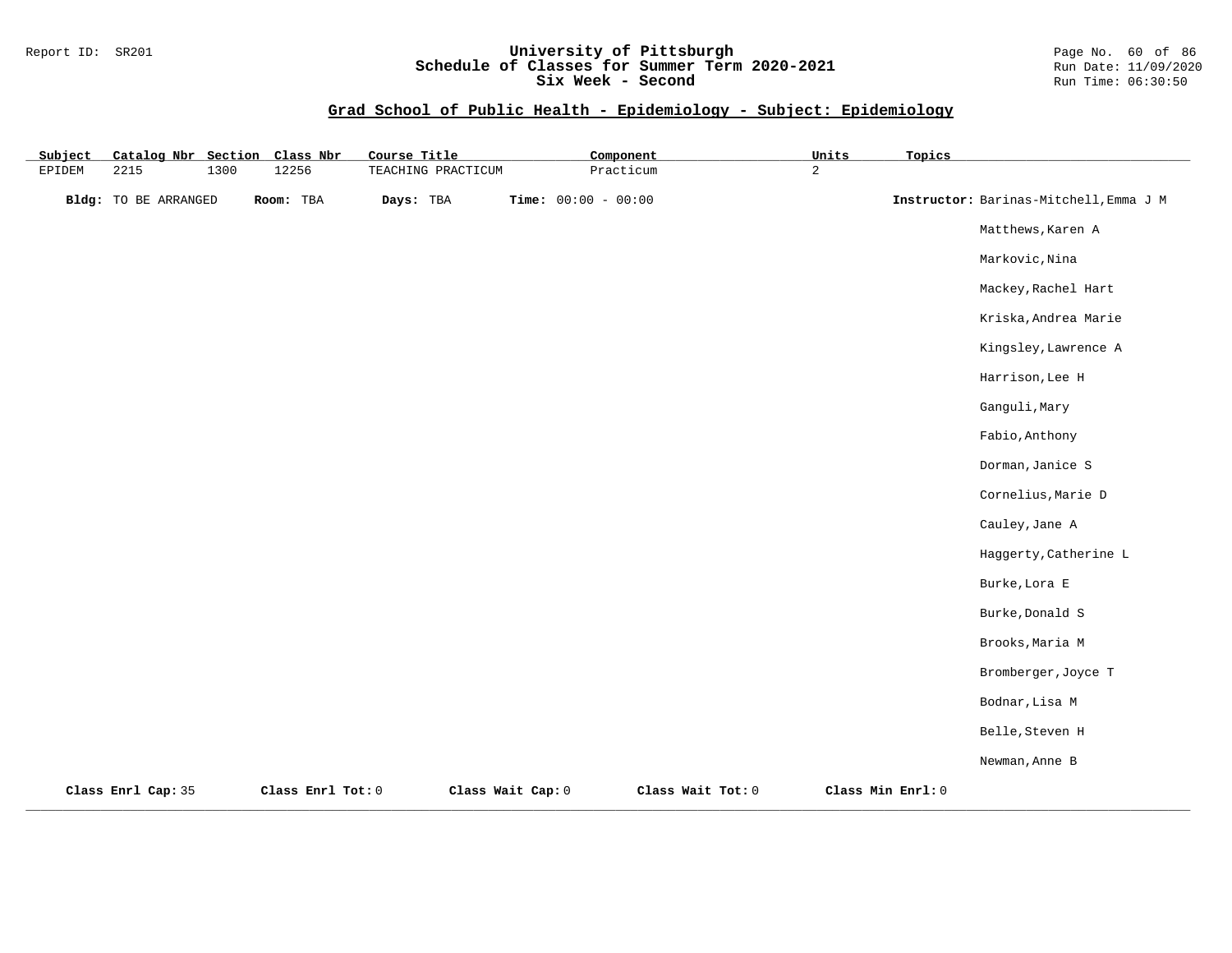## Report ID: SR201 **University of Pittsburgh** Page No. 61 of 86 **Schedule of Classes for Summer Term 2020-2021** Run Date: 11/09/2020 **Six Week - Second Run Time: 06:30:50**

| Subject | Catalog Nbr Section         |      | Class Nbr         | Course Title | Component                                     |                   | Units    | Topics            |                             |
|---------|-----------------------------|------|-------------------|--------------|-----------------------------------------------|-------------------|----------|-------------------|-----------------------------|
| EPIDEM  | 3100                        | 1200 | 12214             |              | RESEARCH AND DISSERTATION PHD Thesis Research |                   | $1 - 15$ |                   |                             |
|         | <b>Bldg:</b> TO BE ARRANGED |      | Room: TBA         | Days: TBA    | Time: $00:00 - 00:00$                         |                   |          |                   | Instructor: Belle, Steven H |
|         |                             |      |                   |              |                                               |                   |          |                   | Kingsley, Lawrence A        |
|         |                             |      |                   |              |                                               |                   |          |                   | Schoen, Robert E            |
|         |                             |      |                   |              |                                               |                   |          |                   | Bodnar, Lisa M              |
|         |                             |      |                   |              |                                               |                   |          |                   | Bromberger, Joyce T         |
|         |                             |      |                   |              |                                               |                   |          |                   | Brooks, Maria M             |
|         |                             |      |                   |              |                                               |                   |          |                   | Burke, Donald S             |
|         |                             |      |                   |              |                                               |                   |          |                   | Burke, Lora E               |
|         |                             |      |                   |              |                                               |                   |          |                   | Haggerty, Catherine L       |
|         |                             |      |                   |              |                                               |                   |          |                   | Cauley, Jane A              |
|         |                             |      |                   |              |                                               |                   |          |                   | Cornelius, Marie D          |
|         |                             |      |                   |              |                                               |                   |          |                   | Dorman, Janice S            |
|         |                             |      |                   |              |                                               |                   |          |                   | Fabio, Anthony              |
|         |                             |      |                   |              |                                               |                   |          |                   | Ganguli, Mary               |
|         |                             |      |                   |              |                                               |                   |          |                   | Harrison, Lee H             |
|         |                             |      |                   |              |                                               |                   |          |                   | Kriska, Andrea Marie        |
|         |                             |      |                   |              |                                               |                   |          |                   | Sekikawa, Akira             |
|         |                             |      |                   |              |                                               |                   |          |                   | Mackey, Rachel Hart         |
|         |                             |      |                   |              |                                               |                   |          |                   | Markovic, Nina              |
|         |                             |      |                   |              |                                               |                   |          |                   | Matthews, Karen A           |
|         | Class Enrl Cap: 300         |      | Class Enrl Tot: 0 |              | Class Wait Cap: 0                             | Class Wait Tot: 0 |          | Class Min Enrl: 0 |                             |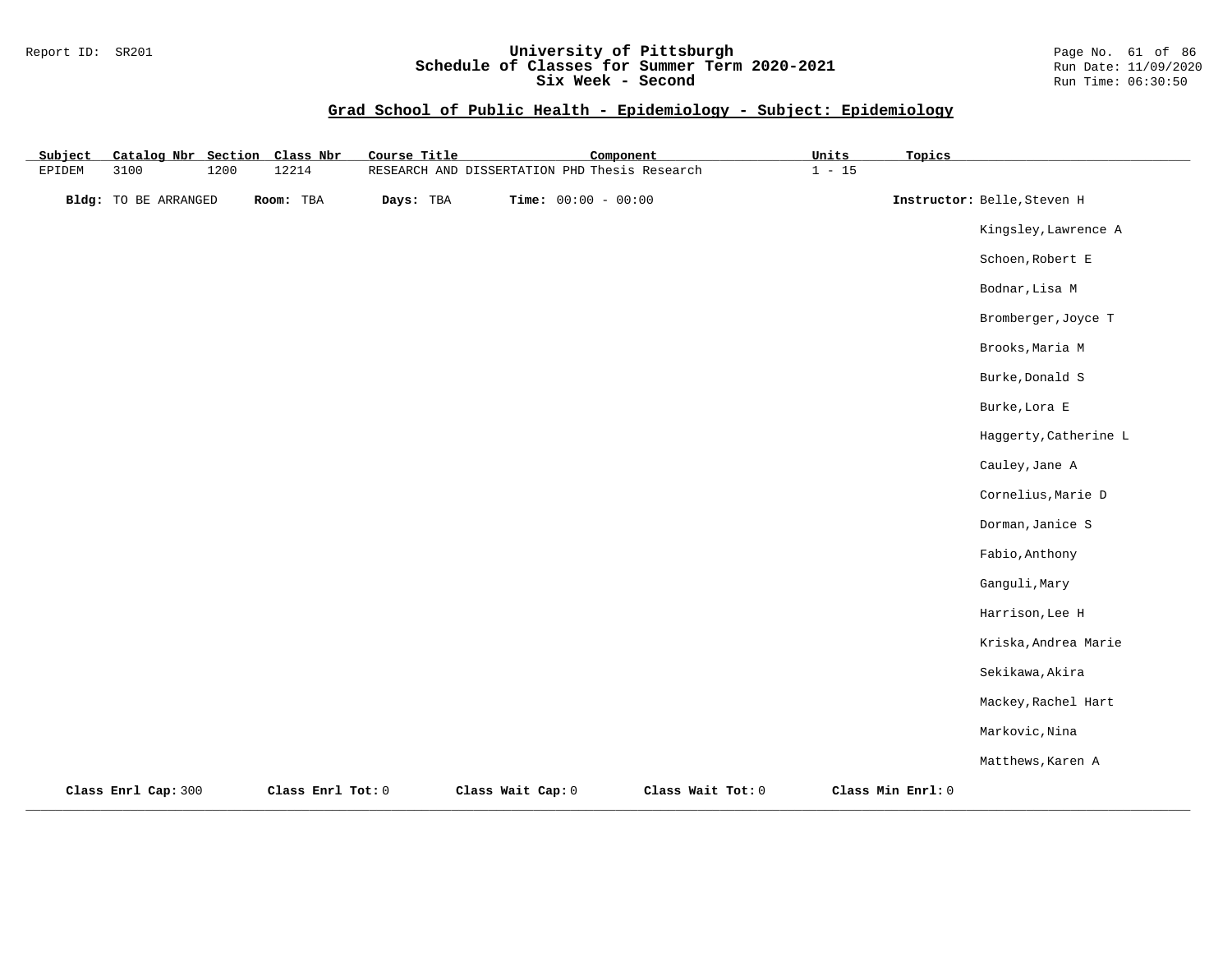## Report ID: SR201 **1988 Mage 10: SR201 University of Pittsburgh** Page No. 62 of 86<br>**Schedule of Classes for Summer Term 2020-2021** Run Date: 11/09/2020 **Schedule of Classes for Summer Term 2020-2021** Run Date: 11/09/2020<br>Six Week - Second Run Time: 06:30:50 Six Week - Second

# **Grad School of Public Health - Office of the Dean, Grad School of Public Health - Subject: FT Diss Study PUB HL**

| Subject     | Catalog Nbr Section Class Nbr |      |                   | Course Title                                        | Component         | Units             | Topics            |
|-------------|-------------------------------|------|-------------------|-----------------------------------------------------|-------------------|-------------------|-------------------|
| <b>FTDR</b> | 3999                          | 1200 | 12237             | FULL-TIME DISSERTATION STUDY Full Time Dissertation |                   |                   |                   |
|             | Bldg: TO BE ARRANGED          |      | Room: TBA         | <b>Time:</b> $00:00 - 00:00$<br>Days: TBA           |                   |                   | Instructor: Staff |
|             | Class Enrl Cap: 999           |      | Class Enrl Tot: 0 | Class Wait Cap: 0                                   | Class Wait Tot: 0 | Class Min Enrl: 0 |                   |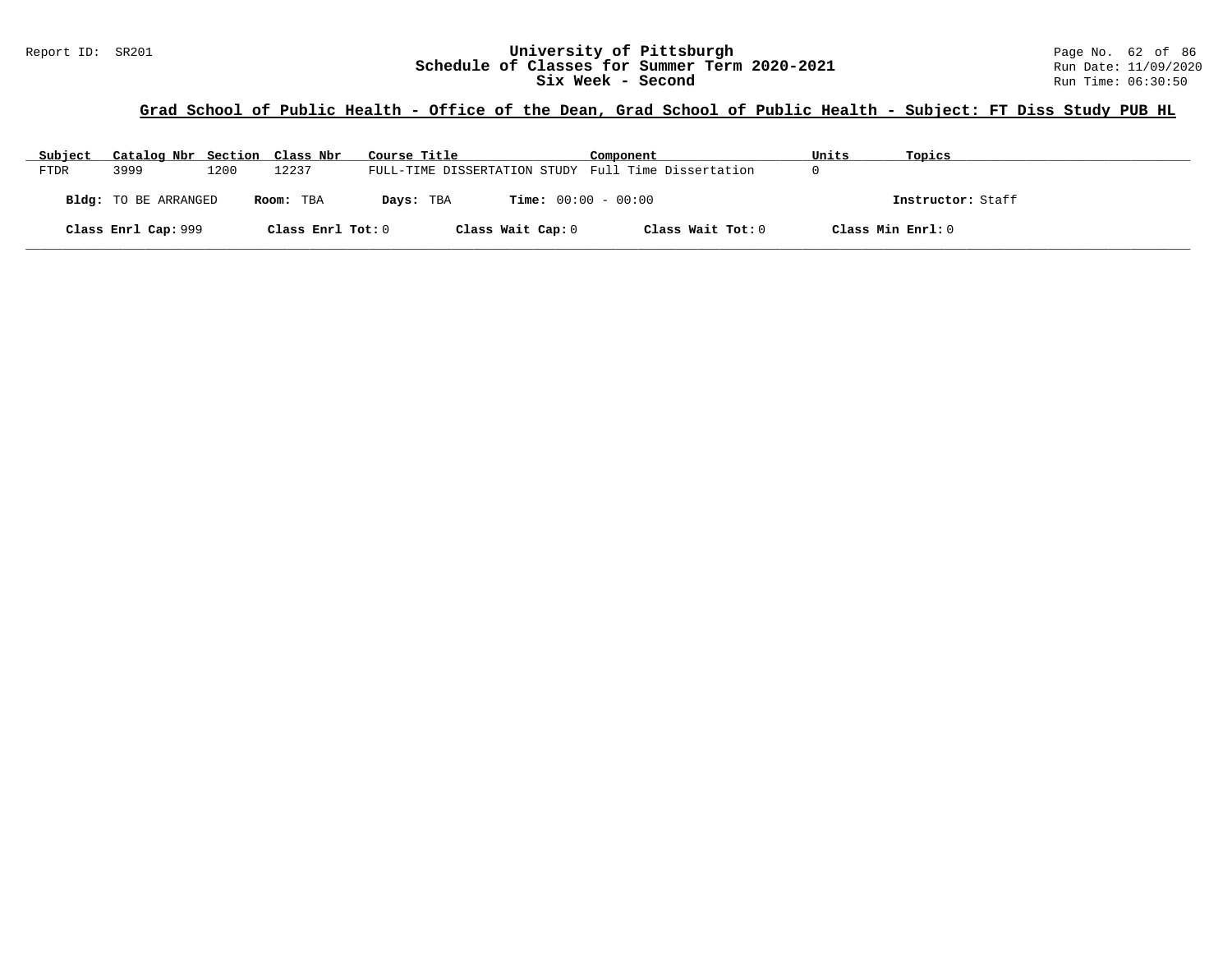#### Report ID: SR201 **University of Pittsburgh University of Pittsburgh** Page No. 63 of 86<br>**Schedule of Classes for Summer Term 2020-2021** Run Date: 11/09/2020 **Schedule of Classes for Summer Term 2020-2021** Run Date: 11/09/2020<br>Six Week - Second Run Time: 06:30:50 Six Week - Second

## **Grad School of Public Health - Office of the Dean, Grad School of Public Health - Subject: Public Health**

| Subject | Catalog Nbr Section Class Nbr |      |                     | Course Title                                                |                              | Component         | Units               | Topics                            |
|---------|-------------------------------|------|---------------------|-------------------------------------------------------------|------------------------------|-------------------|---------------------|-----------------------------------|
| PUBHLT  | 2002                          | 1200 | 12231               | ESSAY-MMPH                                                  |                              | Thesis Research   | $1 - 2$             |                                   |
|         | Bldg: TO BE ARRANGED          |      | Room: TBA           | Days: TBA                                                   | <b>Time:</b> $00:00 - 00:00$ |                   |                     | Instructor: Finegold, David N     |
|         | Class Enrl Cap: 30            |      | Class Enrl Tot: $0$ |                                                             | Class Wait Cap: 0            | Class Wait Tot: 0 | Class Min $Enrl: 0$ |                                   |
| PUBHLT  | 2034                          | 1010 | 19608               | PUBLIC HEALTH COMMUNICATIONS Seminar                        |                              |                   | $\mathfrak{D}$      |                                   |
|         | <b>Bldg:</b> WEB Based Class  |      | Room: TBA           | Days: MW                                                    | <b>Time:</b> $17:00 - 18:50$ |                   |                     | Instructor: Fine. Steven Mitchell |
|         | Class Enrl Cap: 29            |      | Class Enrl Tot: 0   | <b>Room Characteristics:</b> PeopleSoft - Scheduled (PS)(1) | Class Wait Cap: 0            | Class Wait Tot: 0 | Class Min $Enrl: 0$ |                                   |

**\_\_\_\_\_\_\_\_\_\_\_\_\_\_\_\_\_\_\_\_\_\_\_\_\_\_\_\_\_\_\_\_\_\_\_\_\_\_\_\_\_\_\_\_\_\_\_\_\_\_\_\_\_\_\_\_\_\_\_\_\_\_\_\_\_\_\_\_\_\_\_\_\_\_\_\_\_\_\_\_\_\_\_\_\_\_\_\_\_\_\_\_\_\_\_\_\_\_\_\_\_\_\_\_\_\_\_\_\_\_\_\_\_\_\_\_\_\_\_\_\_\_\_\_\_\_\_\_\_\_\_\_\_\_\_\_\_\_\_\_\_\_\_\_\_\_\_\_\_\_\_\_\_\_\_\_**

<b></b>The planned operational modality for this class is REMOTE. For more information please visit <a href="http://www.provost.pitt.edu/students/student-success-flexpitt/flex-pitt-guarded-risk-posture-all-students-remote" target="\_blank">http://www.provost.pitt.edu/students/student-success-flexpitt/flex-pitt-guarded-risk-posture-all-students-remote/</a>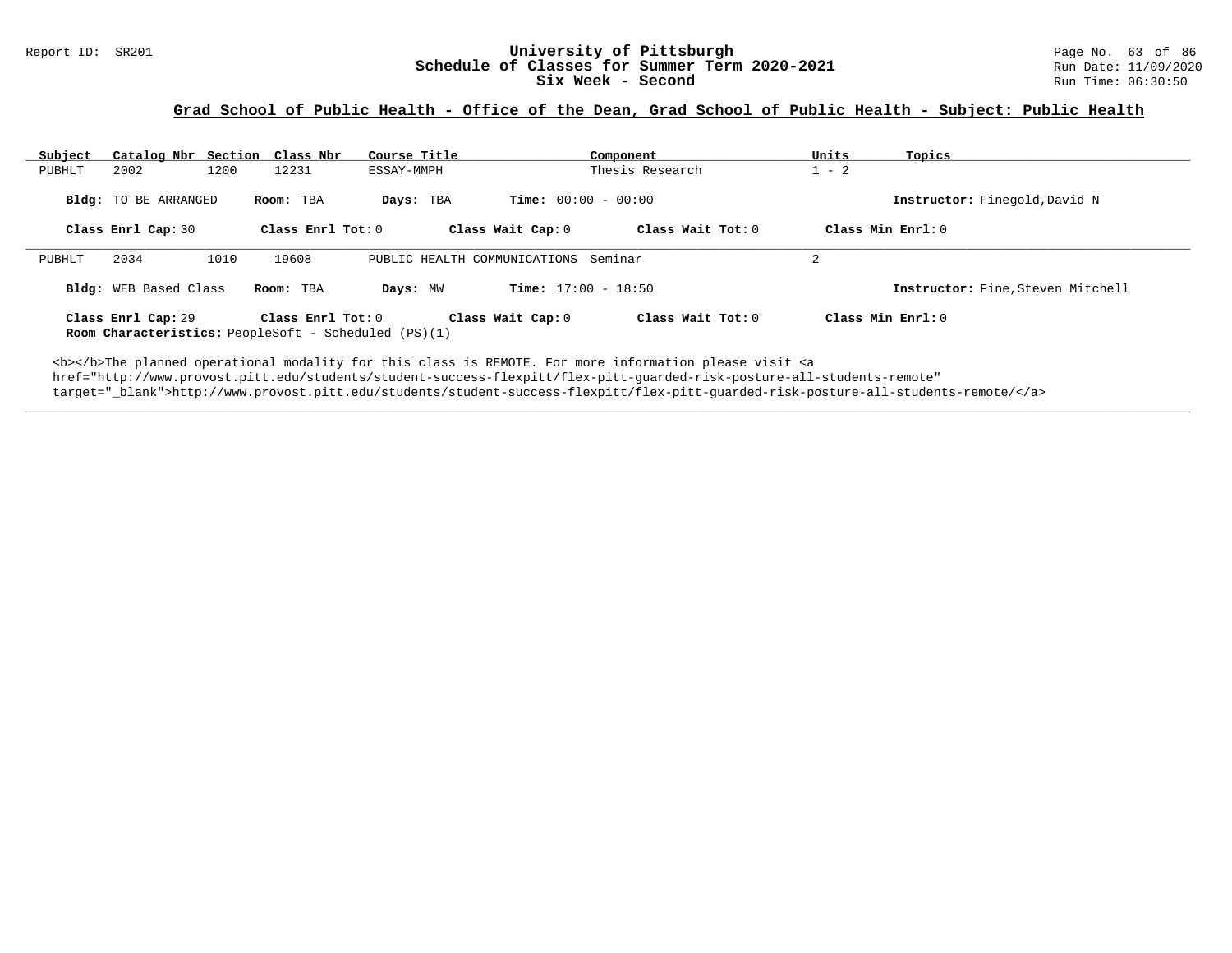#### Report ID: SR201 **University of Pittsburgh University of Pittsburgh** Page No. 64 of 86<br>**Schedule of Classes for Summer Term 2020-2021** Run Date: 11/09/2020 **Schedule of Classes for Summer Term 2020-2021** Run Date: 11/09/2021<br> **Six Week - Second** Run Time: 06:30:50 Six Week - Second

# **Grad School of Public Health - Health Policy and Management - Subject: Health Policy and Management**

| Subject | Catalog Nbr Section Class Nbr |                   | Course Title             | Component                    | Units<br>Topics              |
|---------|-------------------------------|-------------------|--------------------------|------------------------------|------------------------------|
| HPM     | 2037<br>1210                  | 16892             | ESSAY-HA                 | Thesis Research              | $1 - 3$                      |
|         | Bldg: TO BE ARRANGED          | Room: TBA         | Days: TBA                | <b>Time:</b> $00:00 - 00:00$ | Instructor: Broom, Kevin D   |
|         | Class Enrl Cap: 5             | Class Enrl Tot: 0 | Class Wait Cap: 0        | Class Wait Tot: 0            | Class Min Enrl: 0            |
| HPM     | 2115<br>1200                  | 12215             | HPM MANAGEMENT RESIDENCY | Practicum                    |                              |
|         | <b>Bldg:</b> TO BE ARRANGED   | Room: TBA         | Days: TBA                | <b>Time:</b> $00:00 - 00:00$ | Instructor: Friede, Samuel A |
|         | Class Enrl Cap: 40            | Class Enrl Tot: 0 | Class Wait Cap: 0        | Class Wait Tot: 0            | Class Min Enrl: 0            |
| HPM     | 2205<br>1220                  | 12248             | INDEPENDENT STUDY-HA     | Independent Study            | $1 - 3$                      |
|         | Bldg: TO BE ARRANGED          | Room: TBA         | Days: TBA                | <b>Time:</b> $00:00 - 00:00$ | Instructor: Broom, Kevin D   |
|         | Class Enrl Cap: 30            | Class Enrl Tot: 0 | Class Wait Cap: 0        | Class Wait Tot: 0            | Class Min Enrl: 0            |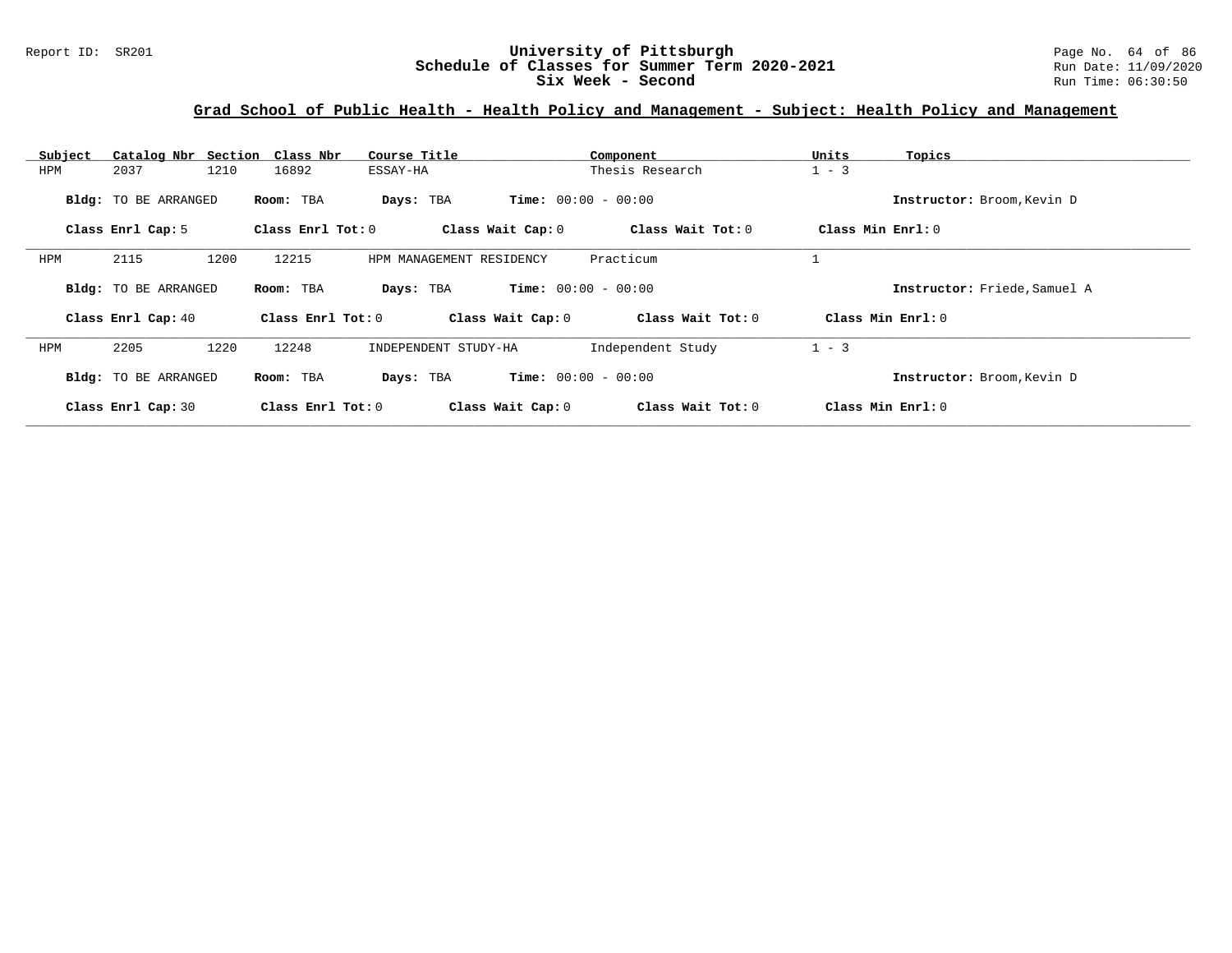## Report ID: SR201 **University of Pittsburgh** Page No. 65 of 86 **Schedule of Classes for Summer Term 2020-2021** Run Date: 11/09/2020 **Six Week - Second Run Time: 06:30:50**

## **Grad School of Public Health - Human Genetics - Subject: Human Genetics**

| Subject | Catalog Nbr Section Class Nbr |      |                   | Course Title    |                 |                       | Component |                                               | Units    | Topics            |                                     |
|---------|-------------------------------|------|-------------------|-----------------|-----------------|-----------------------|-----------|-----------------------------------------------|----------|-------------------|-------------------------------------|
| HUGEN   | 2021                          | 1200 | 12219             |                 | SPECIAL STUDIES |                       |           | Independent Study                             | $1 - 15$ |                   |                                     |
|         | <b>Bldg:</b> TO BE ARRANGED   |      | Room: TBA         | Days: TBA       |                 | Time: $00:00 - 00:00$ |           |                                               |          |                   | Instructor: Kammerer, Candace Marie |
|         | Class Enrl Cap: 99            |      | Class Enrl Tot: 0 |                 |                 | Class Wait Cap: 0     |           | Class Wait Tot: 0                             |          | Class Min Enrl: 0 |                                     |
| HUGEN   | 2021                          | 1205 | 20050             | SPECIAL STUDIES |                 |                       |           | Independent Study                             | $1 - 15$ |                   |                                     |
|         | <b>Bldg:</b> TO BE ARRANGED   |      | Room: TBA         | Days: TBA       |                 | Time: $00:00 - 00:00$ |           |                                               |          |                   | Instructor: Durst, Andrea Lynette   |
|         | Class Enrl Cap: 45            |      | Class Enrl Tot: 0 |                 |                 | Class Wait Cap: 0     |           | Class Wait Tot: 0                             |          | Class Min Enrl: 0 |                                     |
| HUGEN   | 3010                          | 1200 | 12220             |                 |                 |                       |           | RESEARCH & DISSERTATION PH.D. Thesis Research | $1 - 15$ |                   |                                     |
|         | Bldg: TO BE ARRANGED          |      | Room: TBA         | Days: TBA       |                 | Time: $00:00 - 00:00$ |           |                                               |          |                   | Instructor: Feingold, Eleanor       |
|         |                               |      |                   |                 |                 |                       |           |                                               |          |                   | Durst, Andrea Lynette               |
|         |                               |      |                   |                 |                 |                       |           |                                               |          |                   | Finegold, David N                   |
|         |                               |      |                   |                 |                 |                       |           |                                               |          |                   | Kamboh, Mohammad I                  |
|         |                               |      |                   |                 |                 |                       |           |                                               |          |                   | Kammerer, Candace Marie             |
|         |                               |      |                   |                 |                 |                       |           |                                               |          |                   | Parker, Lisa Suzanne                |
|         |                               |      |                   |                 |                 |                       |           |                                               |          |                   | Weeks, Daniel E                     |
|         |                               |      |                   |                 |                 |                       |           |                                               |          |                   | Padiath, Quasar Saleem              |
|         |                               |      |                   |                 |                 |                       |           |                                               |          |                   | Shaffer, John R.                    |
|         |                               |      |                   |                 |                 |                       |           |                                               |          |                   | Roman, Beth L                       |
|         |                               |      |                   |                 |                 |                       |           |                                               |          |                   | Minster, Ryan Lee                   |
|         |                               |      |                   |                 |                 |                       |           |                                               |          |                   | Grubs, Robin E                      |
|         |                               |      |                   |                 |                 |                       |           |                                               |          |                   | Demirci, Fatma Yesim                |
|         | Class Enrl Cap: 99            |      | Class Enrl Tot: 0 |                 |                 | Class Wait Cap: 0     |           | Class Wait Tot: 0                             |          | Class Min Enrl: 0 |                                     |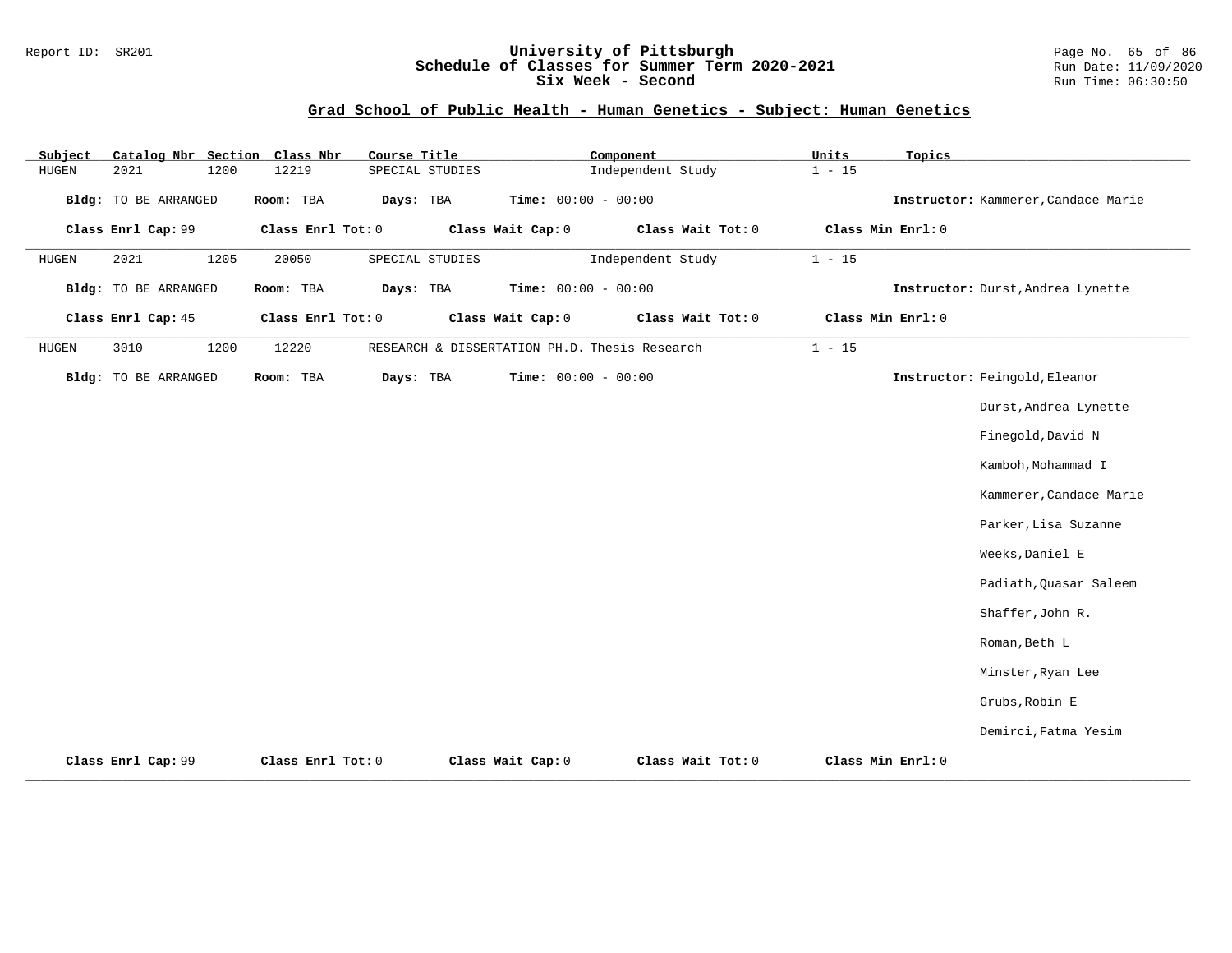## Report ID: SR201 **University of Pittsburgh University of Pittsburgh** Page No. 66 of 86<br>**Schedule of Classes for Summer Term 2020-2021** Run Date: 11/09/2020 **Schedule of Classes for Summer Term 2020-2021** Run Date: 11/09/2021<br> **Six Week - Second** Run Time: 06:30:50 Six Week - Second

# **Grad School of Public Health - Infectious Diseases and Microbiology - Subject: Infct Disease & Microbiology**

| Subject | Catalog Nbr Section Class Nbr                              |      |                   | Course Title |                   | Component                               |                   | Units   | Topics            |                            |
|---------|------------------------------------------------------------|------|-------------------|--------------|-------------------|-----------------------------------------|-------------------|---------|-------------------|----------------------------|
| IDM     | 2007                                                       | 1300 | 14258             |              |                   | PH COMMUNICABLE DISEASE PRACM Practicum |                   | $1 - 3$ |                   |                            |
|         | Bldg: TO BE ARRANGED                                       |      | Room: TBA         | Days: TBA    |                   | <b>Time:</b> $00:00 - 00:00$            |                   |         |                   | Instructor: Frank, Linda   |
|         |                                                            |      |                   |              |                   |                                         |                   |         |                   | Kingsley, Lawrence A       |
|         |                                                            |      |                   |              |                   |                                         |                   |         |                   | Ayyavoo, Velpandi          |
|         |                                                            |      |                   |              |                   |                                         |                   |         |                   | Barratt Boyes, Simon M     |
|         |                                                            |      |                   |              |                   |                                         |                   |         |                   | Chen, Yue                  |
|         |                                                            |      |                   |              |                   |                                         |                   |         |                   | Jenkins, Frank John        |
|         |                                                            |      |                   |              |                   |                                         |                   |         |                   | Harrison, Lee H            |
|         |                                                            |      |                   |              |                   |                                         |                   |         |                   | Gupta, Phalguni            |
|         |                                                            |      |                   |              |                   |                                         |                   |         |                   | Martinson, Jeremy James    |
|         |                                                            |      |                   |              |                   |                                         |                   |         |                   | Sluis-Cremer, Nicolas Paul |
|         |                                                            |      |                   |              |                   |                                         |                   |         |                   | Rinaldo, Charles R         |
|         |                                                            |      |                   |              |                   |                                         |                   |         |                   | Mattila, Joshua T          |
|         |                                                            |      |                   |              |                   |                                         |                   |         |                   | Friedman, Mackey R         |
|         |                                                            |      |                   |              |                   |                                         |                   |         |                   | Bility, Moses Turkle       |
|         |                                                            |      |                   |              |                   |                                         |                   |         |                   | Krier, Sarah Elizabeth     |
|         |                                                            |      |                   |              |                   |                                         |                   |         |                   | Mailliard, Robbie B        |
|         | Class Enrl Cap: 25<br>Attributes: Community General Impact |      | Class Enrl Tot: 0 |              | Class Wait Cap: 0 |                                         | Class Wait Tot: 0 |         | Class Min Enrl: 0 |                            |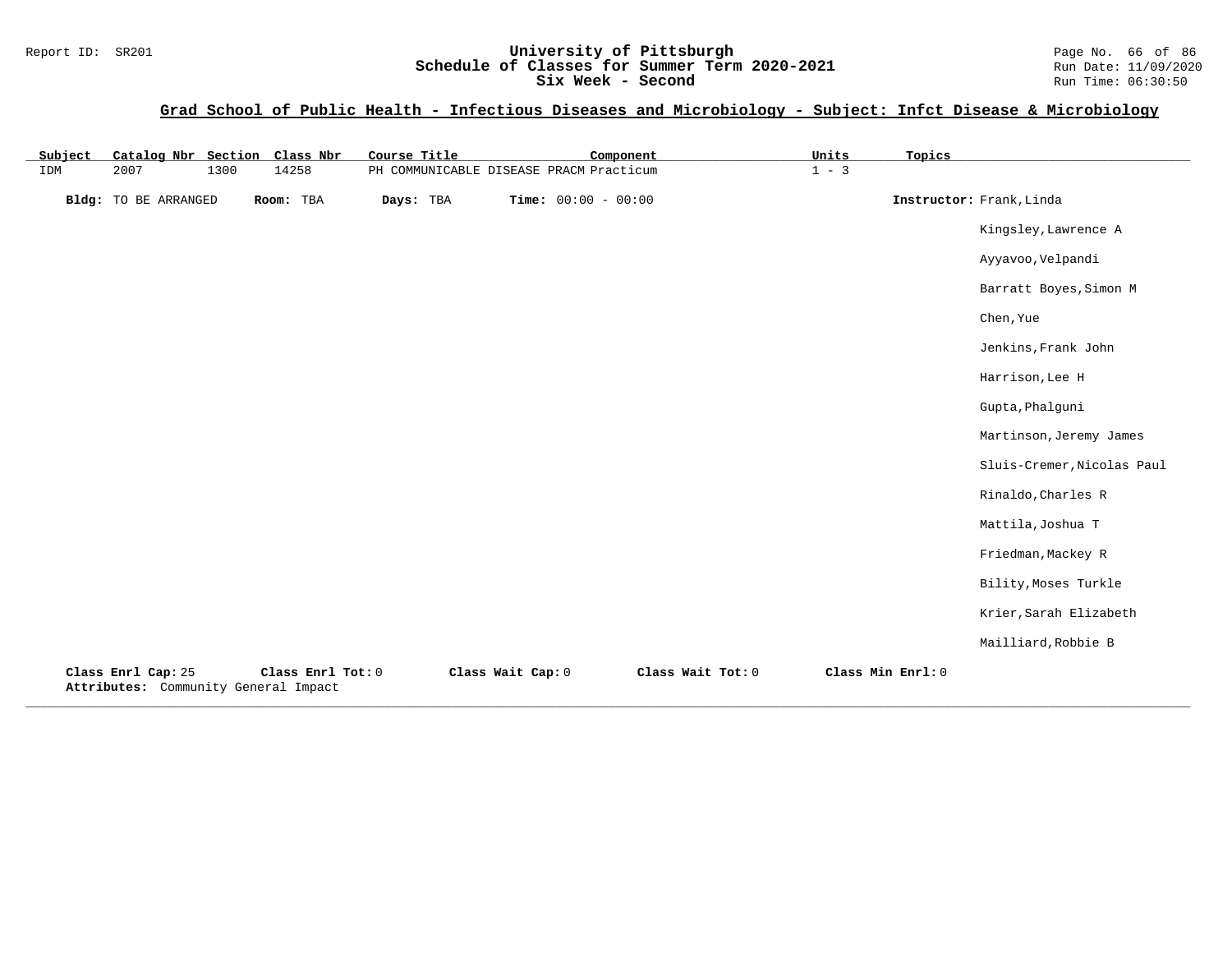## Report ID: SR201 **University of Pittsburgh** Page No. 67 of 86 **Schedule of Classes for Summer Term 2020-2021** Run Date: 11/09/2020 **Summer Term Run Time: 06:30:50** Run Time: 06:30:50

| Subject | Catalog Nbr Section Class Nbr | Course Title                                                                               |                 | Component |                                                          | Units             | Topics                            |
|---------|-------------------------------|--------------------------------------------------------------------------------------------|-----------------|-----------|----------------------------------------------------------|-------------------|-----------------------------------|
| BIOST   | 2021<br>1010                  | 12201                                                                                      | SPECIAL STUDIES |           | Independent Study                                        | $1 - 15$          |                                   |
|         | Bldg: TO BE ARRANGED          | Room: TBA $Days:$ TBA $Time: 00:00 - 00:00$                                                |                 |           |                                                          |                   | Instructor: Anderson, Stewart J   |
|         |                               |                                                                                            |                 |           |                                                          |                   |                                   |
|         |                               | Class Enrl Cap: 35 Class Enrl Tot: 0 Class Wait Cap: 0 Class Wait Tot: 0 Class Min Enrl: 0 |                 |           |                                                          |                   |                                   |
| BIOST   | 2021 1011 15299               |                                                                                            |                 |           | SPECIAL STUDIES 1 - 15                                   |                   |                                   |
|         | Bldg: TO BE ARRANGED          | Room: TBA $Days:$ TBA $Time: 00:00 - 00:00$                                                |                 |           |                                                          |                   | Instructor: Wahed, Abdus S        |
|         |                               | Class Enrl Cap: 35 Class Enrl Tot: 0 Class Wait Cap: 0 Class Wait Tot: 0 Class Min Enrl: 0 |                 |           |                                                          |                   |                                   |
| BIOST   | 2021                          | 1013 15300                                                                                 |                 |           | SPECIAL STUDIES <b>SPECIAL</b> STUDIES                   | $1 - 15$          |                                   |
|         | Bldg: TO BE ARRANGED          | Room: TBA $Days:$ TBA $Time: 00:00 - 00:00$                                                |                 |           |                                                          |                   | Instructor: Krafty, Robert Todd   |
|         |                               | Class Enrl Cap: 35 Class Enrl Tot: 0 Class Wait Cap: 0 Class Wait Tot: 0 Class Min Enrl: 0 |                 |           |                                                          |                   |                                   |
| BIOST   |                               | 2021 1016 15301 SPECIAL STUDIES                                                            |                 |           | Independent Study                                        | $1 - 15$          |                                   |
|         | Bldg: TO BE ARRANGED          | Room: TBA $Days:$ TBA $Time: 00:00 - 00:00$                                                |                 |           |                                                          |                   | Instructor: Youk, Ada Owens       |
|         |                               | Class Enrl Cap: 35 Class Enrl Tot: 0 Class Wait Cap: 0 Class Wait Tot: 0 Class Min Enrl: 0 |                 |           |                                                          |                   |                                   |
| BIOST   |                               | 2021 1020 15291 SPECIAL STUDIES                                                            |                 |           | Independent Study                                        | $1 - 15$          |                                   |
|         | Bldg: TO BE ARRANGED          | Room: TBA $Days:$ TBA $Time: 00:00 - 00:00$                                                |                 |           |                                                          |                   | Instructor: Bandos, Andriy        |
|         |                               | Class Enrl Cap: 35 Class Enrl Tot: 0 Class Wait Cap: 0 Class Wait Tot: 0 Class Min Enrl: 0 |                 |           |                                                          |                   |                                   |
| BIOST   | 2021 00                       | 1025 15292                                                                                 |                 |           | SPECIAL STUDIES <b>SPECIAL STUDIES Examplement Study</b> | $1 - 15$          |                                   |
|         | Bldg: TO BE ARRANGED          | Room: TBA $\rule{1em}{0.15mm}$ Days: TBA Time: $00:00 - 00:00$                             |                 |           |                                                          |                   | Instructor: Ding, Ying            |
|         |                               | Class Enrl Cap: 35 Class Enrl Tot: 0 Class Wait Cap: 0 Class Wait Tot: 0 Class Min Enrl: 0 |                 |           |                                                          |                   |                                   |
| BIOST   |                               | 2021 1035 15293 SPECIAL STUDIES Independent Study 1 - 15                                   |                 |           |                                                          |                   |                                   |
|         | Bldg: TO BE ARRANGED          | Room: TBA $Days: TBA$ Time: $00:00 - 00:00$                                                |                 |           |                                                          |                   | Instructor: Landsittel, Douglas P |
|         |                               | Class Enrl Cap: 35 Class Enrl Tot: 0 Class Wait Cap: 0 Class Wait Tot: 0 Class Min Enrl: 0 |                 |           |                                                          |                   |                                   |
| BIOST   | 2021<br>1040                  | 15294                                                                                      |                 |           | SPECIAL STUDIES and Independent Study                    | $1 - 15$          |                                   |
|         | Bldg: TO BE ARRANGED          | Room: TBA $Days:$ TBA $Time: 00:00 - 00:00$                                                |                 |           |                                                          |                   | Instructor: Feingold, Eleanor     |
|         |                               | Class Enrl Cap: 35 Class Enrl Tot: 0 Class Wait Cap: 0 Class Wait Tot: 0                   |                 |           |                                                          | Class Min Enrl: 0 |                                   |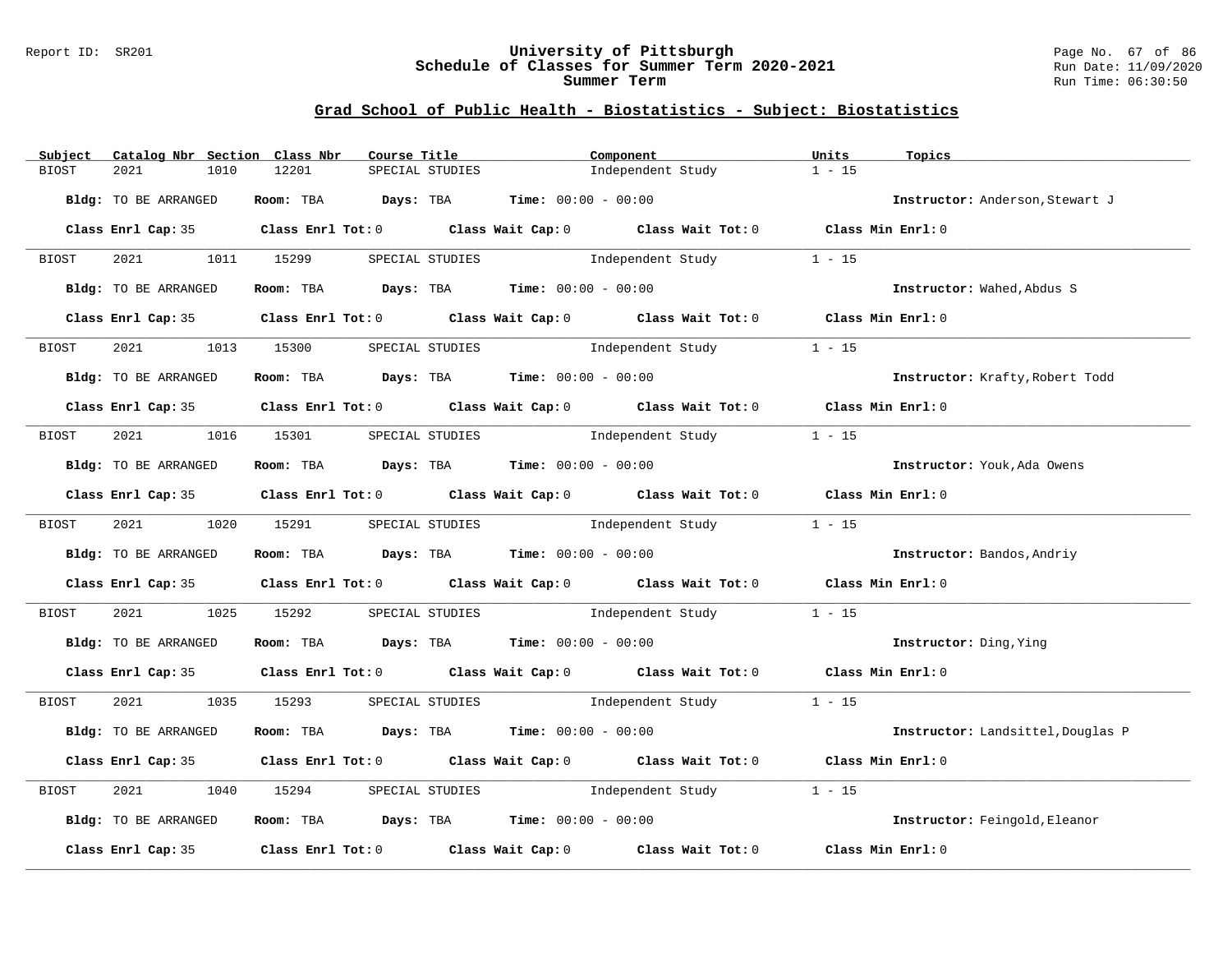| <b>BIOST</b> | 2021<br>1045         | 15295                                                                                               | SPECIAL STUDIES | Independent Study                        | $1 - 15$               |                                      |
|--------------|----------------------|-----------------------------------------------------------------------------------------------------|-----------------|------------------------------------------|------------------------|--------------------------------------|
|              | Bldg: TO BE ARRANGED | Room: TBA $Days:$ TBA $Time: 00:00 - 00:00$                                                         |                 |                                          |                        | Instructor: Jeong, Jong Hyeon        |
|              |                      | Class Enrl Cap: 35 Class Enrl Tot: 0 Class Wait Cap: 0 Class Wait Tot: 0 Class Min Enrl: 0          |                 |                                          |                        |                                      |
| <b>BIOST</b> |                      | 2021 1055 15296 SPECIAL STUDIES Independent Study 1 - 15                                            |                 |                                          |                        |                                      |
|              | Bldg: TO BE ARRANGED | Room: TBA $Days:$ TBA $Time: 00:00 - 00:00$                                                         |                 |                                          |                        | Instructor: Marsh, Gary M            |
|              |                      | Class Enrl Cap: 35 Class Enrl Tot: 0 Class Wait Cap: 0 Class Wait Tot: 0 Class Min Enrl: 0          |                 |                                          |                        |                                      |
| BIOST        | 2021 1090 15297      |                                                                                                     |                 | SPECIAL STUDIES 1ndependent Study 1 - 15 |                        |                                      |
|              | Bldg: TO BE ARRANGED | Room: TBA $Days: TBA$ Time: $00:00 - 00:00$                                                         |                 |                                          | Instructor: Tang, Gong |                                      |
|              |                      | Class Enrl Cap: 35 Class Enrl Tot: 0 Class Wait Cap: 0 Class Wait Tot: 0 Class Min Enrl: 0          |                 |                                          |                        |                                      |
| BIOST        | 2021 2022            | 1092 15422 SPECIAL STUDIES Independent Study 1 - 15                                                 |                 |                                          |                        |                                      |
|              | Bldg: TO BE ARRANGED | Room: TBA $Days:$ TBA $Time: 00:00 - 00:00$                                                         |                 |                                          |                        | Instructor: Weeks, Daniel E          |
|              |                      | Class Enrl Cap: 35 Class Enrl Tot: 0 Class Wait Cap: 0 Class Wait Tot: 0 Class Min Enrl: 0          |                 |                                          |                        |                                      |
|              |                      | BIOST 2021 1095 15298 SPECIAL STUDIES Independent Study 1 - 15                                      |                 |                                          |                        |                                      |
|              |                      | Bldg: TO BE ARRANGED Room: TBA Days: TBA Time: 00:00 - 00:00                                        |                 |                                          |                        | Instructor: Tseng, Chien-Cheng       |
|              |                      | Class Enrl Cap: 35 Class Enrl Tot: 0 Class Wait Cap: 0 Class Wait Tot: 0 Class Min Enrl: 0          |                 |                                          |                        |                                      |
| BIOST        |                      | 2021 1096 16165 SPECIAL STUDIES Independent Study 1 - 15                                            |                 |                                          |                        |                                      |
|              | Bldg: TO BE ARRANGED | Room: TBA $Days:$ TBA Time: $00:00 - 00:00$                                                         |                 |                                          |                        | Instructor: Chang, Chung-Chou Ho     |
|              |                      | Class Enrl Cap: 35 Class Enrl Tot: 0 Class Wait Cap: 0 Class Wait Tot: 0 Class Min Enrl: 0          |                 |                                          |                        |                                      |
| BIOST        |                      | 2021 1097 16669 SPECIAL STUDIES                                                                     |                 | Independent Study                        | $1 - 15$               |                                      |
|              | Bldg: TO BE ARRANGED | Room: TBA $Days:$ TBA $Time: 00:00 - 00:00$                                                         |                 |                                          | Instructor: Lin, Yan   |                                      |
|              |                      |                                                                                                     |                 |                                          |                        | Valenti, Renee Nerozzi               |
|              |                      | Class Enrl Cap: 15 Class Enrl Tot: 0 Class Wait Cap: 0 Class Wait Tot: 0 Class Min Enrl: 0          |                 |                                          |                        |                                      |
| BIOST        |                      | 2021 1098 16702 SPECIAL STUDIES Independent Study 1 - 15                                            |                 |                                          |                        |                                      |
|              | Bldg: TO BE ARRANGED | Room: TBA $Days: TBA$ Time: $00:00 - 00:00$                                                         |                 |                                          |                        | Instructor: Buchanich, Jeanine Marie |
|              |                      |                                                                                                     |                 |                                          |                        | Valenti, Renee Nerozzi               |
|              |                      | Class Enrl Cap: 15 $\qquad$ Class Enrl Tot: 0 $\qquad$ Class Wait Cap: 0 $\qquad$ Class Wait Tot: 0 |                 |                                          | Class Min Enrl: 0      |                                      |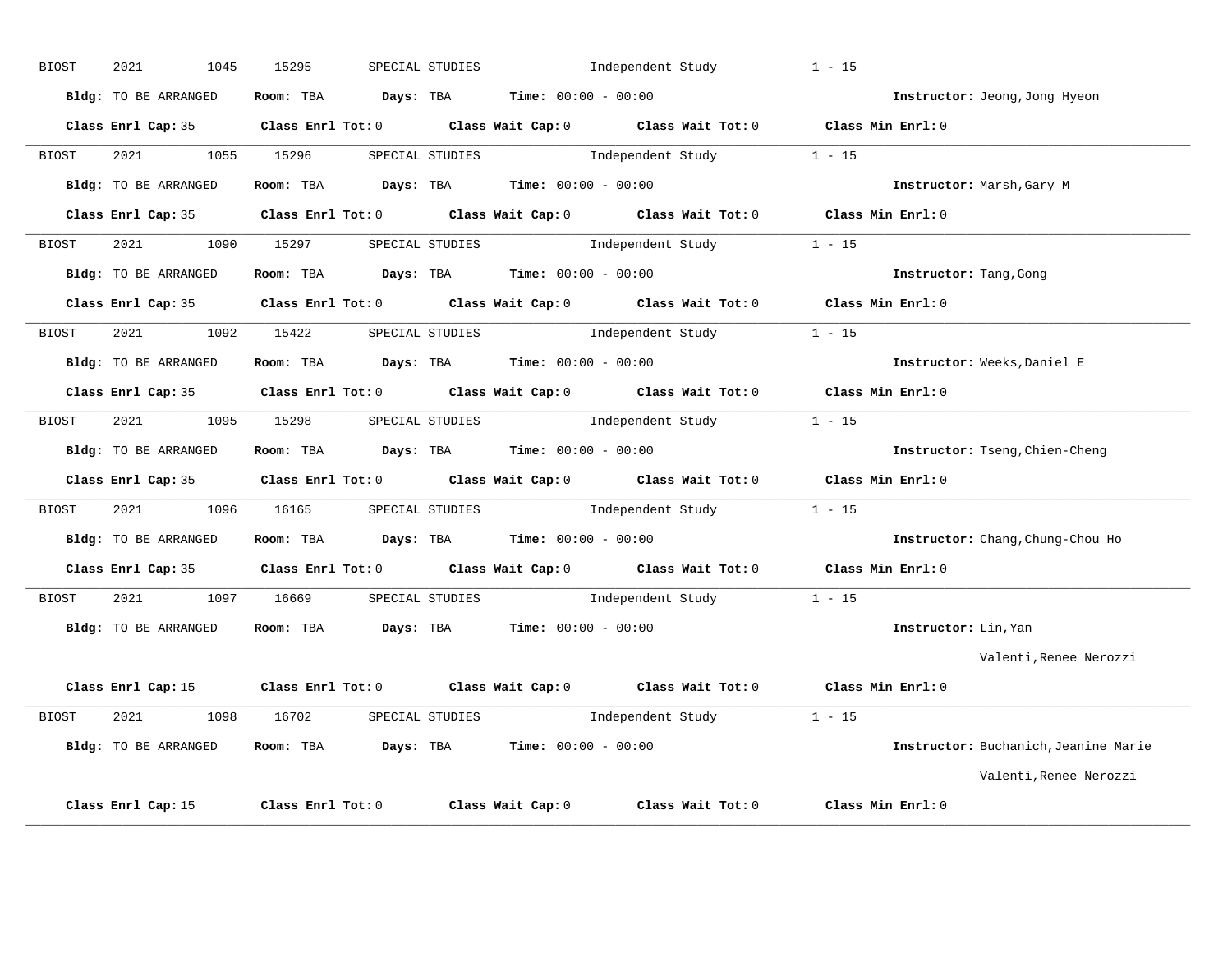## Report ID: SR201 **University of Pittsburgh** Page No. 69 of 86 **Schedule of Classes for Summer Term 2020-2021** Run Date: 11/09/2020 **Summer Term Run Time: 06:30:50** Run Time: 06:30:50

|       | Subject |                      |      | Catalog Nbr Section Class Nbr   | Course Title |                 |                                                                | Component                                                                                       | Units    | Topics                                  |
|-------|---------|----------------------|------|---------------------------------|--------------|-----------------|----------------------------------------------------------------|-------------------------------------------------------------------------------------------------|----------|-----------------------------------------|
| BIOST |         | 2021                 | 1300 | 17989                           |              | SPECIAL STUDIES |                                                                | Independent Study                                                                               | $1 - 15$ |                                         |
|       |         | Bldg: TO BE ARRANGED |      |                                 |              |                 | Room: TBA $Days:$ TBA $Time: 00:00 - 00:00$                    |                                                                                                 |          | Instructor: Kang, Chae Ryon             |
|       |         |                      |      |                                 |              |                 |                                                                |                                                                                                 |          |                                         |
|       |         |                      |      |                                 |              |                 |                                                                | Class Enrl Cap: 35 Class Enrl Tot: 0 Class Wait Cap: 0 Class Wait Tot: 0 Class Min Enrl: 0      |          |                                         |
|       | BIOST   |                      |      | 2021 1305 17990                 |              |                 |                                                                | SPECIAL STUDIES 1 - 15                                                                          |          |                                         |
|       |         | Bldg: TO BE ARRANGED |      |                                 |              |                 | Room: TBA $Days:$ TBA $Time: 00:00 - 00:00$                    |                                                                                                 |          | Instructor: Kurland, Brenda F           |
|       |         |                      |      |                                 |              |                 |                                                                | Class Enrl Cap: 35 Class Enrl Tot: 0 Class Wait Cap: 0 Class Wait Tot: 0 Class Min Enrl: 0      |          |                                         |
|       | BIOST   | 2021                 |      | 1310 17991                      |              |                 |                                                                | SPECIAL STUDIES <b>SPECIAL</b> STUDIES                                                          | $1 - 15$ |                                         |
|       |         | Bldg: TO BE ARRANGED |      |                                 |              |                 | Room: TBA $Days:$ TBA $Time: 00:00 - 00:00$                    |                                                                                                 |          | Instructor: Park, Yongseok              |
|       |         |                      |      |                                 |              |                 |                                                                |                                                                                                 |          |                                         |
|       |         |                      |      |                                 |              |                 |                                                                | Class Enrl Cap: 35 Class Enrl Tot: 0 Class Wait Cap: 0 Class Wait Tot: 0 Class Min Enrl: 0      |          |                                         |
|       | BIOST   |                      |      | 2021 1319 19589 SPECIAL STUDIES |              |                 |                                                                | Independent Study                                                                               | $1 - 15$ |                                         |
|       |         | Bldg: TO BE ARRANGED |      |                                 |              |                 | Room: TBA $Days:$ TBA $Time: 00:00 - 00:00$                    |                                                                                                 |          | Instructor: Carlson, Jenna Colavincenzo |
|       |         |                      |      |                                 |              |                 |                                                                | Class Enrl Cap: 15 Class Enrl Tot: 0 Class Wait Cap: 0 Class Wait Tot: 0 Class Min Enrl: 0      |          |                                         |
|       | BIOST   |                      |      | 2021 1321 19590 SPECIAL STUDIES |              |                 |                                                                | Independent Study                                                                               | $1 - 15$ |                                         |
|       |         | Bldg: TO BE ARRANGED |      |                                 |              |                 | Room: TBA $Days:$ TBA $Time: 00:00 - 00:00$                    |                                                                                                 |          | Instructor: Peddada, Shyamal Das        |
|       |         |                      |      |                                 |              |                 |                                                                | Class Enrl Cap: 15 (class Enrl Tot: 0 (class Wait Cap: 0 (class Wait Tot: 0 (class Min Enrl: 0) |          |                                         |
|       | BIOST   |                      |      | 2021 1322 19591                 |              |                 |                                                                | SPECIAL STUDIES <b>SPECIAL</b> STUDIES                                                          | $1 - 15$ |                                         |
|       |         | Bldg: TO BE ARRANGED |      |                                 |              |                 | Room: TBA $Days:$ TBA $Time: 00:00 - 00:00$                    |                                                                                                 |          | Instructor: Pyne, Saumyadipta           |
|       |         |                      |      |                                 |              |                 |                                                                | Class Enrl Cap: 15 (Class Enrl Tot: 0 (Class Wait Cap: 0 (Class Wait Tot: 0 (Class Min Enrl: 0) |          |                                         |
|       | BIOST   |                      |      |                                 |              |                 |                                                                | 2021 1323 19592 SPECIAL STUDIES 1ndependent Study                                               | $1 - 15$ |                                         |
|       |         | Bldg: TO BE ARRANGED |      |                                 |              |                 | Room: TBA $Days: TBA$ Time: $00:00 - 00:00$                    |                                                                                                 |          | Instructor: Tang, Lu                    |
|       |         |                      |      |                                 |              |                 |                                                                | Class Enrl Cap: 15 Class Enrl Tot: 0 Class Wait Cap: 0 Class Wait Tot: 0 Class Min Enrl: 0      |          |                                         |
| BIOST |         | 2021                 |      | 1411 19048                      |              |                 |                                                                | SPECIAL STUDIES and Independent Study                                                           | $1 - 15$ |                                         |
|       |         | Bldg: TO BE ARRANGED |      |                                 |              |                 | Room: TBA $\rule{1em}{0.15mm}$ Days: TBA Time: $00:00 - 00:00$ |                                                                                                 |          | Instructor: Bandos, Hanna               |
|       |         |                      |      |                                 |              |                 |                                                                | Class Enrl Cap: 20 Class Enrl Tot: 0 Class Wait Cap: 0 Class Wait Tot: 0 Class Min Enrl: 0      |          |                                         |
|       |         |                      |      |                                 |              |                 |                                                                |                                                                                                 |          |                                         |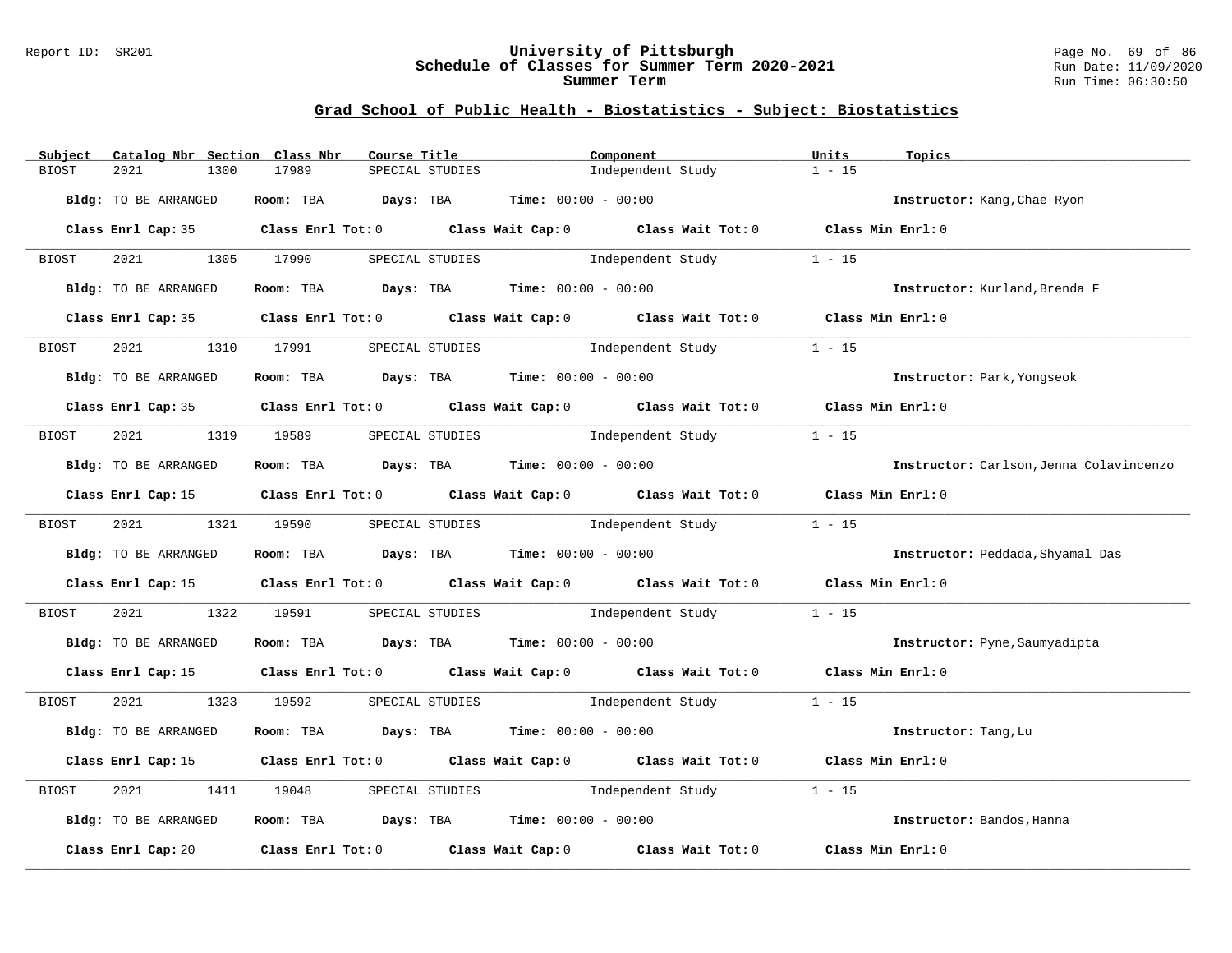| <b>BIOST</b> | 2021                                                                       | 1412 | 19049               | SPECIAL STUDIES |                              | Independent Study                                                                                                                                                                                                                                            | $1 - 15$       |                        |                                         |
|--------------|----------------------------------------------------------------------------|------|---------------------|-----------------|------------------------------|--------------------------------------------------------------------------------------------------------------------------------------------------------------------------------------------------------------------------------------------------------------|----------------|------------------------|-----------------------------------------|
|              | Bldg: TO BE ARRANGED                                                       |      | Room: TBA           | Days: TBA       | <b>Time:</b> $00:00 - 00:00$ |                                                                                                                                                                                                                                                              |                | Instructor: Chen, Wei  |                                         |
|              | Class Enrl Cap: 20                                                         |      | Class Enrl Tot: 0   |                 | Class Wait Cap: 0            | Class Wait Tot: 0                                                                                                                                                                                                                                            |                | Class Min Enrl: 0      |                                         |
| <b>BIOST</b> | 2021                                                                       | 1413 | 19050               | SPECIAL STUDIES |                              | Independent Study                                                                                                                                                                                                                                            | $1 - 15$       |                        |                                         |
|              | Bldg: TO BE ARRANGED                                                       |      | Room: TBA           | Days: TBA       | Time: $00:00 - 00:00$        |                                                                                                                                                                                                                                                              |                |                        | Instructor: Normolle, Daniel Paul       |
|              | Class Enrl Cap: 20                                                         |      | Class Enrl Tot: $0$ |                 | Class Wait Cap: 0            | Class Wait Tot: 0                                                                                                                                                                                                                                            |                | Class Min Enrl: 0      |                                         |
| <b>BIOST</b> | 2021                                                                       | 1414 | 19051               | SPECIAL STUDIES |                              | Independent Study                                                                                                                                                                                                                                            | $1 - 15$       |                        |                                         |
|              | Bldg: TO BE ARRANGED                                                       |      | Room: TBA           | Days: TBA       | $Time: 00:00 - 00:00$        |                                                                                                                                                                                                                                                              |                |                        | Instructor: Yabes, Jonathan Guerrero    |
|              | Class Enrl Cap: 20                                                         |      | Class $Enr1 Tot: 0$ |                 | Class Wait Cap: 0            | Class Wait Tot: 0                                                                                                                                                                                                                                            |                | Class Min Enrl: 0      |                                         |
| <b>BIOST</b> | 2099                                                                       | 1030 | 20047               | CAPSTONE        |                              | Thesis Research                                                                                                                                                                                                                                              | $\overline{a}$ |                        |                                         |
|              | Bldg: WEB Based Class                                                      |      | Room: TBA           | Days: M         | Time: $10:00 - 11:55$        |                                                                                                                                                                                                                                                              |                |                        | Instructor: Carlson, Jenna Colavincenzo |
|              |                                                                            |      |                     |                 |                              |                                                                                                                                                                                                                                                              |                |                        | Buchanich, Jeanine Marie                |
|              |                                                                            |      |                     |                 |                              |                                                                                                                                                                                                                                                              |                |                        | Youk, Ada Owens                         |
|              |                                                                            |      |                     |                 |                              |                                                                                                                                                                                                                                                              |                |                        |                                         |
|              | Class Enrl Cap: 20<br>Room Characteristics: PeopleSoft - Scheduled (PS)(1) |      | Class Enrl Tot: 0   |                 | Class Wait Cap: 0            | Class Wait Tot: 0                                                                                                                                                                                                                                            |                | Class Min Enrl: 0      |                                         |
|              |                                                                            |      |                     |                 |                              | <b></b> The planned operational modality for this class is REMOTE. For more information please visit <a< td=""><td></td><td></td><td></td></a<>                                                                                                              |                |                        |                                         |
|              |                                                                            |      |                     |                 |                              | href="http://www.provost.pitt.edu/students/student-success-flexpitt/flex-pitt-quarded-risk-posture-all-students-remote"<br>target="_blank">http://www.provost.pitt.edu/students/student-success-flexpitt/flex-pitt-guarded-risk-posture-all-students-remote/ |                |                        |                                         |
| <b>BIOST</b> | 3010                                                                       | 1010 | 12232               |                 |                              | RESEARCH AND DISSERTATION PHD Thesis Research                                                                                                                                                                                                                | $1 - 15$       |                        |                                         |
|              | Bldg: TO BE ARRANGED                                                       |      | Room: TBA           | Days: TBA       | <b>Time:</b> $00:00 - 00:00$ |                                                                                                                                                                                                                                                              |                |                        | Instructor: Anderson, Stewart J         |
|              | Class Enrl Cap: 20                                                         |      | Class Enrl Tot: 0   |                 | Class Wait Cap: 0            | Class Wait Tot: 0                                                                                                                                                                                                                                            |                | Class Min Enrl: 0      |                                         |
| <b>BIOST</b> | 3010                                                                       | 1015 | 15326               |                 |                              | RESEARCH AND DISSERTATION PHD Thesis Research                                                                                                                                                                                                                | $1 - 15$       |                        |                                         |
|              | Bldg: TO BE ARRANGED                                                       |      | Room: TBA           | Days: TBA       | Time: $00:00 - 00:00$        |                                                                                                                                                                                                                                                              |                | Instructor: Ding, Ying |                                         |
|              | Class Enrl Cap: 35                                                         |      | Class Enrl Tot: 0   |                 | Class Wait Cap: 0            | Class Wait $Tot: 0$                                                                                                                                                                                                                                          |                | Class Min Enrl: 0      |                                         |
| <b>BIOST</b> | 3010                                                                       | 1017 | 15368               |                 |                              | RESEARCH AND DISSERTATION PHD Thesis Research                                                                                                                                                                                                                | $1 - 15$       |                        |                                         |
|              | Bldg: TO BE ARRANGED                                                       |      | Room: TBA           | Days: TBA       | Time: $00:00 - 00:00$        |                                                                                                                                                                                                                                                              |                |                        | Instructor: Youk, Ada Owens             |
|              | Class Enrl Cap: 20                                                         |      | Class Enrl Tot: 0   |                 | Class Wait Cap: 0            | Class Wait Tot: 0                                                                                                                                                                                                                                            |                | Class Min Enrl: 0      |                                         |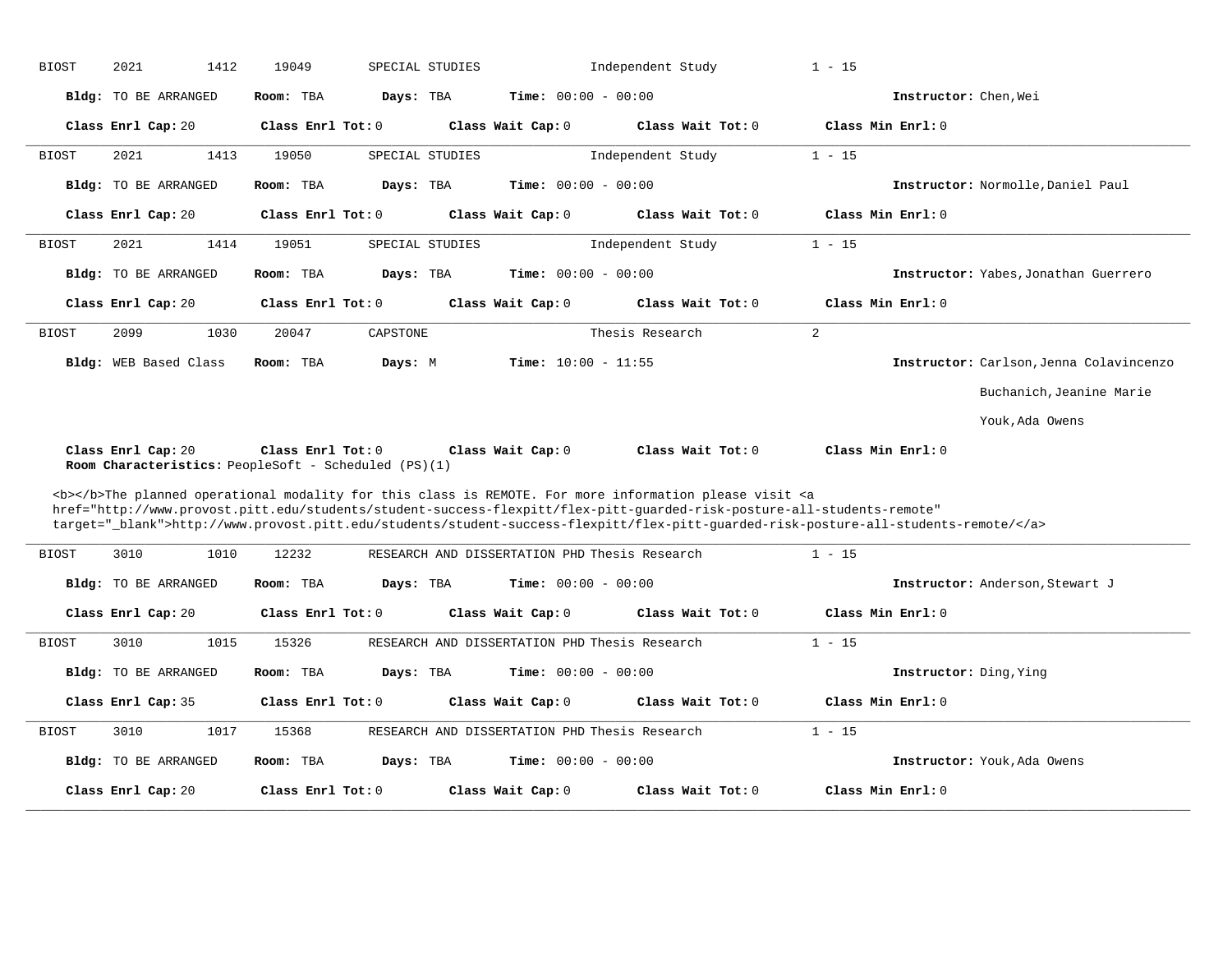#### Report ID: SR201 **University of Pittsburgh** Page No. 71 of 86 **Schedule of Classes for Summer Term 2020-2021** Run Date: 11/09/2020 **Summer Term** Run Time: 06:30:50

| Subject | Catalog Nbr Section Class Nbr | Course Title |                                                                                                     | Component | Units<br>Topics                  |  |
|---------|-------------------------------|--------------|-----------------------------------------------------------------------------------------------------|-----------|----------------------------------|--|
| BIOST   | 3010<br>1020                  | 15327        | RESEARCH AND DISSERTATION PHD Thesis Research                                                       |           | $1 - 15$                         |  |
|         | Bldg: TO BE ARRANGED          | Room: TBA    | <b>Days:</b> TBA <b>Time:</b> $00:00 - 00:00$                                                       |           | Instructor: Bandos, Andriy       |  |
|         |                               |              | Class Enrl Cap: 35 Class Enrl Tot: 0 Class Wait Cap: 0 Class Wait Tot: 0 Class Min Enrl: 0          |           |                                  |  |
| BIOST   | 3010                          | 1040 15328   | RESEARCH AND DISSERTATION PHD Thesis Research                                                       |           | $1 - 15$                         |  |
|         | Bldg: TO BE ARRANGED          |              | <b>Room:</b> TBA <b>Days:</b> TBA <b>Time:</b> 00:00 - 00:00                                        |           | Instructor: Feingold, Eleanor    |  |
|         |                               |              | Class Enrl Cap: 35 Class Enrl Tot: 0 Class Wait Cap: 0 Class Wait Tot: 0                            |           | Class Min Enrl: 0                |  |
| BIOST   | 3010                          | 1045 15329   | RESEARCH AND DISSERTATION PHD Thesis Research                                                       |           | $1 - 15$                         |  |
|         | <b>Bldg:</b> TO BE ARRANGED   |              | Room: TBA $Days:$ TBA $Time: 00:00 - 00:00$                                                         |           | Instructor: Jeong, Jong Hyeon    |  |
|         |                               |              | Class Enrl Cap: 35 Class Enrl Tot: 0 Class Wait Cap: 0 Class Wait Tot: 0 Class Min Enrl: 0          |           |                                  |  |
| BIOST   | 3010                          | 1050 17998   | RESEARCH AND DISSERTATION PHD Thesis Research                                                       |           | $1 - 15$                         |  |
|         | Bldg: TO BE ARRANGED          |              | Room: TBA $\rule{1em}{0.15mm}$ Days: TBA $\rule{1em}{0.15mm}$ Time: $00:00 - 00:00$                 |           | Instructor: Kang, Chae Ryon      |  |
|         |                               |              | Class Enrl Cap: 35 $\qquad$ Class Enrl Tot: 0 $\qquad$ Class Wait Cap: 0 $\qquad$ Class Wait Tot: 0 |           | Class Min Enrl: 0                |  |
| BIOST   | 3010                          | 1055 15330   | RESEARCH AND DISSERTATION PHD Thesis Research                                                       |           | $1 - 15$                         |  |
|         | Bldg: TO BE ARRANGED          |              | Room: TBA $Days:$ TBA $Time: 00:00 - 00:00$                                                         |           | Instructor: Marsh, Gary M        |  |
|         |                               |              | Class Enrl Cap: 35 Class Enrl Tot: 0 Class Wait Cap: 0 Class Wait Tot: 0 Class Min Enrl: 0          |           |                                  |  |
| BIOST   | 3010<br>1060                  | 17999        | RESEARCH AND DISSERTATION PHD Thesis Research                                                       |           | $1 - 15$                         |  |
|         | Bldg: TO BE ARRANGED          |              | Room: TBA $Days:$ TBA $Time: 00:00 - 00:00$                                                         |           | Instructor: Krafty, Robert Todd  |  |
|         |                               |              | Class Enrl Cap: 35 Class Enrl Tot: 0 Class Wait Cap: 0 Class Wait Tot: 0 Class Min Enrl: 0          |           |                                  |  |
| BIOST   | 3010<br>1065                  | 18000        | RESEARCH AND DISSERTATION PHD Thesis Research                                                       |           | $1 - 15$                         |  |
|         | Bldg: TO BE ARRANGED          |              | Room: TBA $Days:$ TBA $Time: 00:00 - 00:00$                                                         |           | Instructor: Park, Yongseok       |  |
|         |                               |              | Class Enrl Cap: 35 Class Enrl Tot: 0 Class Wait Cap: 0 Class Wait Tot: 0                            |           | Class Min Enrl: 0                |  |
| BIOST   | 3010<br>1081                  | 16168        | RESEARCH AND DISSERTATION PHD Thesis Research                                                       |           | $1 - 15$                         |  |
|         | Bldg: TO BE ARRANGED          |              | Room: TBA $\rule{1em}{0.15mm}$ Days: TBA $\rule{1.15mm}]{0.15mm}$ Time: $0.000 - 0.0000$            |           | Instructor: Chang, Chung-Chou Ho |  |
|         | Class Enrl Cap: 35            |              | Class Enrl Tot: $0$ Class Wait Cap: $0$ Class Wait Tot: $0$                                         |           | Class Min Enrl: 0                |  |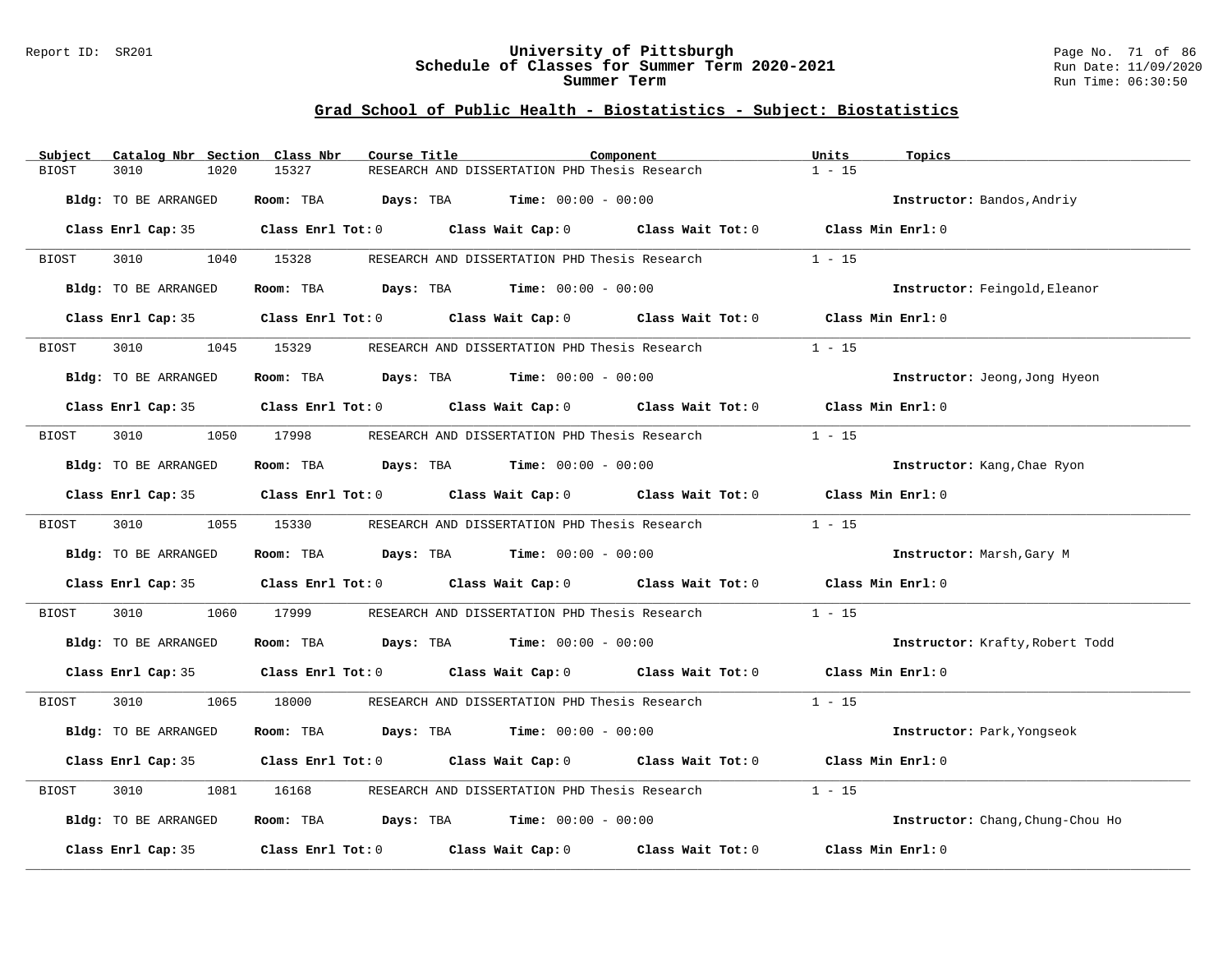| BIOST | 3010<br>1095         | 15364<br>RESEARCH AND DISSERTATION PHD Thesis Research                                              | $1 - 15$                                |
|-------|----------------------|-----------------------------------------------------------------------------------------------------|-----------------------------------------|
|       | Bldg: TO BE ARRANGED | Room: TBA $Days:$ TBA $Time: 00:00 - 00:00$                                                         | Instructor: Tang, Gong                  |
|       |                      | Class Enrl Cap: 20 Class Enrl Tot: 0 Class Wait Cap: 0 Class Wait Tot: 0 Class Min Enrl: 0          |                                         |
| BIOST | 3010 1096 15365      | RESEARCH AND DISSERTATION PHD Thesis Research 1 - 15                                                |                                         |
|       | Bldg: TO BE ARRANGED | Room: TBA $Days:$ TBA Time: $00:00 - 00:00$                                                         | Instructor: Tseng, Chien-Cheng          |
|       |                      | Class Enrl Cap: 20 Class Enrl Tot: 0 Class Wait Cap: 0 Class Wait Tot: 0 Class Min Enrl: 0          |                                         |
|       |                      | BIOST 3010 1097 15366 RESEARCH AND DISSERTATION PHD Thesis Research 1 - 15                          |                                         |
|       | Bldg: TO BE ARRANGED | Room: TBA $Days:$ TBA Time: $00:00 - 00:00$                                                         | Instructor: Wahed, Abdus S              |
|       |                      | Class Enrl Cap: 20 $\qquad$ Class Enrl Tot: 0 $\qquad$ Class Wait Cap: 0 $\qquad$ Class Wait Tot: 0 | Class Min Enrl: 0                       |
| BIOST |                      | 3010 1098 15367 RESEARCH AND DISSERTATION PHD Thesis Research                                       | $1 - 15$                                |
|       | Bldg: TO BE ARRANGED | Room: TBA $Days:$ TBA $Time: 00:00 - 00:00$                                                         | Instructor: Weeks, Daniel E             |
|       |                      | Class Enrl Cap: 20 Class Enrl Tot: 0 Class Wait Cap: 0 Class Wait Tot: 0 Class Min Enrl: 0          |                                         |
| BIOST |                      | 3010 1222 19607 RESEARCH AND DISSERTATION PHD Thesis Research 1 - 15                                |                                         |
|       | Bldg: TO BE ARRANGED | Room: TBA $Days: TBA$ Time: $00:00 - 00:00$                                                         | Instructor: Tang, Lu                    |
|       |                      | Class Enrl Cap: 15 (Class Enrl Tot: 0 (Class Wait Cap: 0 (Class Wait Tot: 0 (Class Min Enrl: 0)     |                                         |
| BIOST |                      | 3010 1411 19060 RESEARCH AND DISSERTATION PHD Thesis Research 1 - 15                                |                                         |
|       | Bldg: TO BE ARRANGED | Room: TBA $Days:$ TBA $Time: 00:00 - 00:00$                                                         | Instructor: Chen, Wei                   |
|       |                      | Class Enrl Cap: 20 $\qquad$ Class Enrl Tot: 0 $\qquad$ Class Wait Cap: 0 $\qquad$ Class Wait Tot: 0 | Class Min Enrl: 0                       |
| BIOST |                      | 3010 1416 19603 RESEARCH AND DISSERTATION PHD Thesis Research                                       | $1 - 15$                                |
|       |                      | Bldg: TO BE ARRANGED Room: TBA Days: TBA Time: 00:00 - 00:00                                        | Instructor: Buchanich, Jeanine Marie    |
|       |                      | Class Enrl Cap: 15 Class Enrl Tot: 0 Class Wait Cap: 0 Class Wait Tot: 0                            | Class Min Enrl: 0                       |
| BIOST |                      | 3010 1417 19604 RESEARCH AND DISSERTATION PHD Thesis Research 1 - 15                                |                                         |
|       | Bldg: TO BE ARRANGED | Room: TBA $Days:$ TBA $Time: 00:00 - 00:00$                                                         | Instructor: Carlson, Jenna Colavincenzo |
|       |                      | Class Enrl Cap: 15 Class Enrl Tot: 0 Class Wait Cap: 0 Class Wait Tot: 0 Class Min Enrl: 0          |                                         |
|       |                      | BIOST 3010 1418 19605 RESEARCH AND DISSERTATION PHD Thesis Research 1 - 15                          |                                         |
|       |                      | Bldg: WEB Based Class Room: TBA Days: TBA Time: 14:00 - 15:00                                       | Instructor: Peddada, Shyamal Das        |
|       |                      | Class Enrl Cap: 15 Class Enrl Tot: 0 Class Wait Cap: 0 Class Wait Tot: 0                            | Class Min Enrl: 0                       |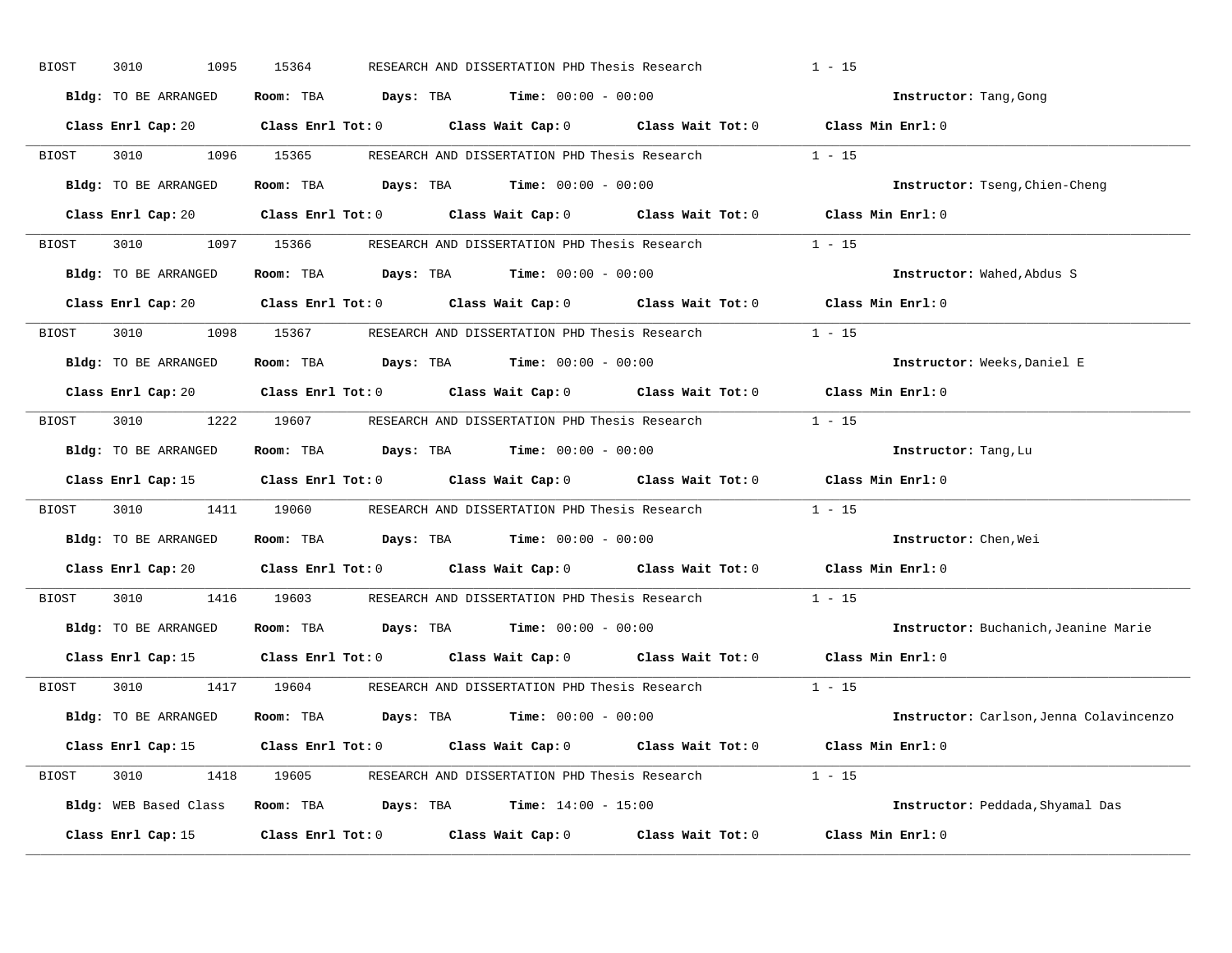#### Report ID: SR201 **University of Pittsburgh** Page No. 73 of 86 **Schedule of Classes for Summer Term 2020-2021** Run Date: 11/09/2020 **Summer Term** Run Time: 06:30:50

# **Grad School of Public Health - Biostatistics - Subject: Biostatistics**

| Subject                                  | Catalog Nbr Section Class Nbr |      |                   | Course Title                 |                                               | Component         |                               | Topics |
|------------------------------------------|-------------------------------|------|-------------------|------------------------------|-----------------------------------------------|-------------------|-------------------------------|--------|
| BIOST                                    | 3010                          | 1419 | 19606             |                              | RESEARCH AND DISSERTATION PHD Thesis Research |                   | $-15$                         |        |
| <b>Bldg:</b> TO BE ARRANGED<br>Room: TBA |                               |      | Days: TBA         | <b>Time:</b> $00:00 - 00:00$ |                                               |                   | Instructor: Pyne, Saumyadipta |        |
|                                          | Class Enrl Cap: 15            |      | Class Enrl Tot: 0 |                              | Class Wait Cap: 0                             | Class Wait Tot: 0 | Class Min Enrl: 0             |        |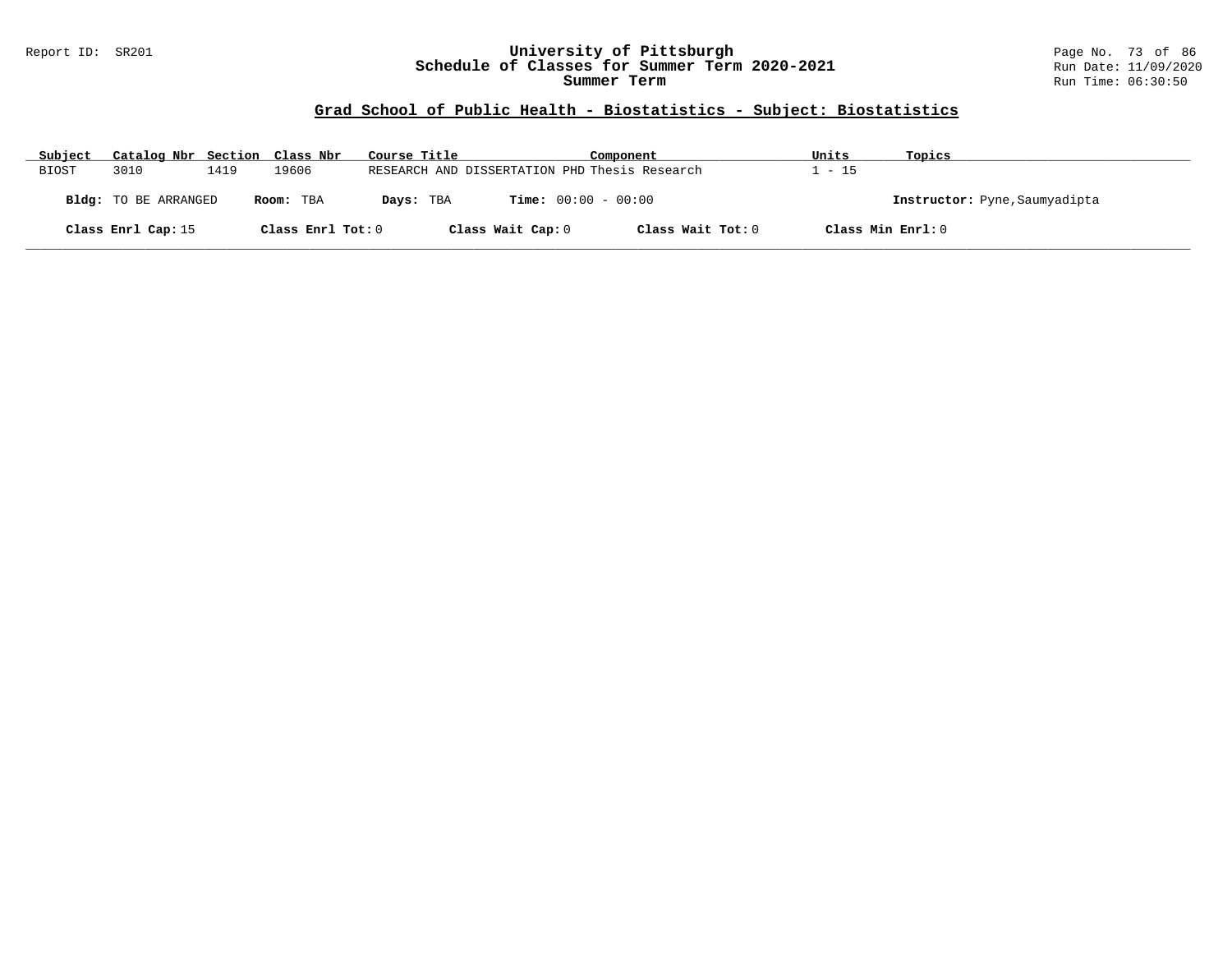# Report ID: SR201 **1988 Mage 10: SR201 University of Pittsburgh** Page No. 74 of 86<br>**Schedule of Classes for Summer Term 2020-2021** Run Date: 11/09/2020 Schedule of Classes for Summer Term 2020-2021

#### **Grad School of Public Health - Environmental and Occupational Health - Subject: Environmtal & Occupatnal Hlth**

| Subject      |                             |      | Catalog Nbr Section Class Nbr | Course Title    |                       | Component        |                   | Units    | Topics            |                               |
|--------------|-----------------------------|------|-------------------------------|-----------------|-----------------------|------------------|-------------------|----------|-------------------|-------------------------------|
| $_{\rm EOH}$ | 2021                        | 1030 | 12239                         | SPECIAL STUDIES |                       | Thesis Research  |                   | $1 - 15$ |                   |                               |
|              | Bldg: TO BE ARRANGED        |      | Room: TBA                     | Days: TBA       | Time: $00:00 - 00:00$ |                  |                   |          |                   | Instructor: Peterson, James   |
|              |                             |      |                               |                 |                       |                  |                   |          |                   | Snyder, Bryanna M             |
|              |                             |      |                               |                 |                       |                  |                   |          |                   | Weaver, Matthew S             |
|              |                             |      |                               |                 |                       |                  |                   |          |                   | Di, Yuanpu                    |
|              |                             |      |                               |                 |                       |                  |                   |          |                   | Morganroth, Sally Ellen       |
|              | Class Enrl Cap: 25          |      | Class Enrl Tot: 0             |                 | Class Wait Cap: 0     |                  | Class Wait Tot: 0 |          | Class Min Enrl: 0 |                               |
| EOH          | 2022                        | 1010 | 12226                         | SPECIAL TOPICS  |                       | Directed Studies |                   | $1 - 3$  |                   |                               |
|              | <b>Bldg:</b> TO BE ARRANGED |      | Room: TBA                     | Days: TBA       | Time: $00:00 - 00:00$ |                  |                   |          |                   | Instructor: Barchowsky, Aaron |
|              |                             |      |                               |                 |                       |                  |                   |          |                   | Di, Yuanpu                    |
|              |                             |      |                               |                 |                       |                  |                   |          |                   | Fabisiak, James P             |
|              |                             |      |                               |                 |                       |                  |                   |          |                   | Goldstein, Bernard D          |
|              |                             |      |                               |                 |                       |                  |                   |          |                   | Kagan, Valerian E             |
|              |                             |      |                               |                 |                       |                  |                   |          |                   | Keohavong, Phouthone          |
|              |                             |      |                               |                 |                       |                  |                   |          |                   | Opresko, Patricia Lynn        |
|              |                             |      |                               |                 |                       |                  |                   |          |                   | Ortiz, Luis A                 |
|              |                             |      |                               |                 |                       |                  |                   |          |                   | Pearce, Linda Lorraine        |
|              |                             |      |                               |                 |                       |                  |                   |          |                   | Peterson, James               |
|              |                             |      |                               |                 |                       |                  |                   |          |                   | Pitt, Bruce                   |
|              |                             |      |                               |                 |                       |                  |                   |          |                   | Weaver, Matthew S             |
|              |                             |      |                               |                 |                       |                  |                   |          |                   | Snyder, Bryanna M             |
|              |                             |      |                               |                 |                       |                  |                   |          |                   | Morganroth, Sally Ellen       |
|              | Class Enrl Cap: 15          |      | Class Enrl Tot: 0             |                 | Class Wait Cap: 0     |                  | Class Wait Tot: 0 |          | Class Min Enrl: 0 |                               |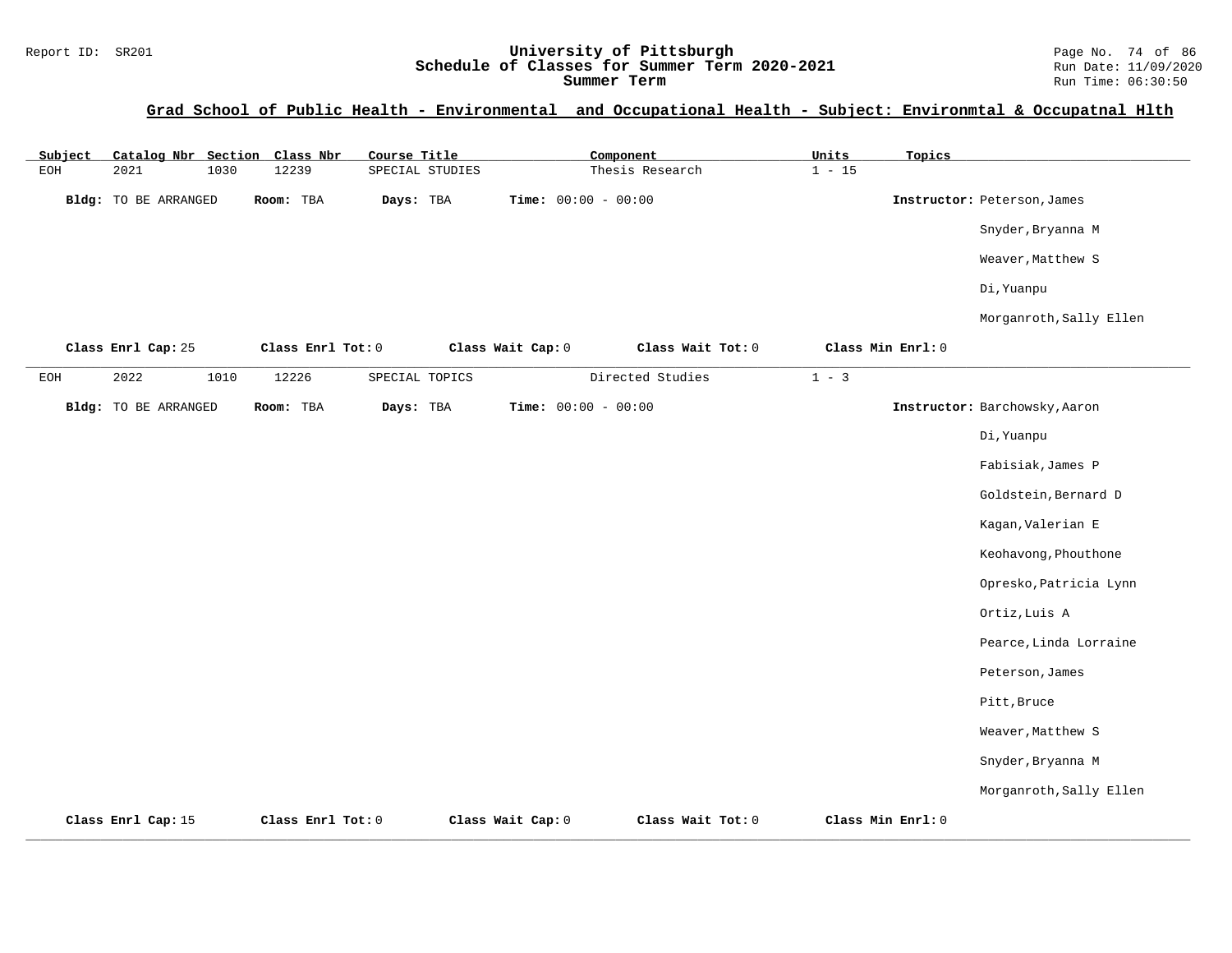# Report ID: SR201 **University of Pittsburgh University of Pittsburgh** Page No. 75 of 86<br>**Schedule of Classes for Summer Term 2020-2021** Run Date: 11/09/2020 Schedule of Classes for Summer Term 2020-2021

**Summer Term** Run Time: 06:30:50

# **Grad School of Public Health - Epidemiology - Subject: Epidemiology**

Subject Catalog Nbr Section Class Nbr Course Title Component Component Units Topics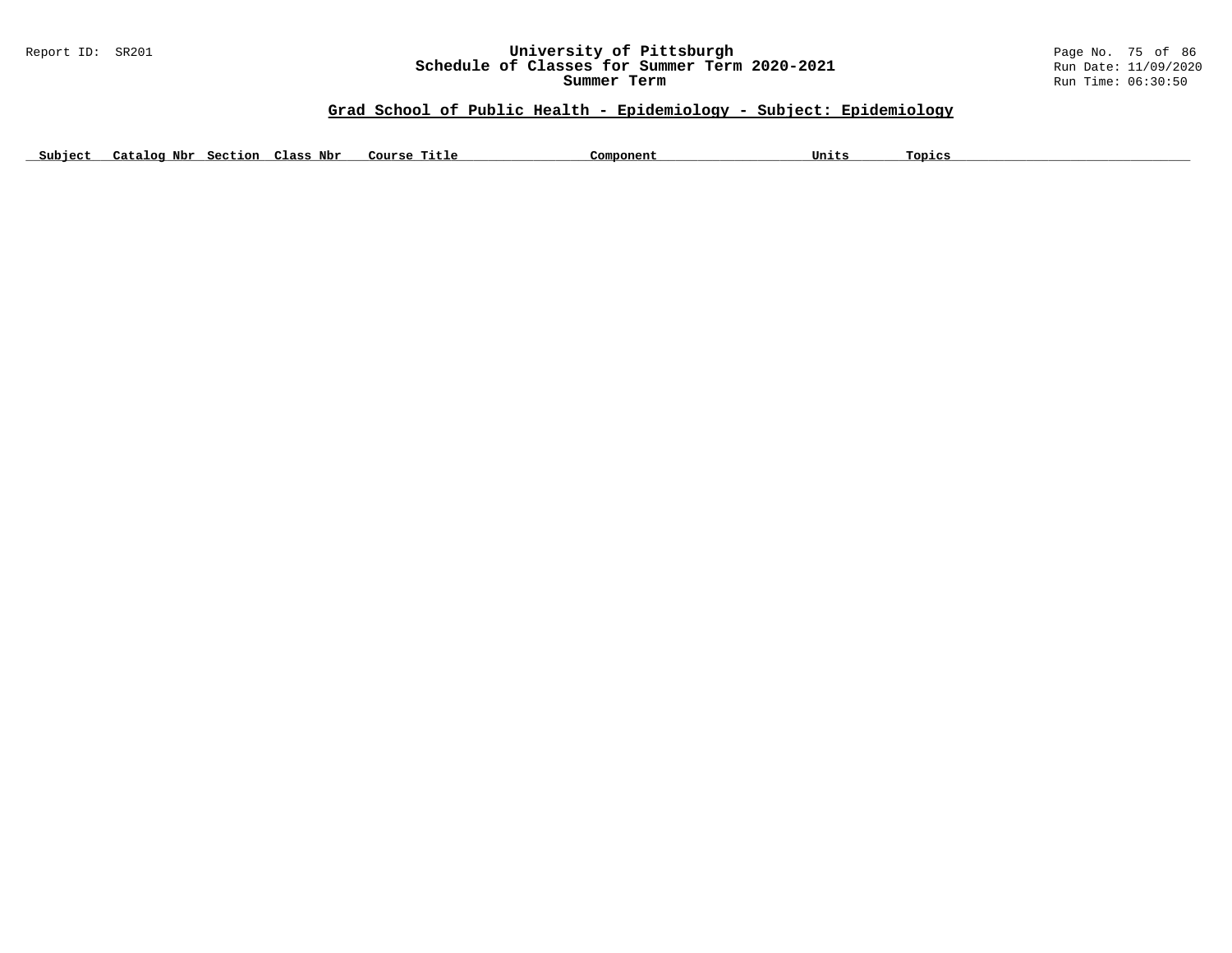#### Report ID: SR201 **University of Pittsburgh** Page No. 76 of 86 **Schedule of Classes for Summer Term 2020-2021** Run Date: 11/09/2020 **Summer Term** Run Time: 06:30:50

# **Grad School of Public Health - Epidemiology - Subject: Epidemiology**

| Subject |                             |      | Catalog Nbr Section Class Nbr | Course Title       |                       | Component         | Units          | Topics            |                                        |
|---------|-----------------------------|------|-------------------------------|--------------------|-----------------------|-------------------|----------------|-------------------|----------------------------------------|
| EPIDEM  | 2215                        | 1010 | 12253                         | TEACHING PRACTICUM |                       | Practicum         | $\overline{a}$ |                   |                                        |
|         | <b>Bldg:</b> TO BE ARRANGED |      | Room: TBA                     | Days: TBA          | Time: $00:00 - 00:00$ |                   |                |                   | Instructor: Barinas-Mitchell, Emma J M |
|         |                             |      |                               |                    |                       |                   |                |                   | Belle, Steven H                        |
|         |                             |      |                               |                    |                       |                   |                |                   | Bodnar, Lisa M                         |
|         |                             |      |                               |                    |                       |                   |                |                   | Bromberger, Joyce T                    |
|         |                             |      |                               |                    |                       |                   |                |                   | Brooks, Maria M                        |
|         |                             |      |                               |                    |                       |                   |                |                   | Burke, Donald S                        |
|         |                             |      |                               |                    |                       |                   |                |                   | Burke, Lora E                          |
|         |                             |      |                               |                    |                       |                   |                |                   | Haggerty, Catherine L                  |
|         |                             |      |                               |                    |                       |                   |                |                   | Cauley, Jane A                         |
|         |                             |      |                               |                    |                       |                   |                |                   | Cornelius, Marie D                     |
|         |                             |      |                               |                    |                       |                   |                |                   | Dorman, Janice S                       |
|         |                             |      |                               |                    |                       |                   |                |                   | Fabio, Anthony                         |
|         |                             |      |                               |                    |                       |                   |                |                   | Ganguli, Mary                          |
|         |                             |      |                               |                    |                       |                   |                |                   | Harrison, Lee H                        |
|         |                             |      |                               |                    |                       |                   |                |                   | Kingsley, Lawrence A                   |
|         |                             |      |                               |                    |                       |                   |                |                   | Kriska, Andrea Marie                   |
|         |                             |      |                               |                    |                       |                   |                |                   | Richardson, Gale A                     |
|         |                             |      |                               |                    |                       |                   |                |                   | Orchard, Trevor J                      |
|         |                             |      |                               |                    |                       |                   |                |                   | Newman, Anne B                         |
|         |                             |      |                               |                    |                       |                   |                |                   | Matthews, Karen A                      |
|         | Class Enrl Cap: 35          |      | Class Enrl Tot: 0             |                    | Class Wait Cap: 0     | Class Wait Tot: 0 |                | Class Min Enrl: 0 |                                        |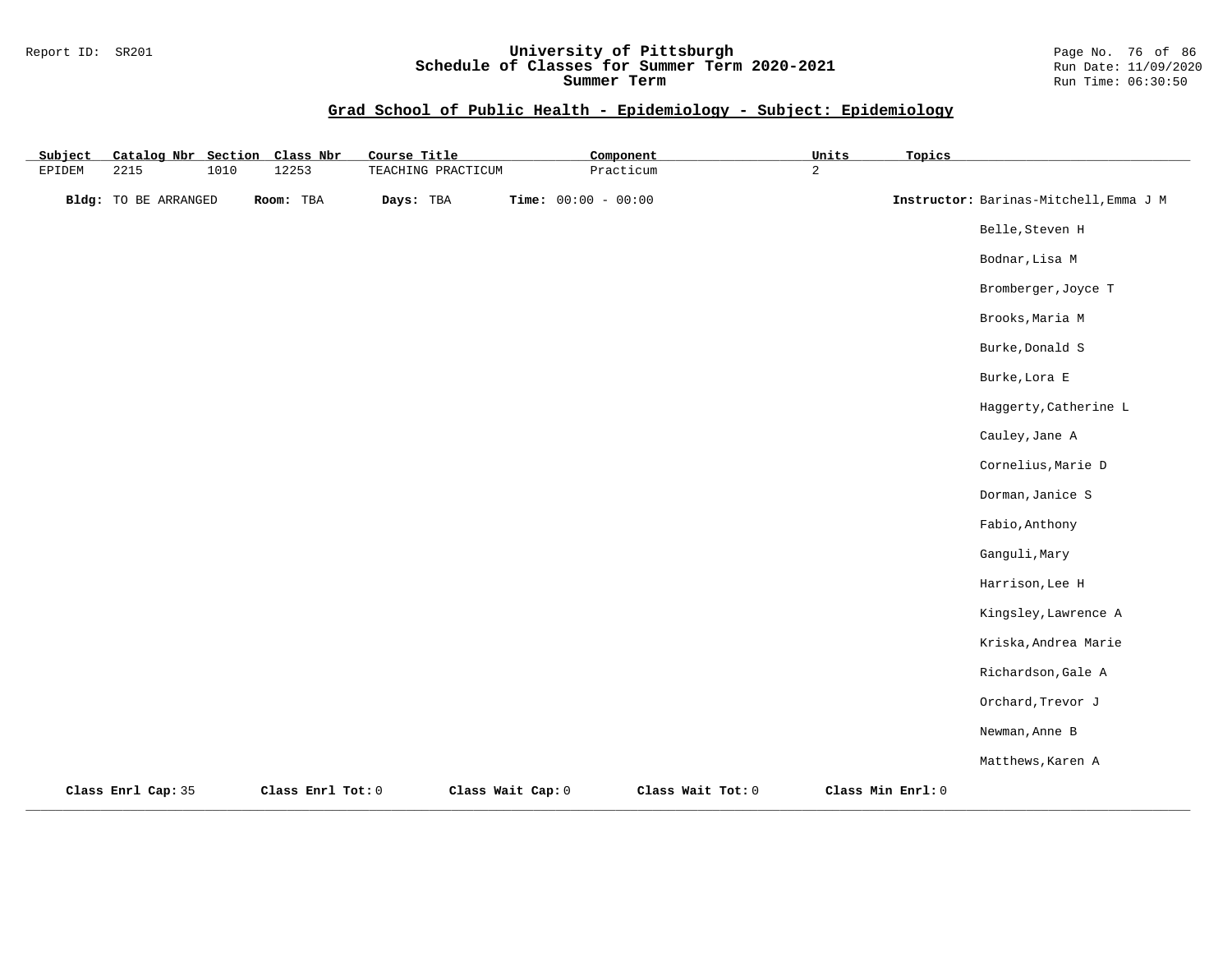# **Grad School of Public Health - Office of the Dean, Grad School of Public Health - Subject: FT Diss Study PUB HL**

| Subject     | Catalog Nbr Section Class Nbr |      |                   | Course Title                                        | Component         | Units             | Topics            |
|-------------|-------------------------------|------|-------------------|-----------------------------------------------------|-------------------|-------------------|-------------------|
| <b>FTDR</b> | 3999                          | 1020 | 12250             | FULL-TIME DISSERTATION STUDY Full Time Dissertation |                   |                   |                   |
|             | Bldg: TO BE ARRANGED          |      | Room: TBA         | <b>Time:</b> $00:00 - 00:00$<br>Days: TBA           |                   |                   | Instructor: Staff |
|             | Class Enrl Cap: 999           |      | Class Enrl Tot: 0 | Class Wait Cap: 0                                   | Class Wait Tot: 0 | Class Min Enrl: 0 |                   |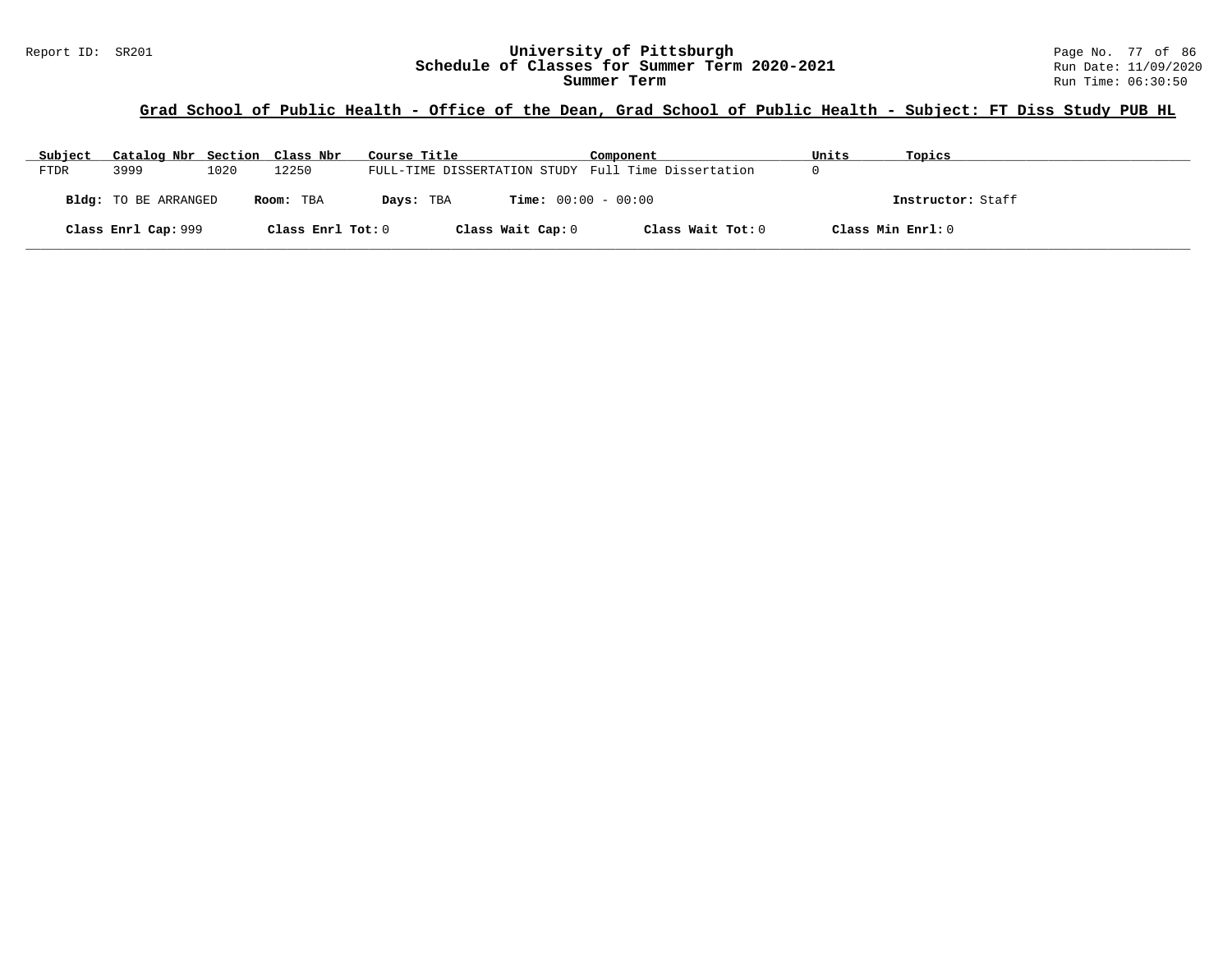# Report ID: SR201 **1988 Mage 10: SR201 University of Pittsburgh** Page No. 78 of 86<br>**Schedule of Classes for Summer Term 2020-2021** Run Date: 11/09/2020 Schedule of Classes for Summer Term 2020-2021

#### **Grad School of Public Health - Office of the Dean, Grad School of Public Health - Subject: Public Health**

| Subject | Catalog Nbr Section Class Nbr | Course Title                                                                                       |                                                 | Component                                       |                   | Topics                         |
|---------|-------------------------------|----------------------------------------------------------------------------------------------------|-------------------------------------------------|-------------------------------------------------|-------------------|--------------------------------|
| PUBHLT  | 2002<br>1070                  | 14273<br>ESSAY-MMPH                                                                                |                                                 | Thesis Research                                 | $1 - 2$           |                                |
|         | Bldg: TO BE ARRANGED          | Room: TBA<br><b>Days:</b> TBA <b>Time:</b> $00:00 - 00:00$                                         |                                                 |                                                 |                   | Instructor: Finegold, David N  |
|         | Class Enrl Cap: 30            | Class Enrl Tot: 0 Class Wait Cap: 0 Class Wait Tot: 0 Class Min Enrl: 0                            |                                                 |                                                 |                   |                                |
| PUBHLT  | 2019<br>1020                  | 15865                                                                                              | PUBLIC HEALTH SPECIAL STUDIES Independent Study |                                                 | $1 - 15$          |                                |
|         | Bldg: TO BE ARRANGED          | $\texttt{Davis:}$ TBA $\texttt{Time:}$ 00:00 - 00:00<br>Room: TBA                                  |                                                 |                                                 |                   | Instructor: Finegold, David N  |
|         | Class Enrl Cap: 99            | Class Enrl Tot: 0 $\qquad$ Class Wait Cap: 0 $\qquad$ Class Wait Tot: 0 $\qquad$ Class Min Enrl: 0 |                                                 |                                                 |                   |                                |
| PUBHLT  | 2019<br>1030                  | 15866                                                                                              | PUBLIC HEALTH SPECIAL STUDIES Independent Study |                                                 | $1 - 15$          |                                |
|         | Bldg: TO BE ARRANGED          | Room: TBA $Days:$ TBA $Time: 00:00 - 00:00$                                                        |                                                 |                                                 |                   | Instructor: Markovic, Nina     |
|         |                               | Class Enrl Cap: 99 Class Enrl Tot: 0 Class Wait Cap: 0 Class Wait Tot: 0 Class Min Enrl: 0         |                                                 |                                                 |                   |                                |
| PUBHLT  | 1070<br>2019                  | 15867                                                                                              |                                                 | PUBLIC HEALTH SPECIAL STUDIES Independent Study | $1 - 15$          |                                |
|         | Bldg: TO BE ARRANGED          | <b>Room:</b> TBA <b>Days:</b> TBA <b>Time:</b> 00:00 - 00:00                                       |                                                 |                                                 |                   | Instructor: Friedman, Mackey R |
|         | Class Enrl Cap: 99            | Class Enrl Tot: 0 Class Wait Cap: 0 Class Wait Tot: 0 Class Min Enrl: 0                            |                                                 |                                                 |                   |                                |
| PUBHLT  | 2019<br>1080                  | 15868                                                                                              |                                                 | PUBLIC HEALTH SPECIAL STUDIES Independent Study | $1 - 15$          |                                |
|         | Bldg: TO BE ARRANGED          | Room: TBA $Days:$ TBA $Time: 00:00 - 00:00$                                                        |                                                 |                                                 |                   | Instructor: Egan, James Erin   |
|         | Class Enrl Cap: 99            | Class Enrl Tot: 0 Class Wait Cap: 0 Class Wait Tot: 0 Class Min Enrl: 0                            |                                                 |                                                 |                   |                                |
| PUBHLT  | 2026<br>1050                  | 16004<br>GLOBAL HEALTH PRACTICUM                                                                   |                                                 | Practicum                                       | $1 - 3$           |                                |
|         | Bldg: TO BE ARRANGED          | Room: TBA $Days:$ TBA $Time: 00:00 - 00:00$                                                        |                                                 |                                                 |                   | Instructor: Russell, Joanne L  |
|         | Class Enrl Cap: 10            | Class Enrl Tot: $0$ Class Wait Cap: $0$ Class Wait Tot: $0$ Class Min Enrl: $0$                    |                                                 |                                                 |                   |                                |
| PUBHLT  | 2029<br>1010                  | 17878<br>MMPH PRACTICUM                                                                            |                                                 | Practicum                                       | $1 - 3$           |                                |
|         | Bldg: TO BE ARRANGED          | Room: TBA $Days:$ TBA $Time: 00:00 - 00:00$                                                        |                                                 |                                                 |                   | Instructor: Finegold, David N  |
|         |                               | Class Enrl Cap: 24 Class Enrl Tot: 0 Class Wait Cap: 0 Class Wait Tot: 0                           |                                                 |                                                 | Class Min Enrl: 0 |                                |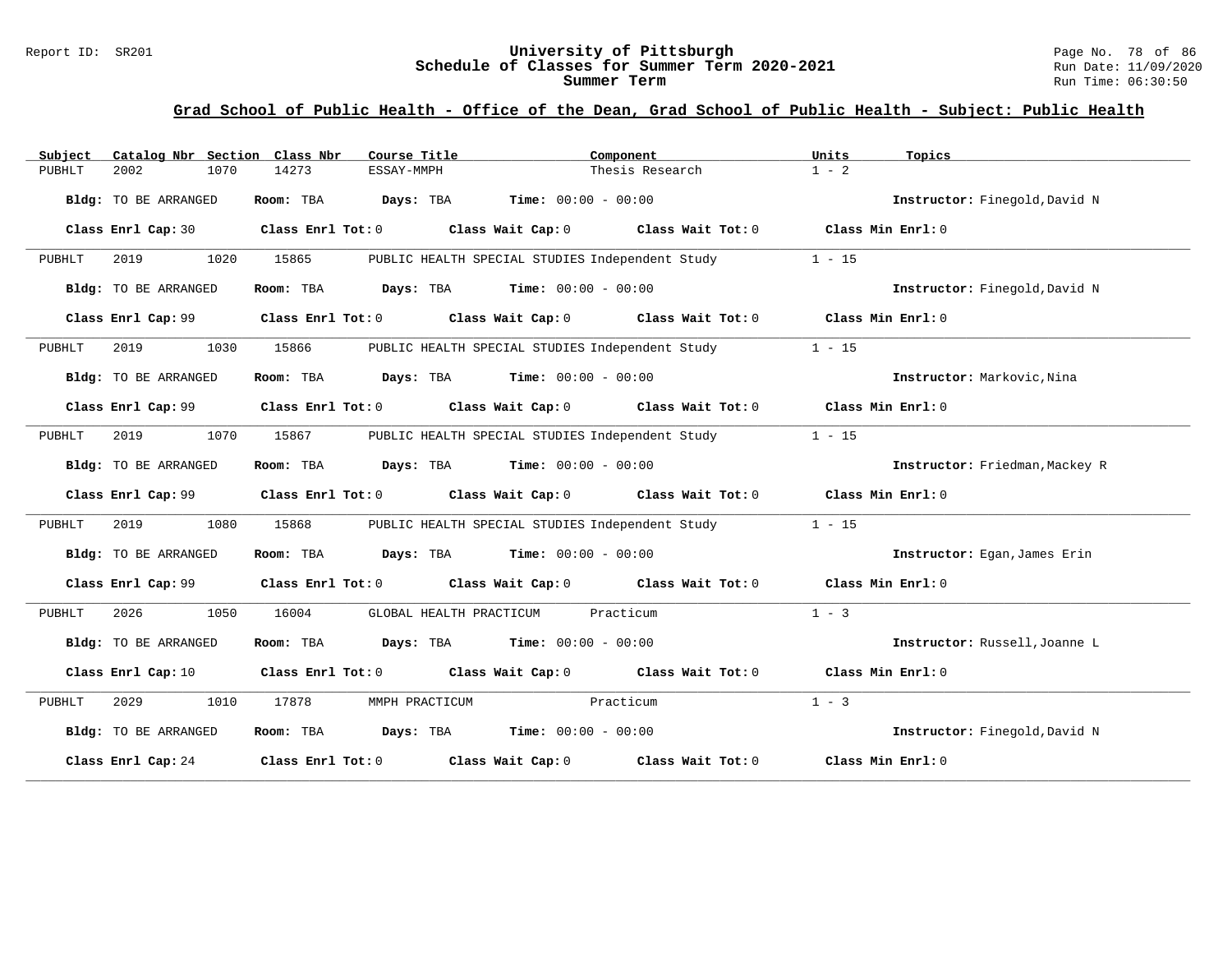#### Report ID: SR201 **University of Pittsburgh** Page No. 79 of 86 **Schedule of Classes for Summer Term 2020-2021** Run Date: 11/09/2020 **Summer Term** Run Time: 06:30:50

# **Grad School of Public Health - Health Policy and Management - Subject: Health Policy and Management**

| Subject              |                   | Catalog Nbr Section Class Nbr | Course Title                                                   |                                                                                            | Component                                                                       | Units             | Topics                                      |
|----------------------|-------------------|-------------------------------|----------------------------------------------------------------|--------------------------------------------------------------------------------------------|---------------------------------------------------------------------------------|-------------------|---------------------------------------------|
| 2025<br>HPM          | 1010              | 12238                         | HPM PRACTICUM                                                  |                                                                                            | Practicum                                                                       |                   |                                             |
| Bldg: TO BE ARRANGED |                   |                               | Room: TBA $Days:$ TBA $Time: 00:00 - 00:00$                    |                                                                                            |                                                                                 |                   | Instructor: Van Nostrand, Elizabeth Ferrell |
|                      |                   |                               |                                                                | Class Enrl Cap: 20 Class Enrl Tot: 0 Class Wait Cap: 0 Class Wait Tot: 0 Class Min Enrl: 0 |                                                                                 |                   |                                             |
| HPM                  |                   | 1005 12243                    | ESSAY-HA                                                       |                                                                                            | Thesis Research                                                                 | $1 - 3$           |                                             |
| Bldg: TO BE ARRANGED |                   |                               | Room: TBA $Days:$ TBA $Time: 00:00 - 00:00$                    |                                                                                            |                                                                                 |                   | Instructor: Bryce, Cindy L                  |
|                      | Class Enrl Cap: 3 |                               |                                                                |                                                                                            | Class Enrl Tot: 0 Class Wait Cap: 0 Class Wait Tot: 0                           | Class Min Enrl: 0 |                                             |
| 2037<br>HPM          | 1025              | 14811                         | ESSAY-HA                                                       |                                                                                            | Thesis Research                                                                 | $1 - 3$           |                                             |
| Bldg: TO BE ARRANGED |                   |                               | Room: TBA $Days:$ TBA Time: $00:00 - 00:00$                    |                                                                                            |                                                                                 |                   | Instructor: Barron, Gerald Mark             |
|                      | Class Enrl Cap: 3 |                               |                                                                |                                                                                            | Class Enrl Tot: $0$ Class Wait Cap: $0$ Class Wait Tot: $0$                     | Class Min Enrl: 0 |                                             |
| HPM                  | 2037 1030 12240   |                               | ESSAY-HA                                                       |                                                                                            | Thesis Research                                                                 | $1 - 3$           |                                             |
| Bldg: TO BE ARRANGED |                   |                               | Room: TBA $Days:$ TBA $Time: 00:00 - 00:00$                    |                                                                                            |                                                                                 |                   | Instructor: Degenholtz, Howard B            |
|                      | Class Enrl Cap: 3 |                               |                                                                |                                                                                            | Class Enrl Tot: $0$ Class Wait Cap: $0$ Class Wait Tot: $0$                     | Class Min Enrl: 0 |                                             |
| <b>HPM</b>           | 2037 1035 15423   |                               | ESSAY-HA                                                       |                                                                                            | Thesis Research                                                                 | $1 - 3$           |                                             |
| Bldg: TO BE ARRANGED |                   |                               | Room: TBA $\rule{1em}{0.15mm}$ Days: TBA Time: $00:00 - 00:00$ |                                                                                            |                                                                                 |                   | Instructor: Roberts, Mark Stenius           |
|                      | Class Enrl Cap: 5 |                               |                                                                |                                                                                            | Class Enrl Tot: 0 Class Wait Cap: 0 Class Wait Tot: 0                           | Class Min Enrl: 0 |                                             |
| 2037<br>HPM          | 1040              | 12241                         | ESSAY-HA                                                       |                                                                                            | Thesis Research                                                                 | $1 - 3$           |                                             |
| Bldg: TO BE ARRANGED |                   |                               | Room: TBA $Days:$ TBA $Time: 00:00 - 00:00$                    |                                                                                            |                                                                                 |                   | Instructor: Donohue, Julie Marie            |
|                      | Class Enrl Cap: 3 |                               |                                                                |                                                                                            | Class Enrl Tot: $0$ Class Wait Cap: $0$ Class Wait Tot: $0$ Class Min Enrl: $0$ |                   |                                             |
| HPM                  | 2037              | 1050 12242                    | ESSAY-HA                                                       |                                                                                            | Thesis Research                                                                 | $1 - 3$           |                                             |
| Bldg: TO BE ARRANGED |                   | Room: TBA                     | $\texttt{Davis:}$ TBA $\texttt{Time:}$ 00:00 - 00:00           |                                                                                            |                                                                                 |                   | Instructor: Friede, Samuel A                |
|                      | Class Enrl Cap: 3 |                               |                                                                |                                                                                            | Class Enrl Tot: $0$ Class Wait Cap: $0$ Class Wait Tot: $0$                     | Class Min Enrl: 0 |                                             |
| 2037<br>HPM          | 1095              | 16285                         | ESSAY-HA                                                       |                                                                                            | Thesis Research                                                                 | $1 - 3$           |                                             |
| Bldg: TO BE ARRANGED |                   |                               | Room: TBA $\rule{1em}{0.15mm}$ Days: TBA Time: $00:00 - 00:00$ |                                                                                            |                                                                                 |                   | Instructor: Broom, Kevin D                  |
| Class Enrl Cap: 8    |                   |                               |                                                                |                                                                                            | Class Enrl Tot: 0 Class Wait Cap: 0 Class Wait Tot: 0                           | Class Min Enrl: 0 |                                             |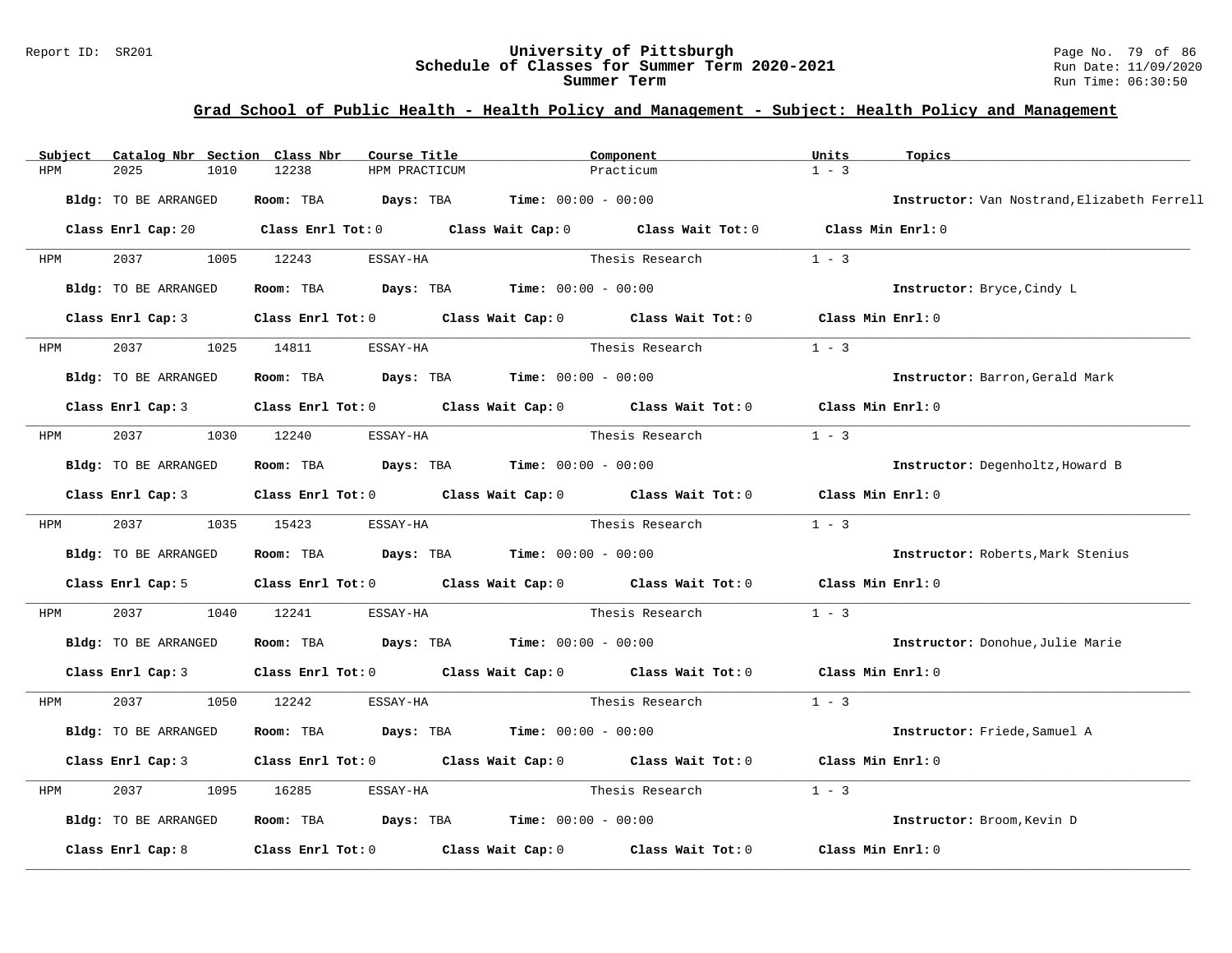| HPM        | 2037<br>1096         | 16890<br>ESSAY-HA                                                                                                              |                                                     | Thesis Research                                | $1 - 3$                                     |
|------------|----------------------|--------------------------------------------------------------------------------------------------------------------------------|-----------------------------------------------------|------------------------------------------------|---------------------------------------------|
|            | Bldg: TO BE ARRANGED | Room: TBA $Days:$ TBA $Time: 00:00 - 00:00$                                                                                    |                                                     |                                                | Instructor: Hershey, Tina Batra             |
|            | Class Enrl Cap: 5    | Class Enrl Tot: 0 Class Wait Cap: 0 Class Wait Tot: 0 Class Min Enrl: 0                                                        |                                                     |                                                |                                             |
| HPM        | 2037                 | 1097 16891<br>ESSAY-HA                                                                                                         |                                                     | Thesis Research                                | $1 - 3$                                     |
|            | Bldg: TO BE ARRANGED | Room: TBA $Days:$ TBA $Time: 00:00 - 00:00$                                                                                    |                                                     |                                                | Instructor: Van Nostrand, Elizabeth Ferrell |
|            | Class Enrl Cap: 5    | Class Enrl Tot: 0 Class Wait Cap: 0 Class Wait Tot: 0 Class Min Enrl: 0                                                        |                                                     |                                                |                                             |
| HPM        | 2115                 | 1010 12200                                                                                                                     | HPM MANAGEMENT RESIDENCY Practicum                  |                                                | $\mathbf{1}$                                |
|            | Bldg: TO BE ARRANGED | Room: TBA Days: TBA Time: $00:00 - 00:00$                                                                                      |                                                     |                                                | Instructor: Friede, Samuel A                |
|            |                      | Class Enrl Cap: 40 $\qquad$ Class Enrl Tot: 0 $\qquad$ Class Wait Cap: 0 $\qquad$ Class Wait Tot: 0 $\qquad$ Class Min Enrl: 0 |                                                     |                                                |                                             |
| <b>HPM</b> | 2205 320             | 1010 12247                                                                                                                     |                                                     | INDEPENDENT STUDY-HA 1ndependent Study 1 - 3   |                                             |
|            | Bldg: TO BE ARRANGED | Room: TBA $Days:$ TBA $Time:$ $00:00 - 00:00$                                                                                  |                                                     |                                                | Instructor: Bryce, Cindy L                  |
|            |                      | Class Enrl Cap: 30 Class Enrl Tot: 0 Class Wait Cap: 0 Class Wait Tot: 0 Class Min Enrl: 0                                     |                                                     |                                                |                                             |
| <b>HPM</b> |                      | 2205 1030 12244 INDEPENDENT STUDY-HA Independent Study 1 - 3                                                                   |                                                     |                                                |                                             |
|            | Bldg: TO BE ARRANGED | Room: TBA                                                                                                                      | $\texttt{DayS:}$ TBA $\texttt{Time:}$ 00:00 - 00:00 |                                                | Instructor: Degenholtz, Howard B            |
|            |                      | Class Enrl Cap: 30 Class Enrl Tot: 0 Class Wait Cap: 0 Class Wait Tot: 0 Class Min Enrl: 0                                     |                                                     |                                                |                                             |
| HPM        | 2205<br>1040         | 12245 INDEPENDENT STUDY-HA Independent Study 1 - 3                                                                             |                                                     |                                                |                                             |
|            | Bldg: TO BE ARRANGED | Room: TBA                                                                                                                      | $\texttt{DayS:}$ TBA $\texttt{Time:}$ 00:00 - 00:00 |                                                | Instructor: Donohue, Julie Marie            |
|            |                      | Class Enrl Cap: 30 $\qquad$ Class Enrl Tot: 0 $\qquad$ Class Wait Cap: 0 $\qquad$ Class Wait Tot: 0                            |                                                     |                                                | Class Min Enrl: 0                           |
| HPM        | 2205<br>1045         | 18194                                                                                                                          |                                                     | INDEPENDENT STUDY-HA Independent Study         | $1 - 3$                                     |
|            | Bldg: TO BE ARRANGED | Room: TBA $Days:$ TBA $Time: 00:00 - 00:00$                                                                                    |                                                     |                                                | Instructor: Jalal, Hawre J                  |
|            |                      | Class Enrl Cap: 15 $\qquad$ Class Enrl Tot: 0 $\qquad$ Class Wait Cap: 0 $\qquad$ Class Wait Tot: 0                            |                                                     |                                                | Class Min Enrl: 0                           |
| HPM        | 2205                 | 1050 12246                                                                                                                     |                                                     | INDEPENDENT STUDY-HA 1 Didependent Study 1 - 3 |                                             |
|            | Bldg: TO BE ARRANGED | Room: TBA $\rule{1em}{0.5em}$ Days: TBA Time: $00:00 - 00:00$                                                                  |                                                     |                                                | Instructor: Friede, Samuel A                |
|            |                      | Class Enrl Cap: 30 Class Enrl Tot: 0 Class Wait Cap: 0 Class Wait Tot: 0 Class Min Enrl: 0                                     |                                                     |                                                |                                             |
| HPM        | 2205                 | 1085 16287 INDEPENDENT STUDY-HA Independent Study 1 - 3                                                                        |                                                     |                                                |                                             |
|            | Bldg: TO BE ARRANGED | Room: TBA $Days:$ TBA Time: $00:00 - 00:00$                                                                                    |                                                     |                                                | Instructor: Van Nostrand, Elizabeth Ferrell |
|            | Class Enrl Cap: 8    | Class Enrl Tot: 0                                                                                                              |                                                     | Class Wait Cap: 0 Class Wait Tot: 0            | Class Min Enrl: 0                           |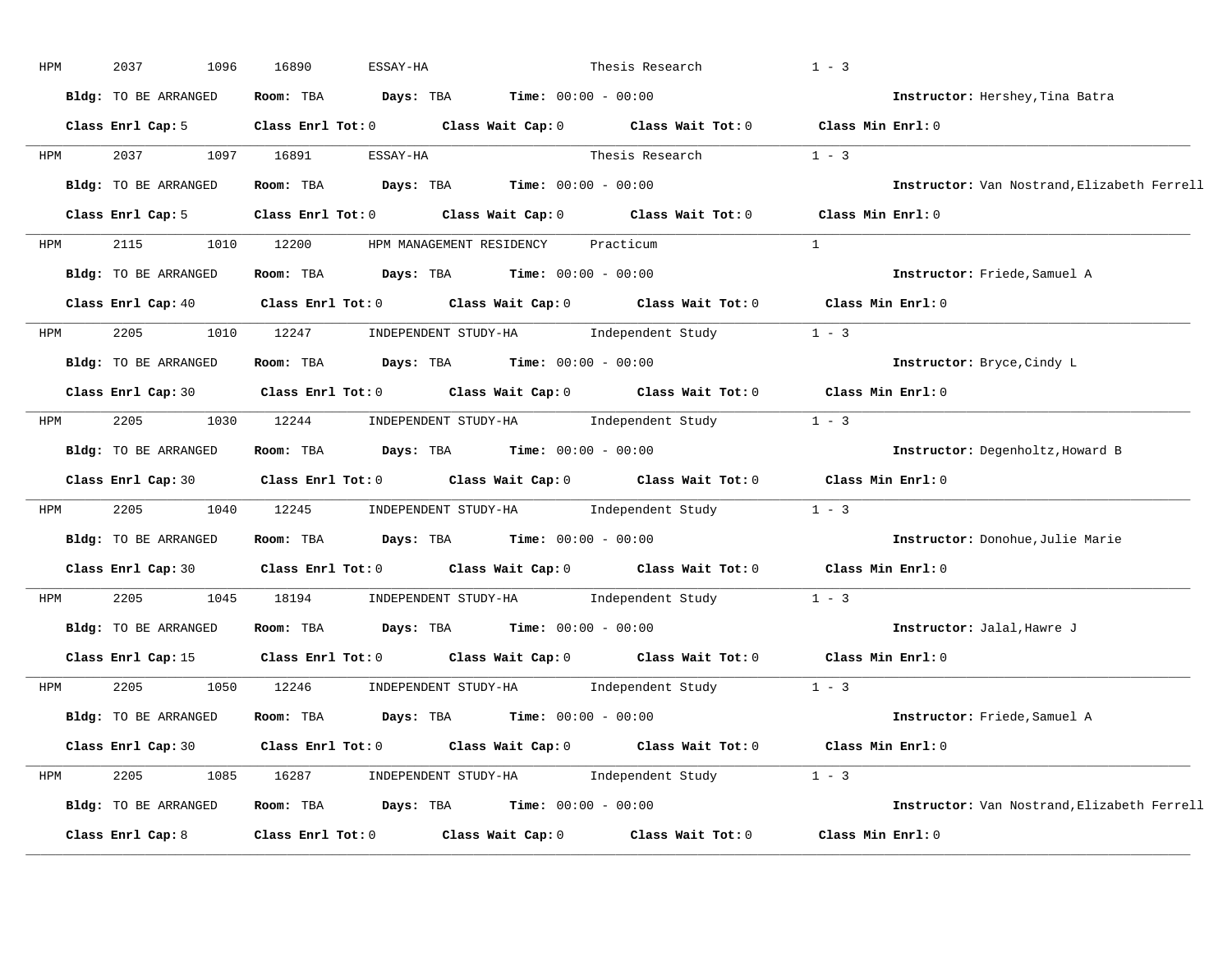# **Grad School of Public Health - Health Policy and Management - Subject: Health Policy and Management**

| Subject    | Catalog Nbr Section Class Nbr |                     | Course Title         | Component                    |                     | Units               | Topics                            |
|------------|-------------------------------|---------------------|----------------------|------------------------------|---------------------|---------------------|-----------------------------------|
| <b>HPM</b> | 2205                          | 1091<br>15424       | INDEPENDENT STUDY-HA |                              | Independent Study   | $1 - 3$             |                                   |
|            | <b>Bldg:</b> TO BE ARRANGED   | Room: TBA           | Days: TBA            | <b>Time:</b> $00:00 - 00:00$ |                     |                     | Instructor: Roberts, Mark Stenius |
|            | Class Enrl Cap: 5             | Class Enrl Tot: $0$ |                      | Class Wait Cap: 0            | Class Wait $Tot: 0$ | Class Min $Enrl: 0$ |                                   |
| <b>HPM</b> | 2205                          | 16893<br>1092       | INDEPENDENT STUDY-HA |                              | Independent Study   | $1 - 3$             |                                   |
|            | <b>Bldg:</b> TO BE ARRANGED   | Room: TBA           | Days: TBA            | <b>Time:</b> $00:00 - 00:00$ |                     |                     | Instructor: Broom, Kevin D        |
|            | Class Enrl Cap: 15            |                     | Class Enrl Tot: 0    | Class Wait Cap: 0            | Class Wait $Tot: 0$ | Class Min $Enrl: 0$ |                                   |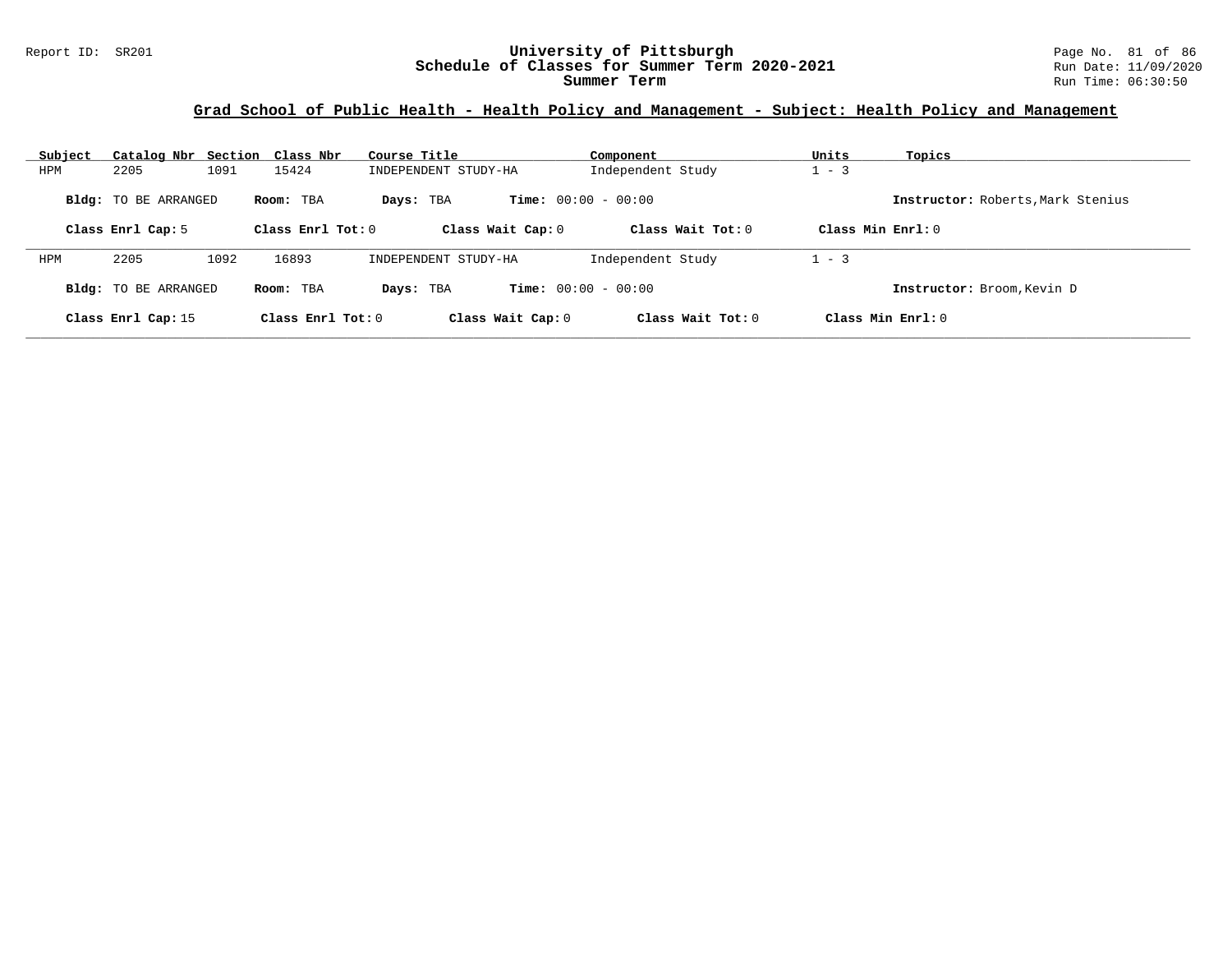#### Report ID: SR201 **University of Pittsburgh** Page No. 82 of 86 **Schedule of Classes for Summer Term 2020-2021** Run Date: 11/09/2020 **Summer Term** Run Time: 06:30:50

#### **Grad School of Public Health - Human Genetics - Subject: Human Genetics**

| Subject | Catalog Nbr Section Class Nbr |      |                   | Course Title |                   | Component                               |                   | Units             | Topics                              |
|---------|-------------------------------|------|-------------------|--------------|-------------------|-----------------------------------------|-------------------|-------------------|-------------------------------------|
| HUGEN   | 2050                          | 1050 | 14788             |              |                   | PUBLIC HEALTH GENETICS PRACTCMPracticum |                   | - 6               |                                     |
|         | Bldg: TO BE ARRANGED          |      | Room: TBA         |              | Days: TBA         | <b>Time:</b> $00:00 - 00:00$            |                   |                   | Instructor: Kammerer, Candace Marie |
|         | Class Enrl Cap: 30            |      | Class Enrl Tot: 0 |              | Class Wait Cap: 0 |                                         | Class Wait Tot: 0 | Class Min Enrl: 0 |                                     |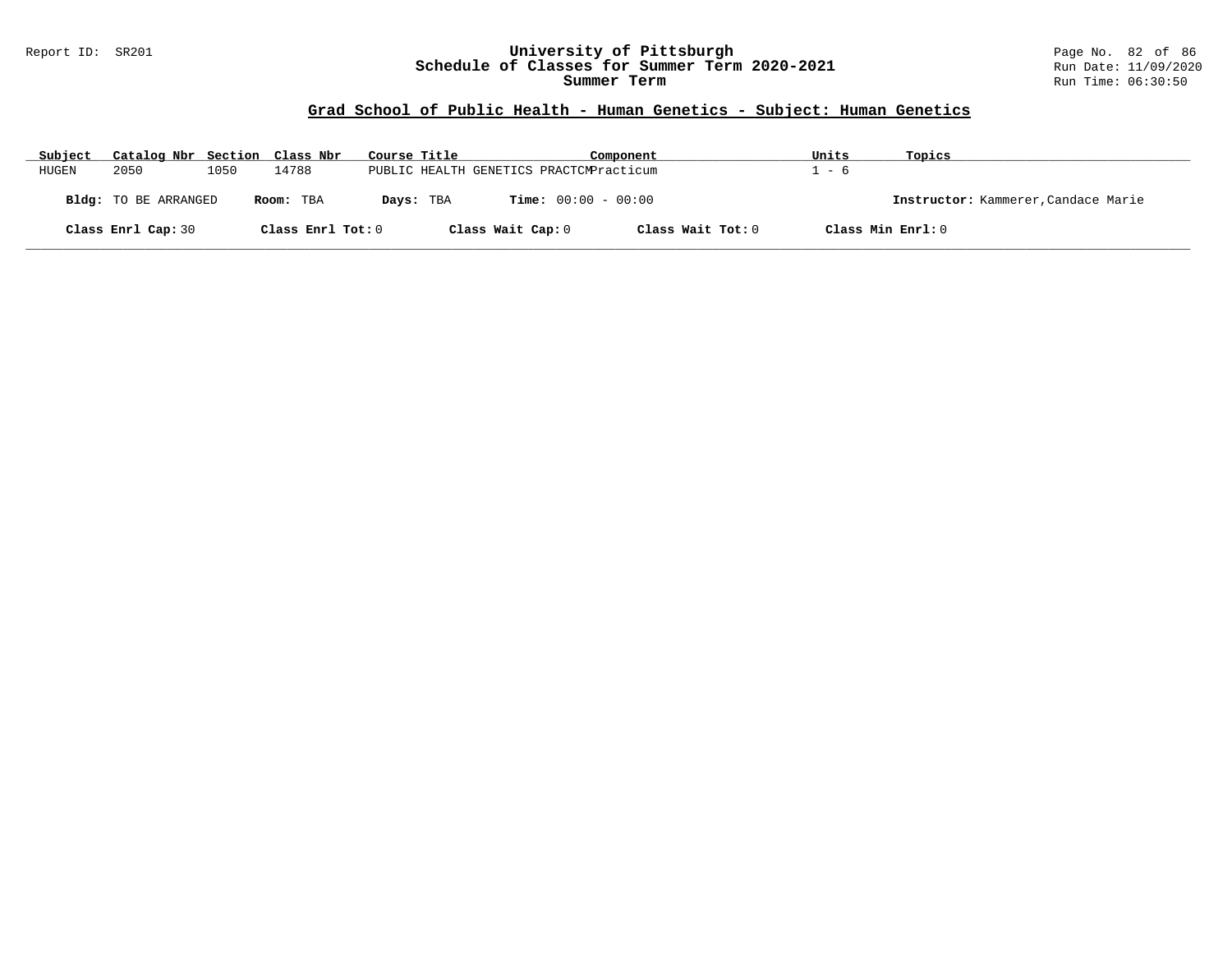#### Report ID: SR201 **University of Pittsburgh** Page No. 83 of 86 **Schedule of Classes for Summer Term 2020-2021** Run Date: 11/09/2020 **Summer Term** Run Time: 06:30:50

# **Grad School of Public Health - Infectious Diseases and Microbiology - Subject: Infct Disease & Microbiology**

| Subject | Catalog Nbr Section Class Nbr                              |      |                   | Course Title |                   | Component                               |                   | Units   | Topics            |                            |
|---------|------------------------------------------------------------|------|-------------------|--------------|-------------------|-----------------------------------------|-------------------|---------|-------------------|----------------------------|
| IDM     | 2007                                                       | 1010 | 14255             |              |                   | PH COMMUNICABLE DISEASE PRACM Practicum |                   | $1 - 3$ |                   |                            |
|         | Bldg: TO BE ARRANGED                                       |      | Room: TBA         | Days: TBA    |                   | Time: $00:00 - 00:00$                   |                   |         |                   | Instructor: Frank, Linda   |
|         |                                                            |      |                   |              |                   |                                         |                   |         |                   | Kingsley, Lawrence A       |
|         |                                                            |      |                   |              |                   |                                         |                   |         |                   | Ayyavoo, Velpandi          |
|         |                                                            |      |                   |              |                   |                                         |                   |         |                   | Barratt Boyes, Simon M     |
|         |                                                            |      |                   |              |                   |                                         |                   |         |                   | Chen, Yue                  |
|         |                                                            |      |                   |              |                   |                                         |                   |         |                   | Gupta, Phalguni            |
|         |                                                            |      |                   |              |                   |                                         |                   |         |                   | Harrison, Lee H            |
|         |                                                            |      |                   |              |                   |                                         |                   |         |                   | Jenkins, Frank John        |
|         |                                                            |      |                   |              |                   |                                         |                   |         |                   | Martinson, Jeremy James    |
|         |                                                            |      |                   |              |                   |                                         |                   |         |                   | Rinaldo, Charles R         |
|         |                                                            |      |                   |              |                   |                                         |                   |         |                   | Sluis-Cremer, Nicolas Paul |
|         |                                                            |      |                   |              |                   |                                         |                   |         |                   | Friedman, Mackey R         |
|         |                                                            |      |                   |              |                   |                                         |                   |         |                   | Bility, Moses Turkle       |
|         |                                                            |      |                   |              |                   |                                         |                   |         |                   | Krier, Sarah Elizabeth     |
|         |                                                            |      |                   |              |                   |                                         |                   |         |                   | Mailliard, Robbie B        |
|         |                                                            |      |                   |              |                   |                                         |                   |         |                   | Mattila, Joshua T          |
|         | Class Enrl Cap: 25<br>Attributes: Community General Impact |      | Class Enrl Tot: 0 |              | Class Wait Cap: 0 |                                         | Class Wait Tot: 0 |         | Class Min Enrl: 0 |                            |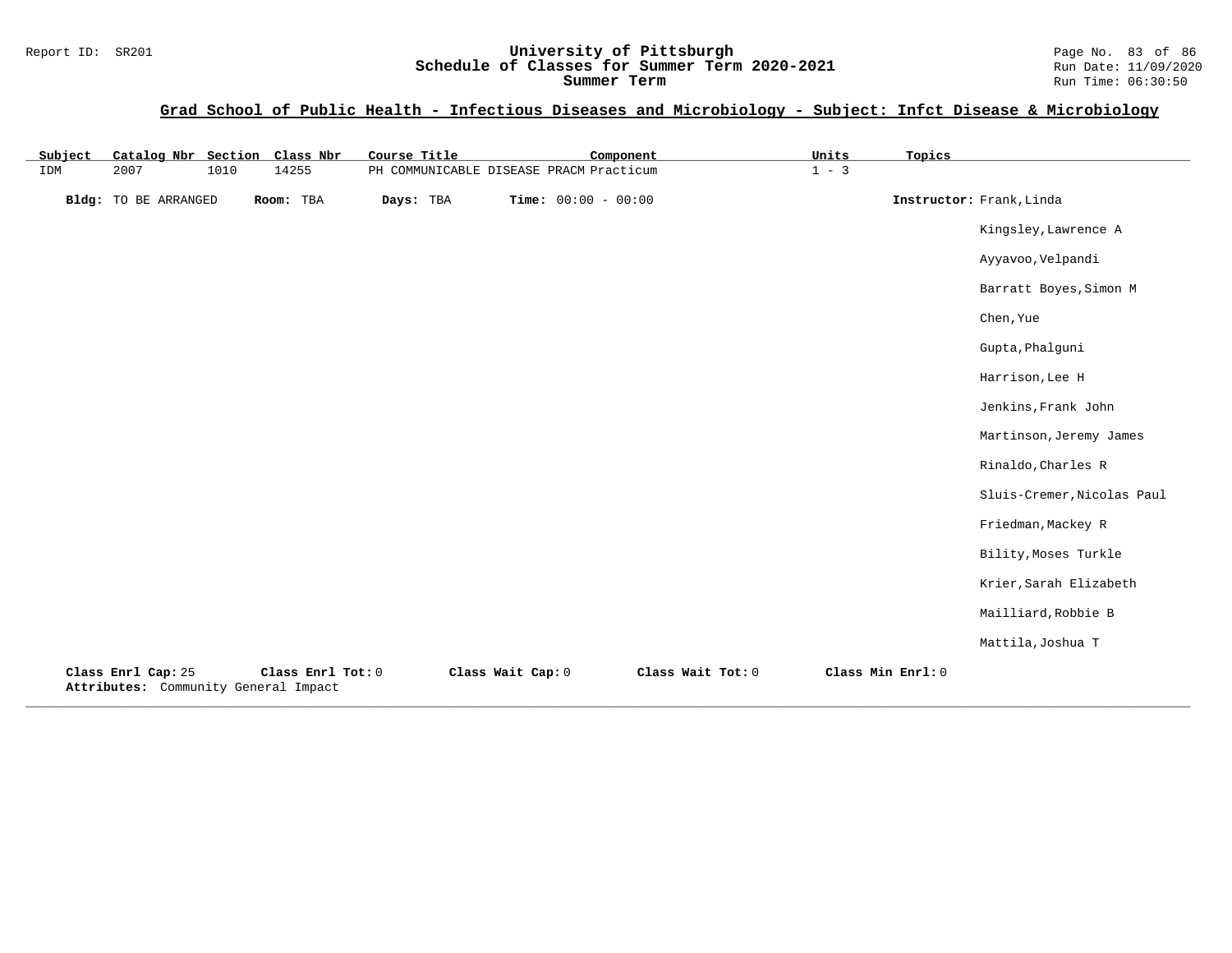#### Report ID: SR201 **University of Pittsburgh** Page No. 84 of 86 **Schedule of Classes for Summer Term 2020-2021** Run Date: 11/09/2020 **Summer Term** Run Time: 06:30:50

**Grad School of Public Health - Infectious Diseases and Microbiology - Subject: Infct Disease & Microbiology**

| Subject | Catalog Nbr Section Class Nbr |      |                   | Course Title |                                               | Component             |                   | Units    | Topics            |                               |
|---------|-------------------------------|------|-------------------|--------------|-----------------------------------------------|-----------------------|-------------------|----------|-------------------|-------------------------------|
| IDM     | 2021                          | 1010 | 12196             |              | SPECIAL STUDIES IN MICROBIOLGYThesis Research |                       |                   | $1 - 15$ |                   |                               |
|         | <b>Bldg:</b> TO BE ARRANGED   |      | Room: TBA         | Days: TBA    |                                               | Time: $00:00 - 00:00$ |                   |          |                   | Instructor: Ayyavoo, Velpandi |
|         |                               |      |                   |              |                                               |                       |                   |          |                   | Barratt Boyes, Simon M        |
|         |                               |      |                   |              |                                               |                       |                   |          |                   | Frank, Linda                  |
|         |                               |      |                   |              |                                               |                       |                   |          |                   | Gupta, Phalguni               |
|         |                               |      |                   |              |                                               |                       |                   |          |                   | Jenkins, Frank John           |
|         |                               |      |                   |              |                                               |                       |                   |          |                   | Rinaldo, Charles R            |
|         |                               |      |                   |              |                                               |                       |                   |          |                   | Kingsley, Lawrence A          |
|         |                               |      |                   |              |                                               |                       |                   |          |                   | Harrison, Lee H               |
|         |                               |      |                   |              |                                               |                       |                   |          |                   | Martinson, Jeremy James       |
|         |                               |      |                   |              |                                               |                       |                   |          |                   | Chen, Yue                     |
|         |                               |      |                   |              |                                               |                       |                   |          |                   | Sluis-Cremer, Nicolas Paul    |
|         |                               |      |                   |              |                                               |                       |                   |          |                   | Stall, Ronald Dean            |
|         |                               |      |                   |              |                                               |                       |                   |          |                   | Bility, Moses Turkle          |
|         |                               |      |                   |              |                                               |                       |                   |          |                   | Friedman, Mackey R            |
|         |                               |      |                   |              |                                               |                       |                   |          |                   | Hartman, Amy Lynn             |
|         |                               |      |                   |              |                                               |                       |                   |          |                   | Mailliard, Robbie B           |
|         |                               |      |                   |              |                                               |                       |                   |          |                   | Marques, Ernesto Torres De    |
|         |                               |      |                   |              |                                               |                       |                   |          |                   | Azeved                        |
|         |                               |      |                   |              |                                               |                       |                   |          |                   | Mattila, Joshua T             |
|         |                               |      |                   |              |                                               |                       |                   |          |                   | Piazza, Paolo                 |
|         |                               |      |                   |              |                                               |                       |                   |          |                   | Rappocciolo, Giovanna         |
|         | Class Enrl Cap: 40            |      | Class Enrl Tot: 0 |              | Class Wait Cap: 0                             |                       | Class Wait Tot: 0 |          | Class Min Enrl: 0 |                               |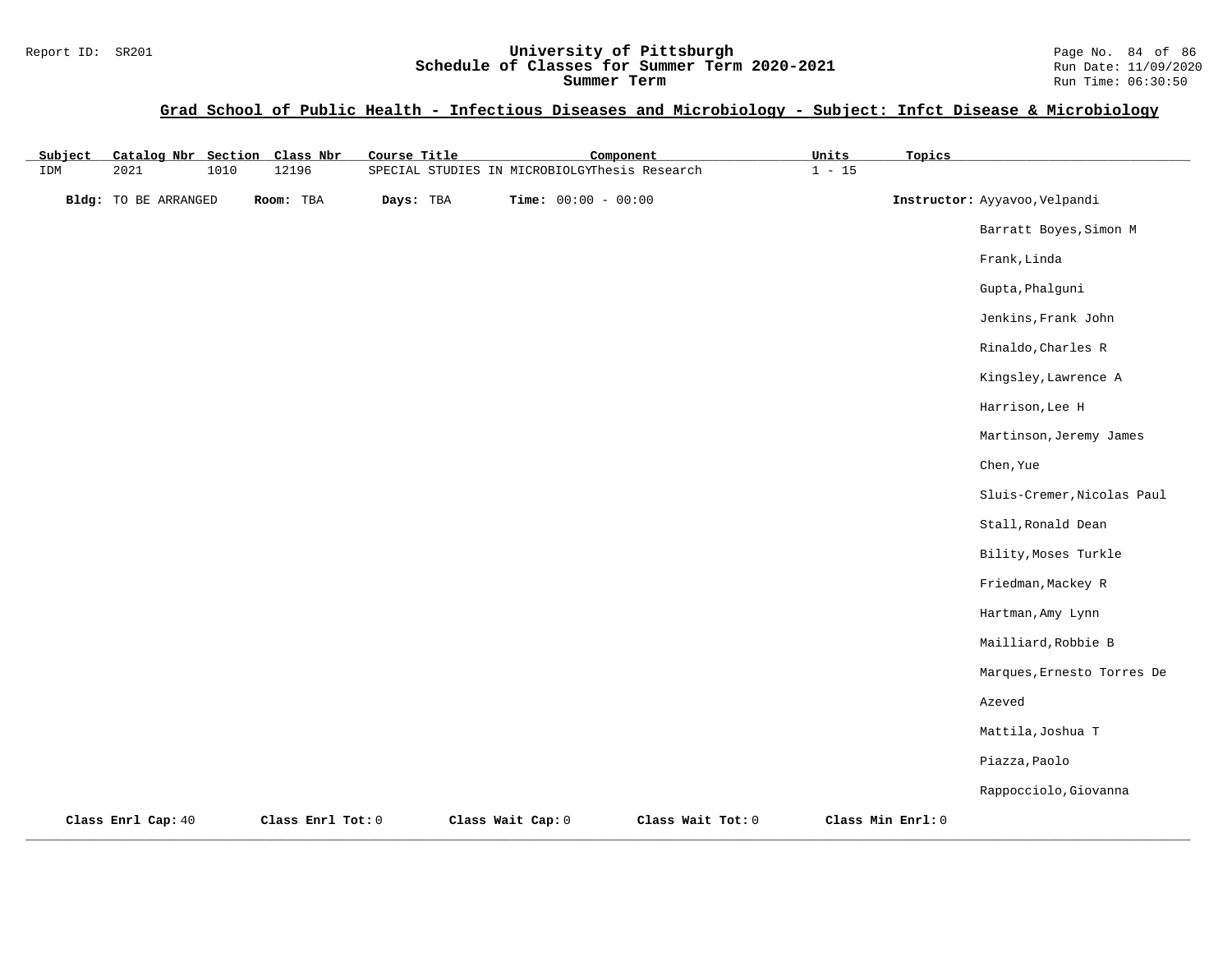# Report ID: SR201 **University of Pittsburgh University of Pittsburgh** Page No. 85 of 86<br>**Schedule of Classes for Summer Term 2020-2021** Run Date: 11/09/2020 Schedule of Classes for Summer Term 2020-2021

#### **Grad School of Public Health - Infectious Diseases and Microbiology - Subject: Infct Disease & Microbiology**

| Subject | Catalog Nbr Section Class Nbr |      |                   | Course Title   |                   | Component             |                   | Units   | Topics            |                               |
|---------|-------------------------------|------|-------------------|----------------|-------------------|-----------------------|-------------------|---------|-------------------|-------------------------------|
| IDM     | 2022                          | 1010 | 12221             | SPECIAL TOPICS |                   |                       | Directed Studies  | $1 - 3$ |                   |                               |
|         | Bldg: TO BE ARRANGED          |      | Room: TBA         | Days: TBA      |                   | Time: $00:00 - 00:00$ |                   |         |                   | Instructor: Ayyavoo, Velpandi |
|         |                               |      |                   |                |                   |                       |                   |         |                   | Barratt Boyes, Simon M        |
|         |                               |      |                   |                |                   |                       |                   |         |                   | Frank, Linda                  |
|         |                               |      |                   |                |                   |                       |                   |         |                   | Gupta, Phalguni               |
|         |                               |      |                   |                |                   |                       |                   |         |                   | Jenkins, Frank John           |
|         |                               |      |                   |                |                   |                       |                   |         |                   | Rinaldo, Charles R            |
|         |                               |      |                   |                |                   |                       |                   |         |                   | Kingsley, Lawrence A          |
|         |                               |      |                   |                |                   |                       |                   |         |                   | Harrison, Lee H               |
|         |                               |      |                   |                |                   |                       |                   |         |                   | Martinson, Jeremy James       |
|         |                               |      |                   |                |                   |                       |                   |         |                   | Chen, Yue                     |
|         |                               |      |                   |                |                   |                       |                   |         |                   | Sluis-Cremer, Nicolas Paul    |
|         |                               |      |                   |                |                   |                       |                   |         |                   | Stall, Ronald Dean            |
|         |                               |      |                   |                |                   |                       |                   |         |                   | Bility, Moses Turkle          |
|         |                               |      |                   |                |                   |                       |                   |         |                   | Friedman, Mackey R            |
|         |                               |      |                   |                |                   |                       |                   |         |                   | Hartman, Amy Lynn             |
|         |                               |      |                   |                |                   |                       |                   |         |                   | Krier, Sarah Elizabeth        |
|         |                               |      |                   |                |                   |                       |                   |         |                   | Mailliard, Robbie B           |
|         |                               |      |                   |                |                   |                       |                   |         |                   | Marques, Ernesto Torres De    |
|         |                               |      |                   |                |                   |                       |                   |         |                   | Azeved                        |
|         |                               |      |                   |                |                   |                       |                   |         |                   | Mattila, Joshua T             |
|         |                               |      |                   |                |                   |                       |                   |         |                   | Piazza, Paolo                 |
|         | Class Enrl Cap: 9999          |      | Class Enrl Tot: 0 |                | Class Wait Cap: 0 |                       | Class Wait Tot: 0 |         | Class Min Enrl: 0 |                               |